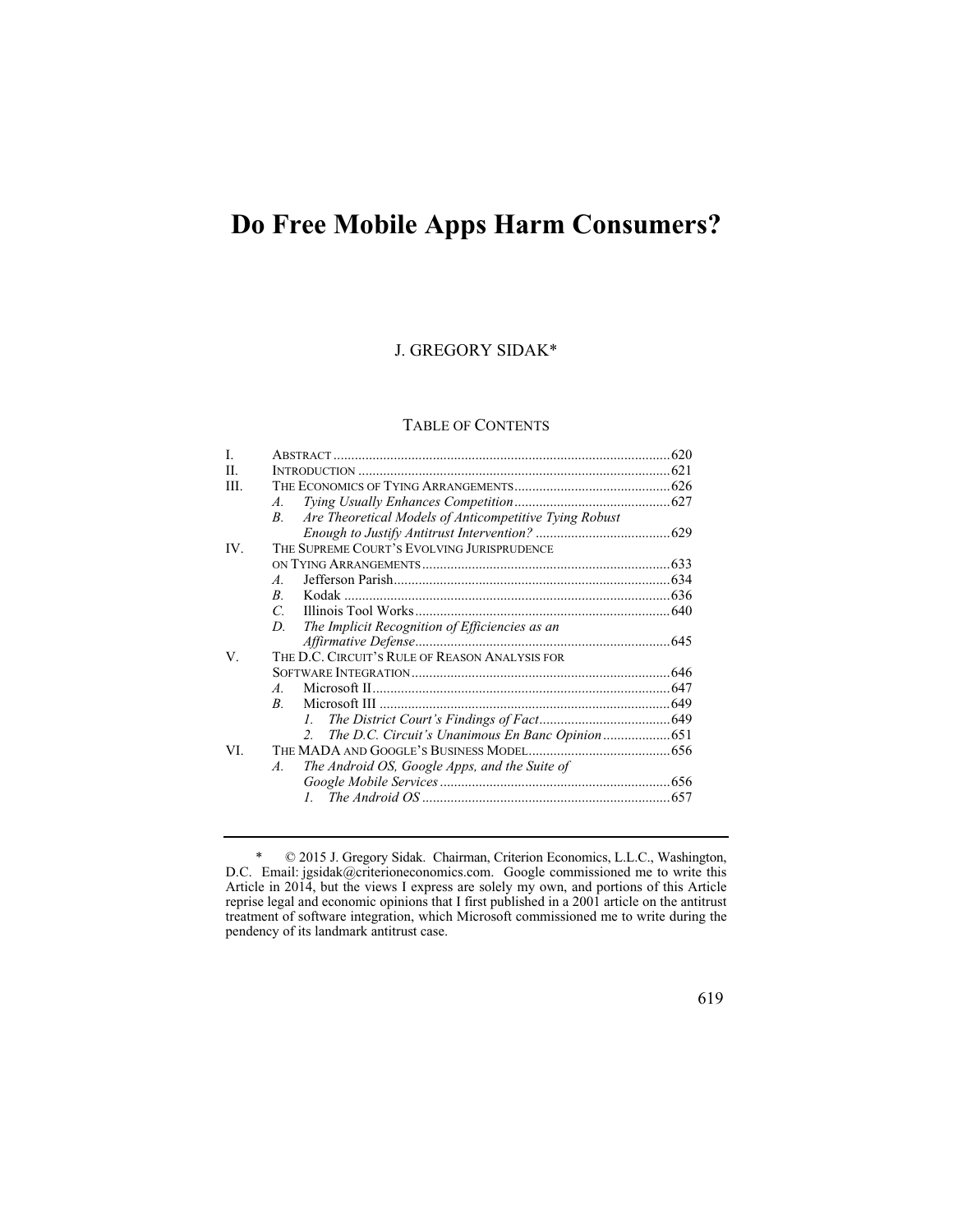|       |                                     | 2.                                                 |  |  |
|-------|-------------------------------------|----------------------------------------------------|--|--|
|       |                                     | 3.                                                 |  |  |
|       | B.                                  |                                                    |  |  |
|       |                                     |                                                    |  |  |
|       |                                     | $\mathcal{L}$                                      |  |  |
|       | C.                                  |                                                    |  |  |
|       | D.                                  | Google's Reasons for Offering GMS Subject to       |  |  |
|       |                                     |                                                    |  |  |
|       |                                     |                                                    |  |  |
|       |                                     | 2.                                                 |  |  |
|       |                                     | 3.                                                 |  |  |
| VII.  | DO THE MADA REQUIREMENTS UNLAWFULLY |                                                    |  |  |
|       | <b>RESTRAIN TRADE?.</b>             |                                                    |  |  |
|       | А.                                  |                                                    |  |  |
|       | В.                                  |                                                    |  |  |
|       | C.                                  | The Benefits to Consumers, Manufacturers of Mobile |  |  |
|       |                                     | Devices, and App Developers from the MADA's        |  |  |
|       |                                     |                                                    |  |  |
|       |                                     | Ι.                                                 |  |  |
|       |                                     | $\mathcal{L}$                                      |  |  |
|       |                                     |                                                    |  |  |
| VIII. |                                     |                                                    |  |  |

#### I. ABSTRACT

 devices at a price of zero. Some theorize that Google's policy of offering some and the MADA's requirements enhance competition overall. The same conclusion integration that the D.C. Circuit adopted in its historic *Microsoft* decision. Google distributes proprietary applications for its open-source Android mobile operating system (OS) free of charge. Some of those applications (apps) are offered together as a suite of apps known as Google Mobile Services (GMS). Manufacturers of mobile devices can agree, pursuant to Google's Mobile Application Distribution Agreement (MADA), to install the suite of apps on their applications together as a suite of apps harms competitors or menaces consumer welfare. In April 2015, the European Commission expressed such concerns when it initiated a formal antitrust investigation that will scrutinize Google's licensing practice with respect to Android, mobile apps, and mobile services. In April 2014, an antitrust class-action complaint filed against Google by individual mobile device owners in the U.S. District Court for the Northern District of California presented similar allegations. However, the theory that the MADA's requirements have anticompetitive effects is wrong. As a matter of economics, Google's practice of distributing free mobile apps in the GMS suite benefits consumers—as well as manufacturers, mobile carriers, app developers, and advertisers—by stimulating demand, by reducing the risk of fragmentation of the Android OS, and by preventing Google's competitors from free riding on its investment to make the Android OS and mobile apps a viable open-source competitor to closed and proprietary—walled garden—platforms for mobile devices. As a matter of antitrust law, Google's distribution of apps as part of a larger whole—GMS—is lawful under the Supreme Court's four-part test for such holds with even greater certainty under the rule-of-reason analysis for software devices. As a matter of antitrust law, Google's distribution of apps as part of a larger whole—GMS—is lawful under the Supreme Court's four-part test for such arrangements. Google does not force consumers to pay for apps t arrangements. Google does not force consumers to pay for apps they do not want,

620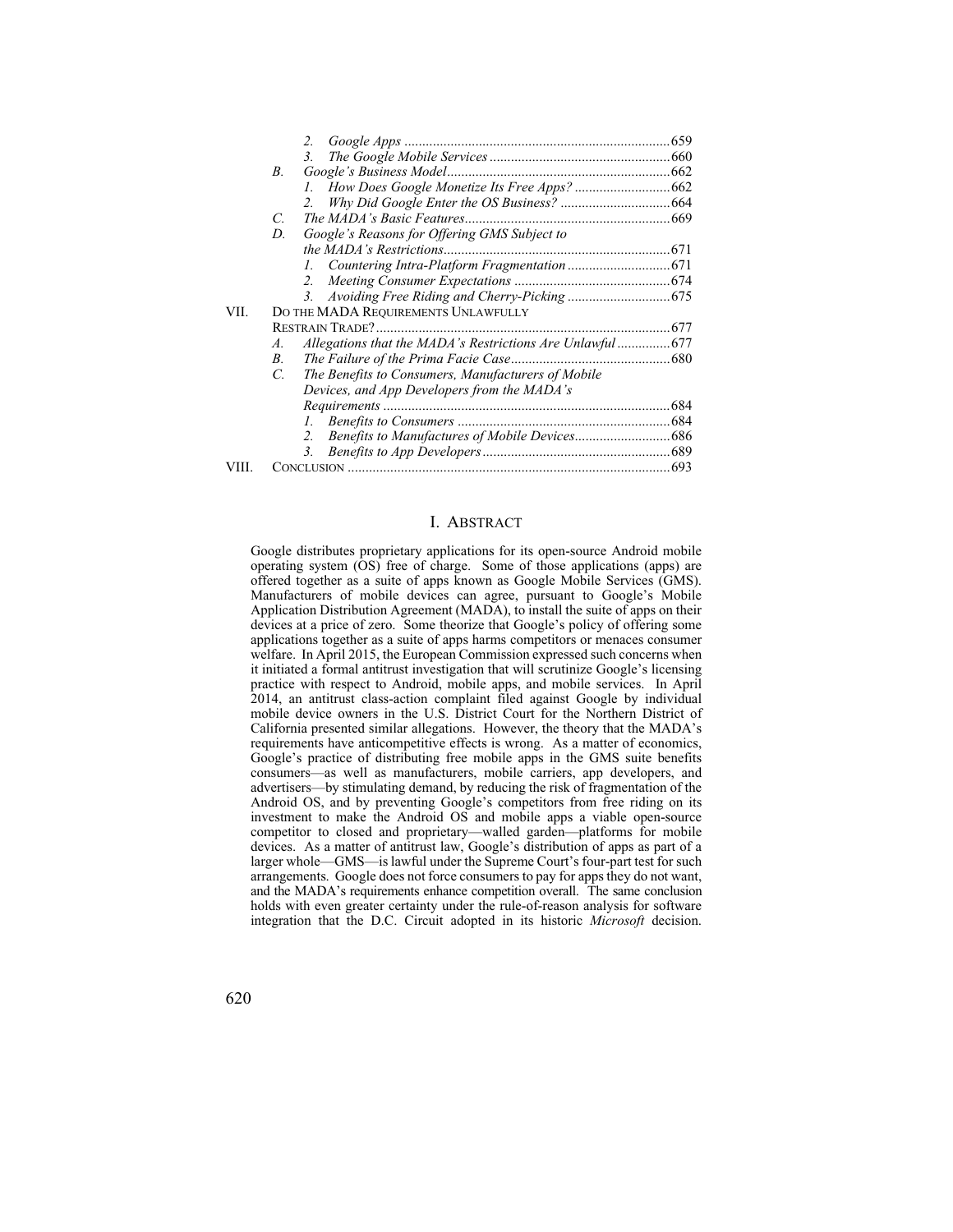a market success, not a market failure, and should not be considered anticompetitive. Although European competition law differs in some respects from American antitrust law, the pertinent economic analysis does not vary by jurisdiction. Google's licensing practice has invigorated competition among mobile platforms and mobile devices. Google's distribution of free mobile apps in GMS has produced

#### *JEL*: D4; D42; K21; L11; L12; L41; L86; O34

#### II. INTRODUCTION

Google, famous for its popular search engine, entered the mobile device business with its launch of the first Android-operated mobile device in  $2008<sup>1</sup>$  Android, an operating system (OS) for mobile devices, is an opensource platform available under the Apache open-source license free of charge to any end user, manufacturer of mobile devices, or developer of applications (apps). $^2$  Google also develops mobile apps that enable users to manage various functions on their mobile devices, such as checking email, watching videos, browsing the Internet, and accessing instant chat services.<sup>3</sup> End users can download the vast majority of Google apps on their mobile devices free of charge. Google also permits manufacturers to preload a set of Google apps—called Google Mobile Services (GMS) on their mobile devices if they so choose. Google thereby makes its apps available to the end user "out of the box." Google offers GMS to manufacturers free of charge, provided that the manufacturer accepts the conditions specified in its Mobile Application Distribution Agreement  $(MADA).<sup>4</sup>$ 

In April 2015, the European Commission formally opened an investigation into Google's licensing practices with respect to the Android mobile operating system, mobile apps, and mobile services.<sup>5</sup> The Commission

<sup>5.</sup> European Commission Press Release IP/15/4780, Antitrust: Commission Sends Statement of Objections to Google on Comparison Shopping Service; Opens Separate



 1. Erick Tseng, *The First Android-Powered Phone*, GOOGLE OFFICIAL BLOG (Sept. 23, 2008), http://googleblog.blogspot.com/2008/09/first-android-powered-phone.html [http:// perma.cc/7LAM-E9LZ].

 2. *See The Android Source Code*, ANDROID, http://source.android.com/source/ index.html [http://perma.cc/K6PH-G3D5] (last visited Aug. 11, 2015); *Licenses*, ANDROID, http://source.android.com/source/licenses.html [http://perma.cc/ED82-LPL9] (last visited Aug. 11, 2015).

 3. *See, e.g.*, *Google Mobile*, GOOGLE, http://www.google.com/mobile/ [http://perma. cc/Y5WM-4FWF] (last visited July 15, 2015); *Google Apps for Work*, GOOGLE, http://www. google.com/work/apps/business/ [http://perma.cc/S9C4-57BB] (last visited Aug. 11, 2015).

 4. *See infra* Part VI.C.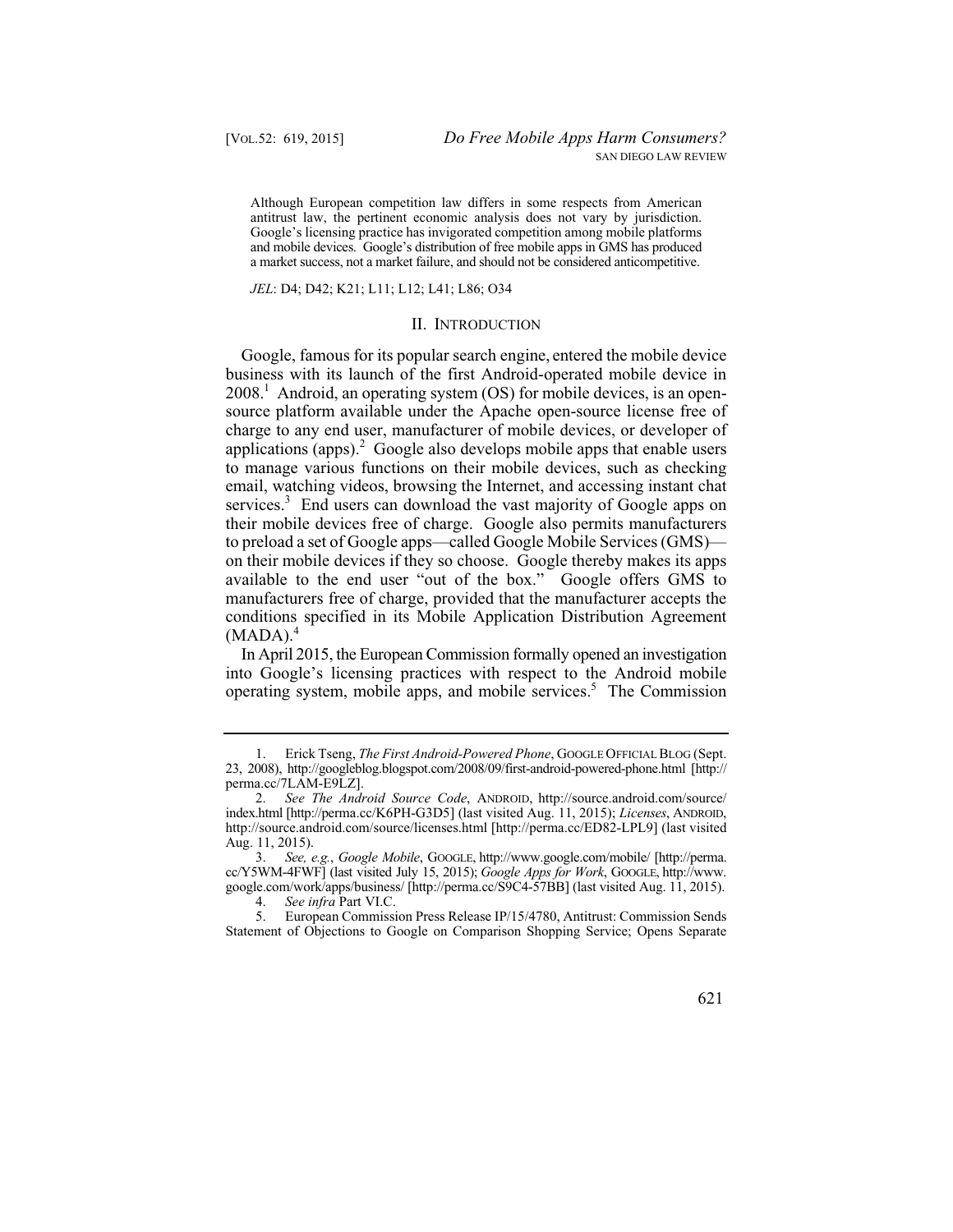said that "Android has become the leading operating system for smart mobile devices in the [European Economic Area], to the extent that today, the majority of smartphones in Europe are based on Android."6 The Commission added that, although Android is an open-source operating system, "[t]he majority of smartphone and tablet manufacturers . . . use the Android operating system in combination with a range of Google's proprietary applications and services."7 The Commission further observed that "to obtain the right to install these applications and services on their Android devices, manufacturers [of mobile devices] need to enter into certain agreements with Google."8 The antitrust investigation will evaluate whether "certain conditions in Google's agreements associated with the use of Android and Google's proprietary applications and services breach EU antitrust rules."<sup>9</sup> In particular, the Commission will analyze

- 1. whether Google has illegally hindered the development and market access of rival mobile applications or services by requiring or incentivizing smartphone and tablet manufacturers to exclusively pre-install Google's own applications or services;
- 2. whether Google has prevented smartphone and tablet manufacturers who wish to install Google's applications and services . . . from developing and marketing modified and potentially competing versions of Android . . . on other devices, thereby illegally hindering the development and market access of rival mobile operating systems and mobile applications or services;
- 3. whether Google has illegally hindered the development and market access of rival applications and services by tying or bundling certain Google applications and services distributed on Android devices with other Google applications, services and/or application programming interfaces of Google.<sup>10</sup>

Formal Investigation on Android (Apr. 15, 2015), http://europa.eu/rapid/press-release\_IP-15-4780\_en.htm [http://perma.cc/4H54-D8RV] [hereinafter Press Release, Commission Sends Statement of Objections to Google].

<sup>6.</sup> European Commission Press Release MEMO/15/4782, Antitrust: Commission Opens Formal Investigation Against Google in Relation to Android Mobile Operating System (Apr. 15, 2015), http://europa.eu/rapid/press-release\_MEMO-15-4782\_en.htm [http://perma.cc/3SXB-9PPM].<br>7. Id.

 7. *Id.*

 8. *Id.*

 9. *Id.*

Id. 10. *Id.* 

<sup>622</sup>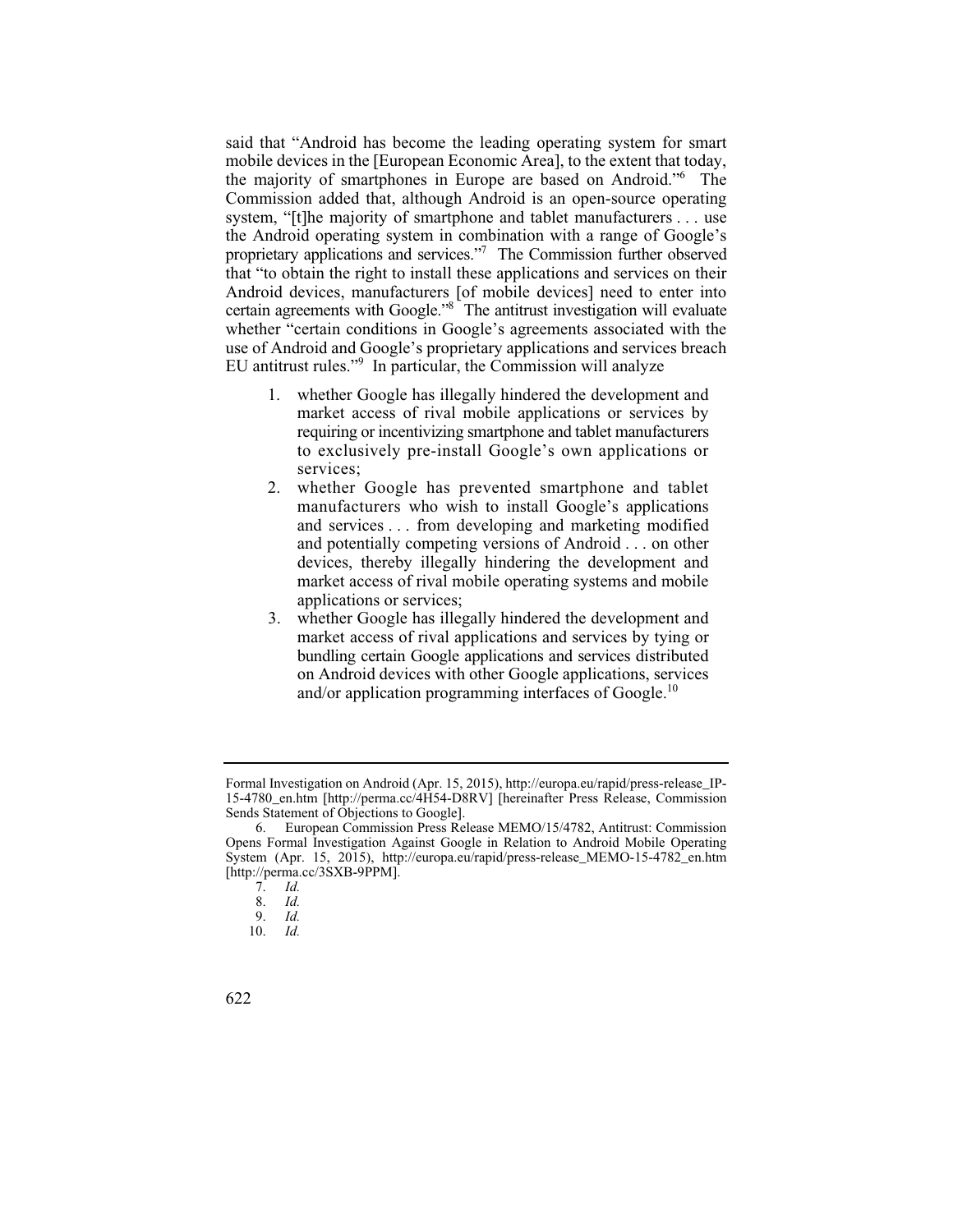Margrethe Vestager, the EU Commissioner for Competition, emphasized that the investigation will ensure that "the markets in this area can flourish without anticompetitive constraints imposed by any company."<sup>11</sup>

The Commission's formal investigation against Google comes after private litigation in the United States raised similar theories. In April 2013, FairSearch—an association founded by Microsoft, Nokia, and several other software and Internet companies—filed a complaint with the European Commission alleging that the MADA's terms are anticompetitive.<sup>12</sup> In April 2014, an antitrust class action complaint filed against Google by individual mobile device owners in the U.S. District Court for the Northern District of California presented similar allegations.<sup>13</sup> The class action plaintiff filed an amended complaint on August 1, 2014.<sup>14</sup> The amended class action complaint alleged that the MADA's requirements enable Google to "maintain and extend" its alleged monopoly in the "general search" and "handheld general search" markets.<sup>15</sup> Judge Beth Freeman of the Northern District of California, however, dismissed the amended complaint on February 20, 2015, finding that "the allegation of antitrust injury [fell] short of the plausibility standard."16 She also found that the plaintiffs' claims "fail[ed] to explain how the logical leap from that allegation to substantial market foreclosure in the market for general handheld search . . . [was] reasonably based upon the existence of MADAs."<sup>17</sup> Though Judge Freeman left the plaintiffs the option to amend the claims

13. Class Action Complaint, Feitelson v. Google Inc., No. 5:14-cv-02007-HRL (N.D. Cal. May 1, 2014), 2014 WL 1715185 [hereinafter Class Action Complaint].

14. First Amended Class Action Complaint, Feitelson v. Google Inc., No. 5:14-cv-02007-BLF (N.D. Cal. Aug. 1, 2014), 2014 WL 3971376 [hereinafter First Amended Class Action Complaint].<br>15. Id. at 4.

<sup>11.</sup> Press Release, Commission Sends Statement of Objections to Google, *supra*  note 5.<br> $12$ .

 12. *FairSearch Announces Complaint in EU on Google's Anti-Competitive Mobile*  centered on whether Google abuses the 80 percent market share of its Android mobile *Strategy*, FAIRSEARCH (Apr. 9, 2013), http://www.fairsearch.org/mobile/fairsearch-announcescomplaint-in-eu-on-googles-anti-competitive-mobile-strategy/ [http://perma.cc/HTH7 A9ZM]; *see also* Foo Yun Chee & Alexi Oreskovic, *European Regulators Training Sights on Google's Mobile Software*, REUTERS (July 30, 2014, 5:15 PM), http://www.reuters. com/article/2014/07/30/us-google-europe-android-insight-idUSKBN0FZ2B220140730 [http://perma.cc/ES3Y-UN6B] ("European regulators are laying the groundwork for a case operating system to promote services from maps to search.").<br>13. Class Action Complaint, Feitelson v. Google Inc

 15. *Id.* at 4.

 17. *Id.* at 15. 16. Order Granting Motion to Dismiss First Amended Complaint With Leave to Amend at 12, Feitelson v. Google Inc., No. 5:14-cv-02007-BLF (N.D. Cal. Feb. 20, 2015).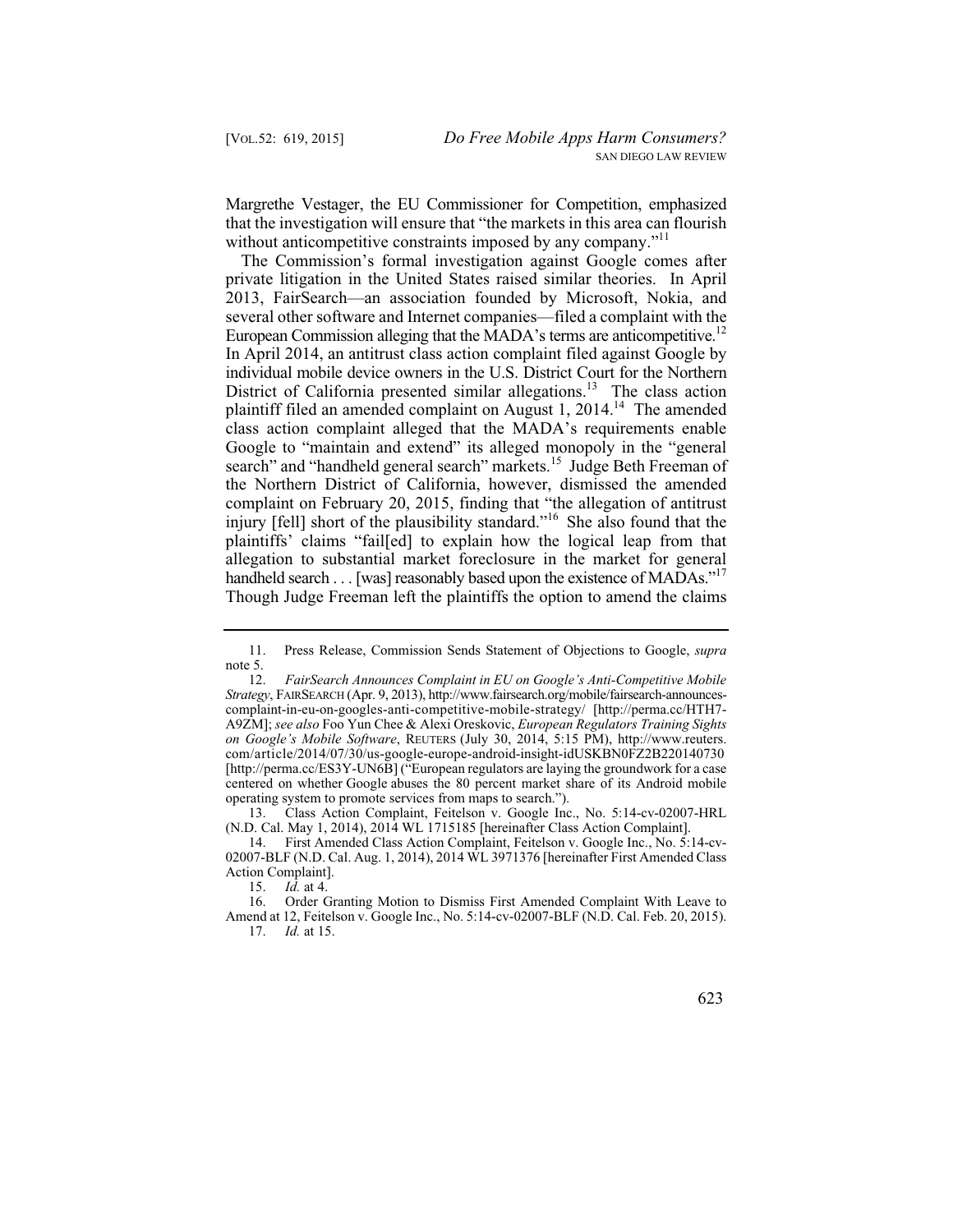and present more plausible allegations about the anticompetitive effects of Google's licensing practice to the court,  $18$  the plaintiffs voluntarily dismissed the case on April 3,  $2015.<sup>19</sup>$ 

In this Article, I examine the economic implications that the MADA has on the concerned markets and ultimately on consumers. I show that Google's licensing practices increase consumer welfare and therefore should not raise anticompetitive concerns.

 efficiency justifications. In Part V, I examine the explicit rule of reason In Part III of this Article, I review the economic literature on potential tying arrangements. Most economists recognize that tying usually increases competition and benefits consumers by reducing costs or improving quality control.<sup>20</sup> Although some theorists describe models in which tying might have harmful effects, economists generally caution, first, that courts will find these models to have little practical value in antitrust inquiries and, second, that the effects of alleged tying be assessed factually on a case-by-case basis.<sup>21</sup> Put differently, tying practices rarely have anticompetitive effects. In Part IV, I analyze the development of the U.S. Supreme Court's evolving antitrust jurisprudence on tying arrangements. Although the Court continues to label some tying arrangements as per se illegal, in fact the Court applies a rule of reason analysis that requires an analysis of foreclosure effects and includes an affirmative defense of standard for software integration used by the U.S. Court of Appeals for the D.C. Circuit. I identify the elements that one needs to prove to show that a tying practice constitutes anticompetitive behavior.

In Part VI, I explain the relevance of the MADA's requirements to Google's business model. I first analyze the relationship between the Android OS, Google apps, and GMS. Although the use of these products is interrelated, Google does not precondition the use of one product on the use of another. In particular, a manufacturer using the Android OS on its devices is not forced to preload GMS. The manufacturer may offer its devices without any Google apps.<sup>22</sup> In fact, Amazon has decided to offer a set of smartphones and tablets that operate on Android but do not have GMS preloaded.<sup>23</sup> In addition, manufacturers that preload GMS are free

 18. *Id.* at 19.

<sup>19.</sup> Plaintiffs' Notice of Voluntary Dismissal, Feitelson v. Google Inc., No. 5:14 cv-02007-BLF (N.D. Cal. Apr. 3, 2015) [hereinafter Plaintiffs' Notice of Voluntary Dismissal].<br>20. S

 20. *See infra* Part III.

 21. *See infra* Part III.

 22. *See infra* Part VI.

 23. *See* Peter Burrows, *Amazon Fire Takes Android, Leaves Google Apps Behind*  BLOOMBERG (Jan. 24, 2012), http://www.bloomberg.com/news/2012-01-24/amazon-firetakes-android-while-leaving-google-apps-behind-tech.html [http://perma.cc/S7HT-T8DK].

<sup>624</sup>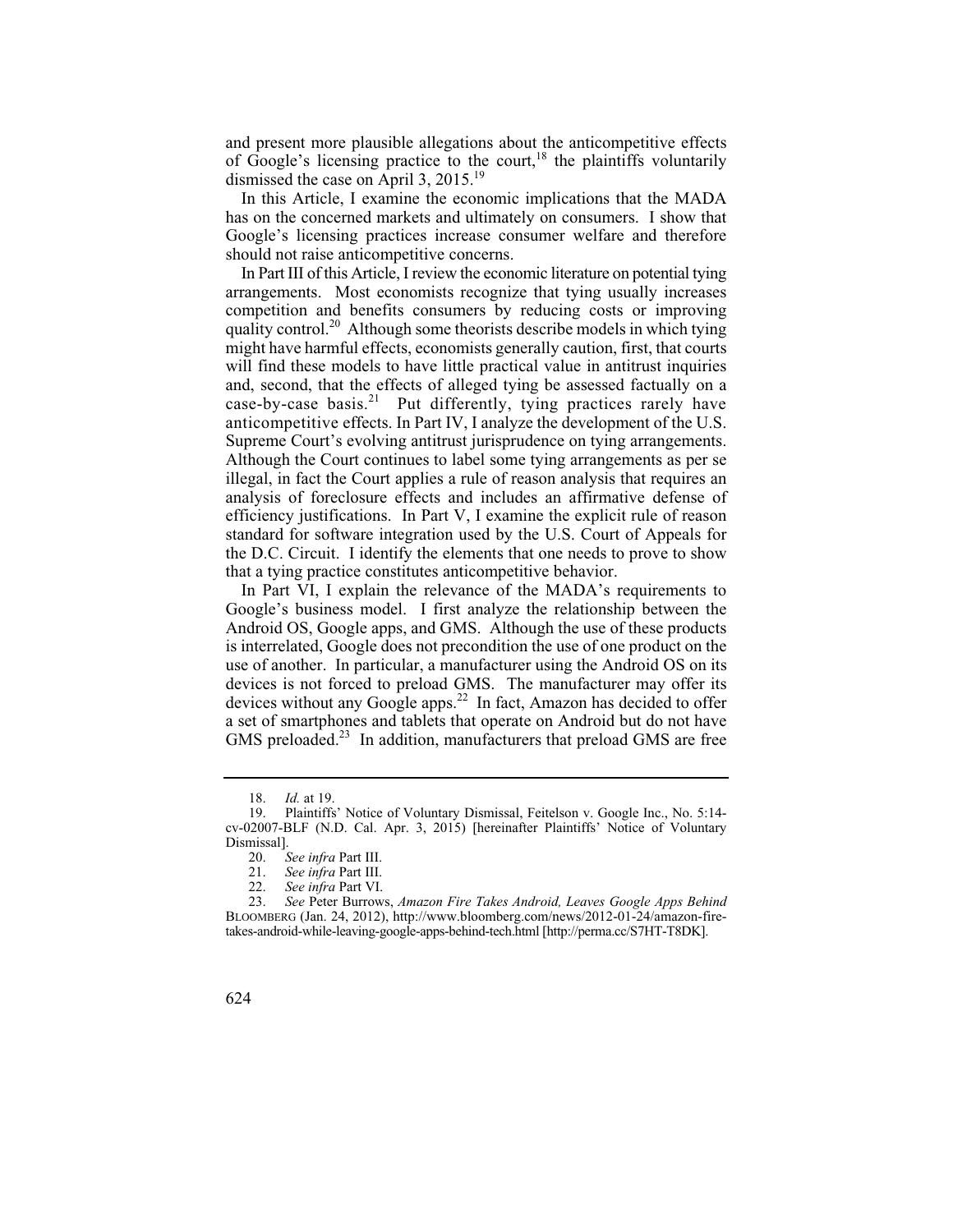to—and in fact often do—preload on their mobile devices non-Google apps as well. I next show how the MADA's features serve Google's business model. By providing an open mobile platform, Android facilitates Google's participation in the mobile device business. Android and GMS are free, which increases Google's audience of end users. Google's role in developing Android as a trusted open platform was important to Google's successful entry into mobile markets. The MADA addresses the risk that Android will fragment into incompatible versions—a particularly severe risk for open operating systems, such as Android.<sup>24</sup> The MADA's requirements enable Android-operated devices that include GMS to meet consumer expectations, by offering an out of the box experience comparable to that offered by mobile devices that rely on closed or propriety operating systems. The MADA's requirements also enable Google to avoid free riding and cherry-picking by its competitors, which would harm Google's ability to fund continued investments in innovation for mobile devices and applications. Therefore, Google has compelling business justifications for the MADA's licensing requirements.

In Part VII, I examine the antitrust allegations that the MADA's requirements enable Google to restrict competition from other developers' apps, restrict manufacturers' choice of apps, and protect Google's alleged monopoly over general search. Those allegations are unpersuasive as a factual matter, as an economic matter, and ultimately as a legal matter. Under U.S. antitrust law, the allegations presented against Google cannot support the prima facie case for unlawful tying under the Supreme Court's current jurisprudence. A court should well consider the apps distributed as a suite in GMS to be a single product, not two (or more) distinct products. There is no evidence that Google has market power over any service in the app suite. Hence, Google cannot meaningfully force any consumers to pay for a product that they do not want. In short, the MADA requirements harm neither consumers nor competition.

One reaches the same conclusion when analyzing the economic impact of the MADA's requirements under the D.C. Circuit's rule of reason approach to software integration. Google's strategy of distributing free apps for Android is lawful and benefits consumers. By making GMS

 24. *See, e.g.*, Neil McAllister, *Google to Devs: Fragmenting Android Is Against the Rules*, REGISTER (Nov. 15, 2012, 9:08 PM), http://www.theregister.co.uk/2012/11/15/ android\_sdk\_fragmentation\_license\_change/ [http://perma.cc/6NZV-6KKT] (emphasizing Android's vulnerability to fragmentation).

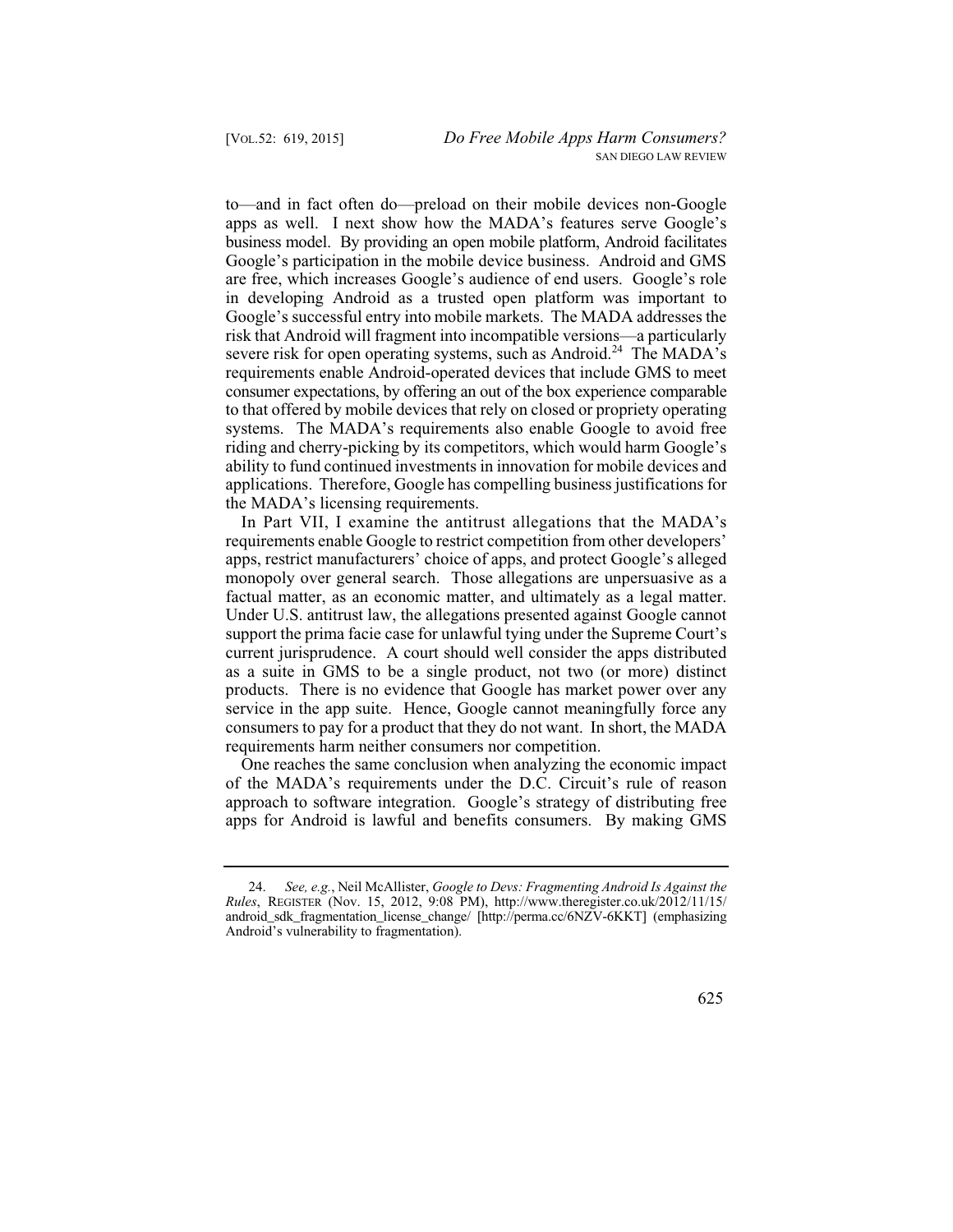available out of the box and free of charge, the MADA directly benefits consumers. The MADA's requirements also benefit manufacturers of mobile devices. The ability to obtain both the OS and GMS free of charge enables a manufacturer to compete effectively with vertically integrated mobile device manufacturers without developing its own OS, mobile suite, or both. Furthermore, by sustaining Android's appeal, the MADA's requirements enable Google to compete with other OS providers in attracting app developers. Therefore, the MADA not only benefits consumers, but also creates significant positive externalities that benefit other stakeholders in the mobile industry.

Although EU competition rules on tying practices may differ from U.S. antitrust rules, the conclusions drawn from proper economic analysis do not. Economic analysis of Google's licensing practice shows that the MADA's requirements promote Android's competitiveness in the market for mobile platforms.<sup>25</sup> Android's competitiveness benefits not only Google and its consumers, but also other stakeholders in the mobile-device industry, such as manufactures of mobile devices and app developers. By keeping the market for mobile operating systems competitive, the MADA's requirements thus benefit consumers both directly and indirectly.

#### III. THE ECONOMICS OF TYING ARRANGEMENTS

A "tie-in" or "tying" refers to a seller's offer to sell one product (the tying product) only if the buyer will purchase from that seller another product (the tied product).<sup>26</sup> A tying arrangement can be a bundled tie (for example, the sale of a pair of shoelaces), a contractual tie (for example, contractually mandating the purchase of insurance from a particular company with a car rental), or a technological tie (for example, the functional integration of a music app with a computer's  $OS$ ).<sup>27</sup> Although some economists have theorized that tying or bundling might be anticompetitive, the dominant view within economic theory is that tying usually is procompetitive and enhances consumer welfare.

 25. *See infra* Part VII.C.

 26. *See* N. Pac. Ry. Co. v. United States, 356 U.S. 1, 5–6 (1958).

 27. *See* U.S. DEP'T OF JUSTICE, COMPETITION AND MONOPOLY: SINGLE-FIRM CONDUCT UNDER SECTION 2 OF THE SHERMAN ACT 78 (2008), http://www.justice. gov/atr/public/reports/236681.pdf [http://perma.cc/SXE9-Z3HQ] (defining different types of tying arrangements); *see also* J. Gregory Sidak, *Debunking Predatory Innovation*, 83 COLUM. L. REV. 1121 (1983) (providing an early analysis of technological tie-ins).

<sup>626</sup>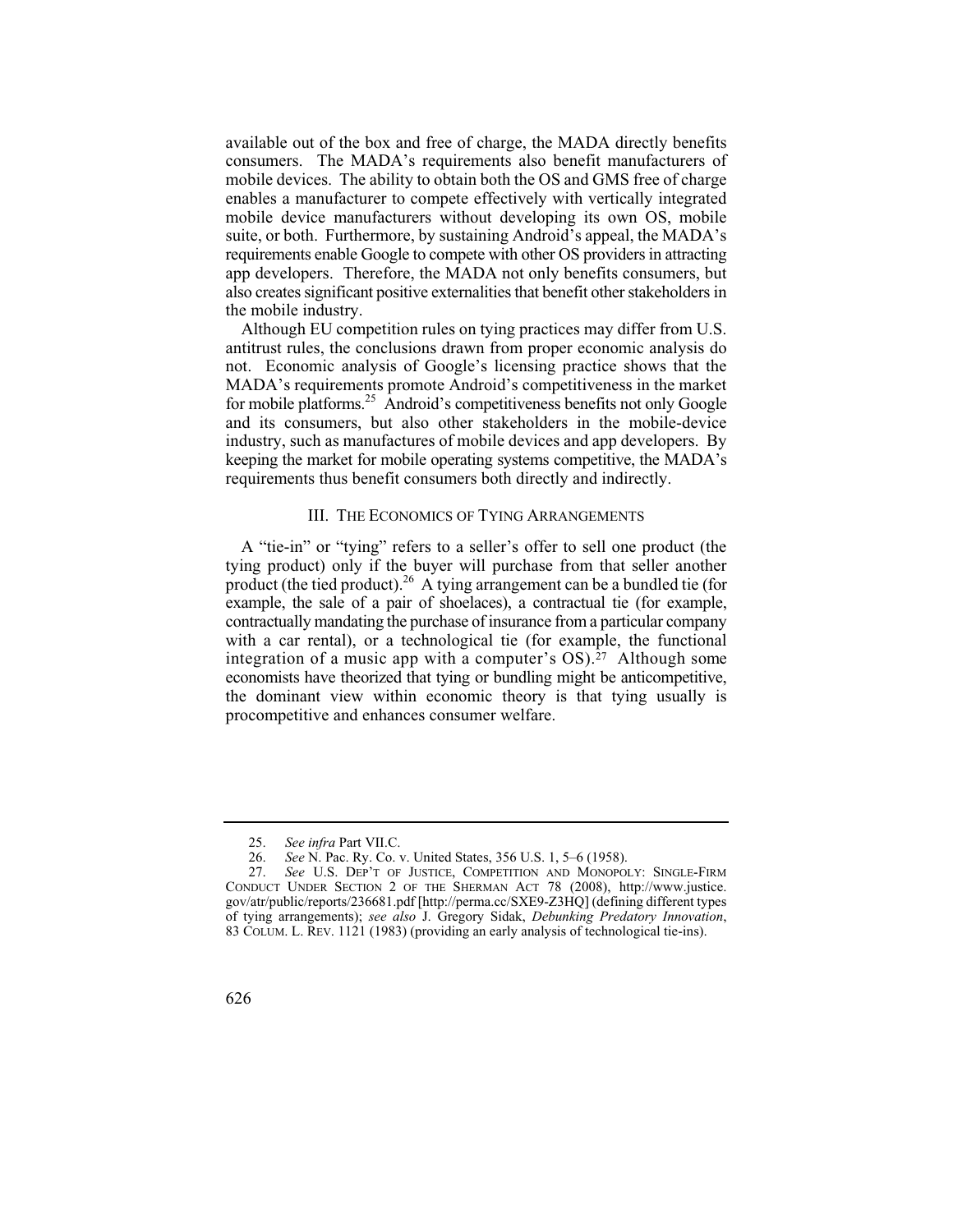#### *A. Tying Usually Enhances Competition*

Economists have described numerous examples when a tying practice serves a procompetitive purpose.<sup>28</sup> Tying can enable economies of joint sales, and thereby reduce costs and lower prices to consumers. When the cost of offering a choice is high (for example, as with the labor and distribution costs of configuring an entirely different array of options for each buyer of a new car), a producer may bundle product features to reduce costs by offering options only in a limited range of bundles. Bundling in such cases can improve welfare.<sup>29</sup>

When buyers have diverse preferences, tying multiple goods in one package increases overall output and social welfare.30 Suppose buyer *A*  values product *X* at \$50 and product *Y* at \$20, and buyer *B* values product *X* at \$20 and product *Y* at \$50. If the seller does not bundle the products, he will sell both products at \$50 each. The seller will receive \$100, and both buyers will obtain only one product each. To sell both products to both of the buyers, the seller would need to set the price at \$20, which would yield revenue of only \$80. On the other hand, the seller can sell a bundle containing both goods at \$70. In that case, the seller will receive \$140, and both buyers will obtain two products. This example does *not*  depend on the seller having market power over either product *X* or product *Y*. Bundling of software features is common in competitive markets. For example, office suites—like Microsoft Office—typically bundle the spreadsheet with the text editor to enable the user to create both graphs and text documents. Software makers have a strong incentive to bundle complementary software products to increase demand.<sup>31</sup>

Bundling products may also decrease the cost of manufacturing products for a wider range of consumers.<sup>32</sup> Consider the myriad sections contained

627

 28. *See* Alden F. Abbott & Joshua D. Wright, *Antitrust Analysis of Tying Arrangements and Exclusive Dealing*, *in* 4 ENCYCLOPEDIA OF LAW AND ECONOMICS: ANTITRUST LAW AND ECONOMICS 183, 189–90 (Keith N. Hylton ed., 2d ed. 2010).

 29. *See* David S. Evans & Michael Salinger, *Why Do Firms Bundle and Tie? Evidence from Competitive Markets and Implications for Tying Law*, 22 YALE J. ON REG. 37, 70–71 (2005).

 30. *See* J. Gregory Sidak, *An Antitrust Rule for Software Integration*, 18 YALE J. ON REG. 1, 15–17 (2001); *see also* Direct Testimony of Professor Richard L. Schmalensee on behalf of Microsoft Corp. para. 241, United States v. Microsoft Corp., No. 98-1232 (D.D.C. 1999) (applying this rationale to bundling of web browsers and operating systems).

 31. Sidak, *supra* note 30, at 17.

 32. *See* Evans & Salinger, *supra* note 29, at 52–53.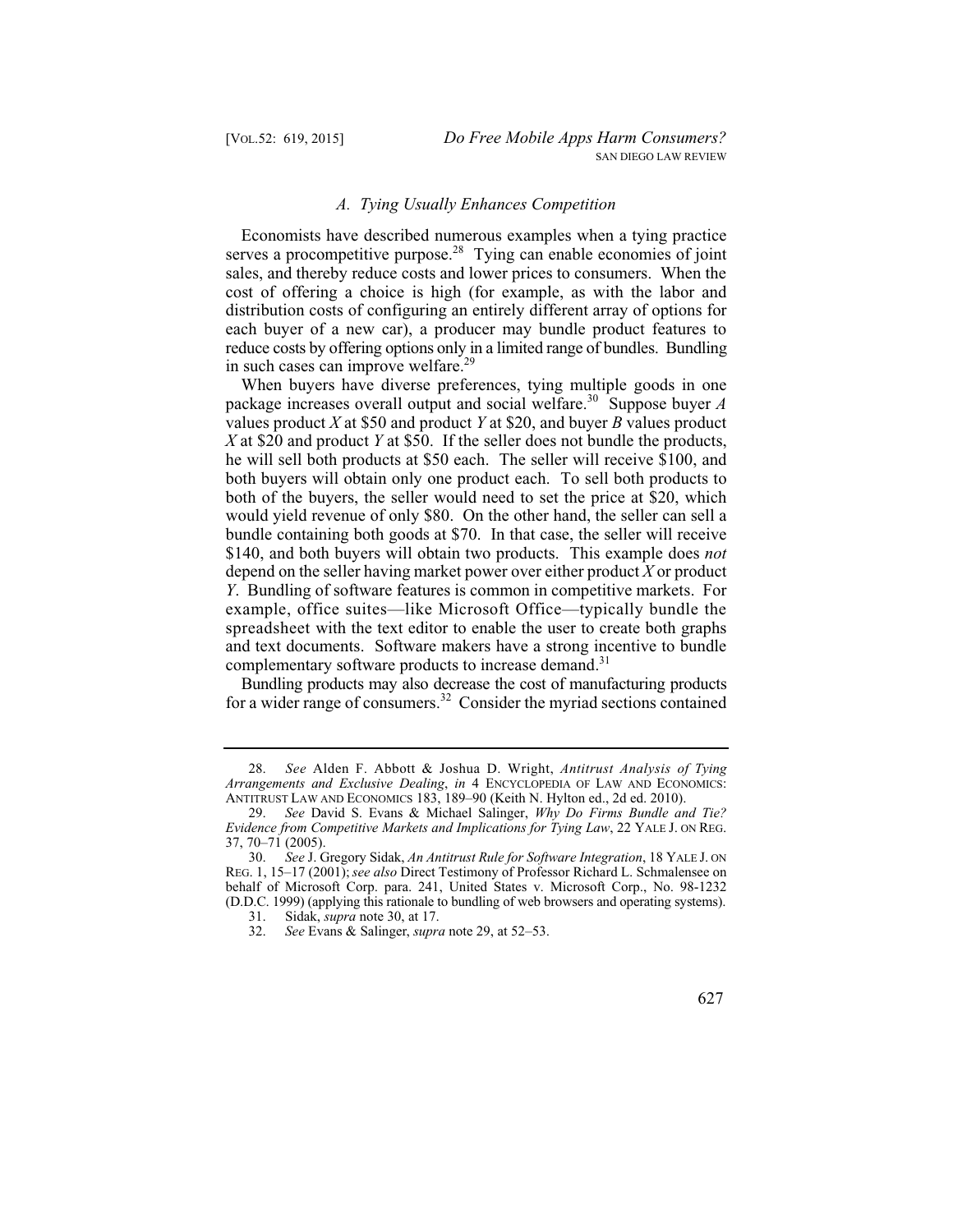in the Sunday *New York Times*. The marginal cost to the newspaper of providing the book review section to someone interested only in the sports section is zero. That condition holds regardless of the fact that the *New York Review of Books* can exist as a freestanding (unbundled) substitute for the *New York Times Book Review*. Indeed, the marginal cost to the *New York Times* of stripping the *New York Times Book Review* from the newspaper going to subscribers who read only the sports section would be astronomical. If priced on an avoided-cost basis, the stripped-down Sunday *New York Times* would cost *more* than the fully integrated newspaper.<sup>33</sup>

Bundling often increases demand for the bundled products.<sup>34</sup> Increased demand results from product integration if there is superadditivity of demand across two outputs, *A* and *B*, when they are produced as an integrated product. The increased demand may result because the product definition has changed as a result of the integration in a manner that produces more satisfaction (utility) for consumers. Otherwise, bundling may result because the integration of *A* and *B* reduces the cost to the consumer of engaging in product assembly or integration on her own. Or, the increased demand may result from some factor that is impossible to predict a priori, but is reflected, ultimately and objectively, in consumers' higher willingness to pay.

will fall in the face of declining costs.<sup>35</sup> Subadditivity of costs is present if of output among two or more firms *using the same cost function*."36 In other scope.<sup>38</sup> "The firm's technology is said to exhibit economies of scope when Lower costs result from product integration if there is subadditivity of costs across two outputs, *A* and *B*. This efficiency will unambiguously benefit consumers, because even a monopolist's profit-maximizing price a firm with a given cost function "has lower costs than would an allocation words, it is more efficient for the single firm to produce *A* and *B* as an integrated product than it is for the firm (or multiple firms) to produce *A*  separately from  $B$ <sup>37</sup> Such efficiencies are also known as economies of it is less costly for one firm to produce a set of goods jointly than for distinct firms to produce individual goods or subsets of goods separately."39

<sup>33.</sup> *See* MASSIMO MOTTA, COMPETITION POLICY: THEORY AND PRACTICE 460 (2004).<br>34. *See* Evans & Salinger. *supra* note 29. at 63.

 34. *See* Evans & Salinger, *supra* note 29, at 63.

 35. J. GREGORY SIDAK & DANIEL F. SPULBER, DEREGULATORY TAKINGS AND THE REGULATORY CONTRACT: THE COMPETITIVE TRANSFORMATION OF NETWORK INDUSTRIES IN THE UNITED STATES 20 (1997).

 36. *Id.*

Id. 37. *Id.*

 38. *Id.* at 22.

 39. *Id.* "[A]lthough natural monopoly implies economies of scope, the converse is not the case. Most multiproduct firms derive economies of scope from joint production;

<sup>628</sup>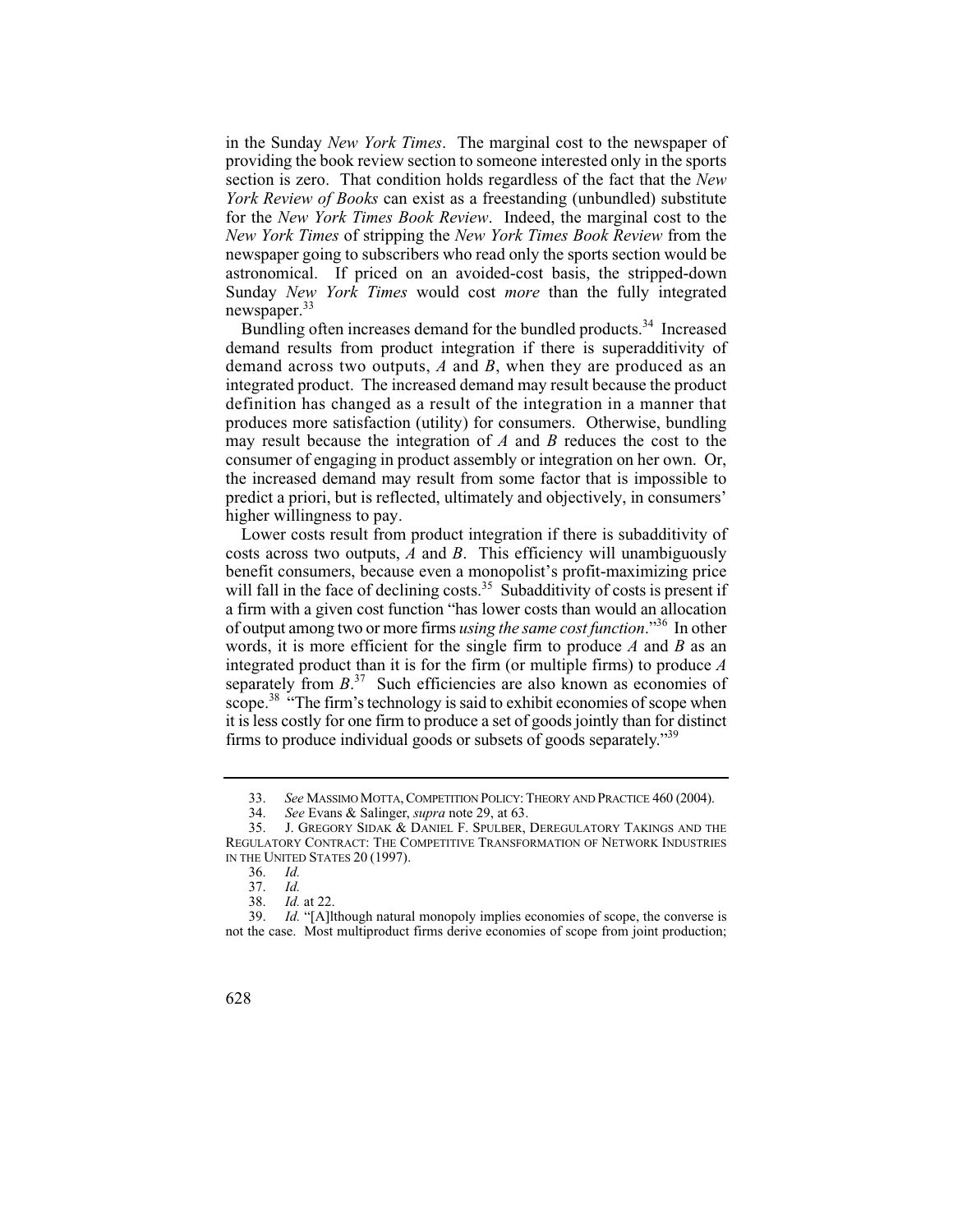The analysis of cost subadditivity also implicitly answers the question of *who*—the producer or the consumer—is the more efficient integrator of individual functionalities. Although it may be *feasible* for the consumer to integrate separate functionalities, the consumer may not be the lowest-cost integrator. The superior efficiency of the producer is a factual question whose answer depends on economies of scale and scope as well as learning-by-doing effects that allow the producer's unit cost of product integration to fall over time, with its level of cumulative output. In the case of a mobile device, the producer in this sense collectively consists of the provider of the mobile OS and apps, the manufacturer, and the mobile network operator.

Further, tying products also often improves the user experience.<sup>40</sup> Tying can enable a firm "to ensure proper performance of a product system."<sup>41</sup> Quality control is especially important for complex goods like software. Consumers might have a limited understanding of how such complex systems work and might use inferior or incompatible components.<sup>42</sup> Consumers might consequently blame one firm for a failure caused by the deficiencies of another firm's product.<sup>43</sup> When tying performs a quality control function, it clearly enhances consumer welfare.<sup>44</sup>

# *B. Are Theoretical Models of Anticompetitive Tying Robust Enough to Justify Antitrust Intervention?*

Economists and legal scholars associated with the Chicago School of antitrust analysis disputed the early view that a monopolist could use tying and bundling to leverage its market power in one market into a second market and charge supracompetitive prices in the second market.<sup>45</sup>

629

it is a primary motivation for companies to diversify their product offerings. That achievement of economies of scope does not imply that those companies could serve their entire markets at lower cost than two or more firms." *Id.*

 40. *See* ROBERT O'DONOGHUE & A. JORGE PADILLA, THE LAW AND ECONOMICS OF ARTICLE 82 EC, at 482 (2006).

 41. *See* Sidak, *supra* note 27, at 1136.

 42. *See* Sidak, *supra* note 30, at 9.

Id. 43. *Id.*

 44. *See* MOTTA, *supra* note 33, at 461 (explaining that tying different components together might be "an efficient response to asymmetric information" and can enable the seller to ensure that "consumers enjoy the highest possible quality of the products they buy").<br> $45.$ 

 45. *See* 3A PHILLIP E. AREEDA & HERBERT HOVENKAMP, ANTITRUST LAW: AN ANALYSIS OF ANTITRUST PRINCIPLES AND THEIR APPLICATION ¶ 758b (2d ed. 2002);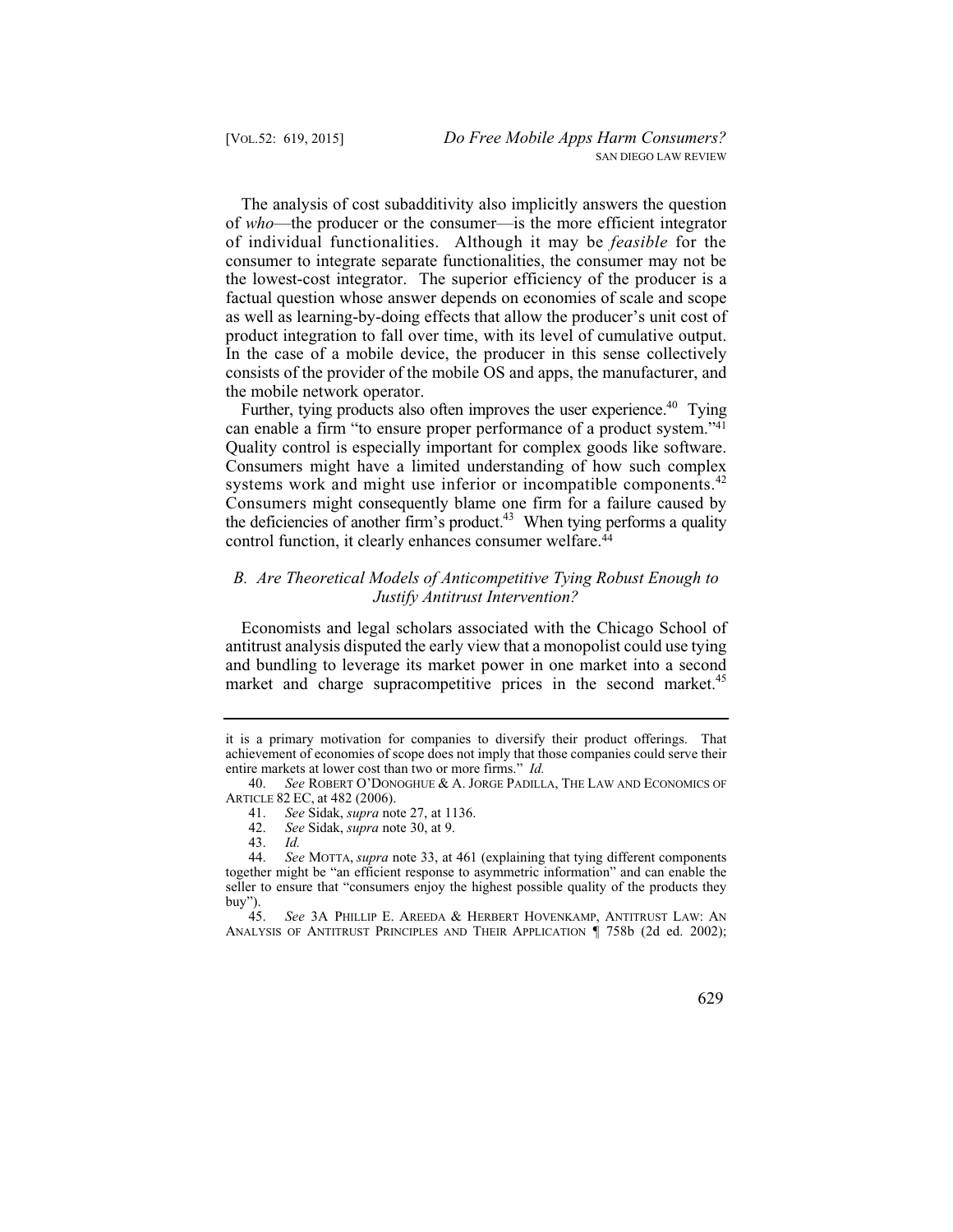selling two complementary goods can earn a monopoly profit only in the Herbert Hovenkamp—*not* considered a Chicago School antitrust scholar —has succinctly summarized this key insight: "[I]n any multi-stage distribution chain there is but a single monopoly profit to be earned."46 This "single monopoly profit theorem" demonstrates that a monopolist market for one of those goods—either that of the tying product or the tied product.47 Therefore, the monopolist cannot increase its total profit by monopolizing a market for a complementary product if that market is competitive. Nobel laureate George Stigler presented a simple example: if product *A* is worth \$100 to a consumer and product *B* is worth nothing, by tying *B* to *A*, the manufacturer will not be able to charge the consumer more than \$100.<sup>48</sup> Chicago School economists and legal scholars thus argued that anticompetitive purposes rarely motivate tying agreements. To the contrary, tying agreements typically exist to reduce costs or implement price discrimination.<sup>49</sup>

Despite recognizing the typically procompetitive effects of tying, some economists and legal scholars—often identified with the "Post-Chicago School" of antitrust economics—argued that the Chicago School overstated the case that tying is not anticompetitive. For example, Einer Elhauge asserts that the single monopoly profit theorem holds only when the following conditions are met: (1) the tying product and the tied product are consumed in fixed proportion, (2) the demand for the two products are highly correlated, (3) the tying product is consumed at fixed levels, (4) the competitiveness of the market for the tying product is fixed, and (5) the competitiveness of the market for the tied product is fixed.<sup>50</sup> Elhauge argues that, when those conditions are relaxed, the single monopoly profit theorem is wrong—that is, that tying *can* have anticompetitive effects.<sup>51</sup> He maintains that tying can enable the monopolist to price-discriminate

ROBERT H. BORK, THE ANTITRUST PARADOX: A POLICY AT WAR WITH ITSELF 372-75 (1993); Ward S. Bowman, Jr., *Tying Arrangements and the Leverage Problem*, 67 YALE L.J. 19 (1957); Aaron Director & Edward H. Levi, *Law and the Future: Trade Regulation*, 51 NW. U. L. REV. 281, 290 (1956); Richard A. Posner, *The Chicago School of Antitrust Analysis*, 127 U. PA. L. REV. 925, 927–28 (1979).

 46. Herbert Hovenkamp, *Post-Sale Restraints and Competitive Harm: The First Sale Doctrine in Perspective*, 66 N.Y.U. ANN. SURV. AM. L. 487, 515 (2011).

 47. ROBERT H. BORK, THE ANTITRUST PARADOX 372–75 (1993).

<sup>48.</sup> George J. Stigler, United States v. Loew's Inc.*: A Note on Block-Booking*, 1963 SUP. CT. REV. 152, 152–53. The late Judge Bork and I discussed the implications of the single-monopoly-profit theorem for antitrust analysis of Google's business in Robert H. Bork & J. Gregory Sidak, *What Does the Chicago School Teach About Internet Search and the Antitrust Treatment of Google?*, 8 J. COMPETITION L. & ECON. 663, 674–77 (2012).<br>49. See BORK. supra note 47. at 375–81.

 49. *See* BORK, *supra* note 47, at 375–81.

<sup>50.</sup>  50. Einer Elhauge, *Tying, Bundled Discounts, and the Death of the Single Monopoly Profit Theory*, 123 HARV. L. REV. 397, 400 (2009).

 51. *Id.* at 404.

<sup>630</sup>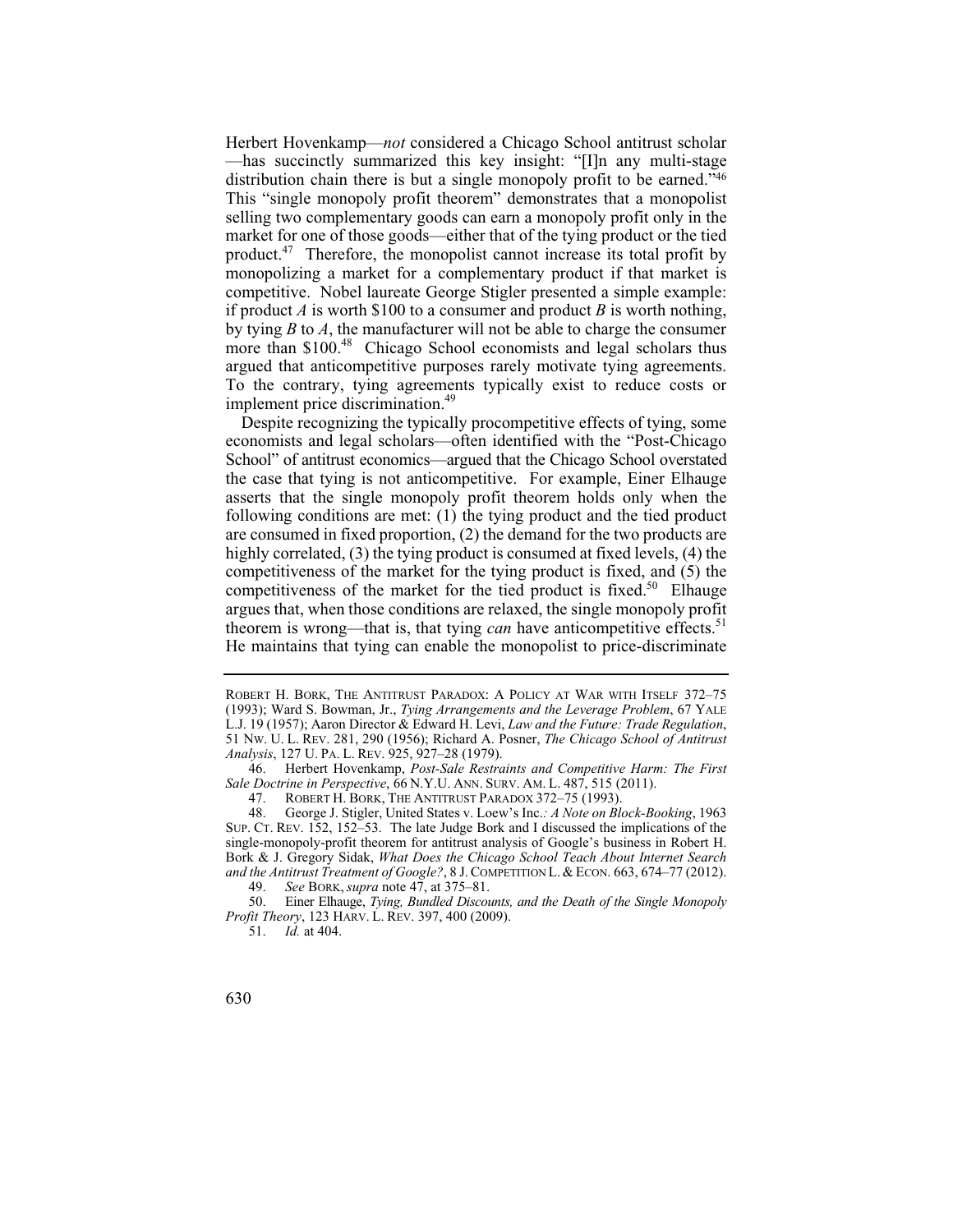among buyers of the tying product if buyers consume the tied product in varying amounts. $52$  Further, Elhauge maintains that tying can allow the monopolist to price discriminate among buyers of both the tying and the tied products if the demand for the tying product and that for the tied product are not highly correlated.<sup>53</sup> According to Elhauge, tying may thus allow the monopolist to extract the consumer surplus of each individual buyer.<sup>54</sup> Finally, Elhauge suggests that tying can increase market power in the tied product or in the tying product markets. For example, he suggests that by foreclosing the tied market and thereby hindering entry into the tying market by firms in the tied market, a firm can preserve its market power in the tying market.<sup>55</sup>

 only the horizontal application of the single monopoly profit theorem and Antitrust scholars have exposed several flaws in Elhauge's criticism of the single-monopoly-profit theorem.<sup>56</sup> First, they observe that Elhauge's criticism contradicts the available empirical evidence.<sup>57</sup> Several empirical studies have shown that tying arrangements more often increase consumer welfare than harm consumers.<sup>58</sup> Hence, Elhauge's statement that tying will generally serve an anticompetitive purpose finds no empirical support. Second, Elhauge's analysis is artificially narrow, as he disputes ignores its vertical application.<sup>59</sup> Finally, Elhauge's conclusion that tying is generally anticompetitive rests on a restrictive array of factual scenarios regarding metering ties, bundling, or imperfect price discrimination.<sup>60</sup> For example, Elhauge assumes that: (1) demand for the monopoly good and

Id. 52. *Id.*

 53. *Id.* at 405. "Without strong positive demand correlation, tying can profitably permit price discrimination across buyers of both products." *Id.* at 400.<br>54. *Id.* at 400 ("If buyers purchase varying amounts of the tying in

 54. *Id.* at 400 ("If buyers purchase varying amounts of the tying product, tying can profitably extract consumer surplus from individual buyers.").

 55. *Id.* at 413. "Without fixed tying market competitiveness, tying can increase the degree of tying market power." *Id.* at 400.

 56. *See* Paul Seabright, *Group Commentary on Tying, Bundled Discounts, and the Death of the Single Monopoly Profit Theory by Einer Elhauge: The Undead? A Comment on Professor Elhauge's Paper*, 5 COMPETITION POL'Y INT'L 243 (2009); *see also* Daniel A. Crane & Joshua D. Wright, Commentary, *Can Bundled Discounting Increase Consumer Prices Without Excluding Rivals?*, 5 COMPETITION POL'Y INT'L 209 (2009).

 57. Seabright, *supra* note 56, at 243–44, 246–47.

 58. *See id.* at 244; Crane & Wright, *supra* note 56, at 210 (citing Bruce H. Kobayashi, *Does Economics Provide a Reliable Guide to Regulating Commodity Bundling By Firms? A Survey of the Economic Literature*, 1 J. COMPETITION L. & ECON. 707 (2005)); Evans & Salinger, *supra* note 29.

 59. *See, e.g.*, Bork & Sidak, *supra* note 48, at 675–77, 676 n.44.

 60. *Id.* at 676 n.44.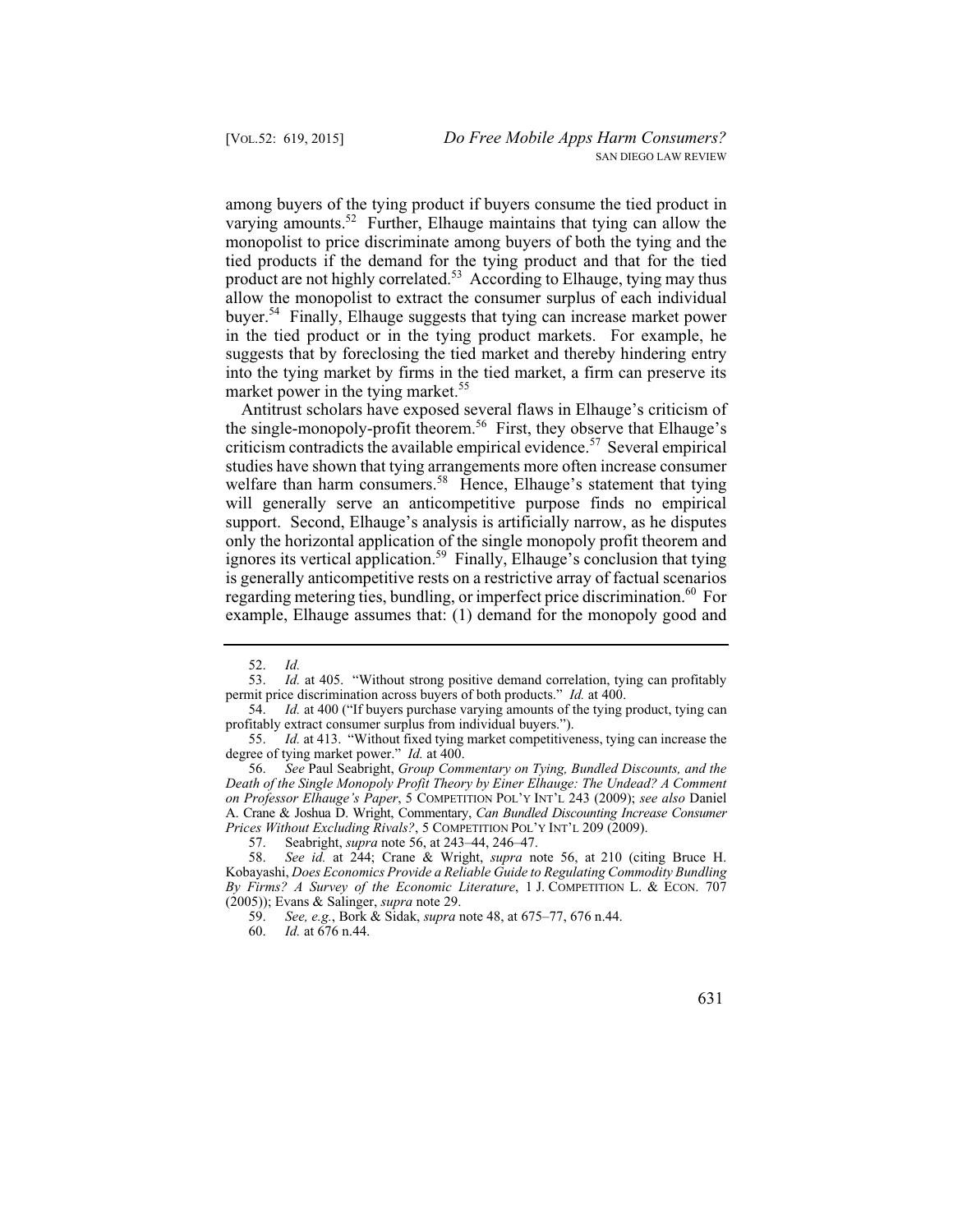buyer of the monopoly good to purchase all future quantities of the the competitive good are independent, and (2) the tying must coerce the competitive good at monopoly prices. However, as Paul Seabright observes, except "in wildly implausible circumstances," these two conditions are extremely unlikely ever to be met simultaneously.<sup>61</sup>

Similarly, Michael Whinston theorized that the Chicago School critique of leveraging applies only when the tied market is *perfectly* competitive.<sup>62</sup> In his model, tying commits the monopolist to being more aggressive than the entrant, and that commitment discourages entry. Whinston shows that tying could be used to deter entry into, and thereby to monopolize, the tied product market if (1) the selling firm is a monopolist in the tying product market, (2) the tied-product market has decreasing average costs over the relevant range of output, and (3) the tied and tying products are used in variable proportions.63 Whinston finds, however, that the predicted welfare effects of even that specialized case of tying are ambiguous.<sup>64</sup>

In sum, theories of the anticompetitive effects of tying rest on numerous assumptions that are either unrealistic or impossible to prove as a factual matter in litigation. As Judge Frank Easterbrook has said, "The development of complex models is one thing, proof of their utility is another."65 Even the authors of theoretical models of anticompetitive tying concede that their analysis does not "justify intervention on antitrust grounds."66 To the contrary, they emphasize that attempting to eliminate inefficiency by means of antitrust intervention is "fraught with the usual difficulties of figuring out when to intervene and interfering with the functioning of markets."<sup>67</sup> Application of tying theories that rest on complex assumptions would lead to an increased error rate in the courts. These errors would deter efficient behavior and distort dynamic competition.<sup>68</sup>

As a result, economists generally advocate a cautious approach to scrutinizing tying agreements under antitrust law. They emphasize that a rule of per se illegality is not justified and that tying agreements should be

 61. *Seabright*, *supra* note 56, at 248.

<sup>62.</sup> Michael D. Whinston, *Tying, Foreclosure, and Exclusion*, 80 AM. ECON. REV. 837, 838–39 (1990).

 63. *See id.* at 846, 850, 854.

 64. *Id.* at 855–56.

<sup>65.</sup> Frank H. Easterbrook, Correspondence, *Workable Antitrust Policy*, 84 MICH. L. REV. 1696, 1709 (1986).

<sup>66.</sup> Dennis W. Carlton, Joshua S. Gans & Michael Waldman, *Why Tie a Product Consumers Do Not Use?*, AM. ECON. J.: MICROECONOMICS, Aug. 2010, at 85, 102.

Id. 67. *Id.*

 68. *See* Robert H. Bork & J. Gregory Sidak, *The Misuse of Profit Margins To Infer Market Power*, 9 J. COMPETITION L. & ECON. 511, 524–26 (2013) (quoting Frank H. Easterbrook, *The Limits of Antitrust*, 63 TEX. L. REV. 1, 2 (1984)).

<sup>632</sup>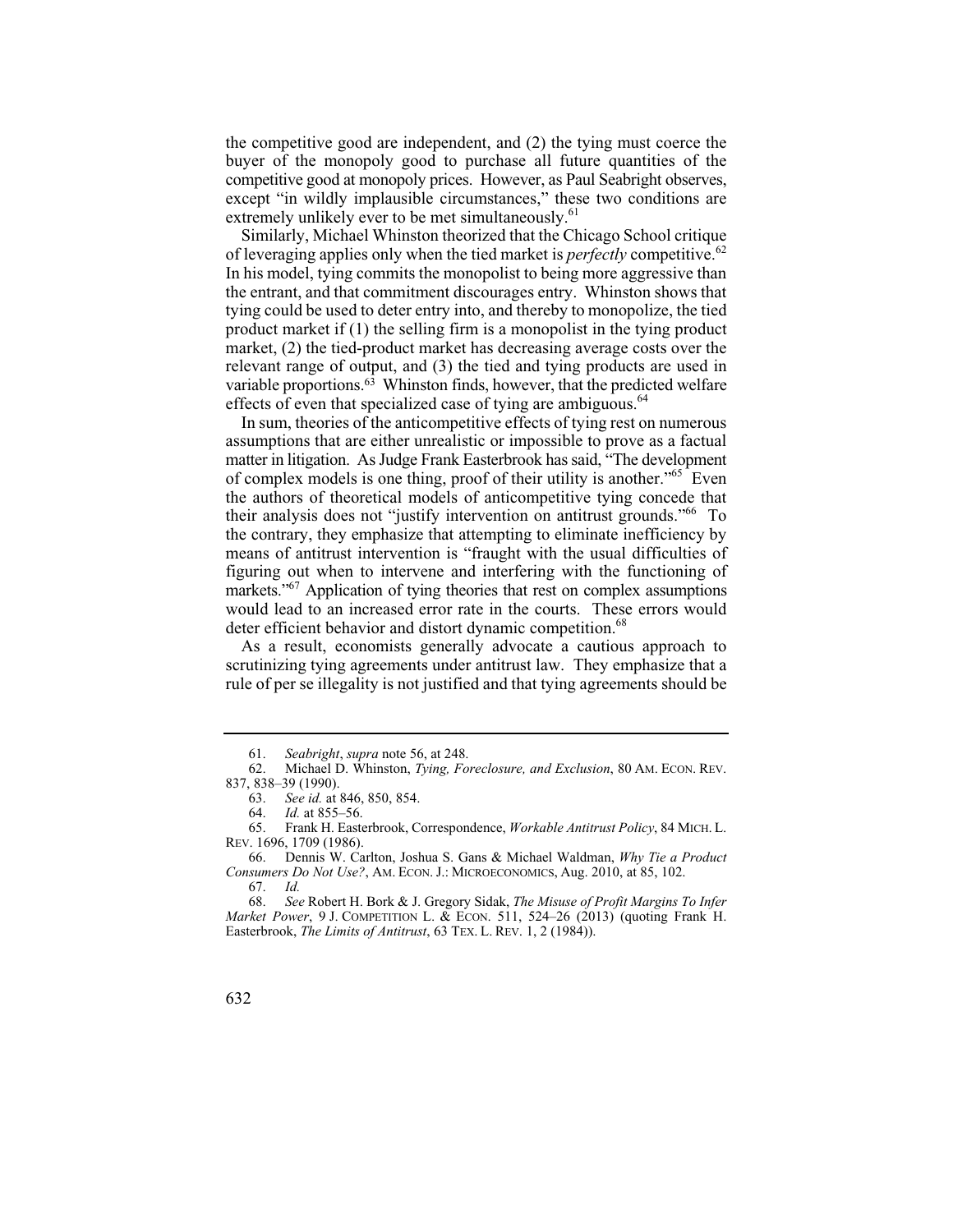evaluated on a case-by-case basis.<sup>69</sup> Massimo Motta, the current chief economist of the Directorate General for Competition of the European Commission, explains that, "[i]n most cases, tying will have efficiency effects that will benefit consumers . . . . [However,] in a few (probably rare) cases, it might have harmful exclusionary effects that should be balanced with any possible efficiency effects."70 As a result, in Motta's view, a full investigation is necessary to weigh the potential negative effects with the efficiency justifications behind the tying practice.<sup>71</sup> In particular, scholars emphasize that a theoretical demonstration of harm does not suffice to establish that the scrutinized practice actually harms consumers.72 It is necessary to evaluate whether such harm has arisen in practice.

#### IV. THE SUPREME COURT'S EVOLVING JURISPRUDENCE ON TYING ARRANGEMENTS

In 2006, the Supreme Court in *Illinois Tool Works Inc. v. Independent Ink, Inc.*73 abandoned the presumption, announced in 1949 in *Standard Oil of California v. United States*, that tying agreements "serve hardly any other purpose beyond the suppression of competition."74 Even before 2006, the Court had indicated its declining support for the older proposition that tying should be per se illegal by ruling that a tying arrangement is unlawful only if four elements are met: (1) there are two separate products or services, (2) the sale of one product or service (the tying product) is conditioned upon the purchase of another product (the tied product), (3) the seller possesses market power in the tying product market, and (4) the tie-in forecloses a substantial amount of the commerce in the tied product

 69. *See, e.g.*, Jean Tirole, *The Analysis of Tying Cases: A Primer*, 1 COMPETITION POL'Y INT'L 1, 25 (2005); MOTTA, *supra* note 33, at 463; Evans & Salinger, *supra* note 29, at 42.

 70. MOTTA, *supra* note 33, at 467.

 71. *Id.* 

<sup>72.</sup> Dennis W. Carlton & Michael Waldman, *The Strategic Use of Tying To Preserve and Create Market Power in Evolving Industries*, 33 RAND J. ECON. 194, 215 (2002) ("[T]rying to turn the theoretical possibility for harm shown here into a prescriptive theory of antitrust enforcement is a difficult task.").

<sup>73.</sup> Ill. Tool Works Inc. v. Indep. Ink, Inc., 547 U.S. 28, 35, 36 (2006) (quoting Standard Oil Co. v. United States, 337 U.S. 293, 305–06 (1949)).

 74. *Standard Oil Co.*, 337 U.S. at 305–06.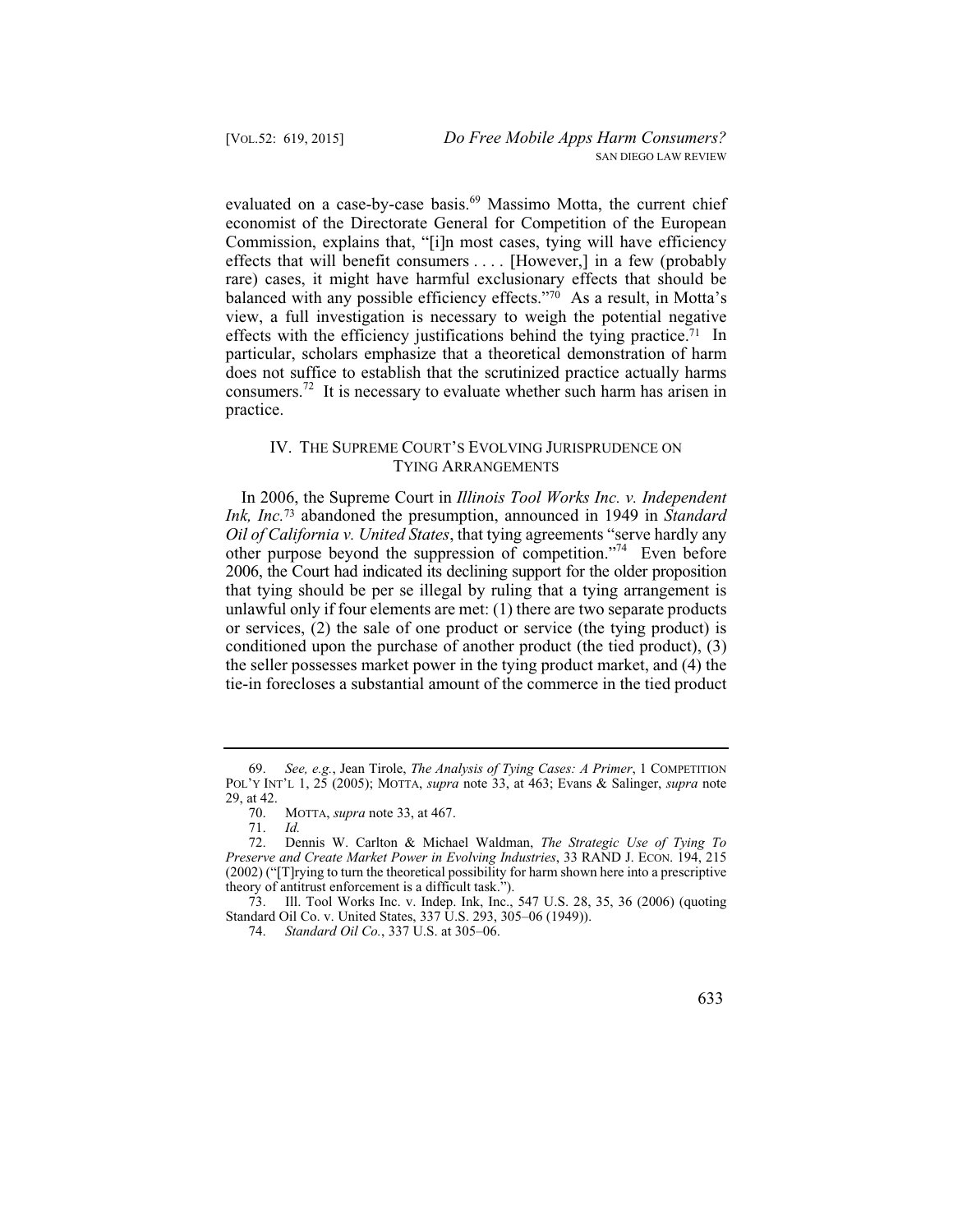market.<sup>75</sup> Various lower courts<sup>76</sup> have interpreted this fourth element to require proof of an anticompetitive effect in the tied market comparable to the "dangerous probability of achieving monopoly power" that the Court requires for the prima facie case for attempted monopolization under section 2 of the Sherman Act.<sup>77</sup> Only when all four elements are met will the Court consider a tying practice anticompetitive. Even if those four conditions are present, fact-based evidence of economic efficiencies can overcome a finding of per se illegality.<sup>78</sup> In particular, the evaluation of market power depends not on evidentiary presumptions, but on economic evidence.79 Accordingly, the Court's antitrust scrutiny of tying arrangements has evolved from a per se analysis to what is instead a de facto rule of reason analysis.

#### *A.* Jefferson Parish

In *Jefferson Parish Hospital District No. 2 v. Hyde*, the Court in 1984 examined an agreement by which a hospital required its patients to procure anesthesiology services from only one firm of anesthesiologists.<sup>80</sup> In an opinion by Justice Stevens, the Court said that, although it was "far too late in the history of our antitrust jurisprudence to question the proposition that certain tying arrangements pose an unacceptable risk of

 75. *See* Eastman Kodak Co. v. Image Tech. Servs., Inc., 504 U.S. 451, 462 (1992).

 76. *See, e.g.*, Technical Res. Servs., Inc. v. Dornier Med. Sys., Inc., 134 F.3d 1458, 1466, 1468 (11th Cir. 1998); Carl Sandburg Vill. Condo. Ass'n No. 1 v. First Condo. Dev. Co., 758 F.2d 203, 210–11 (7th Cir. 1985); Will v. Comprehensive Accounting Corp., 776 F.2d 665, 671 (7th Cir. 1985).<br>77. See, e.g., Spectrum

 77. *See, e.g.*, Spectrum Sports, Inc. v. McQuillan, 506 U.S. 447, 455–56 (1993).

 78. *See Eastman Kodak Co.*, 504 U.S. at 486; *see also* Mozart Co. v. Mercedes-Benz of N. Am., Inc., 833 F.2d 1342, 1351 (9th Cir. 1987) (permitting a business justification defense of quality assurance and goodwill for a tied-in product); Johnson v. Nationwide Indus., Inc., 715 F.2d 1233, 1237 (7th Cir. 1983) (permitting the tying of a management contract to the sales of condominiums); Dehydrating Process Co. v. A. O. Smith Corp., 292 F.2d 653, 655–56 (1st Cir. 1961) (permitting the seller of silos to tie silo unloaders where many silo customers using unloaders of other manufacturers complained of problems).<br>79. Ex

 HARV. L. REV. 937, 983 (1981) (describing method to estimate the price elasticity of demand (for the market and for the defendant firm) and the price elasticity of supply to Extending this reasoning, the analysis of market power should not focus simply on the defendant firm's market share. Rather, the analysis of market power must consider the firm's market share together with other relevant factors—including the price elasticities of demand and of supply—while discounting ambiguous evidence such as profit margins. *See* Bork & Sidak, *supra* note 68, at 530 (explaining why courts should be skeptical of using profit margins to infer market power); Franklin M. Fisher & John J. McGowan, *On the Misuse of Accounting Rates of Return to Infer Monopoly Profits*, 73 AM. ECON. REV. 82 (1983); William M. Landes & Richard A. Posner, *Market Power in Antitrust Cases*, 94 assess market power rigorously).

<sup>80.</sup> Jefferson Par. Hosp. Dist. No. 2 v. Hyde, 466 U.S. 2, 6 (1984).

<sup>634</sup>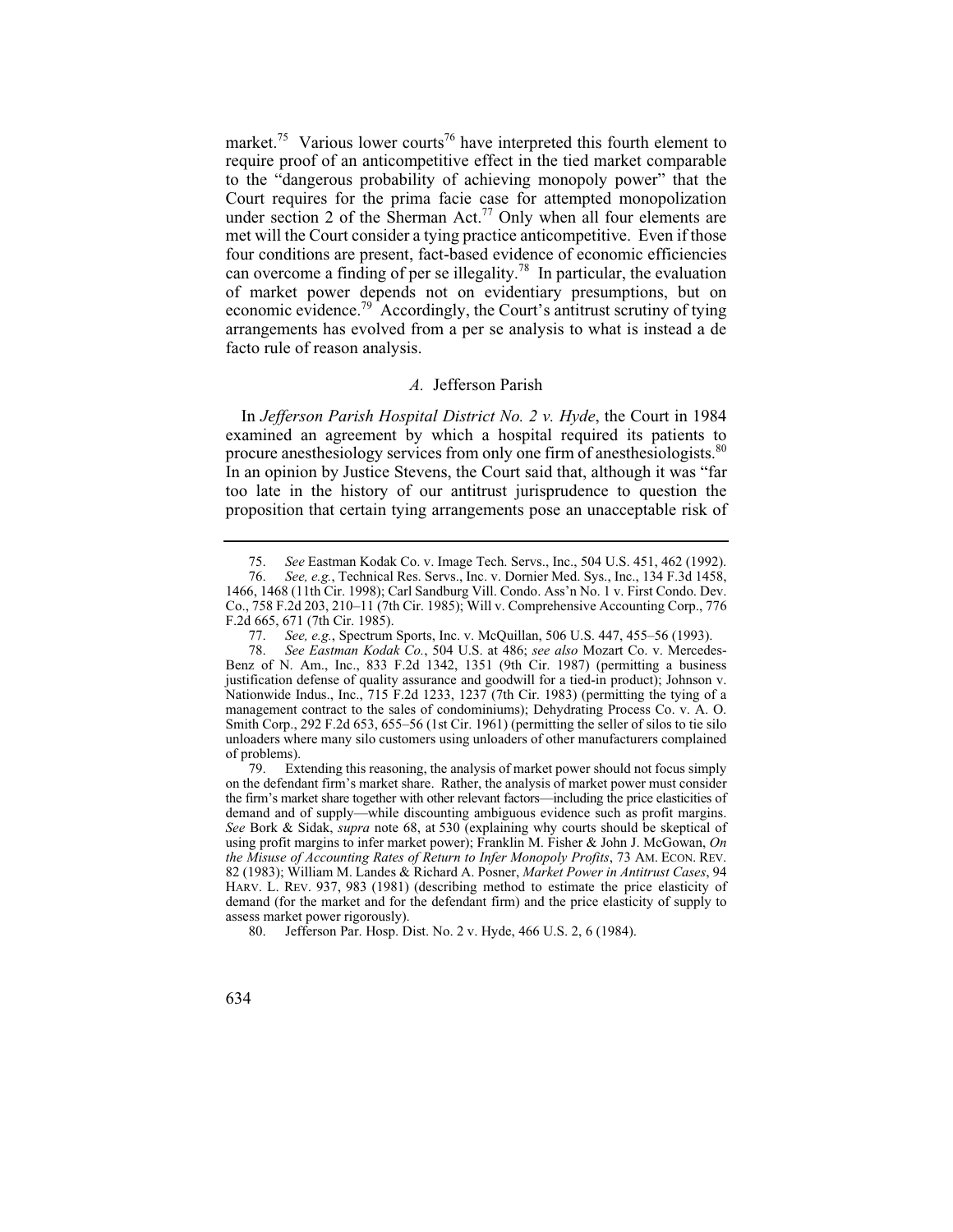stifling competition and therefore are unreasonable '*per se*,'" it was nonetheless the case that "not every refusal to sell two products separately can be said to restrain competition."81 Illegal tying arrangements were distinguished by "the essential characteristic of . . . forc[ing] the buyer into the purchase of a tied product that the buyer either did not want at all, or might have preferred to purchase elsewhere on different terms."<sup>82</sup> In contrast, tying arrangements used to maximize a seller's return on the tying product were not subject to per se condemnation, for they were not necessarily coercive or anticompetitive.<sup>83</sup>

No Justice dissented. In that sense, *Jefferson Parish* might seem a simple case. However, the concurring opinions reveal that the real debate between the Justices concerned the continued wisdom of a per se rule.<sup>84</sup> In her concurring opinion, Justice O'Connor (joined by Chief Justice Burger and Justices Rehnquist and Powell) criticized the per se rule for requiring a court to conduct a fact-intensive inquiry into the real-world economic effects of a tie-in while denying the court the ability to permit the tie-in if the evidence showed it to be beneficial.<sup>85</sup> Justice O'Connor's approach would evaluate tying arrangements according to the rule of reason, which would invalidate such arrangements only in the "rare cases where power in the market for the tying product is used to create additional market power in the market for the tied product."<sup>86</sup> A plaintiff would need to meet a higher evidentiary threshold for a court to invalidate a tie-in per se—proving that the seller had market power in the tyingproduct market, $87$  that there existed a "substantial threat that the tying seller will acquire market power in the tied-product market,"88 and that there existed a "coherent economic basis for treating the tying and tied products as distinct."89 Finally, even if the plaintiff made such a showing, a tie-in still would be permitted if its economic benefits exceeded its

 81. *Id.* at 9, 11.

 82. *Id.* at 12.

 83. *Id.* at 14.

 84. *Compare id.* at 32 (Brennan, J., concurring) (endorsing the per se rule), *with id.*  at 32–47 (O'Connor, J., concurring) (opposing the per se rule in favor of an analysis of tie-ins under the rule of reason).

 85. *Id.* at 34 (O'Connor, J., concurring).

 86. *Id.* at 36.

 87. *Id.* at 37.

 88. *Id.* at 38.

 89. *Id.* at 39.

 <sup>635</sup>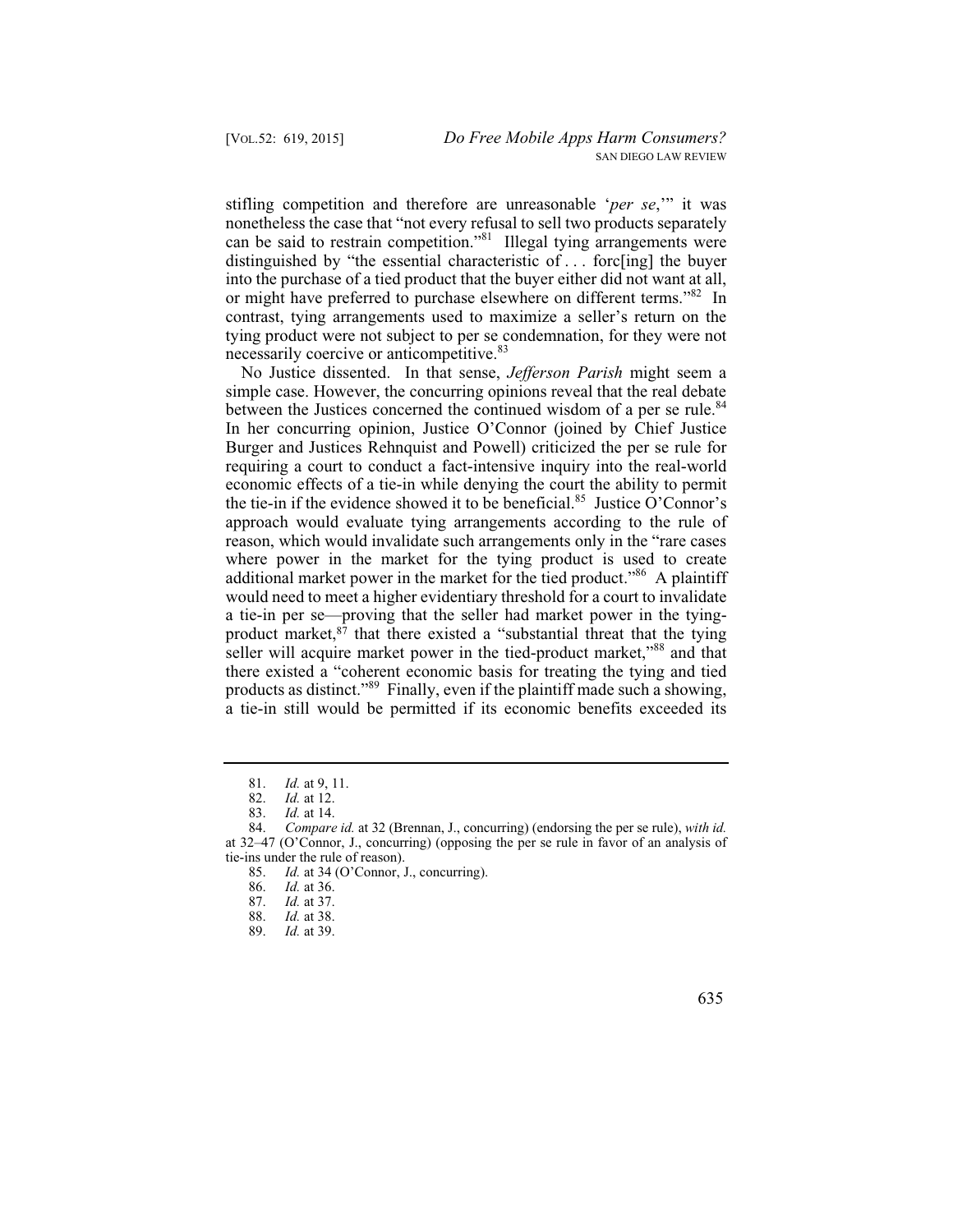harms.<sup>90</sup> As mentioned above, various lower courts have in fact followed Justice O'Connor's approach by interpreting the fourth element for unlawful tying to require proof of an anticompetitive effect in the tied market that resembles the proof of a "dangerous probability of achieving monopoly power" that the Court considers under section 2 of the Sherman Act, $91$  and by accepting fact-based evidence of economic efficiencies to preclude a finding of per se illegality.<sup>92</sup>

One important point of disagreement between the majority opinion and the concurring opinions in *Jefferson Parish* was the question of how to determine whether the tying arrangement involved two products or only one. According to the majority, "the answer to the question whether one or two products are involved turns not on the functional relation between them, but rather on the character of the demand for the two items."<sup>93</sup> Under the majority's approach, two products are deemed to exist if sufficient demand exists to create distinct and separate markets for both the tying and the tied products.<sup>94</sup> Justice O'Connor rejected this reasoning. She (and the three other concurring Justices) thought it was absurd to apply the majority's analysis to integrated products:

 not appropriately viewed as two products, and that should be the end of the tying All but the simplest products can be broken down into two or more components that are "tied together" in the final sale. Unless it is to be illegal to sell cars with engines or cameras with lenses, this analysis must be guided by some limiting principle . . . . Even when the tied product does have a use separate from the tying product, it makes little sense to label a package as two products without also considering the economic justifications for the sale of the package as a unit. When the economic advantages of joint packaging are substantial the package is inquiry.95

Eight years later, in 1992, the Court would revisit this issue of how to determine whether an alleged tie-in involves two products or one.

#### *B.* Kodak

*Eastman Kodak Co. v. Image Technical Services, Inc.* concerned Kodak's practice of tying replacement parts to the purchase of repair services for

 90. *Id.* at 41.

 91. *See supra* note 76 and accompanying text.

 92. *See* Eastman Kodak Co. v. Image Tech. Servs., Inc., 504 U.S. 451, 486 (1992); *see also* Dehydrating Process Co. v. A. O. Smith Corp., 292 F.2d 653, 655–56 (1st Cir. 1961); Johnson v. Nationwide Indus., Inc., 715 F.2d 1233, 1237 (7th Cir. 1983); Mozart Co. v. Mercedes-Benz of N. Am., Inc., 833 F.2d 1342, 1351 (9th Cir. 1987).

 93. *Jefferson Par.*, 466 U.S. at 19.

<sup>94.</sup> *Id.* at 21–22.

<sup>95.</sup> *Id.* at 39–40 (O'Connor, J., concurring).

<sup>636</sup>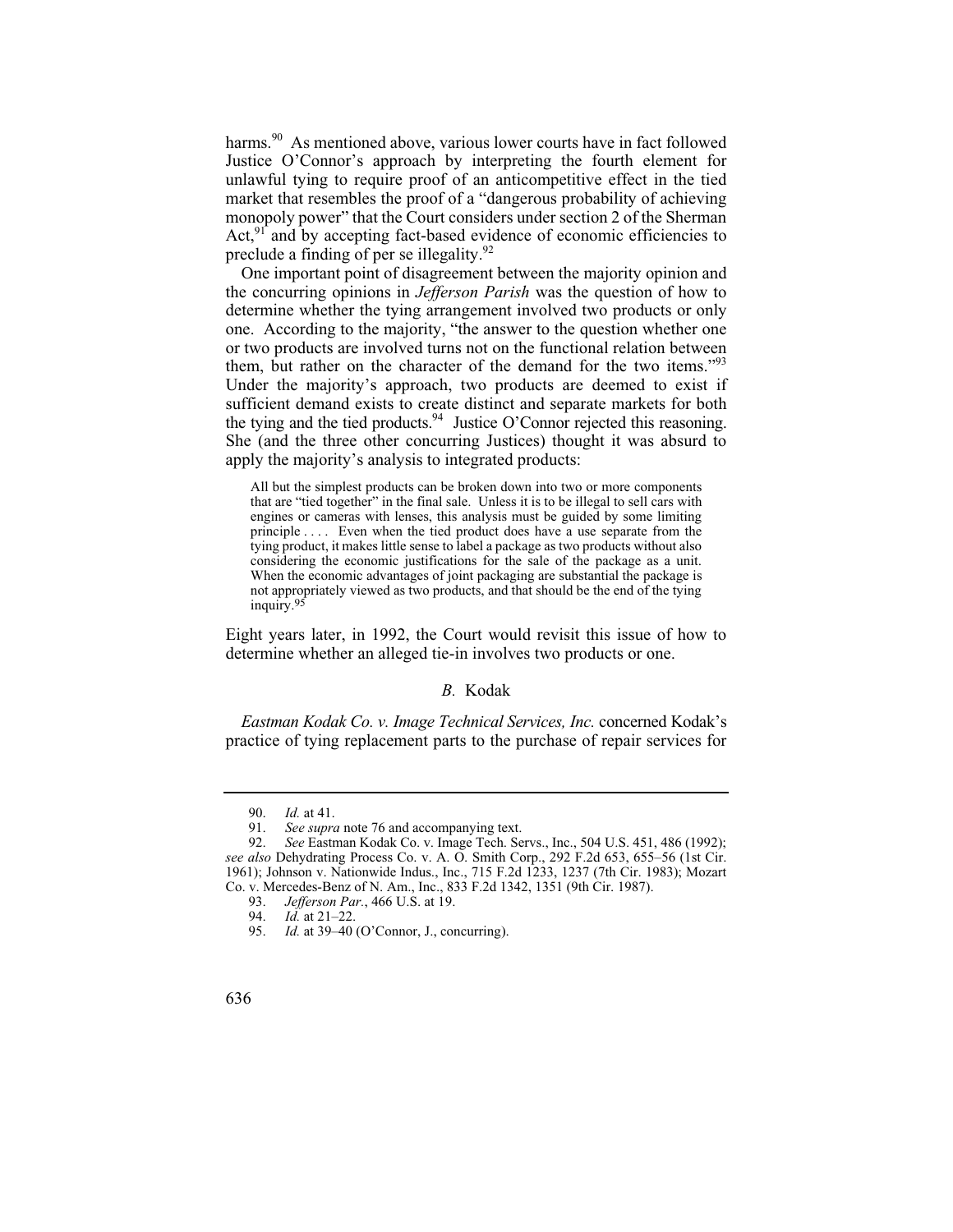Kodak photocopiers.<sup>96</sup> The Court considered whether, for purposes of tying law, replacement parts and repair service for Kodak photocopiers were separate products.<sup>97</sup> Justice Blackmun's opinion for the Court found that parts and service were distinct markets and rejected Kodak's claim that, even if the company held a monopoly over replacement parts for Kodak photocopiers, interbrand competition among photocopier manufacturers prevented Kodak from exploiting that market power.<sup>98</sup>

Notwithstanding the reasoning of Justice O'Connor's concurrence on behalf of four Justices in *Jefferson Parish*, the Court in *Kodak* first found that parts and service could plausibly be considered separate products because there was "sufficient consumer demand so that it [would be] efficient for a firm to provide service separately from parts."99 The Court dismissed the argument that parts and service could not constitute distinct markets because no demand existed for parts separately from service: "By that logic, we would be forced to conclude that there can never be separate markets, for example, for cameras and film, computers and software, or automobiles and tires."100 Kodak, the Court observed, sold service with parts to some, service without parts to others, and parts without service to yet other consumers.<sup>101</sup>

 Areeda and Louis Kaplow, which in turn quoted Ward Bowman's influential In a dissent joined by Justices O'Connor and Thomas, Justice Scalia who, like Justice Thomas, had joined the Court since it had decided *Jefferson Parish—criticized the majority's reliance on "sufficient consumer demand"* to find that replacement parts and repair service constituted distinct markets.<sup>102</sup> He found that not only was the repair service that Kodak provided "inherently associated with the parts," but that customers tended to demand the two items in fixed proportions, buying "one part with one unit of service necessary to install the part."<sup>103</sup> Quoting the antitrust casebook by Phillip 1957 article on the economics of tie-ins, Justice Scalia observed: "When that situation obtains, 'no revenue can be derived from setting a higher price for the tied product which could not have been made by setting the

- 101. *Id*. at 462–63.
- 102. *Id.* at 494 n.2 (Scalia, J., dissenting).
- Id. 103. *Id.*
- 637

 96. *Eastman Kodak*, 504 U.S. at 451.

Id. 97. *Id.*

 98. *Id.* at 462–78.

 99. *Id.* at 462.

 100. *Id.* at 463.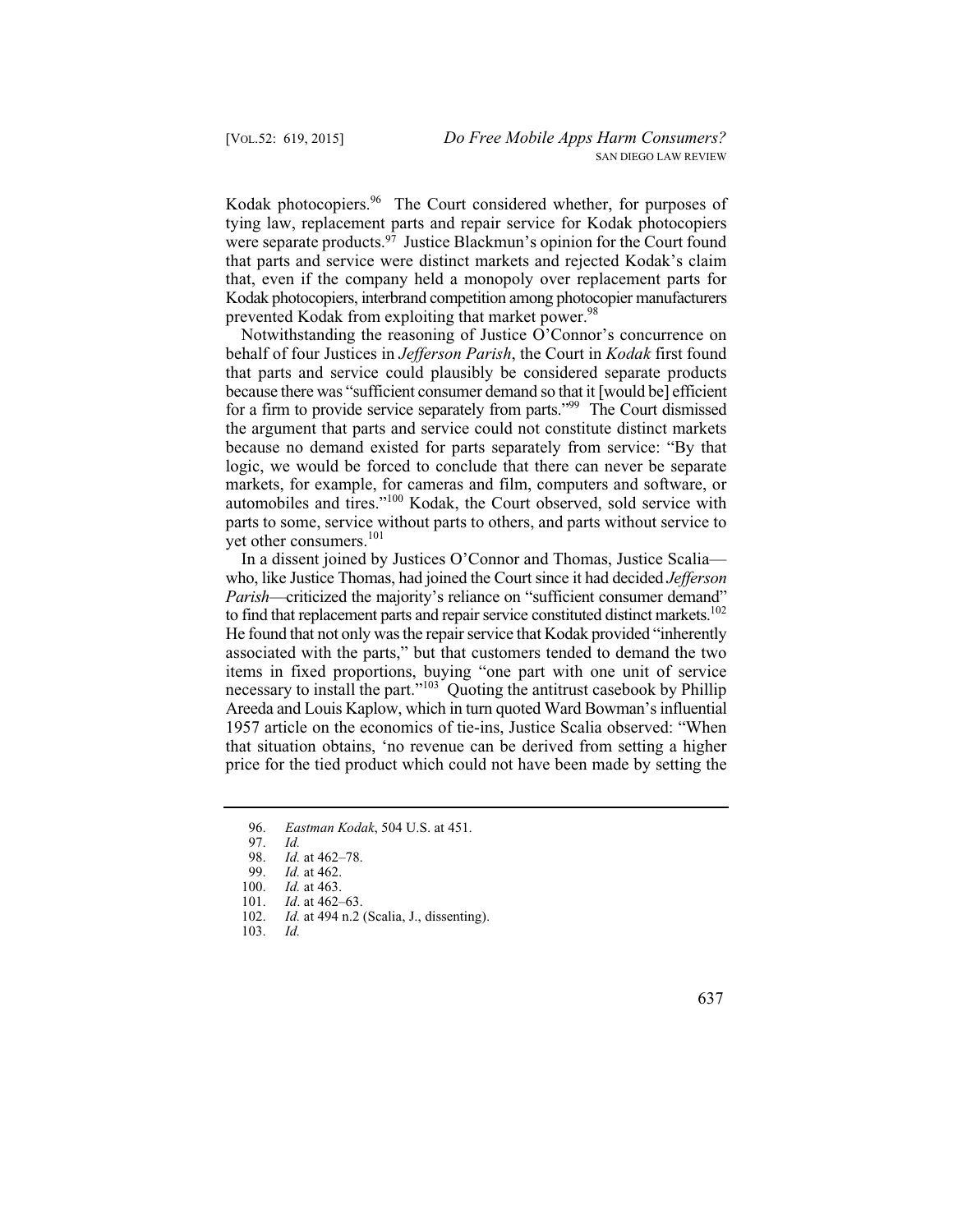optimum price.'"104 According to Justice Scalia, this single monopoly profit theorem "strongly suggest[ed] that Kodak parts and the service involved in installing them should not be treated as distinct products for antitrust tying purposes."<sup>105</sup>

 the full supracompetitive price that it might have wanted to charge for parts and services, that interbrand competition did not necessarily prevent Kodak Another disagreement between the majority and the dissenters was whether a firm could incur antitrust liability for tying products in a derivative aftermarket (replacement parts for Kodak photocopiers) when competition already existed in the primary market for equipment (various brands of photocopiers). The majority rejected Kodak's claim that competition among photocopier manufacturers prevented it from raising prices of services and parts for its machines. The majority reasoned that, although it was true that interbrand competition for photocopiers prevented Kodak from charging from charging a price that was above the competitive level: "The fact that the equipment market imposes a restraint on prices in the aftermarkets by no means disproves the existence of power in those markets."<sup>106</sup>

 Kodak to exploit its customers, for "consumers who already have purchased The constraint that interbrand competition placed on Kodak's exploitation of intraband market power was, according to the Court, attenuated by Kodak's horizontal relationship with competing providers of repair services.<sup>107</sup> The Court said that high information costs would prevent accurate lifecycle pricing, and most consumers, the majority feared, would be unable to calculate the total cost of equipment, replacement parts, and repair service.<sup>108</sup> Furthermore, the majority said that high switching costs also allowed the equipment, and are thus 'locked in,' will tolerate some level of serviceprice increases before changing equipment brands."<sup>109</sup>

Justice Scalia dissented. Virtually every manufacturer of a durable good, he noted, enjoys some form of market power with respect to unique products required for aftermarket support.110 However, he said, lacking interbrand market power, a firm could not "raise derivative market prices *generally* by reducing quantity," because, if Kodak set supracompetitive prices for parts or service, consumers would purchase equipment from Kodak's competitors.<sup>111</sup> The Court's concern over high information costs

<sup>104.</sup> *Id.* (quoting PHILLIP AREEDA & LOUIS KAPLOW, ANTITRUST ANALYSIS 1426(a) (4th ed. 1988) (quoting Bowman, *supra* note 45, at 19)).

 105. *Id.* at 494–95 n.2.

 106. *Id.* at 471 (majority opinion).

 107. *Id.* at 471 n.18.

 108. *Id.* at 473.

 109. *Id.* at 476.

 110. *Id.* at 493 (Scalia, J., dissenting).

 111. *Id.* at 495.

<sup>638</sup>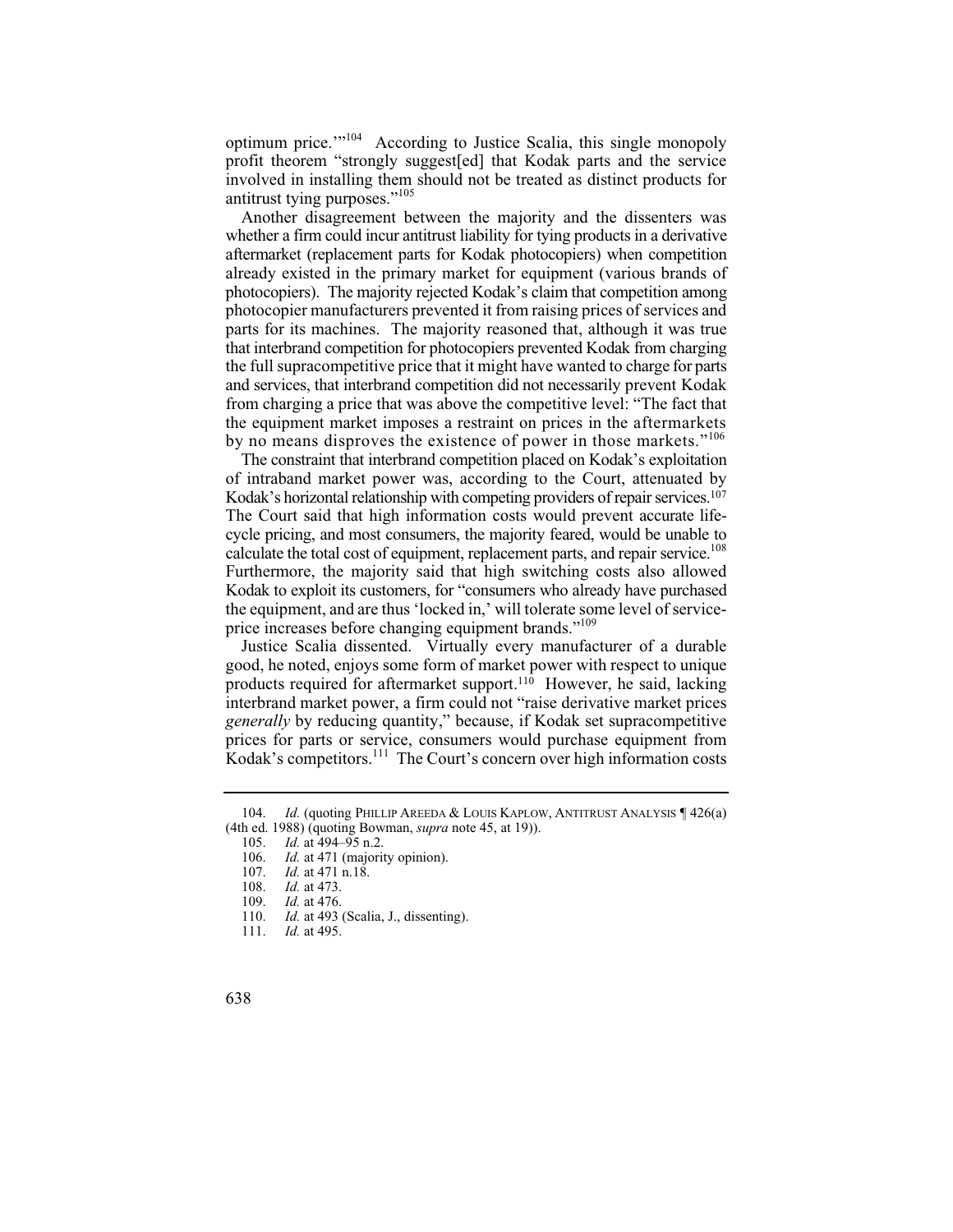and switching costs was, in the assessment of the three dissenters, unfounded; both kinds of transaction costs pervaded real-world markets without attracting the concern of antitrust law.<sup>112</sup> Consequently, the dissenters found that "[a] tie between two aftermarket derivatives does next to nothing to improve a competitive manufacturer's ability to extract monopoly rents from its consumers."113 Although the majority in *Kodak* did not label tying as per se illegal, the dissenters finally argued that applying the per se rule to single-brand aftermarket tying arrangements would achieve nothing more than "releas[ing] a torrent of litigation and a flood of commercial intimidation."114

*Kodak*'s definition of tying raised criticism. Dennis Carlton, Herbert Hovenkamp, and other antitrust scholars have criticized *Kodak* for evaluating market power in an aftermarket when the market for the new durable product (photocopiers) is competitive. $115$ 

It is important that, in *Kodak*, the Supreme Court never called tying per se illegal. Because the case came to the Court on Kodak's motion for summary judgment,<sup>116</sup> the Court did not need to decide whether precompetitive effects could outweigh the anticompetitive effects of Kodak's conduct.<sup>117</sup> Nevertheless, the Court's reference to such balancing suggests an implicit qualification of tying as an antitrust offense that needs to be assessed under the rule of reason. $^{118}$ 

639

 112. *Id.* at 495–98.

 113. *Id.* at 499.

 114. *Id.* at 489.

 115. *See, e.g.*, Dennis W. Carlton, *A General Analysis of Exclusionary Conduct and Refusal To Deal—Why* Aspen *and* Kodak *Are Misguided*, 68 ANTITRUST L.J. 659, 679 (2001); Dennis W. Carlton & Michael Waldman, *Competition, Monopoly, and Aftermarkets*, 26 J.L. ECON. & ORG. 54 (2010); Daniel J. Gifford, *The Damaging Impact of the* Eastman Kodak *Precedent Upon Product Competition: Antitrust Law in Need of Correction*, 72 WASH. U. L.Q. 1507, 1533 (1994) (arguing that there was no plausible anticompetitive reason for Kodak's tying practice, and that Court should have presumed it was procompetitive); Herbert Hovenkamp, *Market Power in Aftermarkets: Antitrust Policy and the* Kodak *Case*, 40 UCLA L. REV. 1447, 1458–59 (1993) (observing low probability of exploitation in aftermarkets when foremarket is competitive).

 116. *Eastman Kodak*, 504 U.S. at 456.

 117. *Id.* at 478.

 118. *See id.*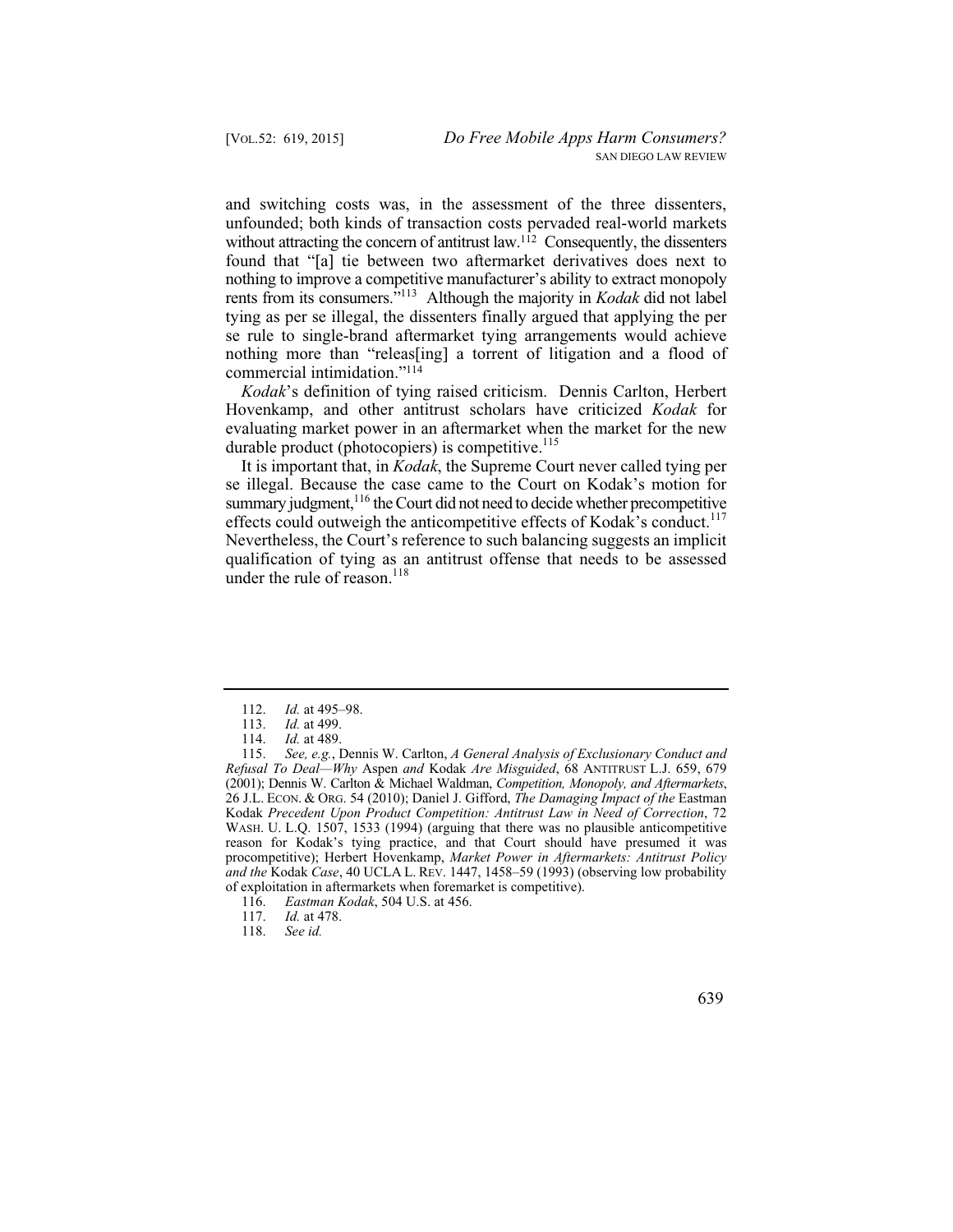#### *C.* Illinois Tool Works

In *Illinois Tool Works Inc. v. Independent Ink, Inc.* in 2006, the Court, in a unanimous opinion by Justice Stevens (the author of the majority opinion in *Jefferson Parish*), overruled its presumption of market power when a firm holds a patent on a tying product.<sup>119</sup> The *Illinois Tool Works* opinion praised Justice O'Connor's concurrence in *Jefferson Parish* and conspicuously declined to cite *Kodak* for any proposition. The Court recognized Justice O'Connor, who had retired from the Court two months before it issued its opinion in *Illinois Tool Works*, for having questioned in *Jefferson Parish* 

not only the propriety of treating any tying arrangement as a per se violation of the Sherman Act, but also the validity of the presumption that a patent always gives the patentee significant market power, observing that the presumption was actually a product of our patent misuse cases rather than our antitrust jurisprudence.<sup>120</sup>

Justice Stevens wrote that "Justice O'Connor was, of course, correct in her assertion that the presumption that a patent confers market power arose outside the antitrust context," and he called that presumption "a vestige of the Court's historical distrust of tying arrangements."121

 The Court in *Illinois Tool Works* said that "[m]any tying arrangements . . . are fully consistent with a free, competitive market."122 The Court found it dispositive that Congress had eliminated the statutory presumption in patent misuse cases that a patent confers market power.123 The Court held that the per se rule should no longer be automatically applied to antitrust cases of tying arrangements involving patented products.124 The Court also rejected Independent Ink's alternative rule, which would have created either (1) a rebuttable presumption of market power when tying occurs, or (2) a presumption in cases where the sale of a patented tying product is conditional on the purchase of unpatented goods over time, known as a "requirements tie."<sup>125</sup> The Court thus rejected the proposition that the combination of a patent and a requirements tie were together enough to consider the tying arrangement per se unlawful.<sup>126</sup> The Court emphasized that tying arrangements should raise competitive concerns only "when the

<sup>119.</sup> Ill. Tool Works Inc. v. Indep. Ink, Inc., 547 U.S. 28, 31 (2006).

 120. *Id.* at 37–38 (citing Jefferson Par. Hosp. Dist. No. 2 v. Hyde, 466 U.S. 2, 35, 37 n.7 (1984)).

 121. *Id.* at 38.

 122. *Id.* at 45.

 123. *Id.* at 41–42 (citing 35 U.S.C. § 271(d)(5) (2000 & Supp. III 2003)).

 124. *Id.* at 42.

 125. *Id.* 44–46.

 126. *See id.* 

<sup>640</sup>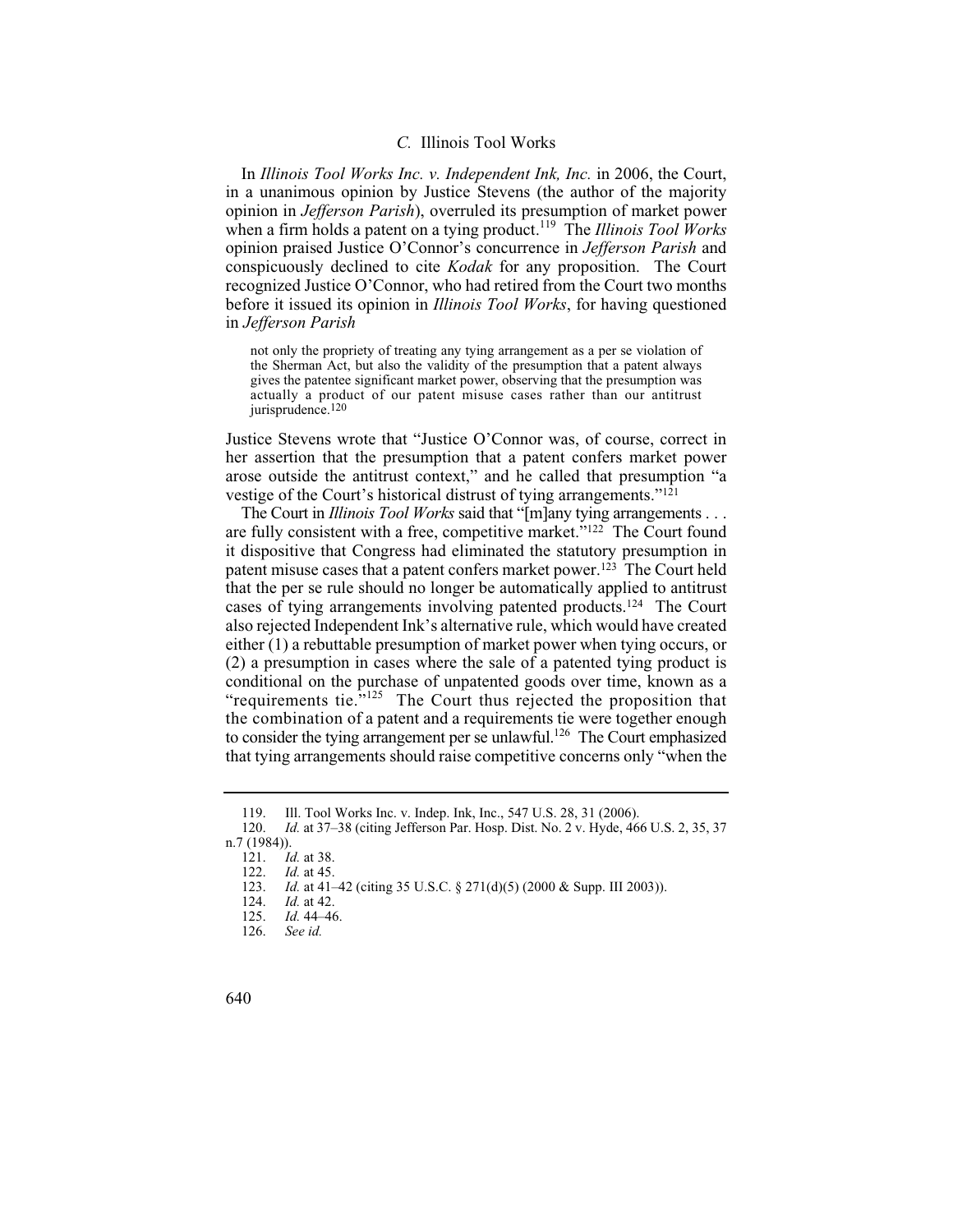seller has some special ability—usually called 'market power'—to force a purchaser to do something that he would not do in a competitive market . . . . "<sup>127</sup> The Court held that the patent owner's market power should be evaluated on a case-by-case basis.<sup>128</sup>

Illinois Tool Works—through its subsidiary Trident, Inc.—manufactured and marketed printing systems, including patented print heads and ink containers. Trident also made unpatented, specially designed ink. It sold the printing systems to original equipment manufacturers (OEMs) that were licensed to incorporate the products into their own printing systems, which were themselves sold to companies needing specialized printing equipment. Independent Ink had developed its own ink, which was compatible with Trident's patented printing technologies.<sup>129</sup>

After defeating on jurisdictional grounds a patent infringement suit brought by Trident, Independent Ink filed a lawsuit seeking a declaratory judgment that Trident's patents were neither valid nor infringed and, further, claiming that Trident was engaged in illegal tying and monopolization in violation of sections 1 and 2 of the Sherman Act.<sup>130</sup> The district court granted Trident summary judgment on both the tying and monopolization claims.131 The district court rejected the claim that Trident's patents meant that Trident "necessarily [had] market power in the market for the tying product as a matter of law . . . thereby rendering [the] tying arrangements *per se* violations of the antitrust laws."<sup>132</sup> Summary judgment was appropriate, the district court held, because Independent Ink presented no other evidence regarding the relevant market or Trident's market power within any relevant market.<sup>133</sup>

The Federal Circuit reversed the decision, citing *International Salt*, 134 *Loew's*, 135 and *Jefferson Parish*136 for the proposition that possession of a

- 135. United States v. Loew's Inc., 371 U.S. 38 (1962).<br>136. Jefferson Par. Hosp. Dist. No. 2 v. Hyde, 466 U.S.
- 136. Jefferson Par. Hosp. Dist. No. 2 v. Hyde, 466 U.S. 2 (1984).

641

 127. *Id.* at 36 (citing Jefferson Par. Hosp. Dist. No. 2 v. Hyde, 466 U.S. 2, 13–14  $(1984)$ ).<br>128.

 128. *Id.* at 42–43, 46.

 129. *Id.* at 31–32.

 130. *Id.* at 32.

<sup>131.</sup> Indep. Ink, Inc. v. Trident, Inc., 210 F. Supp. 2d 1155, 1177 (C.D. Cal. 2002), *aff'd in part*, *rev'd in part sub nom*. Indep. Ink, Inc. v. Ill. Tool Works, Inc., 396 F.3d 1342 (Fed. Cir. 2005), *vacated*, 547 U.S. 28 (2006).

 132. *Id.* at 1159.

 133. *Ill. Tool Works*, 547 U.S. at 32.

<sup>134.</sup> Int'l Salt Co. v. United States, 332 U.S. 392 (1947).<br>135. United States v. Loew's Inc., 371 U.S. 38 (1962).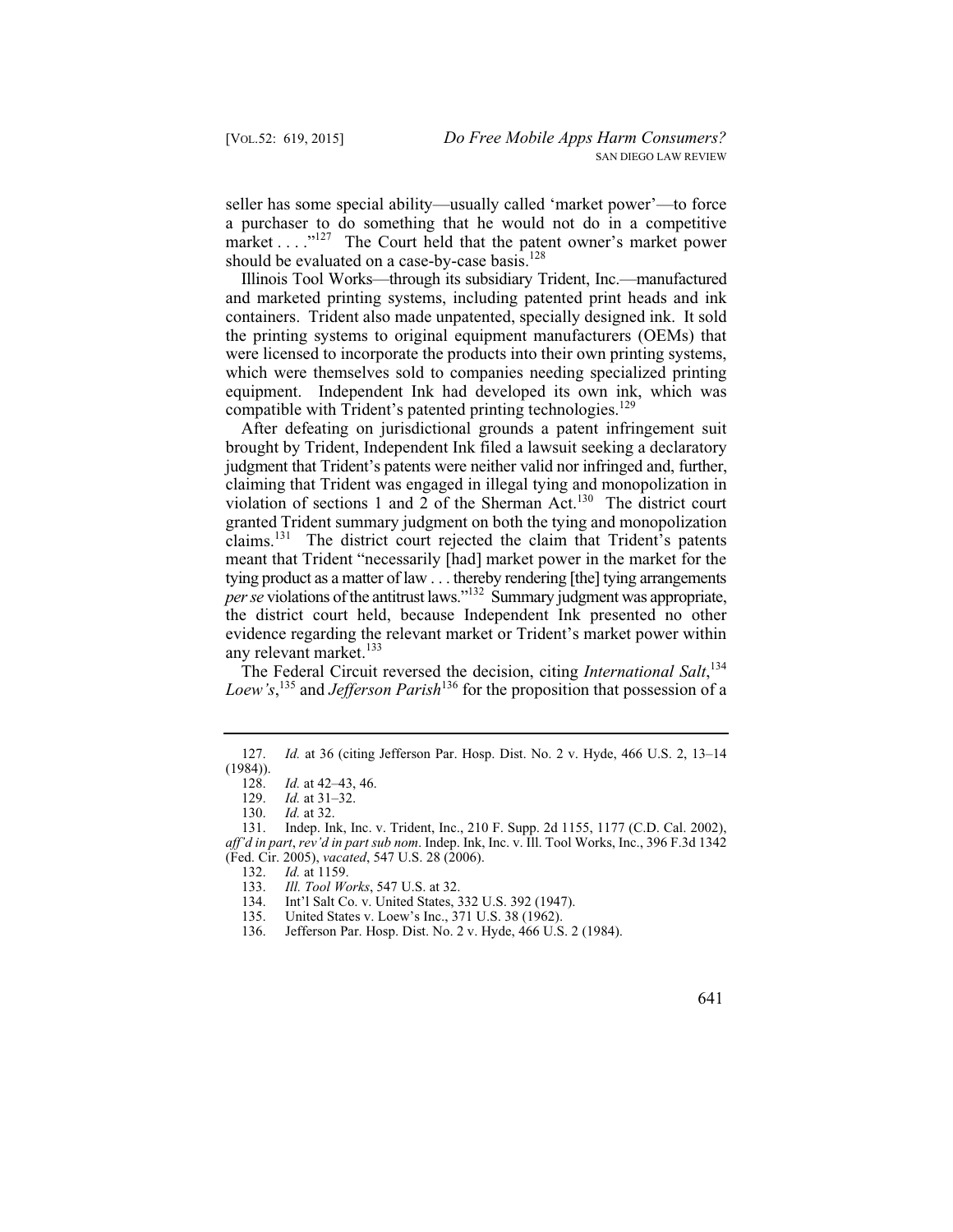patent on the tying product alone justifies a finding of market power over the tying product.137 The Federal Circuit signaled to the Supreme Court that "the 'fundamental error' in petitioners' submission was its disregard of 'the duty of a court of appeals to follow the precedents of the Supreme Court until the Court itself chooses to expressly overrule them.'"138

The Court got the message. It said in a unanimous opinion that this was the "first case since 1947" in which it had reviewed the presumption of market power resulting from a patent, $139$  and that its "review [was] informed by extensive scholarly comment and a change in position by the administrative agencies charged with enforcement of the antitrust laws."140 The Court began by reviewing the history of the per se rule outlawing tying arrangements under section 1 of the Sherman Act. It recounted the unanimous decision in *Fortner II*, in which the Court essentially held that a plaintiff cannot win a tying claim without proving that the defendant possesses market power in the relevant market for the tying product.<sup>141</sup> Further, it addressed the *Loew's* decision, where the Court "described the rule that a contract to sell a patented product on condition that the purchaser buy unpatented goods exclusively from the patentee is a *per se*  violation of § 1 of the Sherman Act."142 In citing *Loew's*, however, the Court emphasized that *Loew's* itself is not precedent for the proposition that a patent carries with it presumptive market power—*Loew's* is simply precedent for the proposition that a patented tying product may suffice to establish market power under the per se rule.<sup>143</sup>

The Court then described how the presumption of market power accompanying a patented product entered antitrust jurisprudence by way of the patent misuse doctrine.144 Those cases assumed—without analyzing market conditions—that "tying the purchase of unpatented goods to the

 141. *Ill. Tool Works*, 547 U.S. at 36; *see also* U.S. Steel Corp. v. Fortner Enters., Inc., 429 U.S. 610, 620–21 (1977) ("[T]he question is whether the seller has some advantage not shared by his competitors in the market for the tying product. Without any such advantage differentiating his product from that of his competitors, the seller's product does not have the kind of uniqueness considered relevant in prior tying-clause cases.").<br>142. Ill. Tool Works, 547 U.S. at 37.

 144. *Id.* at 38–40.



<sup>137.</sup> Indep. Ink, Inc. v. Ill. Tool Works Inc., 396 F.3d 1342, 1354 (Fed Cir. 2005).<br>138. *Ill. Tool Works*, 547 U.S. at 33 (quoting *Indep. Ink. Inc.*, 396 F.3d at 1351).

 138. *Ill. Tool Works*, 547 U.S. at 33 (quoting *Indep. Ink, Inc.*, 396 F.3d at 1351).

 139. *Id.* at 40.

<sup>140.</sup> *Id.* at 33. The opinion was unanimous among eight Justices. Justice Alito did  *Alito Is Sworn In as Justice After 58–42 Vote To Confirm Him*, N.Y. TIMES (Jan. 31, 2006), not participate in the case. *Id.* at 46. The Senate confirmed him as Associate Justice on January 31, 2006, two months after oral arguments in *Illinois Tool Works*. David Stout, http://www.nytimes.com/2006/01/31/politics/politicsspecial1/31cnd-alito.html?\_r=0 [http:// perma.cc/G9L9-G4Z7].

 142. *Ill. Tool Works*, 547 U.S. at 37.

 143. *Id.* ("Notably, nothing in our opinion suggested a rebuttable presumption of market power applicable to tying arrangements involving a patent on the tying good.").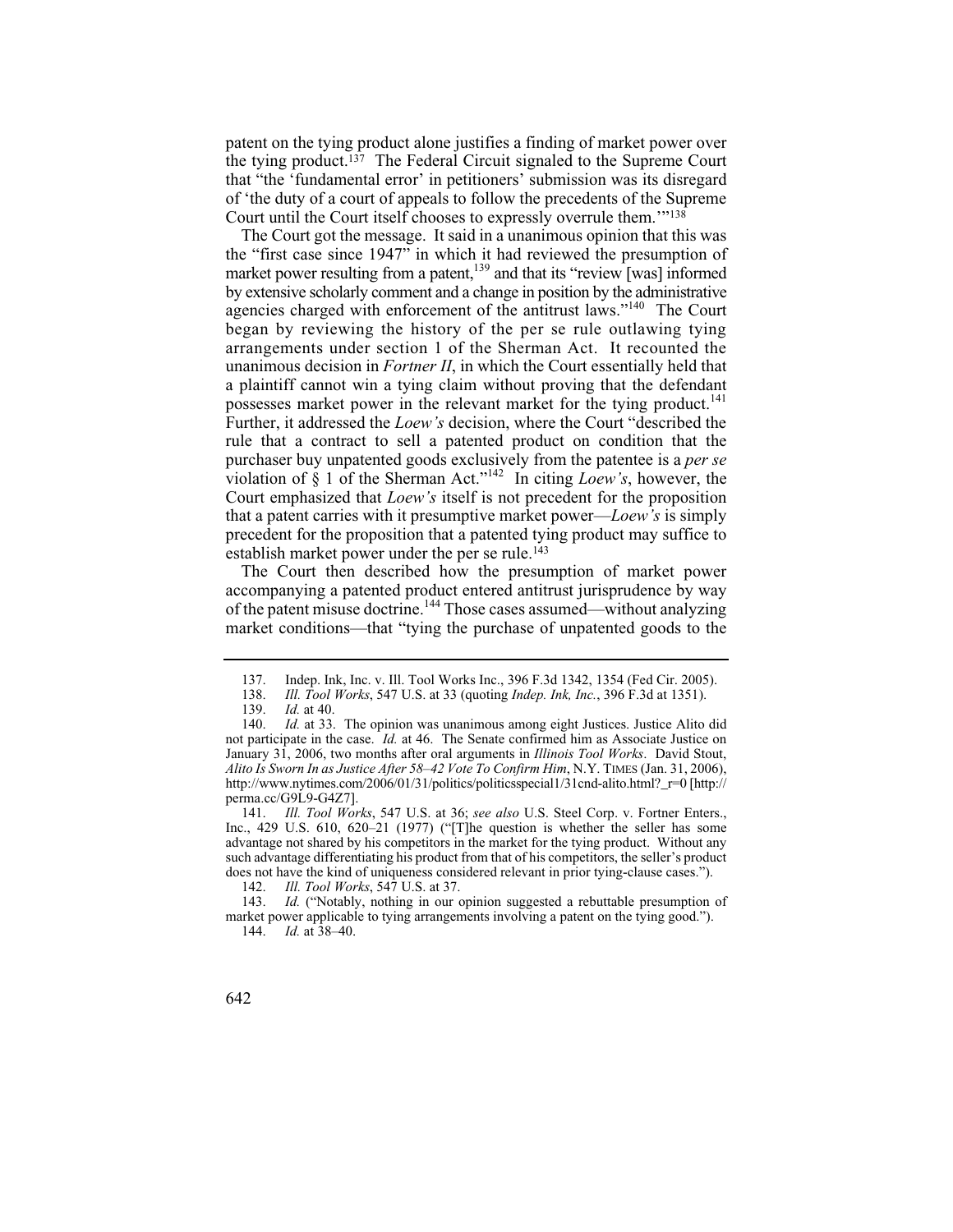sale of a patented good, the patentee was 'restraining competition.'"<sup>145</sup> The Court's decision formally importing the patent-as-market-power presumption into antitrust law was *International Salt*. 146 The *Illinois Tool Works* Court noted that *International Salt* "clearly shows [that the Court] accepted the Government's invitation to import the presumption of market power in a patented product into our antitrust jurisprudence."<sup>147</sup>

After reciting the historical foundation for the patent-as-market-power presumption in detail, the Court described how Congress had been "chipping away" at the presumption ever since *Fortner*—the very decision that began the historical discussion.148 In particular, a 1988 amendment to the Patent Code ended the presumption of market power in patent misuse cases.<sup>149</sup> The amendment provided that a patent holder may not be denied relief because the patent holder has "conditioned . . . the sale of the patented product on the . . . purchase of a separate product, unless . . . the patent owner has market power in the relevant market for the ... patented product on which the  $\ldots$  sale is conditioned."<sup>150</sup> Although the amendment did not refer specifically to antitrust law, the Court said that "given the fact that the patent misuse doctrine provided the basis for the market power presumption, it would be anomalous to preserve the presumption in antitrust after Congress has eliminated its foundation."151 The 1988 amendment to the Patent Code was dispositive for the Court: "After considering the congressional judgment reflected in the 1988 amendment, we conclude that tying arrangements involving patented products should be evaluated under the standards applied in cases like *Fortner II* and *Jefferson Parish*  rather than under the *per se* rule applied in *Morton Salt* and *Loew's*."152 The Court noted that its decision comported "with the vast majority of the academic literature on the subject."153

Independent Ink, correctly predicting that the Court would abandon the market power presumption, argued for two alternative presumptions of market power in tying cases involving patents. The Court rejected both.<sup>154</sup>

148. *Id.* at 41 (citing Fortner Enters. v. U.S. Steel Corp., 394 U.S. 495, 503 (1969)).

 154. *Id.* at 44–45.



 145. *Id.* at 38 (citing Morton Salt Co. v. G.S. Suppiger Co., 314 U.S. 488, 490 (1942)).

 146. *Id.* at 38–39 (citing Int'l Salt Co. v. United States, 332 U.S. 392 (1947)).

 147. *Id.* at 39 (citing *Int'l Salt*, 332 U.S. 392).

 149. *Id.* 41–42 (quoting 35 U.S.C. § 271(d)(5) (2000 & Supp. III 2003)).

<sup>150. 35</sup> U.S.C. § 271(d)(5).<br>151. Ill. Tool Works, 547 U.

 151. *Ill. Tool Works*, 547 U.S. at 42.

 $Id$ 152. *Id.*

 153. *Id.* at 43 n.4.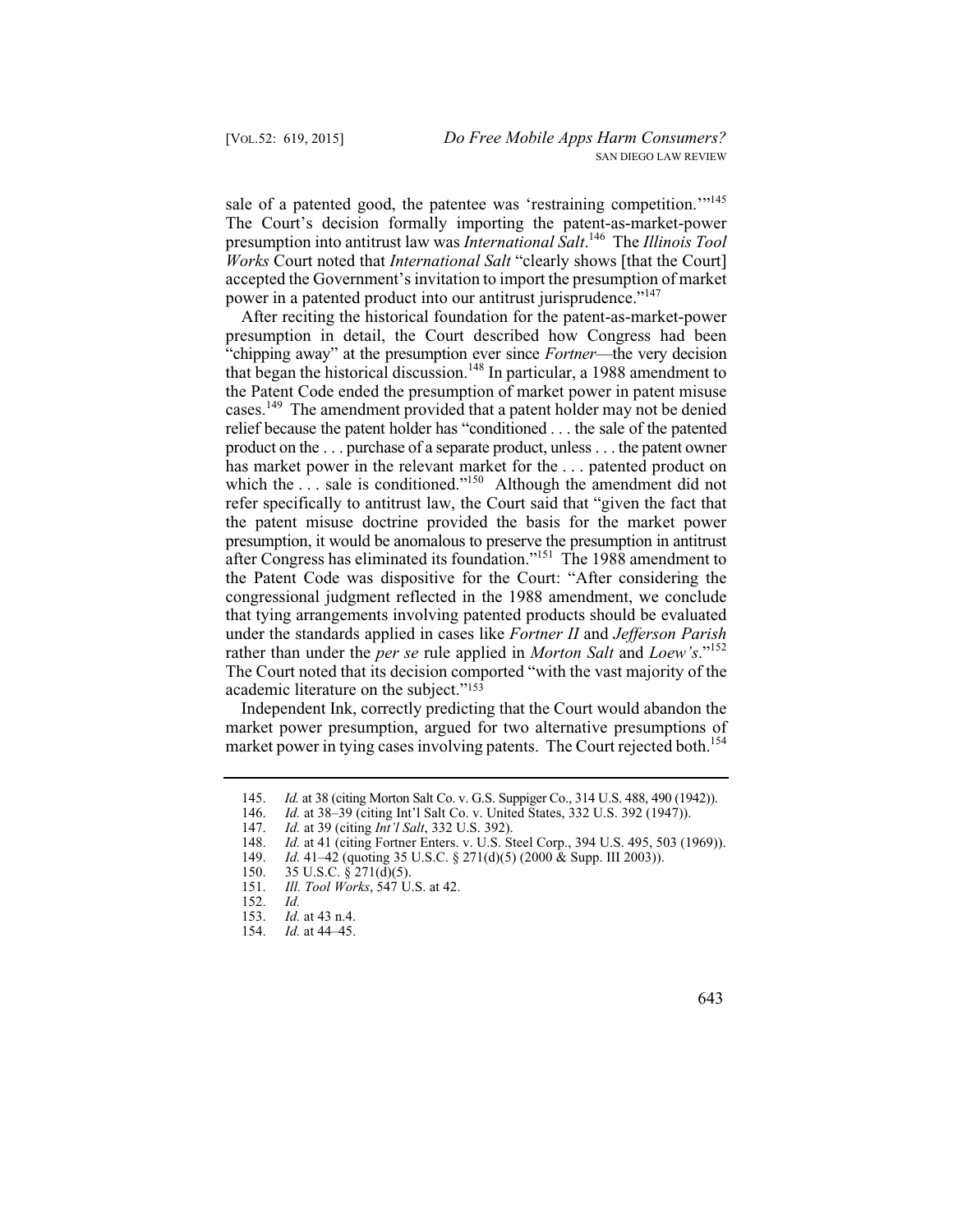The first theory suggested "a rebuttable presumption that patentees possess market power when they condition the purchase of the patented product on an agreement to buy unpatented goods exclusively from the patentee."155 The Court, distinguishing the circumstances in *Illinois Tool Works* from those surrounding the opinion rendered in *International Salt*—upon which Independent Ink had relied as an authority—rejected this theory.156

Independent Ink's second theory presumed market power in the case of "a tying arrangement involving the purchase of unpatented goods over a period of time—a so-called 'requirements tie.'"157 Independent Ink argued that such tying is a means for charging large-volume purchasers a higher royalty for use of the patent than small purchasers must pay—a form of discrimination that "'is strong evidence of market power.<sup>""158</sup> Relying on an article by William Baumol and Daniel Swanson, the Court rejected Independent Ink's proposition that price discrimination is evidence of market power and recognized that price discrimination "also occurs in fully competitive markets."<sup>159</sup> The Court had just ruled—three paragraphs earlier—that a patent by itself is an insufficient basis from which to infer market power,<sup>160</sup> and, because price discrimination does not prove the existence of market power, the Court was "not persuaded that the combination of these two factors should give rise to a presumption of market power when neither is sufficient to do so standing alone."<sup>161</sup> To the contrary, the Court said that "the lesson to be learned from *International Salt* and the academic commentary is the same: Many tying arrangements, even those involving patents and requirements ties, are fully consistent with a free, competitive market."<sup>162</sup>

Following Congress, the antitrust enforcement agencies, and many economists, the Court held that, "in all cases involving a tying arrangement,

 155. *Id.* at 43.

 156. *Id.* at 44 (citing Int'l Salt Co. v. United States, 332 U.S. 392, 395–96 (1947)).

 157. *Id.*

 158. *Id.* (quoting Brief for Respondent at 27, Ill. Tool Works Inc. v. Indep. Ink, Inc., 547 U.S. 28 (2006) (No. 04-1329), 2005 WL 2427645.

 159. *Id*. at 44–45 (citing William J. Baumol & Daniel G. Swanson, *The New Economy and Ubiquitous Competitive Price Discrimination: Identifying Defensible Criteria of Market Power*, 70 ANTITRUST L.J. 661, 666 (2003)).

<sup>160.</sup> To reiterate the point, the Court referenced the guidelines that the Department of Justice and the Federal Trade Commission published in 1995 in which the agencies announced that, as matter of prosecutorial discretion, they would not follow the patent-asmarket-power presumption. *Id.* at 45 (citing U.S. DEP'T OF JUSTICE & FED. TRADE COMM'N, ANTITRUST GUIDELINES FOR THE LICENSING OF INTELLECTUAL PROPERTY § 2.2 (1995), http://www.usdoj.gov/atr/public/guidelines/0558.pdf [http://perma.cc/K78G-BHJ7]).

 161. *Id.*

Id. 162. *Id.* 

<sup>644</sup>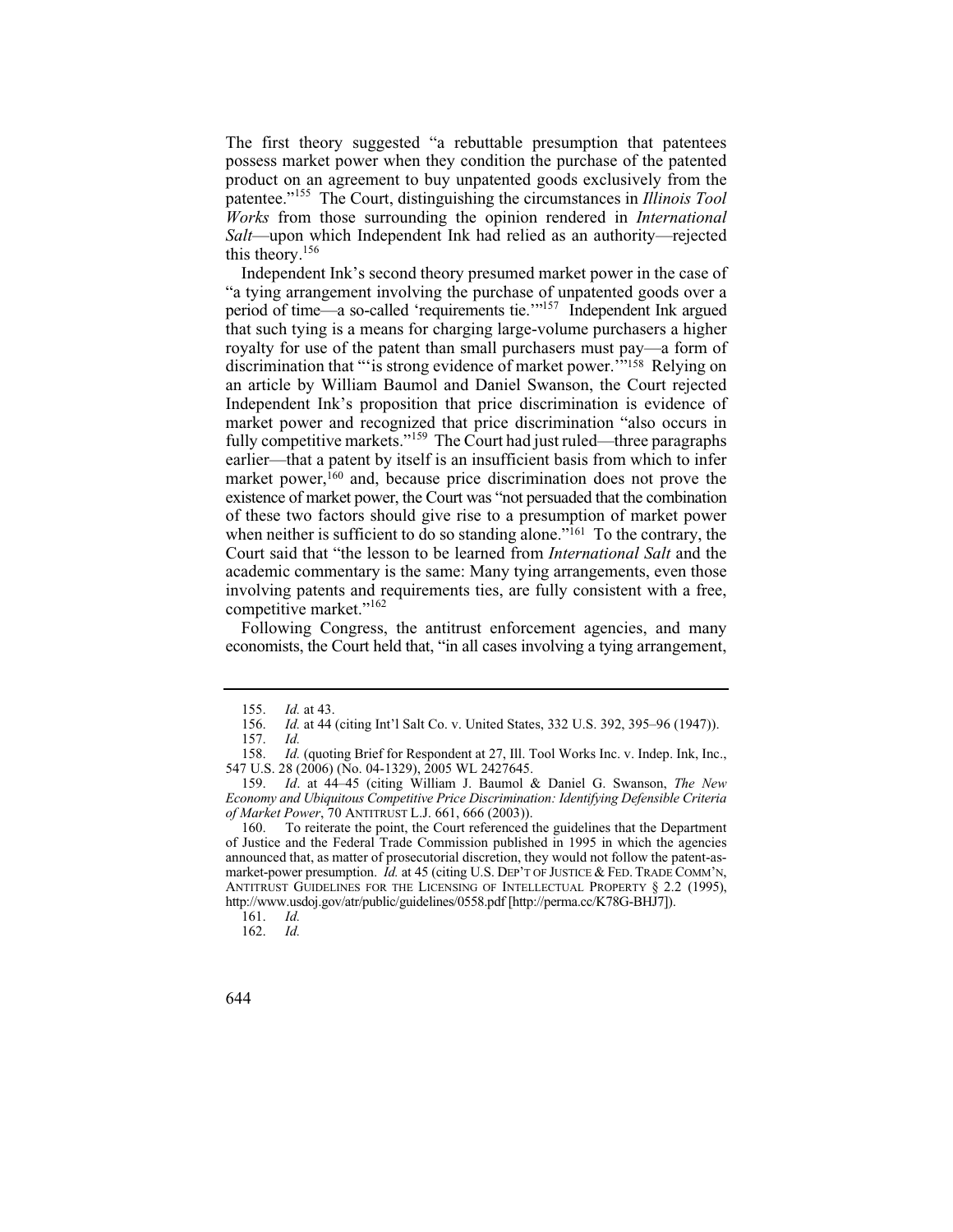the plaintiff must prove that the defendant has market power in the tying product."163 Because Independent Ink had not addressed the market power issue at trial, the Court reversed the Federal Circuit, vacated the judgment, and remanded the case to the district court to determine whether Illinois Tool Works possessed market power over the tying patented product.<sup>164</sup>

# *D. The Implicit Recognition of Efficiencies as an Affirmative Defense*

Although the Supreme Court has not explicitly included efficiency justifications in its four-element test applied to tying arrangements, both the Court and the lower federal courts have accounted for efficiencies as an affirmative defense to tying.

First, the two-products test applied in the per se analysis represented a proxy for evaluation of the potential efficiencies of the tying arrangement. In *Jefferson Parish*, the Supreme Court ruled that the question of whether two separate goods should be considered an individual product must be examined in light of direct and indirect evidence of consumer demand.<sup>165</sup> As explained by the D.C. Circuit, this analysis allows the court to consider to a limited extent—the possible efficiencies resulting from the tying arrangement.<sup>166</sup> Unless the bundle provides some efficiency, consumers would always buy the two goods separately. Therefore, if some consumers prefer to buy the two products as part of a bundle (even in the absence of coercion), then the bundling provides some efficiency. In that case, the two goods might be considered an individual product, rather than two separate products, for the purpose of the tying analysis, and the per se prohibition should not apply. Similarly, firms without market power would not offer the separate products as part of the bundle unless there is an economic justification for the tying practice.

market power and effects and often ungenerous toward defenses."<sup>167</sup> For This approach has been largely embraced by lower courts, which have been prone to make a "'single product' disposition of tying claims because they saw tying doctrine as over-aggressive, long dispensing with real example, in *United States v. Jerrold Electronics Corp.*, the district court

645

 *Id.* at 45–46. 163.

 *Id.* at 46. 164.

<sup>165.</sup>  Jefferson Par. Hosp. Dist. No. 2 v. Hyde, 466 U.S. 2, 21–22 (1984).

<sup>166.</sup>  United States v. Microsoft Corp., 253 F.3d 34, 87 (D.C. Cir. 2001).

 10 AREEDA & HOVENKAMP, *supra* note 45, ¶ 1760c. 167.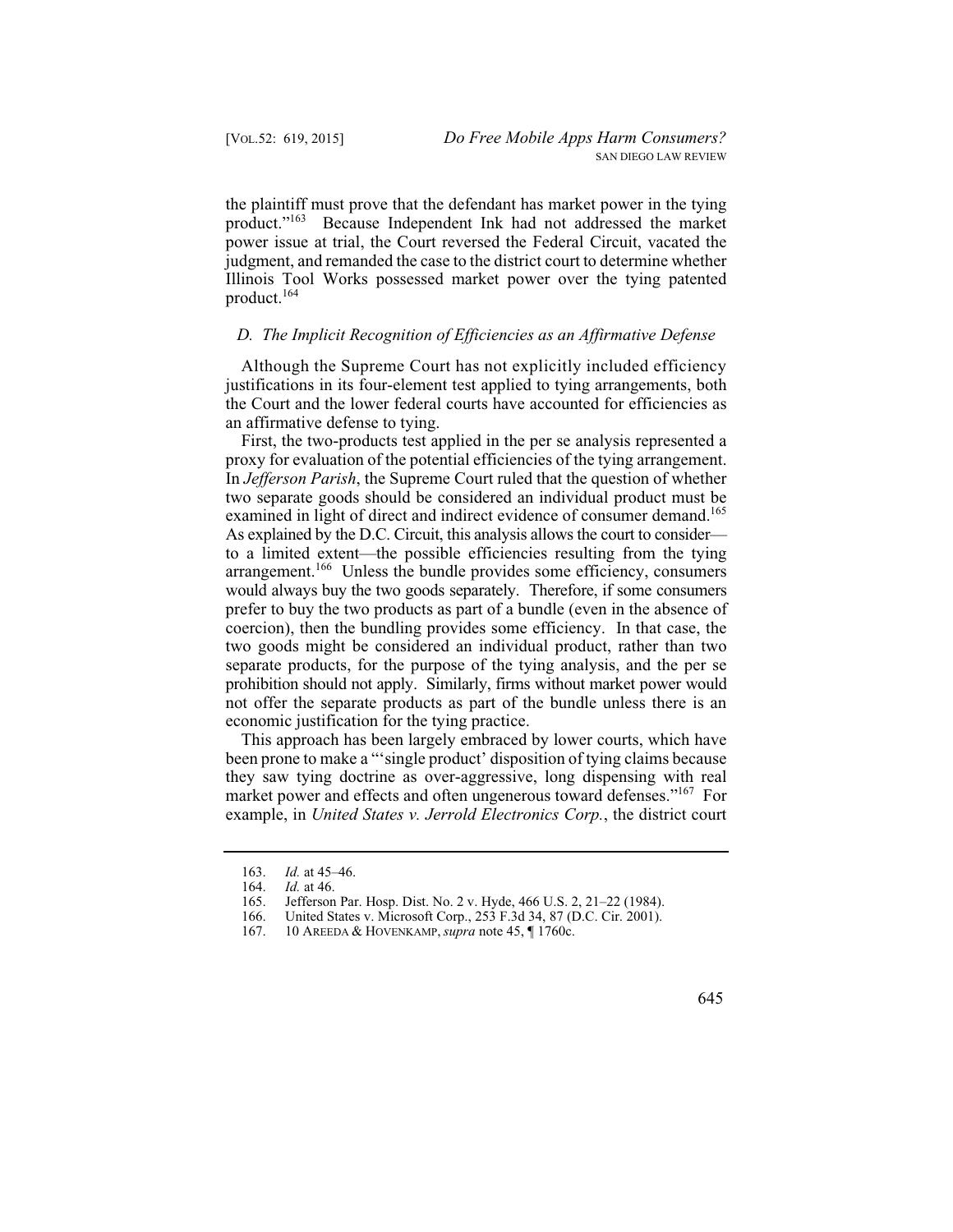concluded (in a case that the Supreme Court summarily affirmed) that, if it is reasonable for the defendant to sell products only as a bundle, the bundle should be considered a single product.<sup>168</sup> Jerrold sold cable television antenna systems for communities that were too remote to receive overthe-air television broadcasts. The district court found that "Jerrold's policy of full system sales was a necessary adjunct to its policy of compulsory service and was reasonably regarded as a product as long as the conditions which dictated the use of the service contract continued to exist."<sup>169</sup>

 that efficiency justifications can save per se unlawful tying. To the contrary, Second, the Supreme Court in *Kodak* implicitly accepted the possibility of the application of efficiency defenses in per se tying cases. In *Kodak*, the Court ruled against Kodak and affirmed the lower courts' denial of summary judgment. The Court noted that Kodak's conduct "is simply not one that appears always or almost always to enhance competition, and therefore to warrant a legal presumption without any evidence of its actual economic impact."170 However, the Court did not reject the proposition the Court recognized that, "[i]n the end, of course, Kodak's arguments may prove to be correct. It may be that . . . any anticompetitive effects of Kodak's behavior are outweighed by its competitive effects."171 Because the record was sparse, the Court left the factual analysis of Kodak's justifications to the trial court.<sup>172</sup> Therefore, it is incorrect to infer from *Kodak* that current Supreme Court jurisprudence does not recognize an efficiency defense for *supposedly* per se unlawful tying.

#### V. THE D.C. CIRCUIT'S RULE OF REASON ANALYSIS FOR SOFTWARE INTEGRATION

In 2001 in *United States v. Microsoft Corp.* (*Microsoft III*), the U.S. Court of Appeals for the District of Columbia, sitting en banc and speaking unanimously, abandoned the Supreme Court's four-part test for tying arrangements when analyzing allegations of tying taking the form of software integration.<sup>173</sup>

<sup>168.</sup> United States v. Jerrold Elecs. Corp., 187 F. Supp. 545, 560 (E.D. Pa. 1960), *aff'd per curiam*, 365 U.S. 567 (1961); *see also* 10 AREEDA & HOVENKAMP, *supra* note 45,  $$1756a.  
169.$ 

 169. *Jerrold Elecs.*, 187 F. Supp. at 560.

<sup>170.</sup> Eastman Kodak Co. v. Image Tech. Servs., Inc., 504 U.S. 451, 479 (1992).<br>171. Id. at 486.

 171. *Id.* at 486.

Id. 172. *Id.* 

United States v. Microsoft Corp., 253 F.3d 34, 84, 89, 95 (D.C. Cir. 2001) (per curiam).

<sup>646</sup>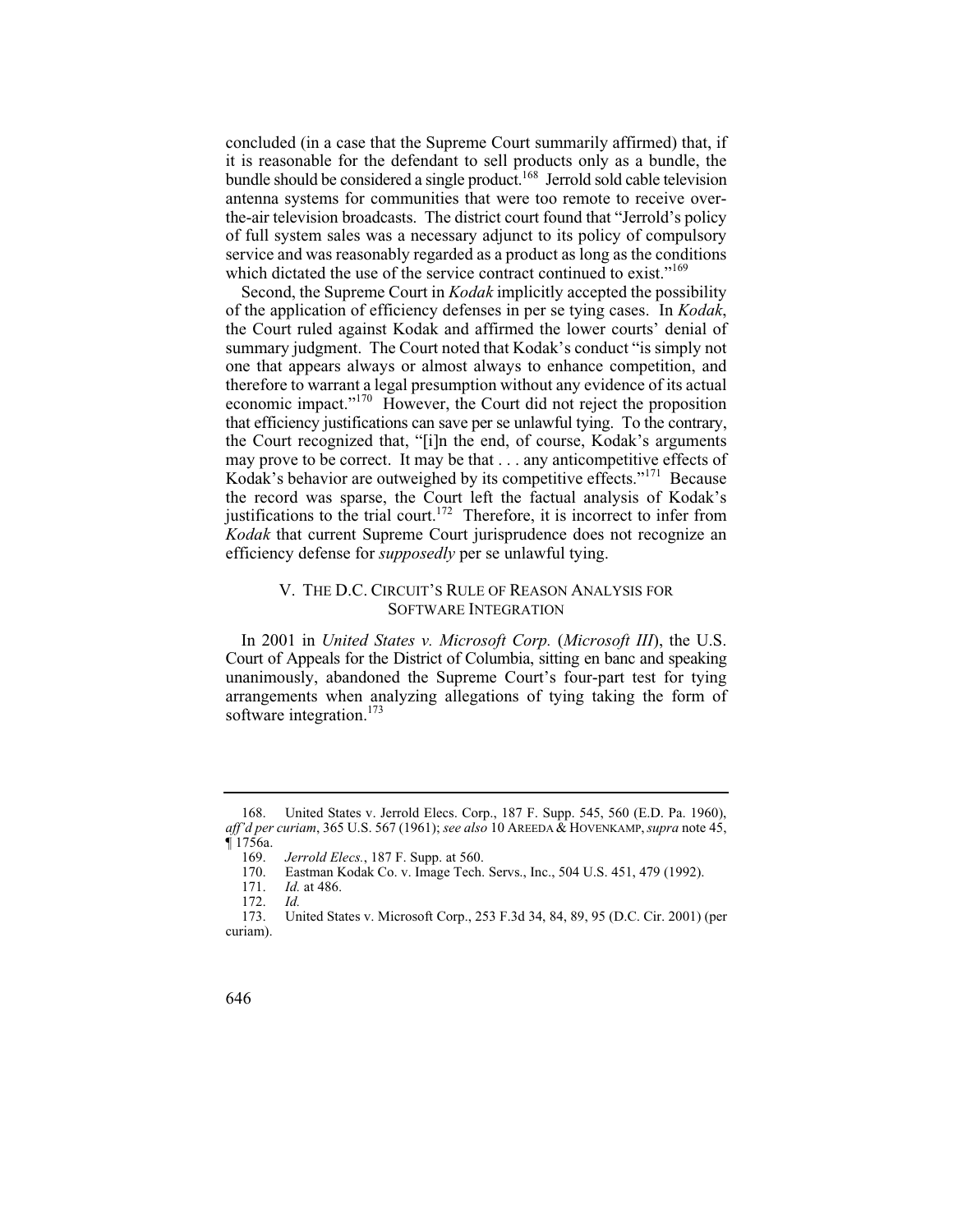## *A.* Microsoft II

The concern with Microsoft's tying practice first arose in *United States v. Microsoft Corp*. (*Microsoft II*).174 In 1994, the U.S. Department of Justice filed a complaint against Microsoft, claiming that the company's licensing agreements with OEMs and other related practices were anticompetitive. The complaint was accompanied by a proposed consent decree intended to regulate practices for which remedies had been negotiated between Microsoft and the Department of Justice. This decree included section IV(E), which both Microsoft and the Department characterized as an "anti-tying" provision. After entering into the consent decree, Microsoft released its new browser, Internet Explorer (IE) 3.0, when it unveiled Windows 95 in July 1995. All copies of Windows 95 installed by OEMs included a version of IE. In early 1998, the Department of Justice petitioned the U.S. District Court in Washington, D.C. to hold Microsoft in civil contempt for its bundled licensing of its Windows 95 OS and IE 3.0, and to enjoin Microsoft from employing similar agreements with respect to any version of IE in the future. The Department contended that Microsoft's licensing practice violated section IV(E)(i) of the 1995 consent decree by effectively conditioning the license for Windows 95 on the license for IE, which, in the government's view, created a tie-in between the OS and the Web browser.<sup>175</sup> The D.C. Circuit's decision in *Microsoft II* arose from the appeal of the district court's preliminary injunction that prohibited Microsoft from requiring computer manufacturers that were licensed to install the company's OS software, Windows 95, to also secure a license to install Microsoft's  $IE^{176}$ 

The case or controversy before the D.C. Circuit was not whether Microsoft had violated the Sherman Act or section 3 of the Clayton Act. Rather, the D.C. Circuit was interpreting section  $IV(E)(i)$  of the Justice Department's 1994 consent decree with Microsoft.<sup>177</sup> The court was thus ostensibly interpreting a contractual provision in light of the intentions of the contracting parties. Nonetheless, it is equally clear that, in interpreting what both parties to the consent decree acknowledged to be an "antitying" provision that must be interpreted with "procompetitive goals in mind," the D.C. Circuit's substantive legal and economic reasoning was

<sup>174.</sup> United States v. Microsoft Corp., 147 F.3d 935, 938–41 (D.C. Cir. 1998).<br>175. Id. at 939.

 175. *Id.* at 939.

 176. *Id.* at 938.

 177. *Id.* at 939.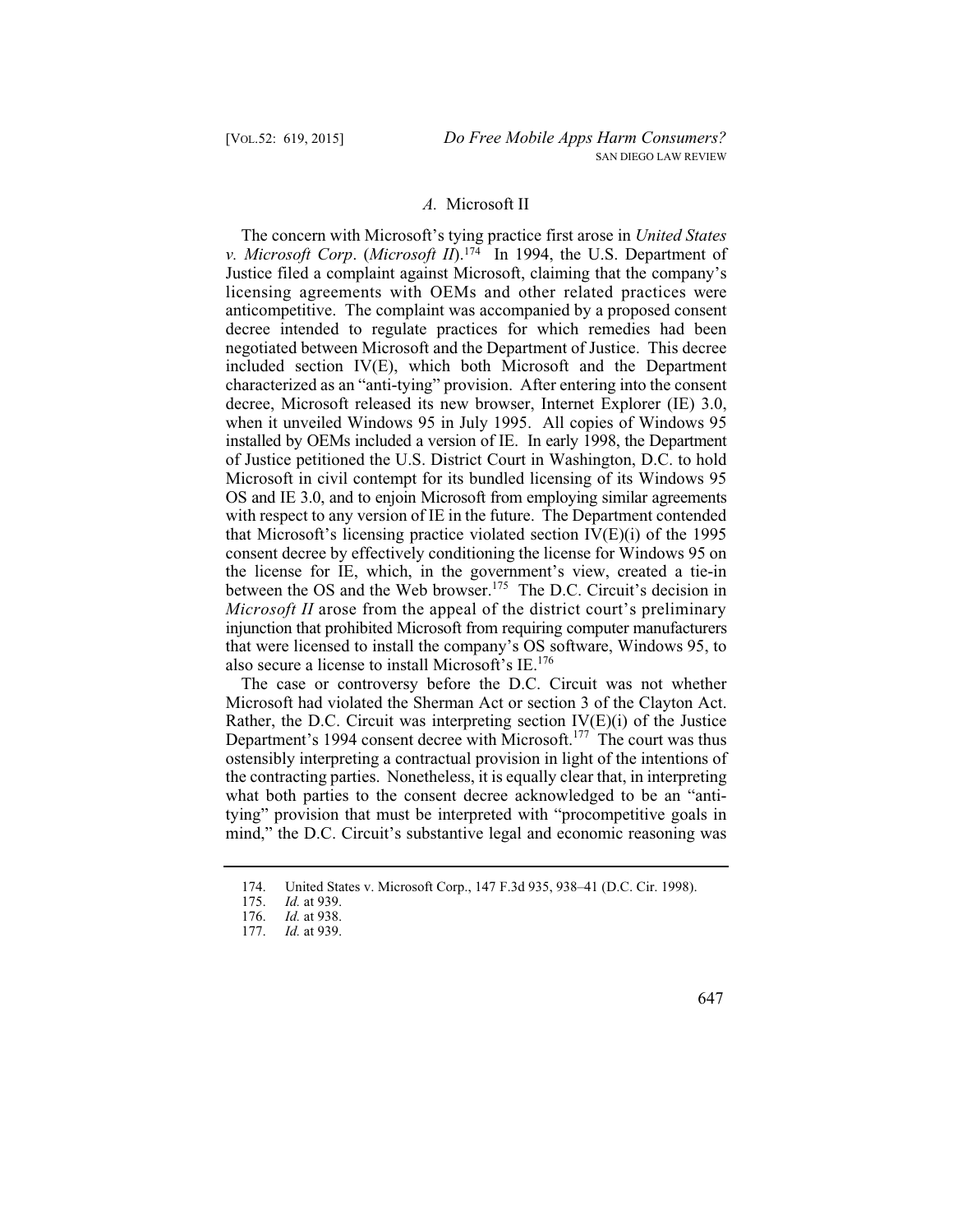indistinguishable from the reasoning that it would have applied if deciding what constitutes an unlawful tying arrangement under then-current antitrust  $law<sup>178</sup>$ 

The D.C. Circuit turned explicitly to antitrust law and related economic principles to resolve the definition of an integrated product. The D.C. Circuit made clear that its interpretation of an integrated product reflected not only the understanding of the parties regarding the consent decree, but also that "this understanding is consistent with tying law."179 Writing for the court, Judge Stephen Williams was careful to distinguish the issues relevant to software integration and the "separate consumer demand" standard used by the Supreme Court in *Jefferson Parish* and *Kodak*, and he questioned the applicability of the *Kodak* rule of "separate consumer demand" to technological tying. Judge Williams said that an "integrated product" is "most reasonably understood as a product that combines functionalities, which may also be marketed separately and operated together, in a way that offers advantages unavailable if the functionalities are bought separately and combined by the purchaser."180 Judge Williams stressed that the proper "analysis does not require a court to find that an integrated product is superior to its stand-alone rivals."181 "The question," Judge Williams concluded, "is not whether the integration is a *net* plus but merely whether there is a *plausible claim* that it brings some advantage."<sup>182</sup>

Applying its product integration rule to the facts before it in *Microsoft II*, the D.C. Circuit found that Microsoft "met the burden of ascribing facially plausible benefits to its integrated design as compared to an OS combined with a stand-alone browser such as Netscape's Navigator."183

182. *Microsoft*, 147 F.3d at 950 (second emphasis added).

183. *Id.* The D.C. Circuit explained:

 Incorporating browsing functionality into the operating system allows applications enhancing the functionality of a wide variety of applications. Finally, IE 4 to avail themselves of that functionality without starting up a separate browser application. Further, components of IE 3.0 and even more IE 4—especially the HTML reader—provide system services not directly related to Web browsing, technologies are used to upgrade some aspects of the operating system unrelated to Web browsing. For example, they are used to let users customize their "Start" menus, making favored applications more readily available. They also make

 178. *Id.* at 946.

 179. *Id.* at 950.

 180. *Id.* at 948.

 181. *Id.* at 950; *see also* ILC Peripherals Leasing Corp. v. Int'l Bus. Machs. Corp., 458 F. Supp. 423, 439 (N.D. Cal. 1978) ("Where there is a difference of opinion as to the advantages of two alternatives which can both be defended from an engineering standpoint, the court will not allow itself to be enmeshed 'in a technical inquiry into the justifiability of product innovations.'" (quoting Response of Carolina, Inc. v. Leasco Response, Inc*.*, 537 F.2d 1307, 1330 (5th Cir. 1976))), *aff'd per curiam sub nom.* Memorex Corp. v. Int'l Bus. Machs. Corp., 636 F.2d 1188 (9th Cir. 1980)).

<sup>648</sup>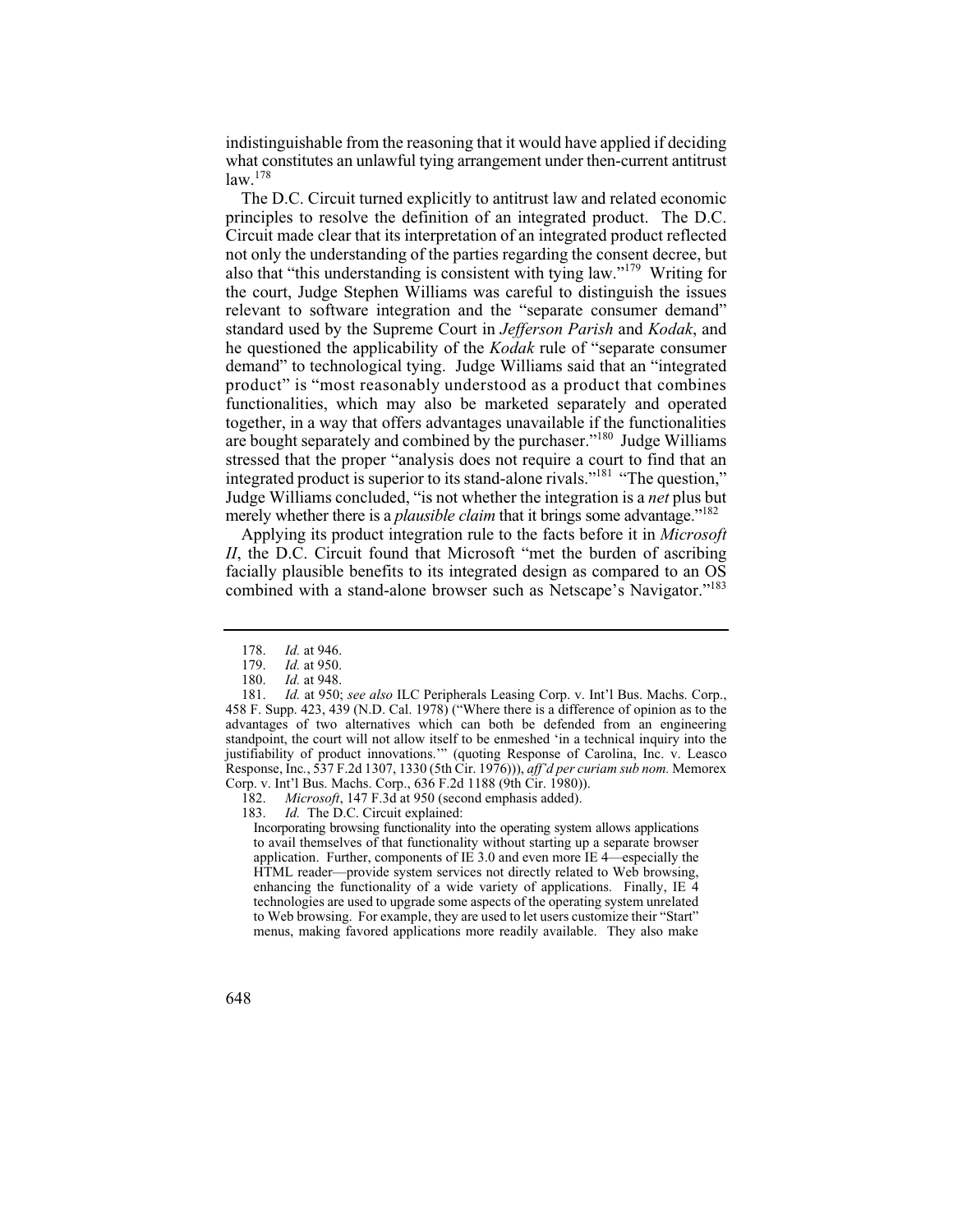Judge Williams wrote that "'a broad injunction against such behavior generally would not be consistent with the public interest.<sup>"184</sup>

### *B.* Microsoft III

*Microsoft II* supplied the intellectual foundation for formally extending to software integration a more deferential antitrust rule for product integration than courts had traditionally applied to tying arrangements in technologically mature markets. In 1998, the Department of Justice and, separately, a group of twenty states and the District of Columbia filed civil lawsuits against Microsoft asserting multiple violations of federal antitrust law.<sup>185</sup> The complaint alleged that Microsoft purposefully engaged in a series of actions designed to preserve a monopoly in the personal computer OS market and to extend that monopoly to the Internet browser market.<sup>186</sup>

#### *1. The District Court's Findings of Fact*

 Department of Justice had contended, that Microsoft perceived the Following a lengthy bench trial, Judge Thomas Penfield Jackson, in November 1999, issued findings of fact that overwhelmingly accepted the factual allegations against Microsoft.<sup>187</sup> Judge Jackson concluded, as the emergence of cross-platform middleware—and particularly of Netscape's Navigator browser—as a threat to its monopoly in the PC operating systems market.<sup>188</sup> Judge Jackson found that Microsoft feared technologies such as Netscape, because those technologies could run on multiple

 188. *Id.* at 27–31.



possible "thumbnail" previews of files on the computer's hard drive, using the HTML reader to display a richer view of the files' contents.

*Id.* at 950–51 (citation omitted).

 184. *Id.* at 951 (quoting 59 Fed. Reg. 59,426, 59,428 (Nov. 17, 1994) (relating to the Department of Justice discussion of public comments submitted in the Tunney Act proceeding concerning the 1994 consent decree with Microsoft)).

<sup>185.</sup> Complaint, United States v. Microsoft Corp., (D.D.C. May 18, 1998) (No. 98 1232), 1998 WL 35241886 [hereinafter DOJ Microsoft Complaint]; Complaint, State of New York *ex. rel.* Vacco v. Microsoft Corp. (D.D.C. May 18, 1998) (No. 98-1233) [hereinafter State Microsoft Complaint].

<sup>186.</sup> DOJ Microsoft Complaint, *supra* note 185, paras. 1–38, 53–123; State Microsoft Complaint, *supra* note 185, paras. 9–78; Plaintiffs' Joint Proposed Conclusions of Law at 1–2, 2–54, 66–70, United States v. Microsoft Corp. (D.D.C. 1999) (Nos. 98-1232, 98  $\frac{1233}{187}$ .

 187. *See* United States v. Microsoft Corp., 84 F. Supp. 2d 9 (D.D.C. 1999).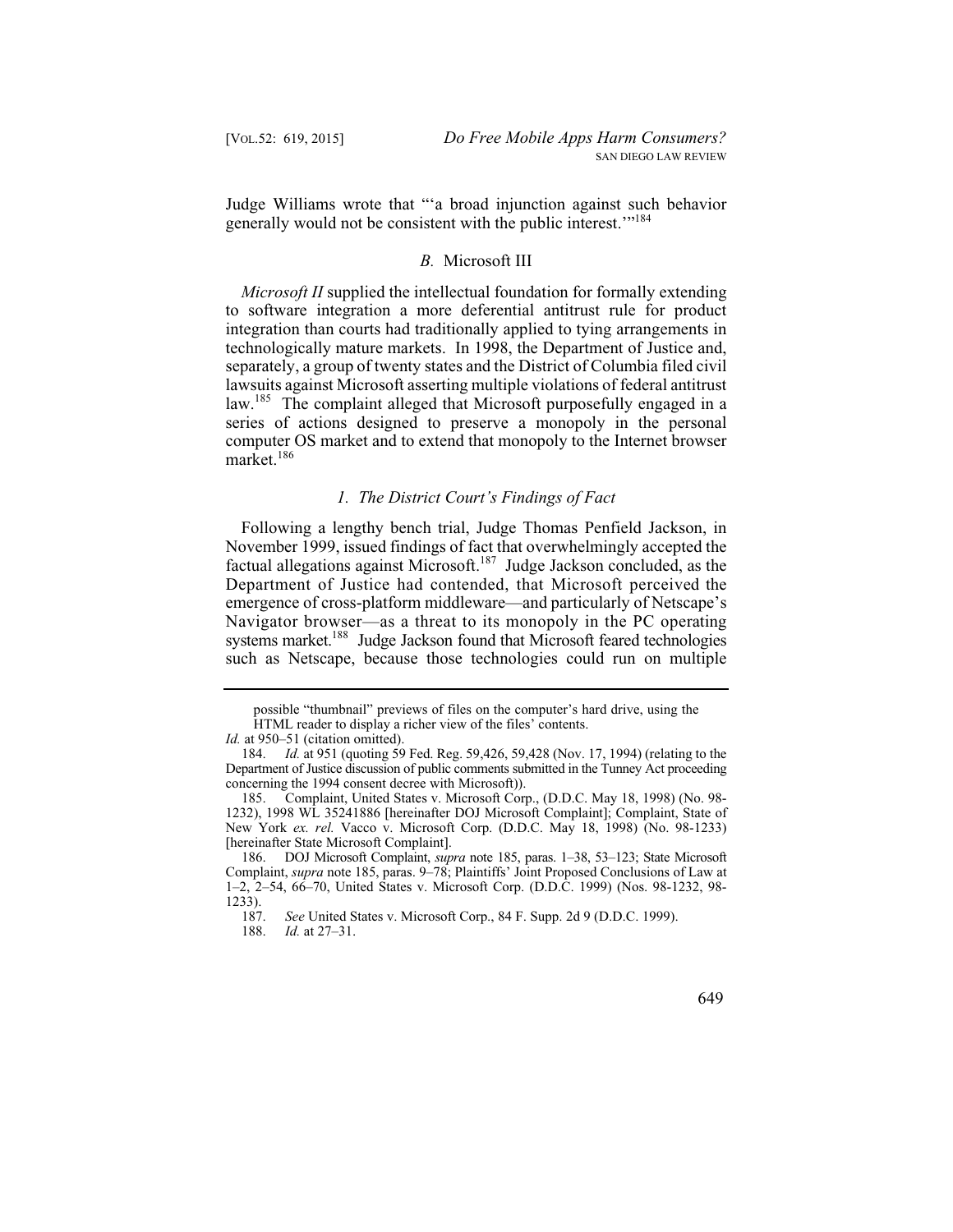software developers could rely in lieu of the APIs exposed in the operating systems—hence the denomination "cross-platform"—and they exposed their own application programming interfaces (APIs) on which underlying OS.189 If middleware programs became widely used, then large numbers of software developers would have sufficient incentive to write applications that relied entirely on middleware APIs, and developers and consumers alike would no longer rely on Windows as an applications platform. In Judge Jackson's view, Microsoft recognized that, if Navigator emerged "as the standard software employed to browse the Web," then large numbers of developers would write software applications that ran on its APIs and Navigator could thereby erode the applications barrier to entry in the PC OS.190

or from altering or customizing the Windows boot-up sequence.<sup>195</sup> Judge to the point where OEMs' profits on the sale of a computer would be Accordingly, Microsoft sought to prevent Navigator from becoming the standard by maximizing IE's market share at "Navigator's expense."<sup>191</sup> Judge Jackson found that, despite Microsoft's large investment in IE and the potential to obtain significant revenues from its sale, Microsoft integrated IE with Windows OS and offered IE for free.<sup>192</sup> Judge Jackson conceded that Microsoft might have given IE away for free to respond to competition rather than to preserve the applications barrier to entry.<sup>193</sup> He concluded, however, that Microsoft's determination to preserve that barrier "was the main force driving its decision to price the product at zero."<sup>194</sup> Judge Jackson also concluded that Microsoft foreclosed the OEM distribution channel to Navigator by prohibiting OEMs from removing IE from Windows Jackson found that Microsoft reasoned correctly that the restriction against removing IE would deter OEMs from loading Navigator onto their PCs because to do so would increase support costs and consumer confusion, depressed.<sup>196</sup>

Judge Jackson concluded that browsers and operating systems were two separate products because consumers sought to purchase them separately and because there was general agreement within the software industry that the functionalities provided by these two products were distinct.<sup>197</sup> Given the demonstration by the Department of Justice at trial that IE could be

- 189. *Id*. at 29–30.
- 190. *Id.* at 43.
- 191. *Id.* at 45.
- 192. *Id.* at 44.

 $Id.$ 193. *Id.*

- Id. 194. *Id.*
- 195. *Id*. at 58–59.
	- 196. *Id.* at 49–50.
	- 197. *Id.* at 48.
- 650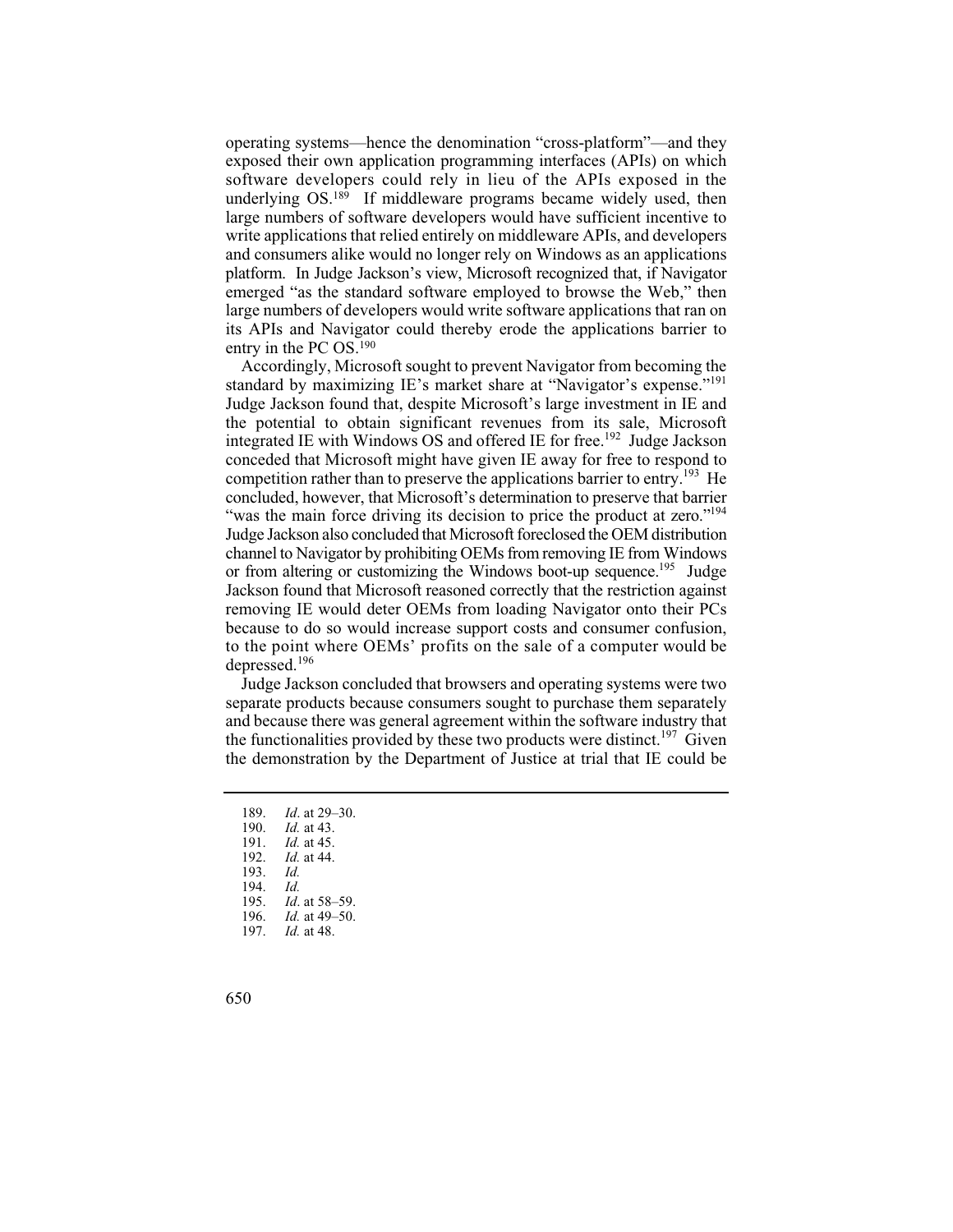removed without harming the functionality of Windows, Judge Jackson found that no technical reason existed for Microsoft to prohibit consumers from removing IE from Windows.198 Judge Jackson was not persuaded by Microsoft's arguments regarding the technical virtues of combining IE and Windows. He concluded that Microsoft integrated browsing-specific routines with operating-system routines "to a greater degree than is necessary to provide any consumer benefit."<sup>199</sup> Consequently, he concluded that Microsoft thereby "unjustifiably jeopardized the stability and security of the operating system," not only for consumers who wanted a browser, but also for consumers who did not.<sup>200</sup> He further found that the integration of IE and Windows reduced the speed of PCs, a disadvantage for consumers who did not want a browser.<sup>201</sup> Judge Jackson concluded that Microsoft integrated IE into Windows not for any procompetitive purpose, but purely to restrict the distribution of Netscape Navigator and to stop "Navigator from weakening the applications barrier to entry."202 He also maintained that Microsoft's actions were profitable only to the extent that they preserved an applications barrier to entry.<sup>203</sup>

#### *2. The D.C. Circuit's Unanimous En Banc Opinion*

In a unanimous en banc opinion issued per curiam, the D.C. Circuit affirmed the finding of unlawful maintenance of monopoly power in the market for PC operating systems.<sup>204</sup> The D.C. Circuit agreed with Judge Jackson that the challenged practices had anticompetitive effects and that Microsoft had failed to present any valid business justification for the practices. The D.C. Circuit concluded that Microsoft's conduct constituted an act of monopolization in violation of section 2 of the Sherman Act.<sup>205</sup>

However, the D.C. Circuit rejected Judge Jackson's ruling that Microsoft attempted to monopolize the browser market.<sup>206</sup> The D.C. Circuit held that it was "far too speculative to establish that competing browsers would be unable to enter the market, or that Microsoft would have the power to



 198. *Id.* at 53–55.

 199. *Id.* at 53.

Id. 200. *Id.*

Id. 201. *Id*.

 202. *Id.* at 49.

 203. *Id.* at 44–46.

<sup>204.</sup> United States v. Microsoft Corp., 253 F.3d 34 (D.C. Cir. 2001).<br>205. Id. at 64, 66, 67, 71, 77.

 205. *Id.* at 64, 66, 67, 71, 77.

 206. *Id.* at 46.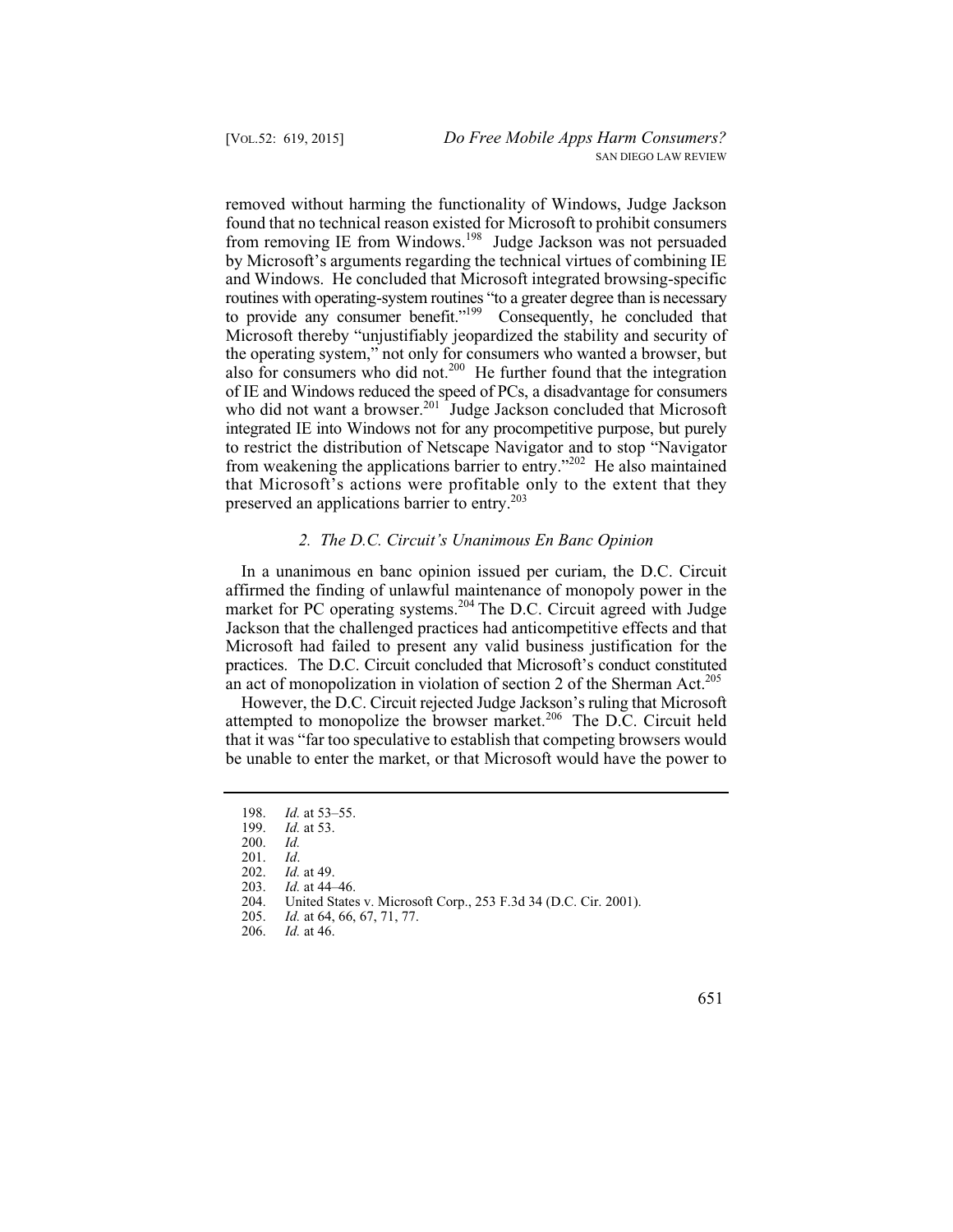that market.<sup>208</sup> Finally, and of greatest relevance to Google's bundling of raise the price of its browser above, or reduce the quality of its browser below, the competitive level."<sup>207</sup> In particular, the D.C. Circuit criticized Judge Jackson's failure to explain the presence of relevant barriers to entry into the browser market that would enable Microsoft to monopolize free mobile apps with Android, the D.C. Circuit reversed and remanded Judge Jackson's determination that Microsoft's tying of IE to the Windows OS constituted a per se violation of section 1 of the Sherman Act.<sup>209</sup>

consumers place on separate choice."<sup>216</sup> Therefore, "bundling by all The D.C. Circuit first evaluated whether IE and the Windows OS should be considered separate products.<sup>210</sup> The D.C. Circuit analyzed the approach adopted in *Jefferson Parish*, in which the Supreme Court maintained that no tying arrangement can exist unless there is sufficient demand to purchase the two products separately.<sup>211</sup> In evaluating the existence of consumer demand for the tied product separate from consumer demand for the tying product, the Supreme Court accounted for both direct evidence—consumers' demand for the individual product—and indirect evidence—firms' practice of offering the two products as a bundle.<sup>212</sup> The D.C. Circuit explained that "[t]he consumer demand test is a rough proxy for whether a tying arrangement may, on balance, be welfare-enhancing, and unsuited to per se condemnation."<sup>213</sup> The D.C. Circuit reasoned that "[o]nly when the efficiencies from bundling are dominated by the benefits to choice for enough consumers . . . will we actually observe consumers making independent purchases."<sup>214</sup> In other words, consumer demand for the separate products is "inversely proportional to net efficiencies" of tying.<sup>215</sup> Similarly, the D.C. Circuit observed that firms will offer the two products in a bundle "only when the cost savings from joint sale outweigh the value competitive firms implies strong net efficiencies" of the bundling practice.<sup>217</sup> The D.C. Circuit ruled that, when there is no convincing evidence of separate demand and when other firms engage in the same behavior as the

 207. *Id.* at 83. 208. *Id.* at 82. 209. *Id.* at 84. 210. *Id.* at 85. 211. *Id.* at 85–86. 212. *Id.* at 86. 213. *Id.* at 87. Id. 215. *Id.* at 87–88. 216. *Id.* at 88. Id. 214. *Id.* 217. *Id.* 

652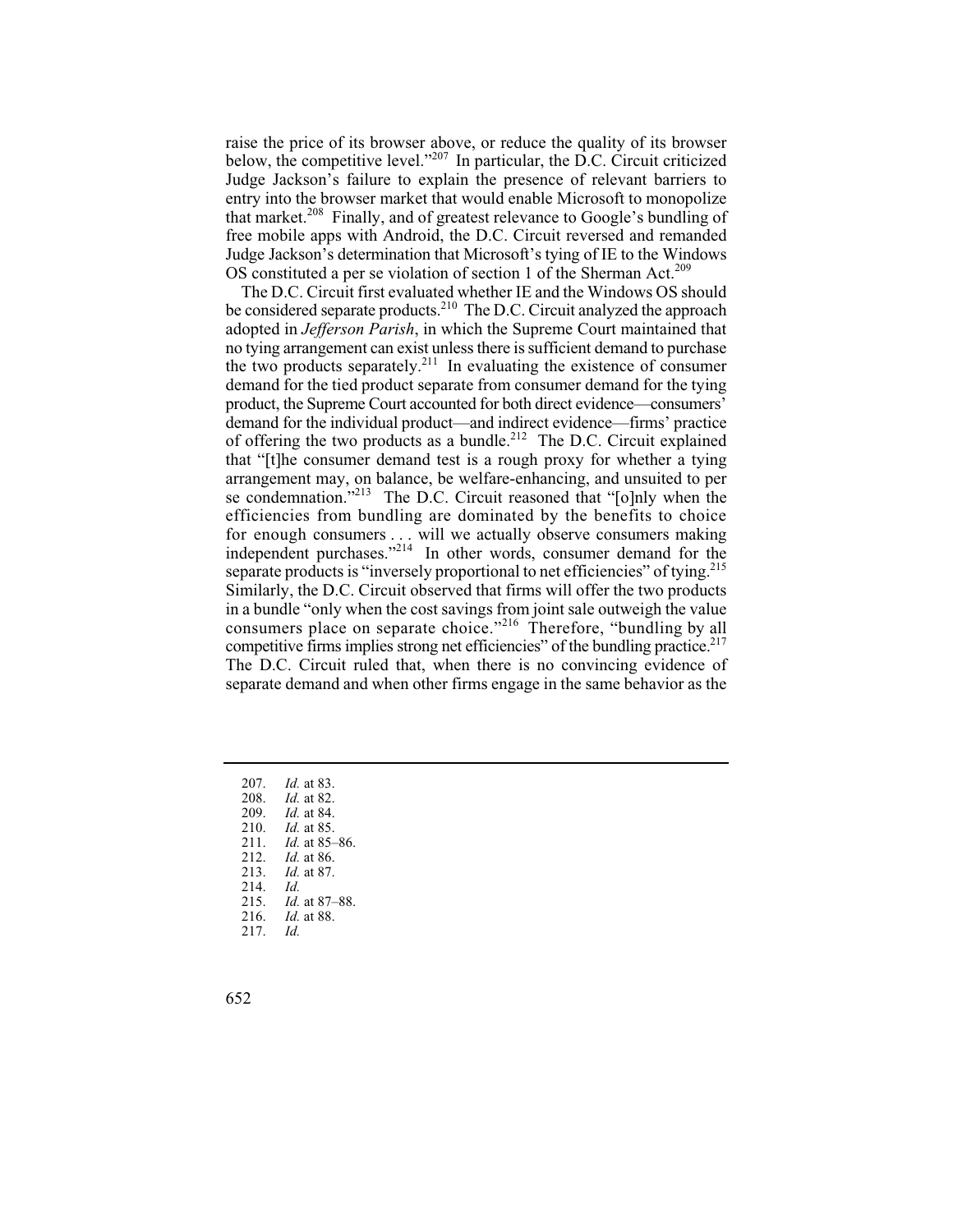defendant, the tying and the tied product should be declared one single product, and per se liability should be rejected.<sup>218</sup>

 were ill suited to determine the efficiencies arising from "new and innovative Further, the D.C. Circuit questioned the adequacy of the separate-products test adopted in *Jefferson Parish* for scrutinizing product integration in technologically dynamic markets.<sup>219</sup> The court considered Microsoft's argument that the integration of IE and Windows was innovative and beneficial. Although the court recognized that Microsoft's licensing practice had failed the efficiency balancing test that the court performed under its monopoly maintenance scrutiny, when analyzing whether the licensing practice allowed Microsoft to maintain monopoly power in the PC operating systems market, it noted that the separate-products analysis is a screening test and consequently it "is supposed to perform its function as a proxy *without* embarking on any direct analysis of efficiency."<sup>220</sup> Accordingly, the court ruled that there was merit to Microsoft's argument that "*Jefferson Parish's* consumer demand test would 'chill innovation to the detriment of consumers by preventing firms from integrating into their products new functionality previously provided by standalone products—and hence, by definition, subject to separate consumer demand.'"<sup>221</sup> The court noted, however, that the separate-demand analysis might be an inadequate proxy for evaluating potentially innovative technological integration. The court observed that backward-looking inquiries into consumer demand and industry custom—direct and indirect evidence about consumer demand integration."<sup>222</sup> As the court explained, "[t]he direct consumer demand test focuses on historic consumer behavior . . . and the indirect industry custom test looks at firms that, unlike the defendant, may not have integrated the tying and tied goods."223 The D.C. Circuit emphasized that the consumer demand test might ignore the efficiency benefits that integration might bring to consumers.224 The D.C. Circuit accepted Microsoft's argument that the integration of IE into Windows was innovative and could benefit consumers.225

 $Id.$ 218. *Id.*

 219. *Id.* at 89.

Id. 220. *Id.*

<sup>221.</sup> *Id.* (quoting, with approval, Microsoft's opening brief).

Id. 222. *Id.*

Id. 223. *Id.*

Id. 224. *Id.*

 225. *See id.*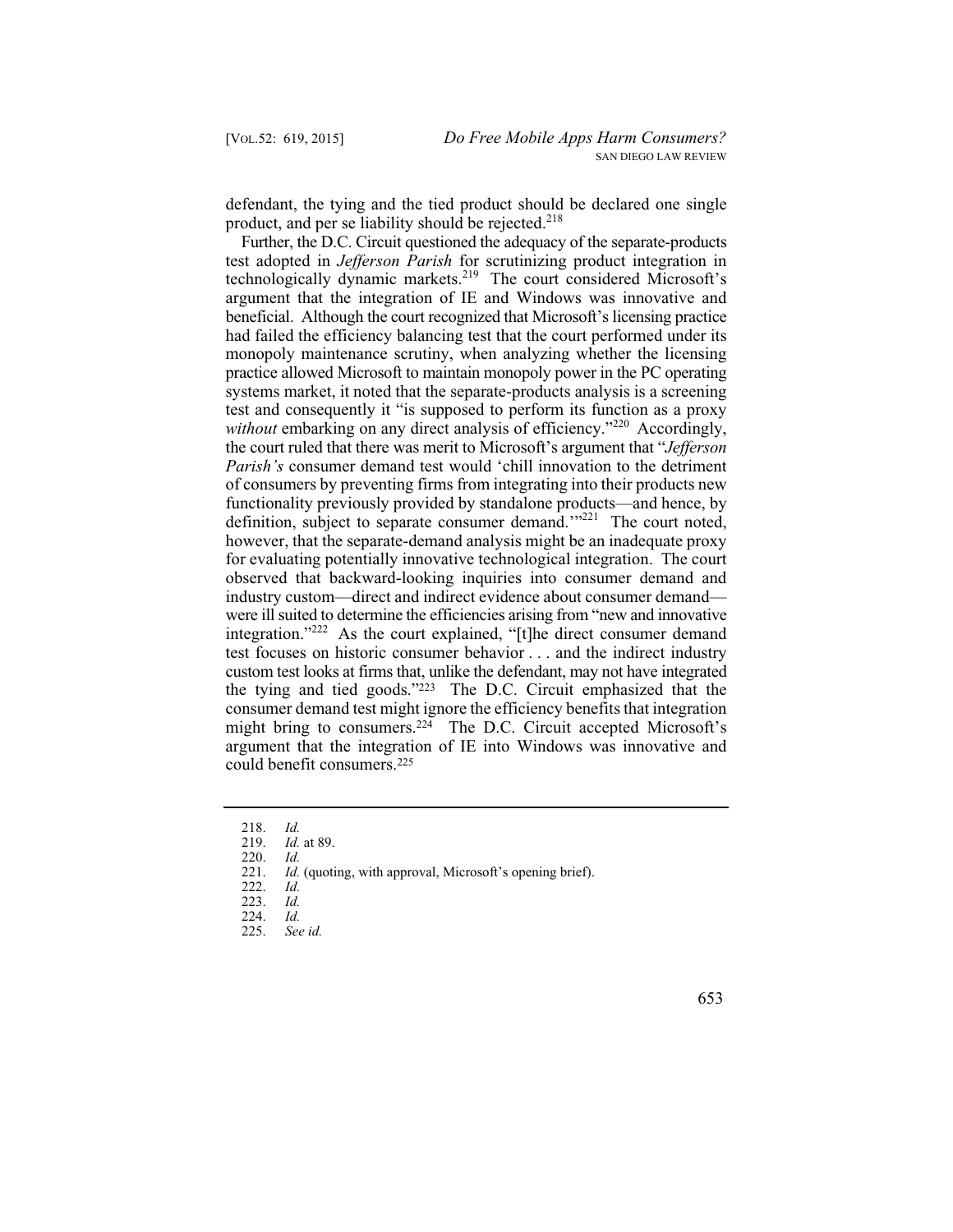Scholars in law and economics have applauded the D.C. Circuit's approach to evaluating the existence of separate products. The Areeda-Hovenkamp treatise had, in 1999, anticipated this critique of the separate-products test in the context of software integration.<sup>226</sup> Commenting on the "artificiality of the separate products requirement" in Judge Jackson's decision, the treatise noted that, "for purposes of measuring the anticompetitive effects of Microsoft's bundling practice, it is of little importance whether the Windows 95 operating platform and the Internet browser were once sold separately." $227$  I, too, had argued, in anticipation of the D.C. Circuit's 2001 decision in *Microsoft*, that a more appropriate inquiry is whether the offered bundle represents the creation of an entirely new source of consumer surplus.<sup>228</sup> Has an entirely new demand curve come into existence? Is this a product for which virtually no demand existed a few years earlier? Will consumers benefit from the product integration? The failure to address these questions would condemn tying agreements that increase consumer welfare.

Further, the D.C. Circuit considered and rejected the applicability of the per se rule to software integration. Quoting *Jefferson Parish*, the D.C. Circuit recognized that certain tying practices "pose an unacceptable risk of stifling competition and therefore are unreasonable '*per se*'."229 However, it emphasized that "[i]t is only after considerable experience with certain business relationships that courts classify them as per se violations."230 The D.C. Circuit noted that Microsoft's licensing practice was very different from any previous tying case that the Supreme Court had heard.<sup>231</sup> The D.C. Circuit distinguished software integration cases from the Supreme Court's precedents on tying; none of the Court's decisions addressed "physically and technologically integrated" products, nor did the sellers in those cases argue that tying "improved the value of the tying product to users *and* makers of complementary goods."232 The D.C. Circuit determined that judicial experience provided little basis for concluding that "a software firm's decisions to sell multiple functionalities as a package should be 'conclusively presumed to be unreasonable and therefore illegal

 226. *See, e.g.*, 10 AREEDA & HOVENKAMP, *supra* note 45, ¶ 1746.1a (2d ed. Supp. 1999).

 228. Sidak, *supra* note 30, at 33–47 (discussing the need for tying analysis to consider 227. *Id.* whether the market is technologically dynamic).

 229. *Microsoft*, 253 F.3d at 89 (quoting Jefferson Par. Hosp. Dist. No. 2 v. Hyde, 466 U.S. 2, 9 (1984)).

<sup>230.</sup> *Id*. at 84 (quoting Broad. Music, Inc. v. Columbia Broad. Sys., Inc., 441 U.S. 1, 9 (1979)).

 231. *Id*. at 90.

Id. 232. *Id.* 

<sup>654</sup>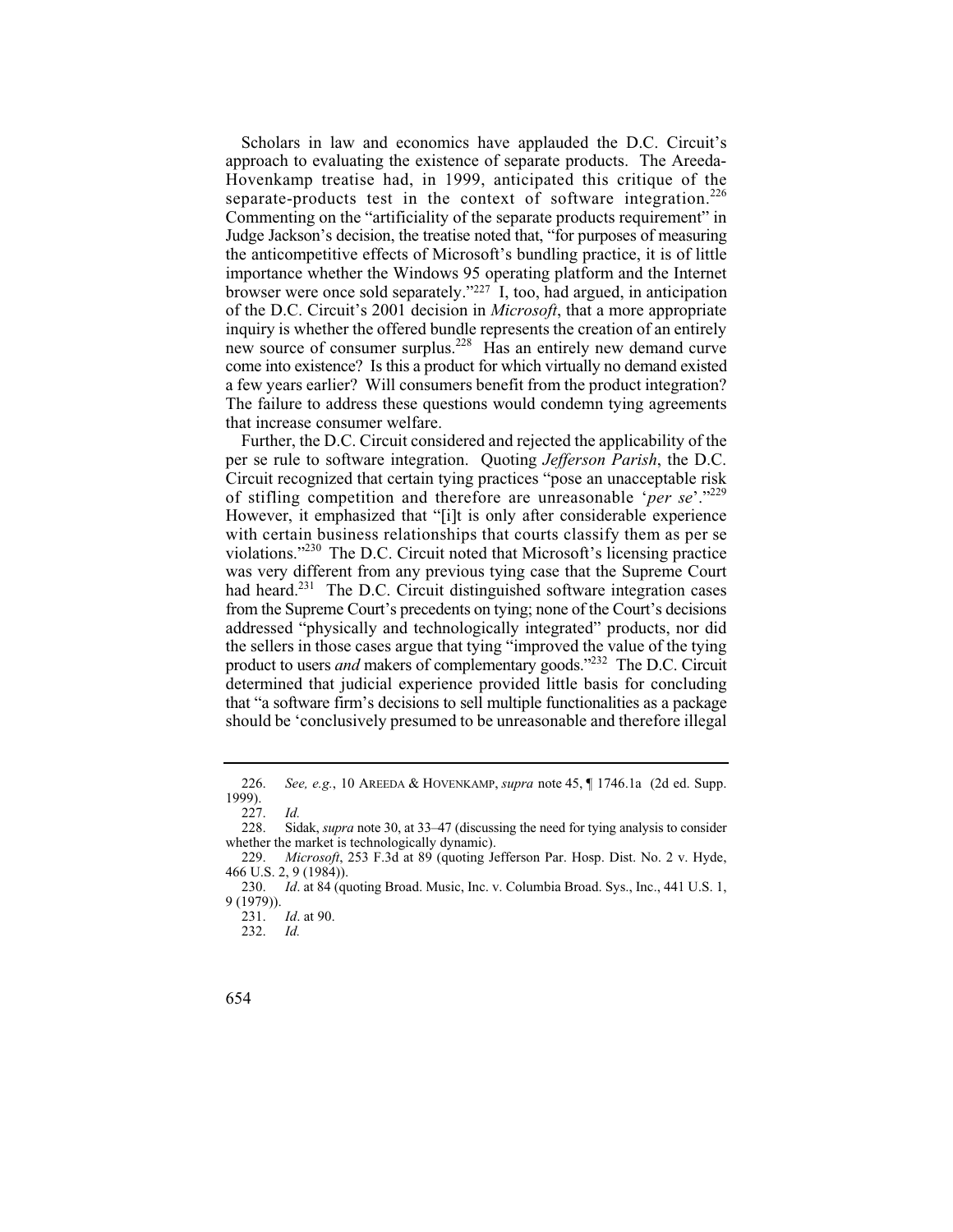without elaborate inquiry as to the precise harm they have caused or the business excuse for their use."<sup>233</sup>

The D.C. Circuit said that applying the per se rule to software integration could "produce inaccurate results" and deter "valuable innovation."234 First, it reasoned, "the separate-products test is a poor proxy for net efficiency from newly integrated products."<sup>235</sup> The D.C. Circuit observed that the use of the rule of reason would instead allow the defendant to demonstrate that "an efficiency gain from its 'tie' adequately offsets any distortion of consumer choice."236 Second, tying arrangements integrating software could create "efficiencies" and procompetitive effects "[neither] encountered . . . [nor] factored into the per se rule" as decided in previous cases.<sup>237</sup> Thus, the D.C. Circuit determined that the "wooden application" of per se rules"238 would be inappropriate in markets with a "pervasively innovative character."<sup>239</sup> Doing so would elevate the risk of "stunt[ing] valuable innovation."<sup>240</sup>

Finally, the D.C. Circuit said that it did not have "enough empirical evidence regarding the effect of Microsoft's practice on the amount of consumer surplus created or consumer choice foreclosed by the [software] integration . . . to exercise sensible judgment regarding that entire class of behavior."<sup>241</sup> The court reasoned that it simply did not know enough about the impact of Microsoft's licensing practice on competition to classify it as a per se violation. $242$ 

The D.C. Circuit consequently found that "the rule of reason, rather than per se analysis, should govern the legality of tying arrangements involving platform software products."<sup>243</sup> The D.C. Circuit said that a court applying the rule of reason test should focus on whether the integration results in

 233. *Id*. at 90–91.

 234. *Id*. at 92.

 $Id.$ 235. *Id*.

Id. 236. *Id.*

 237. *Id.* at 93.

 238. *Id.* at 95.

 239. *Id.* at 93.

 240. *Id.* at 92.

 241. *Id*. at 94.

 242. *Id*. (quoting White Motor Co. v. United States, 372 U.S. 253, 263 (1963)).

 243. *Id.* at 84.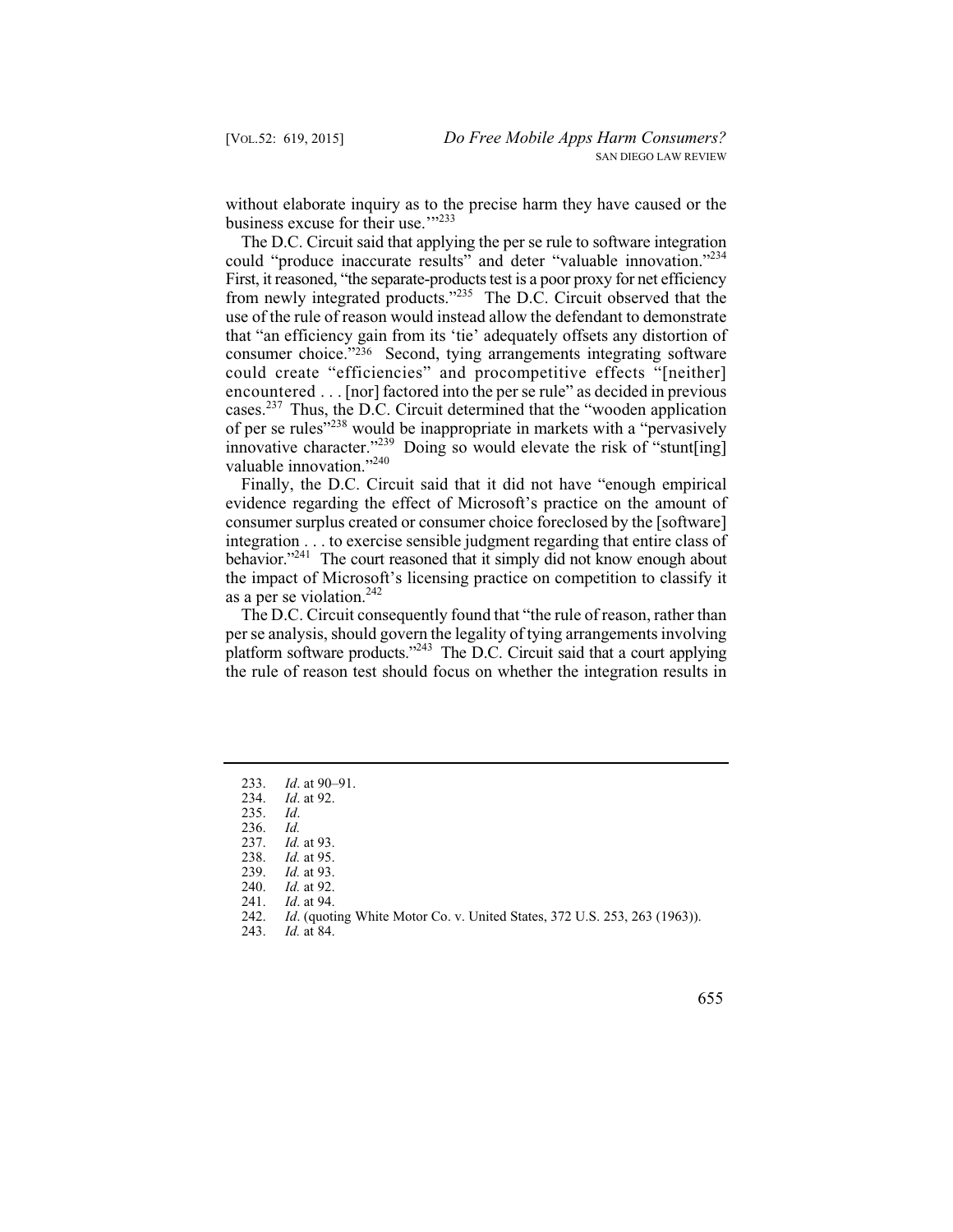actual harm to competition in the relevant market.<sup>244</sup> Antitrust scholars have endorsed the  $\overline{D}$ .C. Circuit's reasoning.<sup>245</sup>

At the least, the Supreme Court has acquiesced in the D.C. Circuit's rule of reason approach to software integration. Though *Microsoft* was the most consequential antitrust case in a generation, the Court denied certiorari in the appeal of the D.C. Circuit's decision.<sup>246</sup> More than a decade has passed since *Microsoft III* without the Supreme Court taking a case to clarify the law. There is no reason to believe that the Court disagrees with the D.C. Circuit's unanimous en banc conclusion that courts should evaluate software integration under the rule of reason.

#### VI. THE MADA AND GOOGLE'S BUSINESS MODEL

Google has compelling business justifications to make its apps available for preloading only under the conditions specified in the MADA. The MADA's requirements promote the appeal of Android-operated devices that use GMS and thus maintain Android's competitiveness in the market for mobile platforms. The viability of an open platform in turn facilitates Google's participation in the mobile device industry.

# *A. The Android OS, Google Apps, and the Suite of Google Mobile Services*

 and multiple Google apps,which are available to consumers both separately Google offers a variety of products for mobile devices: the Android OS and as part of GMS. Understanding the key features of and the relationship between those products is necessary to evaluating the effects that the MADA has on competition and, ultimately, consumers.

 244. *Id.* at 95 (citing Jefferson Par. Hosp. Dist. No. 2 v. Hyde, 466 U.S. 2, 29 (1984)); *see also* David A. Heiner, *Assessing Tying Claims in the Context of Software Integration: A Suggested Framework for Applying the Rule of Reason Analysis*, 72 U. CHI. L. REV. 123, 146 (2005) (stating that the rule of reason test must be applied with a "focus on whether the integration results in actual harm to competition in the 'market' . . . or, conversely, whether the integrated product . . . preserve[s] competitive opportunities").

 245. *See, e.g.*, Heiner, *supra* note 244; Christian Ahlborn, David S. Evans & A. Jorge Padilla, *The Antitrust Economics of Tying: A Farewell to Per Se Illegality*, 49 ANTITRUST BULL. 287, 301–03 (2004).

<sup>246.</sup> Microsoft Corp. v. United States, 534 U.S. 952 (2001) (mem.).

<sup>656</sup>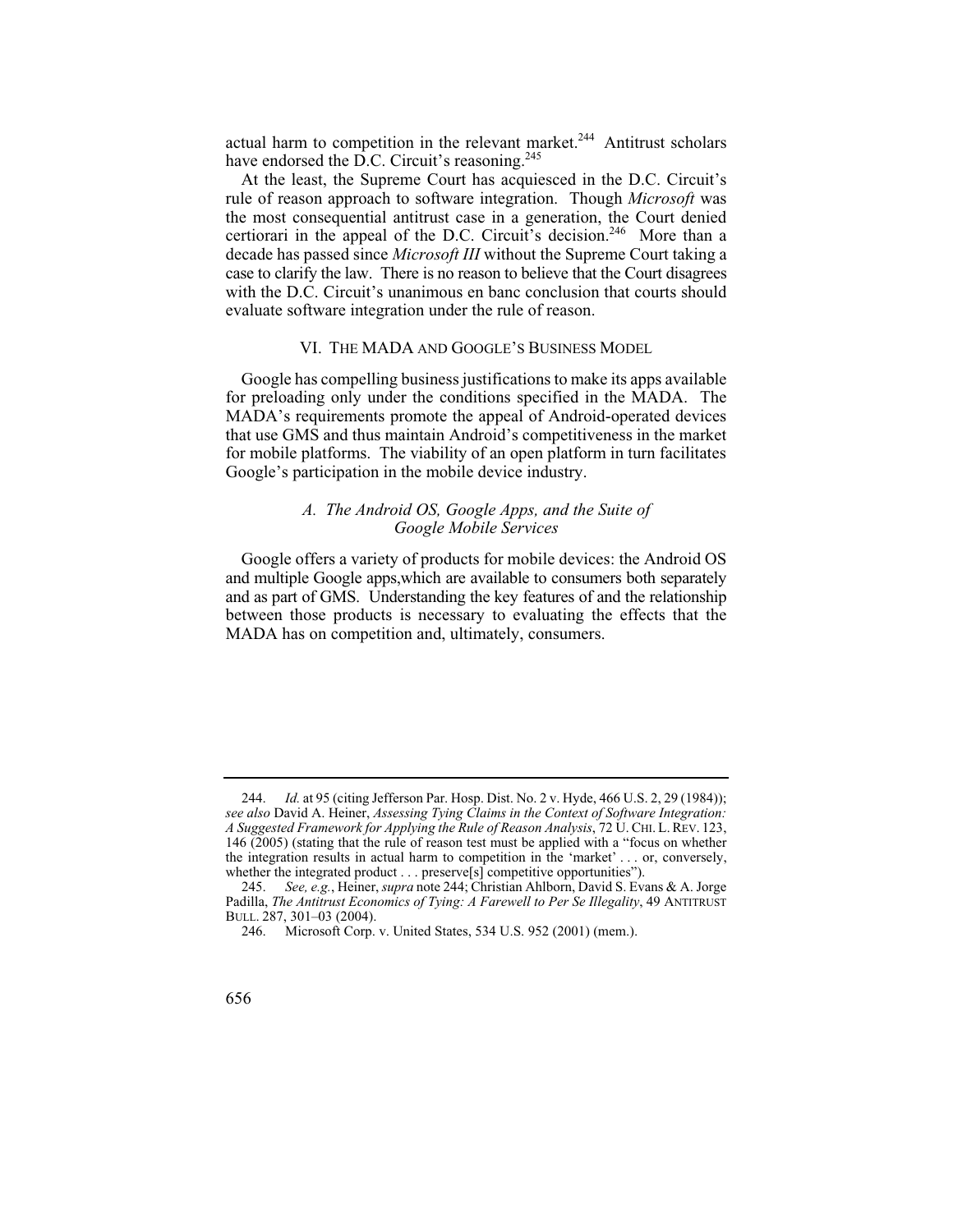# *1. The Android OS*

Android is a mobile operating system. It coordinates all hardware and software functions for mobile devices, such as smartphones and tablets.<sup>247</sup> Android, Inc., a start-up founded in 2003 in Palo Alto, California, initially developed Android.<sup>248</sup> In 2005, Google acquired Android, Inc. and "set about the ambitious goal of creating a new mobile operating system that would allow open interoperation across carriers and manufacturers."<sup>249</sup> As a leading member of the Open Handset Alliance (OHA)—a consortium of 84 mobile operators, handset manufacturers, semiconductor companies, software companies, and commercialization companies committed to developing open standards for mobile devices—Google was a major contributor to the initial development and launch of Android.<sup>250</sup> As of July 2015, Google continues to invest in the development of Android: Google leads the Android Open Source Project—"the people, the processes, and the source code that make up Android"—overseeing the further development of the Android OS.251

Android is an open-source OS offered free of charge.<sup>252</sup> Unlike a closed-source OS, the code of an open-source OS is typically, though not always, available free of charge to the public—that is, to manufacturers, mobile carriers, and individual users—to use and distribute on their mobile devices.<sup>253</sup> These stakeholders may also customize Android's

 247. *Android, the World's Most Popular Mobile Platform*, ANDROID, http://developer. android.com/about/android.html [http://perma.cc/3QKE-ZT33] (last visited June 24, 2015).<br>248. A Brief History of Android OS, HEATWARE (Apr. 15, 2014) http://ww

 248. *A Brief History of Android OS*, HEATWARE (Apr. 15, 2014) http://www. heatware.net/linux-unix/brief-history-android/ [http://perma.cc/UXJ2-XBWM].

<sup>249.</sup> Sergey Brin & Larry Page, *Founders' Letter*, *in* Google Inc., 2008 Annual Report (Form 10-K) (Feb. 13, 2009) [hereinafter *Google Founders' Letter*], http://investor. google.com/pdf/2008\_google\_annual\_report.pdf [http://perma.cc/UL4R-C8BA].

 250. *See* OPEN HANDSET ALLIANCE, http://www.openhandsetalliance.com [http:// perma.cc/Z5TN-65LP] (last visited Aug. 11, 2015).

 251. *See Frequently Asked Questions*, ANDROID, https://source.android.com/source/ faqs.html [https://perma.cc/XSX6-LQ9L] (last visited Aug. 11, 2015).

 252. *The Android Source Code*, ANDROID, http://source.android.com/source/index. html [http://perma.cc/2UZ4-RDAM] (last visited June 24, 2015). *But see* Katherine Noyes, *Is Android Open? Not So Much, Study Finds*, PCWORLD (Dec. 13, 2011, 12:49 PM), http://www.pcworld.com/article/246140/is\_android\_open\_not\_so\_much\_study\_finds.html [http://perma.cc/6ZXM-AKQP] (disputing the "openness" of Android).

 253. *Apache License, Version 2.0*, APACHE SOFTWARE FOUND. (Jan. 2004), http:// www.apache.org/licenses/LICENSE-2.0 [http://perma.cc/PK6C-EUKS].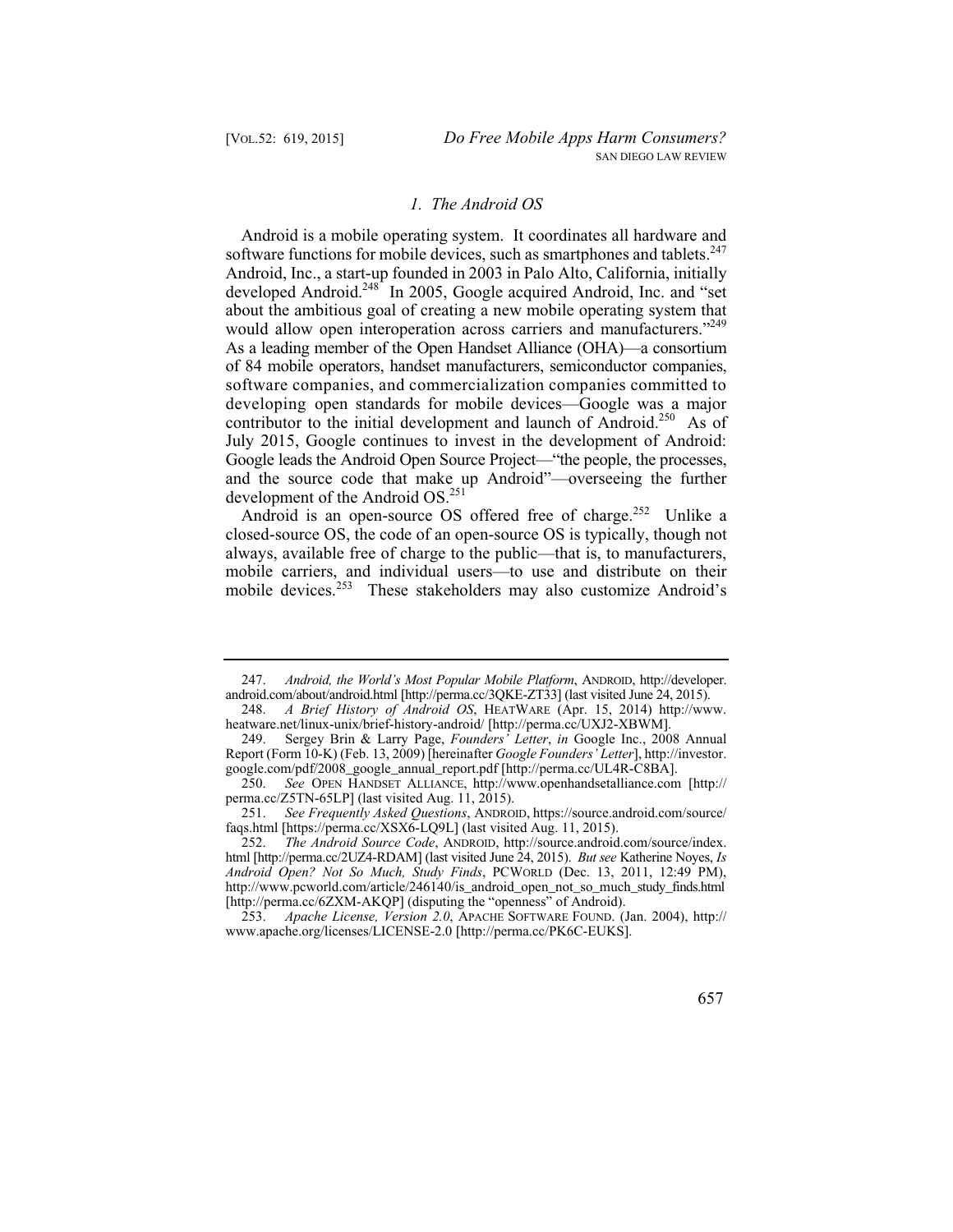features to meet their individual needs.<sup>254</sup> Further, any developer may create mobile apps that run on Android.<sup>255</sup>

Google released the Android OS in 2007, and the first Android-operated smartphones were launched in 2008.<sup>256</sup> Android "rapidly grew in popularity."257 According to Google's 2013 annual report, there were "more than a billion Android devices activated globally as of September 2013."258 However, because Android is free, Google does not generate any direct profit from this widespread use of Android.

Android is not the only OS available for mobile devices. Some alternative operating systems are proprietary and closed, whereas others are open. Furthermore, some proprietary operating systems are available on an exclusive basis, while others are freely licensed to any mobile device manufacturer. For example, Apple iOS is a closed and proprietary OS exclusively available on Apple's mobile devices, such as the iPhone and iPad.259 No other mobile device manufacturer may lawfully install iOS on its devices. Similarly, the Blackberry OS, developed by Blackberry Ltd. (formerly Research in Motion), is a proprietary OS available only on Blackberry devices.<sup>260</sup> In contrast, Windows Phone, the OS developed by Microsoft, is a closed and proprietary OS that is nevertheless available on a nonexclusive basis to any manufacturer.<sup>261</sup> For example, Samsung offers

 about-your-android-device/ [http://perma.cc/HN6U-AE44] (last visited Aug. 11, 2015); 254. *Welcome to the Android Open Source Project!*, ANDROID, https://source. android.com/ [https://perma.cc/V47X-GTTR] (last visited May 28, 2015); *see also* Rita El Khoury, *How to Customize Everything About Your Android Device*, APPSTORM (Apr. 16, 2013), http://android.appstorm.net/how-to/customization/how-to-customize-everything-Scott Webster, *Customize Your Android Home Screen Experience*, CNET (May 4, 2015, 10:23 AM), http://www.cnet.com/news/customize-your-android-home-screen-experience/ [http://perma.cc/EVS8-XXPW].<br>255. Android Lollipop, AN

 255. *Android Lollipop*, ANDROID DEVELOPERS, http://developer.android.com/about/ versions/lollipop.html [http://perma.cc/WWB3-2UX3] (last visited Aug. 11, 2015).

 256. *Google Founders' Letter*, *supra* note 249; *T-Mobile G1: Full Details of the HTC Dream Android Phone*, GIZMODO (Sept. 23, 2008, 10:30 AM), http://gizmodo.com/ 5053264/t-mobile-g1-full-details-of-the-htc-dream-android-phone [http://perma.cc/Z4L9-FLTP].

<sup>257.</sup> Oracle Am., Inc. v. Google Inc., 872 F. Supp. 2d 974, 978 (N.D. Cal. 2012).<br>258. Google Inc., Annual Report (Form 10-K), at 3 (Feb. 11, 2014), https://investo

Google Inc., Annual Report (Form 10-K), at 3 (Feb. 11, 2014), https://investor. google.com/pdf/20131231\_google\_10K.pdf [https://perma.cc/5FV4-2Q4T].<br>259. Steve Jobs. Thoughts on Flash. APPLE (Apr. 2010). http://ww

 259. Steve Jobs, *Thoughts on Flash*, APPLE (Apr. 2010), http://www.apple.com/ hotnews/thoughts-on-flash/ [http://perma.cc/7F6P-F4YC].

<sup>260.</sup> Vangie Beal, *Mobile Operating Systems (Mobile OS) Explained*, WEBOPEDIA (Aug. 10, 2011), http://webopedia.com/DidYouKnow/Hardware\_Software/mobile-operatingsystems-mobile-os-explained.html [http://perma.cc/4EQA-BDGR].

<sup>261.</sup> *Mobile Operating System*, MEDIABUZZ, http://www.mediabuzz.com.sg/buzz words-aug-10/mobile-operating-system [http://perma.cc/RPU3-A5N9] (last visited Mar. 17, 2015).

<sup>658</sup>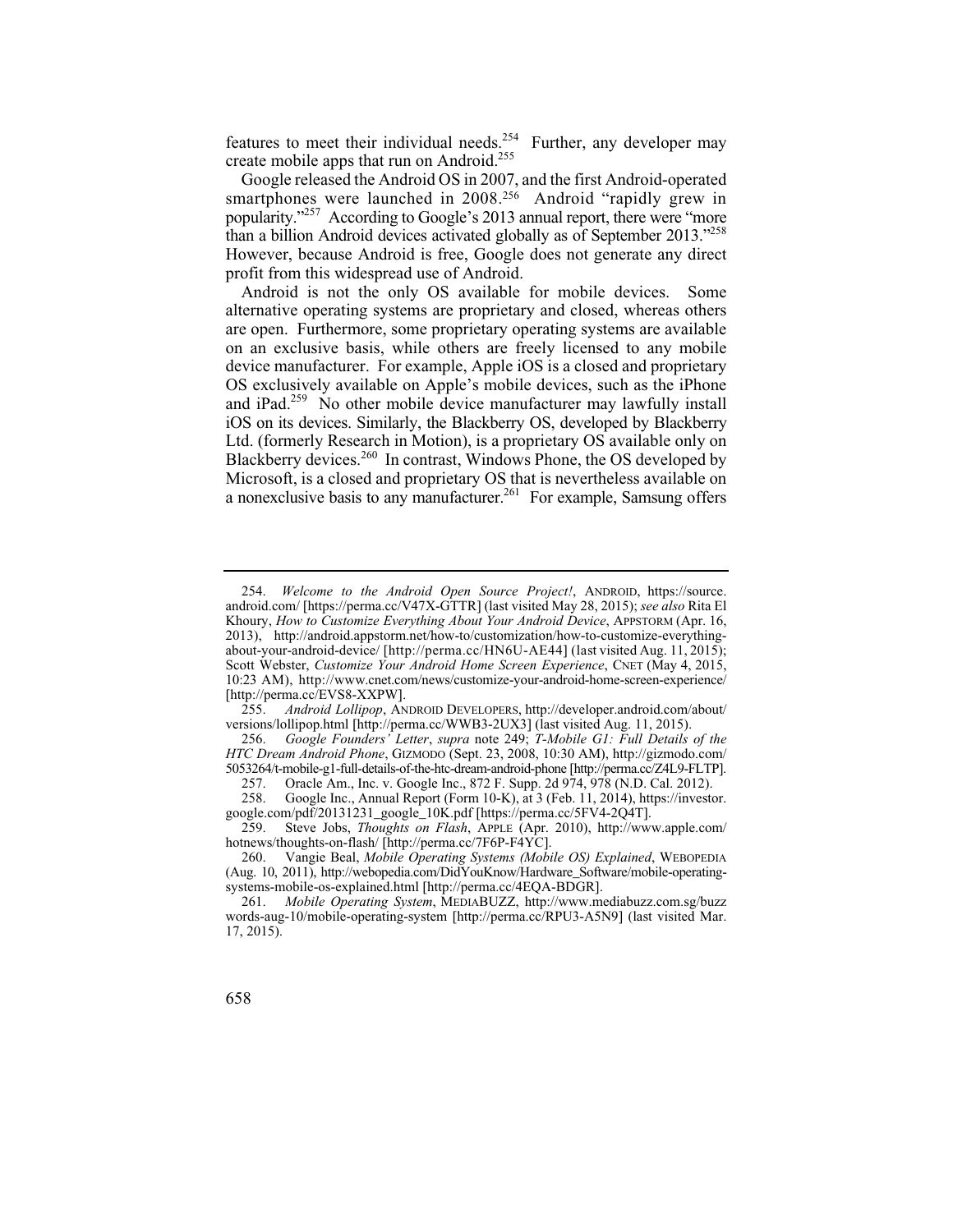devices that rely on the Windows Phone  $OS<sup>262</sup>$  Google thus competes with Apple, Blackberry, Microsoft, and possibly other companies in the market for mobile operating systems.

# *2. Google Apps*

Google develops mobile apps. Unlike Android, Google's mobile apps are proprietary. Nonetheless, Google makes most of its core apps including Google Search, Google Maps, and YouTube—available to end users free of charge.

Google apps are not only available for a mobile device running on Android, but also might be available on a device that runs on another OS. For example, most Google apps are available on Apple's iPhone,which operates on iOS. A consumer owning any of those devices may simply download Google apps through the app store on his mobile device. On an iPhone, a user may download Google's apps from the Apple App Store. On an Android-operated device, the user will generally use Google Play, the app store offered by Google. Of course, to download non-Google apps for Android-operated devices, a user may also use alternative app stores, such as the Opera Mobile Store and Appland.<sup>263</sup> This option is generally *not* available on a device that relies on a proprietary and closed OS, which typically has only one app store available.

available to the end user.<sup>265</sup> Examples of popular apps include Facebook, The end user has a variety of apps—not only Google apps—from which to choose and download onto his mobile device; some are free, others are not.264 In July 2014, Google Play had more than one million apps

 262. *See* Kristin Bent, *Samsung Launches First Windows Phone 8 Smartphone, Vows Commitment to Microsoft's OS*, CRN (Aug. 30, 2012, 5:07 PM), http://www. crn.com/news/mobility/240006556/samsung-launches-first-windows-phone-8-smartphonevows-commitment-to-microsofts-os.htm [http://perma.cc/EF72-QU8F].

 263. Henrik Lewander, *Android Application Stores*, GITHUB (Nov. 29, 2013), http://github.com/onepf/AppDF/wiki/Android-Application-Stores [http://perma.cc/JW5G-LHC3].

 264. *See, e.g.*, *Apps and Games*, MICROSOFT, http://windows.microsoft.com/en- AWS9-QB6W] (last visited Aug. 11, 2015); *Top Free in Android Apps*, GOOGLE PLAY, gb/windows-8/apps#Cat=t1 [http://perma.cc/EN8V-85QP] (last visited Mar. 17, 2015); *iTunes Charts*, APPLE, http://www.apple.com/itunes/charts/paid-apps/ [http://perma.cc/ https://play.google.com/store/apps/collection/topselling\_free [https://perma.cc/4W3A-WCV3] (last visited Aug. 11, 2015).

 265. *See, e.g.*, *Number of Android Applications*, APPBRAIN, http://www.appbrain. com/stats/number-of-android-apps [http://perma.cc/24EX-8XCH] (last updated Aug. 11, 2015).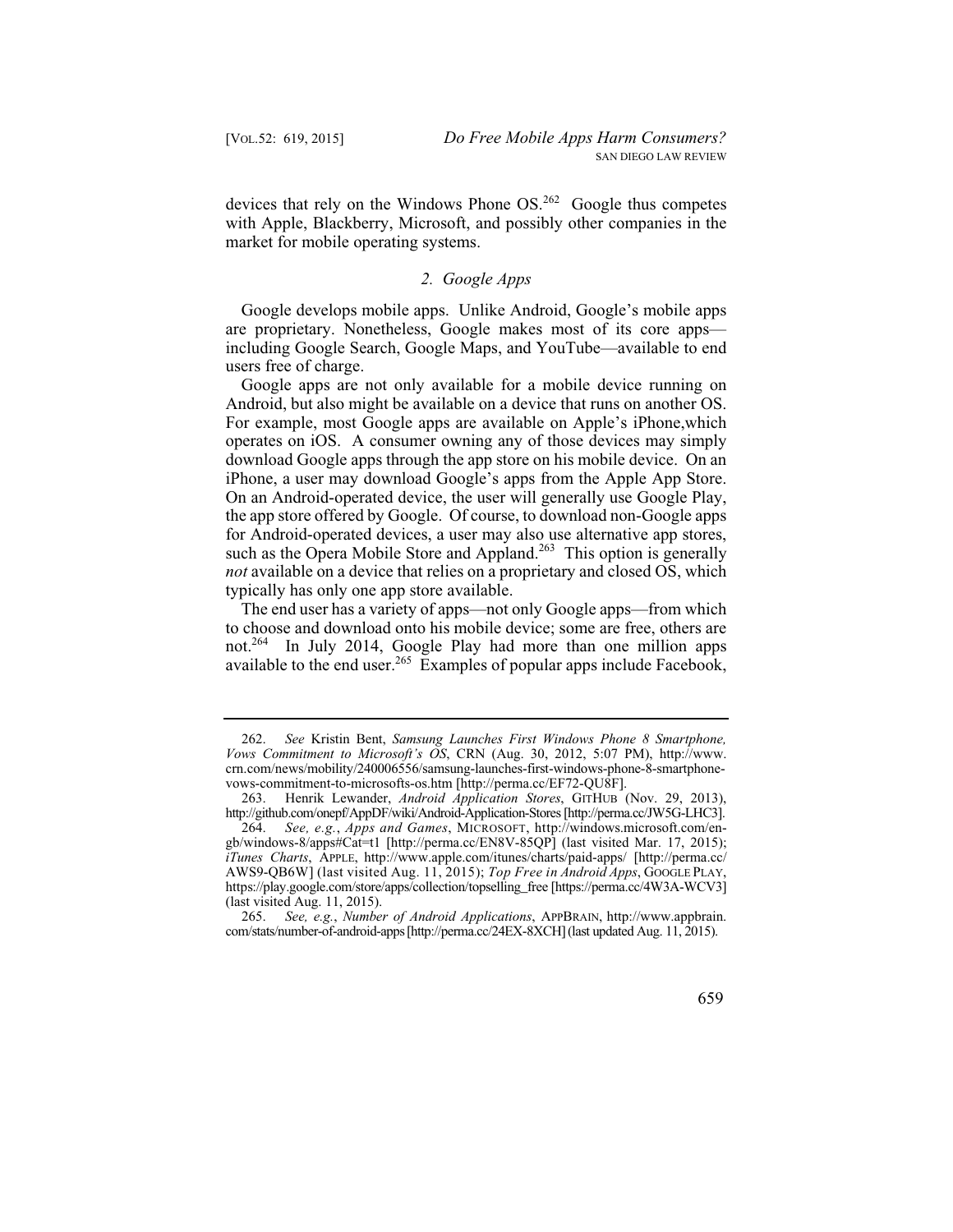Pandora Radio, Yahoo Stocks, Instagram, and WhatsApp Messenger.<sup>266</sup> The fact that a consumer has downloaded Google apps onto his device in no way precludes the consumer from downloading or using an alternative app that provides the same service. Consumers can easily switch from using a Google app to using another app at little or no additional cost. Therefore, to remain attractive for consumers, Google must continuously invest in the development of its mobile apps.

#### *3. The Google Mobile Services*

Google Maps, YouTube, Gmail, Google Play, and Google Search.<sup>267</sup> A GMS is a set of Google apps that one can preload onto a mobile device that runs on Android. GMS includes a variety of Google apps, such as manufacturer might decide to preload GMS onto a device so that those apps are available to the consumer immediately when he takes the device out of the box. Google does not charge manufacturers for the right to preload GMS. Google nonetheless requires the manufacturer to enter into a licensing agreement that specifies the conditions for the use of GMS. I analyze those conditions in detail in Part VI.C.<sup>268</sup>

Android and GMS are not interdependent. A manufacturer retains full discretion over whether to use Android on a device and, if so, whether to also obtain a license to preload GMS on that device. Google does not require that a device running on Android come with GMS preloaded.<sup>269</sup> That is, the manufacturer decides whether or not to obtain a license to preload GMS on its Android devices, and the carrier ultimately decides whether to preload GMS onto these devices. Some manufacturers decide to use Android but not to obtain a license for GMS. For example, Amazon tablets and the Amazon Fire smartphone run on the Android OS but do not use GMS.<sup>270</sup> Similarly, Nokia  $X$  phones operate on Android but are

 270. Burrows, *supra* note 23.



 266. *See, e.g.*, *Apps and Games*, *supra* note 264; *iTunes Charts*, *supra* note 264; *Top Free in Android Apps*, *supra* note 264.

 267. *Take Google With You*, GOOGLE MOBILE, http://www.google.com/mobile/ [http://perma.cc/778E-D6TC] (last visited Aug. 11, 2015).

 268. *See infra* Part VI.C.

 269. Alfonso Lamadrid, *Some Thoughts on the New Anti-Google (Android) Complaint*  W58Q-AL5Z]; *see also Set up Your Android for Google Apps*, GOOGLE, https://support.google. *(Post 3/3): Bundling Allegations*, CHILLIN'COMPETITION (Sept. 9, 2013, 5:19 PM), http:// chillingcompetition.com/2013/09/09/some-thoughts-on-the-anti-google-android-complaintpost-33-bundling-allegations/ http://chillingcompetition.com/2013/09/09/some-thoughtson-the-new-anti-google-android-complaint-post-33-bundling-allegations/ [http://perma.cc/ com/a/users/answer/1738362?rd=1 [https://perma.cc/L642-4863] (last visited Aug. 11, 2015).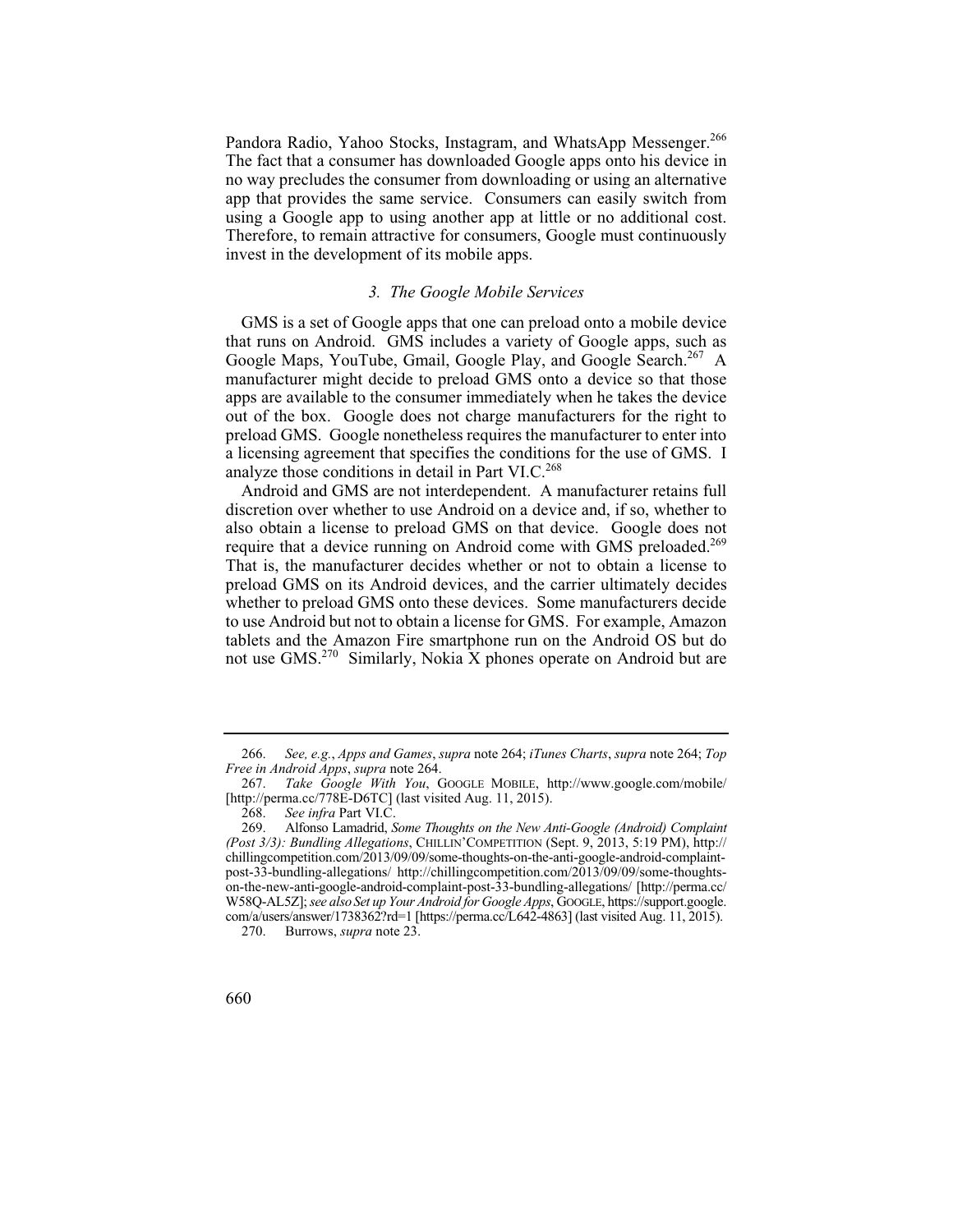not preloaded with GMS. Nokia X phones instead come preloaded with other popular apps such as OneDrive and Skype.<sup>271</sup>

Furthermore, hundreds of millions of Android phones manufactured by companies such as Baidu, Tencent, and Xiaomi are sold in China without GMS preloaded.<sup>272</sup> Although Android is widespread in China, Chinese manufacturers of Android devices preload their own browsers, apps, and app stores.<sup>273</sup>

 apps to persuade manufacturers to preload GMS and not rely on the A manufacturer that decides to use Android but not preload GMS may preload its own *core* apps or an app suite from another provider than Google. For example, Yandex, a Russian search and software company, unveiled its own mobile app suite in February 2014, which could supplant Google on some devices, including devices running on Android.274 A manufacturer of devices operating on Android could decide to preload the Yandex mobile suite instead of GMS. Google thus needs to offer appealing manufacturers' own apps or those developed by Google's competitors.

In sum, the use of GMS is voluntary. A manufacturer will generally decide to preload GMS only if it believes that the included apps appeal to consumers and will thus increase the value of its mobile device. To stimulate the preloading of GMS, Google hence must offer quality apps that are attractive to end-users.

 274. Stephen Shankland, *Yandex Suite of Free Android Tools Sidesteps Google*, CNET (Feb. 20, 2014, 4:14 AM), http://www.cnet.com/news/yandex-suite-of-freeandroid-tools-sidesteps-google [http://perma.cc/X4NK-N7QN].



 271. Chris Smith, *Nokia X Android Phone Already Hacked to Run Google Apps, Now and Play Store* (Mar. 1, 2014), TECHRADAR, http://www.techradar.com/us/news/phone-andcommunications/mobile-phones/nokia-x-android-phone-already-hacked-to-run-googleapps-now-and-play-store-1230002 [http://perma.cc/X45R-SYHY].

 272. Kaylene Hong, *Report: China Has 270m Android Users – That's Nearly 30% of Global Android Activations to Date*, TNW (Nov. 27, 2013, 2:08 PM), http://thenextweb. com/asia/2013/11/27/report-china-has-270-million-android-users-nearly-30-of-globalandroid-activations-to-date/ [http://perma.cc/S22P-7USU]; Ryan Whitwam, *Android Is Failing by Succeeding in China*, EXTREMETECH (Dec. 18, 2012, 9:00 AM), http://www. extremetech.com/mobile/143585-android-is-failing-by-succeeding-in-china [http://perma.cc/ HS9B-LTYK]; *Baidu Launches Its Own Android-Based Mobile OS in China, Leaves out Google Search and Services*, 9TO5GOOGLE (Sept. 5, 2011), http://9to5google.com/2011/ 09/05/baidu-launches-its-own-android-based-mobile-os-in-china-leaves-out-google-search -and-services/ [http://perma.cc/9KFT-9F58].

 273. *See, e.g., Baidu Launches Its Own Android-Based Mobile OS in China, Leaves out Google Search and Services*, *supra* note 272.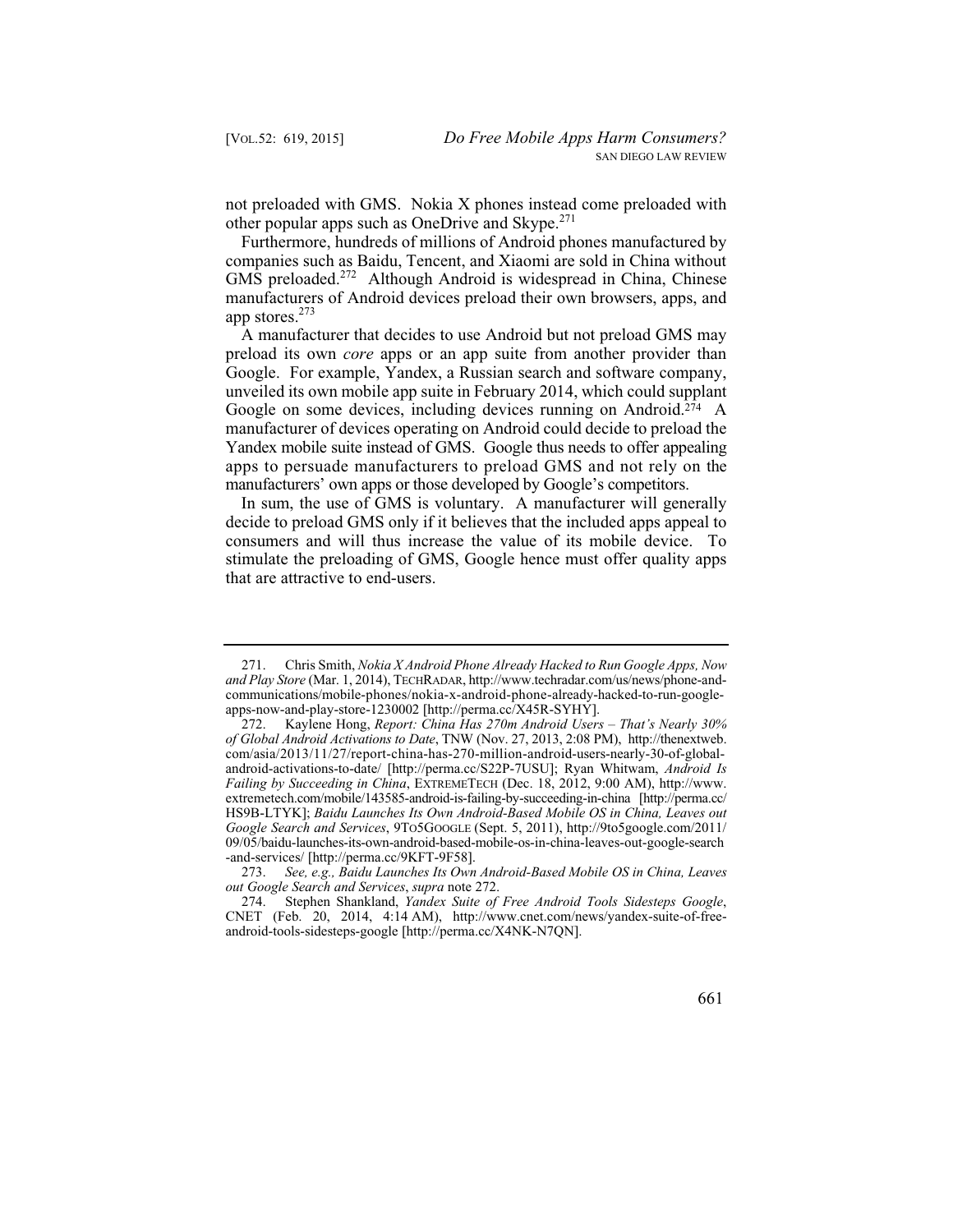### *B. Google's Business Model*

Economic analysis of Google's business model reveals why Google offers Android, Google apps, and GMS free of charge. By offering a wellfunctioning OS and attractive apps, Google can attract users and, by attracting users, promote its mobile advertising business.

### *1. How Does Google Monetize Its Free Apps?*

Google operates in a multisided market, which Jean-Charles Rochet and Jean Tirole define as a market "in which one or several platforms enable interactions between end- users, and try to get the two (or multiple) sides 'on board' by appropriately charging each side."<sup>275</sup> Such business models are common. Television networks and newspapers, for example, both generate content to appeal to consumers and thus in turn to advertisers because of the size of their viewership or readership. A video-game console, such as Sony's PlayStation™ or Microsoft's Xbox™, must appeal to both consumers and video-game developers to succeed in the marketplace.<sup>276</sup> A credit-card issuer such as American Express must persuade consumers to use and merchants to accept its credit card for transactions.<sup>277</sup> Google's market is similarly composed of a multisided platform: one side of Google's market consists of mobile apps users—typically smartphone and tablet owners—another side consists of advertisers, and still other sides include app developers and mobile device manufacturers.<sup>278</sup>

Google charges different prices to parties on the different sides of the multisided market.<sup>279</sup> Such a pricing strategy is common in a multisided market. David Evans and Richard Schmalensee have explained that

 Baxter's study of credit cards. *See* William F. Baxter, *Bank Interchange of Transactional*  275. Jean-Charles Rochet & Jean Tirole, *Two-Sided Markets: A Progress Report*, 37 RAND J. ECON. 645, 645 (2006). The seminal article on two-sided markets is William *Paper: Legal and Economic Perspectives*, 26 J.L. & ECON. 541, 548 (1983).

 276. *See, e.g.*, ROBERT W. CRANDALL & J. GREGORY SIDAK, VIDEO GAMES: SERIOUS BUSINESS FOR AMERICA'S ECONOMY (2006), https://www.criterioneconomics.com/docs/ sidak-video-games-serious-business-for-americas-economy.pdf [https://perma.cc/QNV7 8EZS]; André Marchand & Thorsten Hennig-Thurau, *Value Creation in the Video Game Industry: Industry Economics, Consumer Benefits, and Research Opportunities*, 27 J. INTERACTIVE MARKETING 141, 142 (2013).

 277. *See, e.g.*, James McAndrews & Zhu Wang, *The Economics of Two-Sided Payment Card Markets: Pricing, Adoption and Usage* (Fed. Reserve Bank of Richmond, Working Paper No. 12–06, 2012), http://richmondfed.org/publications/research/working \_papers/2012/pdf/wp12-06.pdf [http://perma.cc/27XH-3RKR].

 278. *See* Hal R. Varian, *The Economics of Internet Search*, 96 RIVISTA DI POLITICA ECONOMICA 9, 11–12 (2006) (explaining Google's market in an article by Google's chief economist).<br>279. S

 279. *See, e.g.*, David S. Evans & Richard Schmalensee, *The Industrial Organization of Markets with Two-Sided Platforms*, 3 COMPETITION POL'Y INT'L 151, 156 (2007).

<sup>662</sup>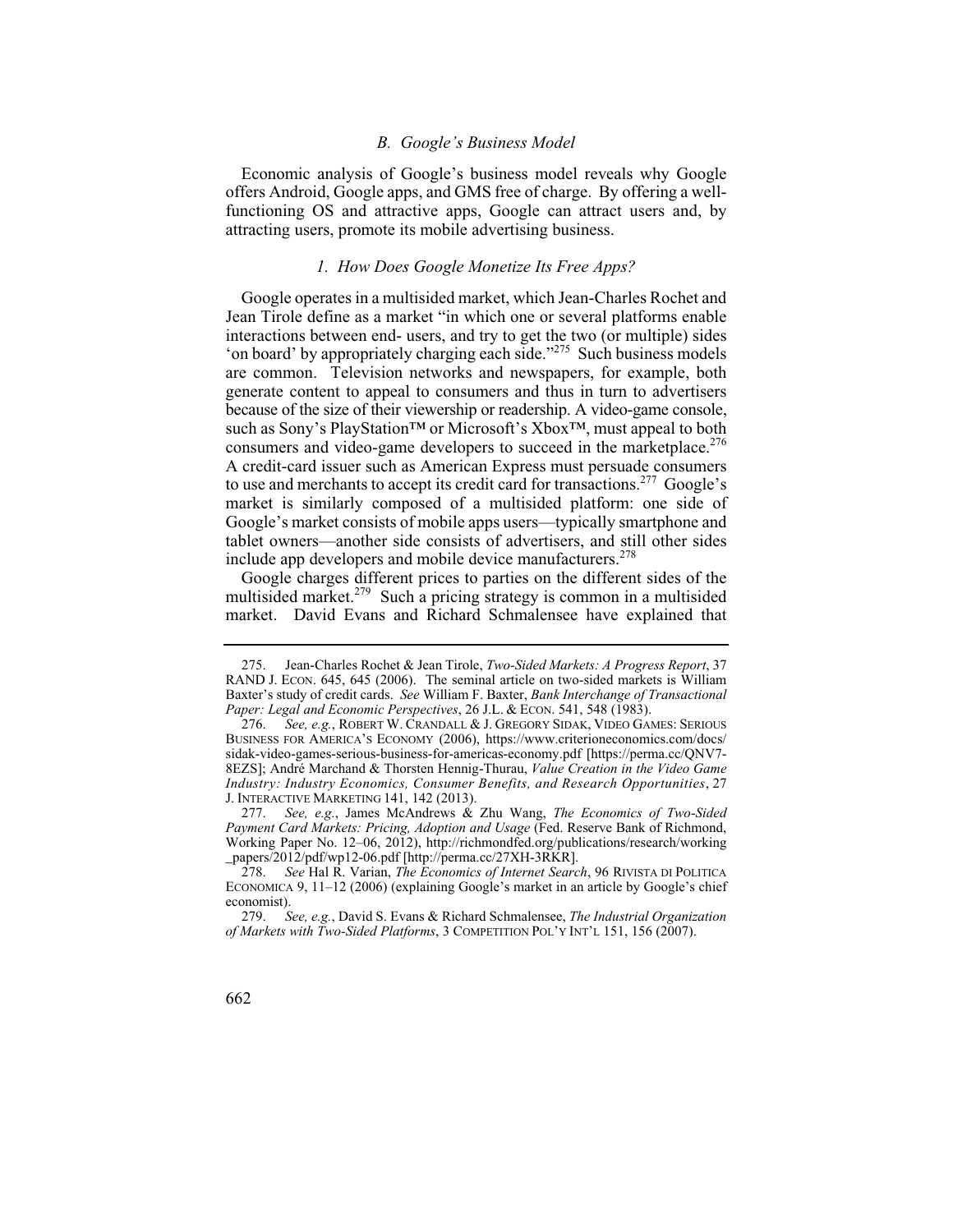customers over the long run and . . . many two-sided platforms charge one readers but instead rely solely on advertising revenue. Similarly, Google "profit-maximizing prices may entail below-cost pricing to one set of side prices that are below marginal cost and are in some cases negative."<sup>280</sup> For example, many periodicals do not collect subscription fees from offers its mobile apps free of charge but collects fees from advertisers.

Google's strategy of offering free apps is intended to attract users on the consumer side.281 Some Google apps, such as Google Maps and YouTube, are particularly popular. Android and non-Android users have demonstrated their demand for Google apps by choosing to install them even when the apps have not been preloaded on to their devices. For example, in May 2014, Google Maps and YouTube were among the thirty most downloaded apps by users of Apple's iOS devices.<sup>282</sup> Apple does not preload GMS. The usefulness of the services that Google provides through its apps contributes to the expansion of Google's users.283

As any other advertising business would, Google's mobile advertising benefits from a high number of users. Google provides advertisers with both the opportunity to reach its vast number of potential consumers and the ability to target potential customers effectively based on their revealed interests.284 For example, when a user of a mobile device submits a query

 revenue-generator, Google seems to be currently using it to . . . build the overall market for mobile devices. . . . To increase the overall market, it makes sense that Google would license Android for free as a way to enable device manufacturers to What Google does care about is ensuring that its ads are served on as many mobile devices as possible . . . . [I]nstead of relying on Android as a direct design and build quality smartphones quickly and inexpensively.

 282. *iOS Top App Charts*, APP ANNIE (May 1, 2014), http://www.appannie.com/apps/ *Id*. ios/top/united-states/?device=iphone&date=2014-05-01 [http://perma.cc/4MZC-M6VP].

283. Google Inc., Annual Report (Form 10-K), at 1, 6 (Feb. 11, 2014), https://investor. google.com/pdf/2013\_google\_annual\_report.pdf [https://perma.cc/9XDZ-DX9S] [hereinafter 2013 Google 10-K] ("We compete to attract and retain users . . . primarily on the basis of the relevance and usefulness of our search results and the features, availability, and ease of use of our products and services.").

 280. *Id.* at 151.

 281. *See, e.g.*, Martin Kenney & Bryan Pon, *Structuring the Smartphone Industry:*  apps for free is a rational business practice, given Google's business model of selling *Is the Mobile Internet OS Platform the Key?*, 11 J. INDUS. COMPETITION & TRADE 239, 253 (2011). Kenney and Pon explain that Google's policy of offering Android and Google search-based advertising:

<sup>284.</sup> *See Overview*, GOOGLE ADWORDS, http://www.google.com/adwords/start [http:// perma.cc/GF2V-X5TM] (last visited Aug. 11, 2015).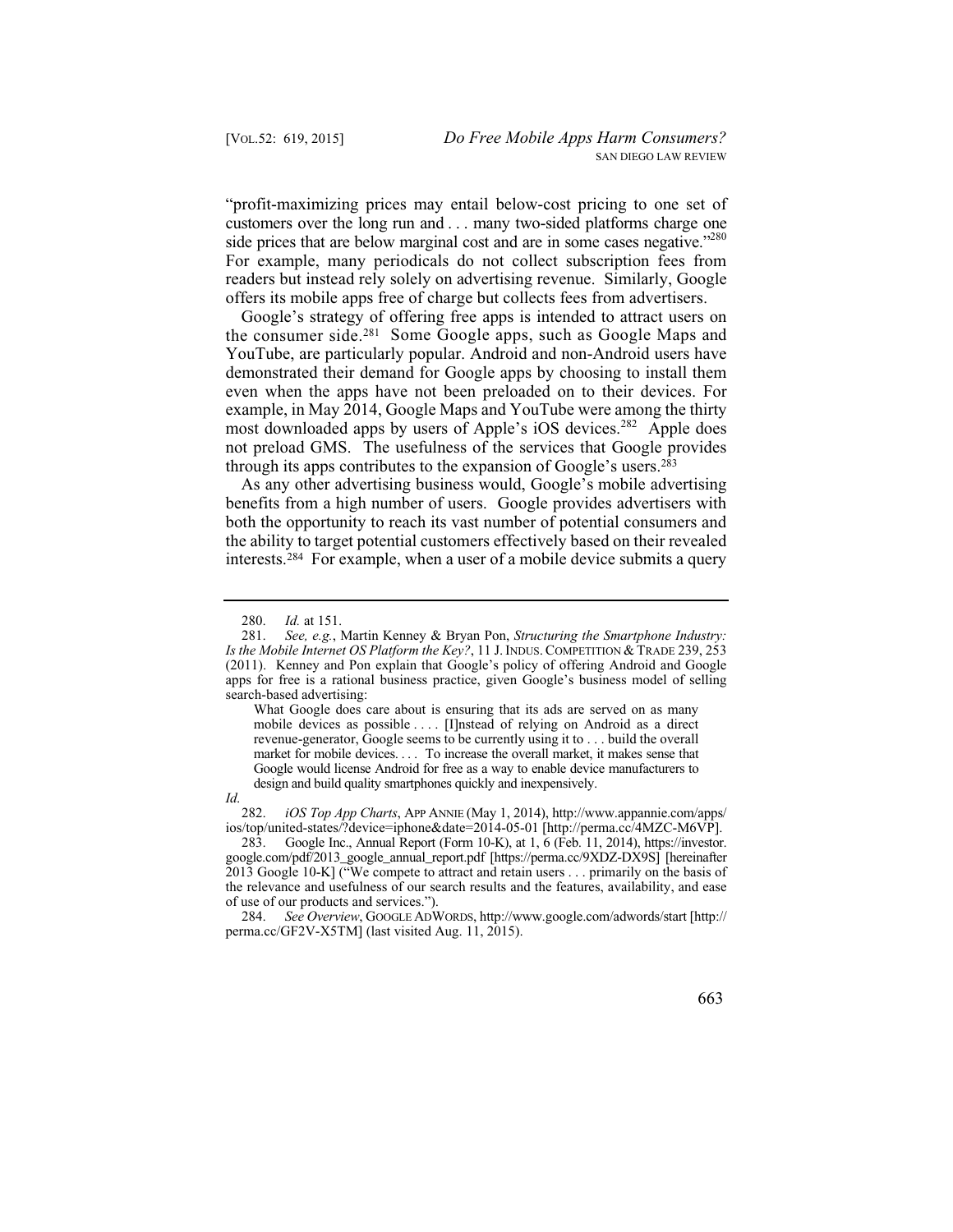clicks on the advertisement, the advertiser pays Google a fee.<sup>286</sup> In addition containing a particular keyword on Google Search, Google frequently provides an advertisement associated with that keyword.285 When a user to deriving this revenue from Google Search, Google hosts advertisements on other apps, such as YouTube.<sup>287</sup> Thus, certain Google apps enable Google to generate revenue from advertising.

Advertising revenue allows Google to recoup its investments in the development and maintenance of services that it distributes free of charge— Android and Google apps, including GMS.<sup>288</sup> Further, competition compels Google to keep improving its apps and services. If Google's apps become less appealing relative to those of its competitors, Google's user base will shrink, all other factors held constant, which would impair Google's advertising revenue and its profitability as a company.<sup>289</sup>

In sum, Google's practice of offering Android, Google apps, and GMS free of charge is a rational decision, given Google's business model. The large number of consumers that Google's free services attract enables Google to generate profit through mobile advertising. Competition in the app market, coupled with low switching costs, continuously compels Google to offer appealing apps to end-users. A decreased user base would harm Google's advertising business and consequently reduce its profit.

# *2. Why Did Google Enter the OS Business?*

Google's strategy of buying Android in 2005 was a logical consequence of the structure of the mobile industry at that time, coupled with Google's interest in the mobile device market. The smartphone represents the convergence of personal computing and mobile telephony. Throughout the 2000s, the boundaries between Google's traditional focus on personal

 285*. See How it Works*, GOOGLE ADWORDS, http://www.google.com/adwords/start/ how-it-works [http://perma.cc/Y6KB-BK5A] (last visited Mar. 14, 2015); *Benefits*, GOOGLE ADWORDS, http://www.google.com/adwords/start/benefits [http://perma.cc/3WTG-55WT] (last visited Aug. 11, 2015); *see also* Varian, *supra* note 278, at 11 (explaining the "matchmaker" function of Google). A number of queries (such as "Ebola" or "Syria") trigger no ads because there is no ad inventory associated with those keywords.

 286. *See How It Works*, GOOGLE ADWORDS, *supra* note 285. For a popular account of the early history of Google's search business, see JOHN BATTELLE, THE SEARCH: HOW GOOGLE AND ITS RIVALS REWROTE THE RULES OF BUSINESS AND TRANSFORMED OUR CULTURE (2005).

 287. *See* 2013 Google 10-K, *supra* note 283, at 3–4.

 288. *Id.* at 9.

 289. *Id.* at 6, 8–9.

<sup>664</sup>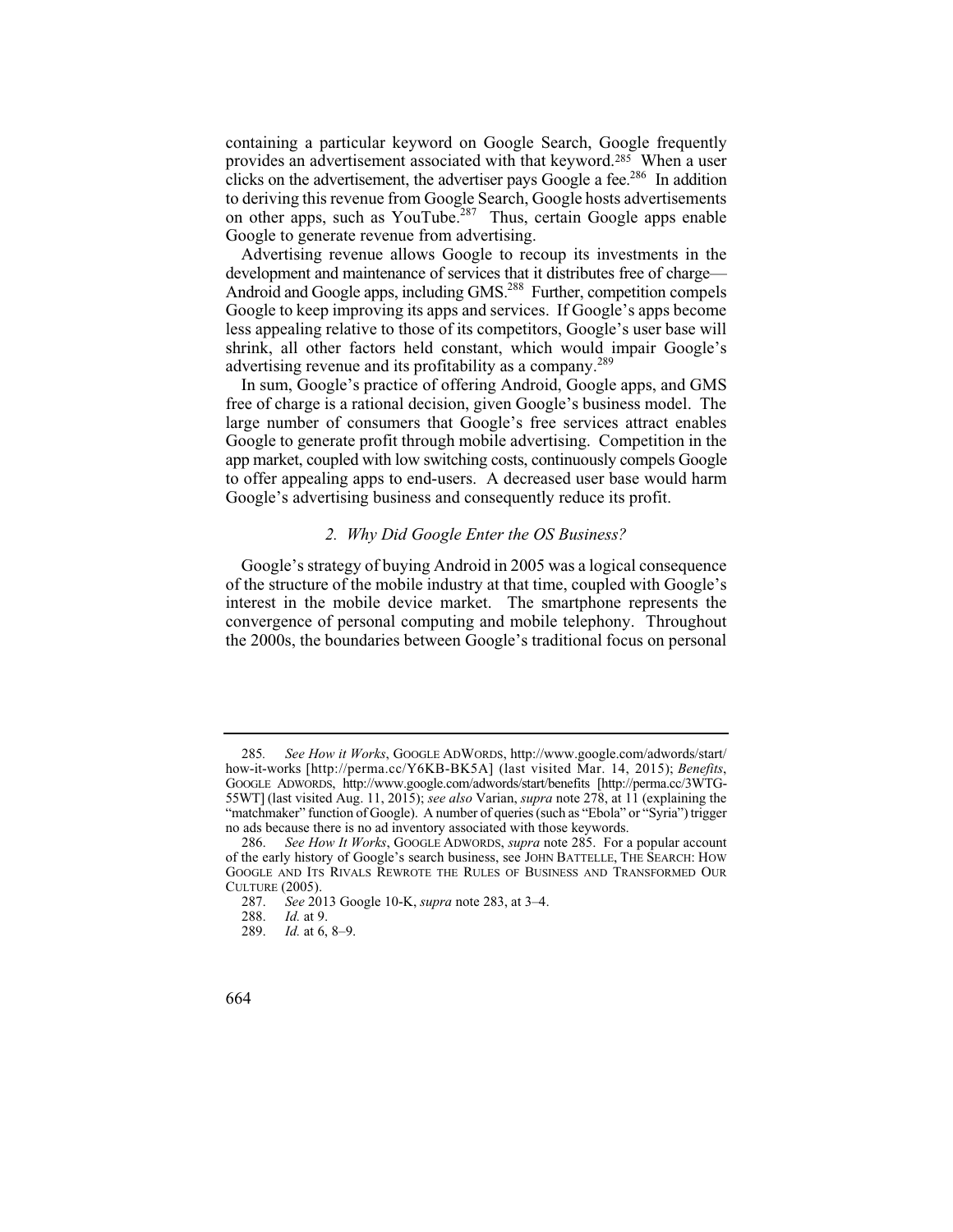computing and the mobile market eroded, and Google sought to enter the mobile business.<sup>290</sup>

 consumers.296 As a result, innovation among content providers for mobile In the mid-2000s, Google began offering its first mobile apps, including Gmail and Calendar.<sup>291</sup> However, the existing conditions in the mobile market did not favor the development of a market for mobile content. The common walled garden business model, in which a firm restricts access to users, limited the development of the mobile ecosystem.<sup>292</sup> In the early 2000s, U.S. telecommunications carriers typically kept tight control of apps and content sales over mobile devices.<sup>293</sup> Carriers opposed mobile features such as Bluetooth and Wi-Fi, which could undermine the carriers' business.294 Manufacturers, which depended on mobile carriers to sell their phones, consequently needed to design devices in line with the carriers' requirements.<sup>295</sup> Similarly, developers complained that carriers did not make available many of the apps expected to attract more app devices was limited.<sup>297</sup> The most widely used mobile app was email, but

 291. *See Our History in Depth*, GOOGLE, http://www.google.com/about/company/ history/ [http://perma.cc/9YFZ-YQG5] (last visited Aug. 11, 2015).

 *Veto over How Phones Work Hampers Innovation*, ALLTHINGSD (June 2, 2005, 12:01 AM), 292. Hazlett et al., *supra* note 290, at 12; Walter S. Mossberg, *Wireless Carriers'*  http://allthingsd.com/20050602/carriers-veto-hampers-innovation/ [http://perma.cc/3PK9-QYM4].<br>293. See, e.g., Matthaus Krzykowski, Carriers Begin to Believe in Data Revenue, as

 293. *See, e.g.*, Matthaus Krzykowski, *Carriers Begin to Believe in Data Revenue, as Android's Puzzle Pieces Come Together*, VENTUREBEAT (Sept. 10, 2008, 10:52 AM), http://venturebeat.com/2008/09/10/carriers-begin-to-believe-in-data-revenue-as-androidspuzzle-pieces-come-together/ [http://perma.cc/23C8-TWZ7]; Timothy Lee, *Verizon Wireless Responds to Competitive Pressures by Promising to Open Its Network*, TECHDIRT (Nov. 27, 2007, 1:12 PM), https://www.techdirt.com/articles/20071127/130723.shtml [https:// perma. cc/MV5N-LA4P].

294. *See, e.g.*, Lee, *supra* note 293.

295. *See, e.g.*, Mossberg, *supra* note 292.

 296. *See* Katie Fehrenbacher, *Are Carriers Killing Mobile Innovation?*, GIGAOM (Apr. 25, 2007, 12:53 PM), http://gigaom.com/2007/04/25/are-carriers-killing-mobileinnovation/ [http://perma.cc/5DZT-HNUD].

 297. *See* Mohit Agrawal, *Marginalization—The Biggest Threat to Carriers*, TELECOM CIRCLE (Jan. 28, 2009), http://www.telecomcircle.com/2009/01/marginalization-%E2% 80%93-the-biggest-threat-to-carriers// [http://perma.cc/SK65-UMQA]; Mossberg, *supra* note 292.

 290. *See, e.g.*, Thomas W. Hazlett, David Teece & Leonard Waverman, *Walled Garden Rivalry: The Creation of Mobile Network Ecosystems* (George Mason Univ. Law & Econ. Research Paper Series, Paper No. 11–50, 2011), http://ssrn.com/abstract=1963427 [http://perma.cc/Y79S-3N9R].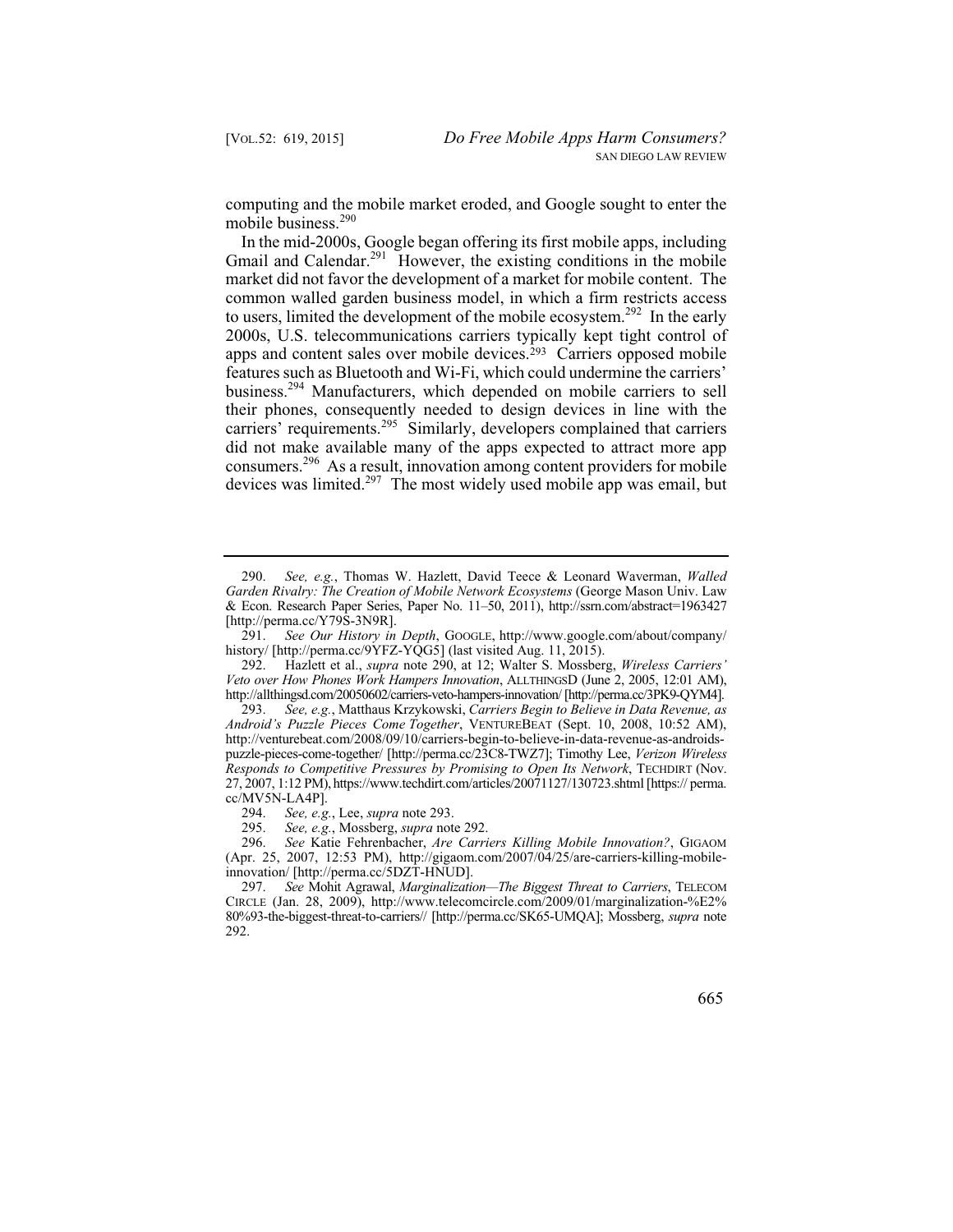few entertainment options such as music players or games were available. Mobile browsers had trouble displaying web pages designed for  $PCs$ <sup>298</sup>

 attempted to develop an OS available for use by more than one own OS based on Linux.<sup>305</sup> By 2007, Blackberry and Samsung each used mobile devices further hampered the development of the market for mobile At the same time, the market for mobile operating systems was fragmented, which made it harder for third-party app developers to achieve economies of scale in writing mobile apps. At first, some manufacturers manufacturer of smartphones. Nokia and Motorola, together with other manufacturers, developed the Symbian OS.<sup>299</sup> Palm licensed its OS, PalmSource, to some manufacturers including Sony and Samsung, and Microsoft licensed its Windows CE OS.<sup>300</sup> Nonetheless, those operating systems quickly became proprietary ventures. Sony Ericsson made proprietary enhancements, called UIQ, to Symbian, and Nokia made others, called S60.301 By 2005, the Symbian OS—initially developed by a joint venture including Nokia, Psion, Motorola, and Ericsson—had fragmented into incompatible versions.302 Although at that time Symbian had a fifty-one percent share in the market for mobile operating systems, apps developed for one version of the OS did not always run on another version.<sup>303</sup> Palm reclaimed its right to make proprietary changes to the Palm OS.304 Motorola licensed Microsoft's OS and Symbian but also invested in developing its its own proprietary OS.<sup>306</sup> The fragmentation of operating systems for content.

The situation changed with Apple's entry into the smartphone business.<sup>307</sup> Apple introduced the first iPhone in June  $2007$ .<sup>308</sup> Apple offered an even more proprietary system using components of the OS that it had developed for its Macintosh (Mac) personal computer and did not make the OS

 298. JOEL WEST & MICHAEL MACE, ENTERING A MATURE INDUSTRY THROUGH INNOVATION: APPLE'S IPHONE STRATEGY 17 (2007), http://www2.druid.dk/conferences/view paper.php?id=1675&cf=9 [http://perma.cc/58B4-7LSV].

 299. *Id*. at 16–17.

Id. 300. *Id.*

 301. *Id.* at 17.

 302. David Gilson, *The History of Symbian's Secret Fragmentation*, ALL ABOUT SYMBIAN (Mar. 12, 2012, 3:00 PM), http://www.allaboutsymbian.com/features/item/14405 \_The\_History\_of\_Symbians\_Secret.php [http://perma.cc/872L-N2MC].

<sup>303.</sup> Sean Michael Kerner, *Report: Symbian at a Mobile Loss*, INTERNETNEWS.COM (Feb. 10, 2006), http://www.internetnews.com/wireless/article.php/3584431 [http://perma.cc/ 6U54-3BFZ] (reporting that Symbian had a fifty-one percent market share in 2005, and fifty-six percent in 2004).

<sup>304.</sup> West & Mace, *supra* note 298, at 17.

Id. 305. *Id.*

 <sup>306.</sup> *Id.* at 35 tbl.4.

 307. *Id.* at 2.

Id. 308. *Id.* 

<sup>666</sup>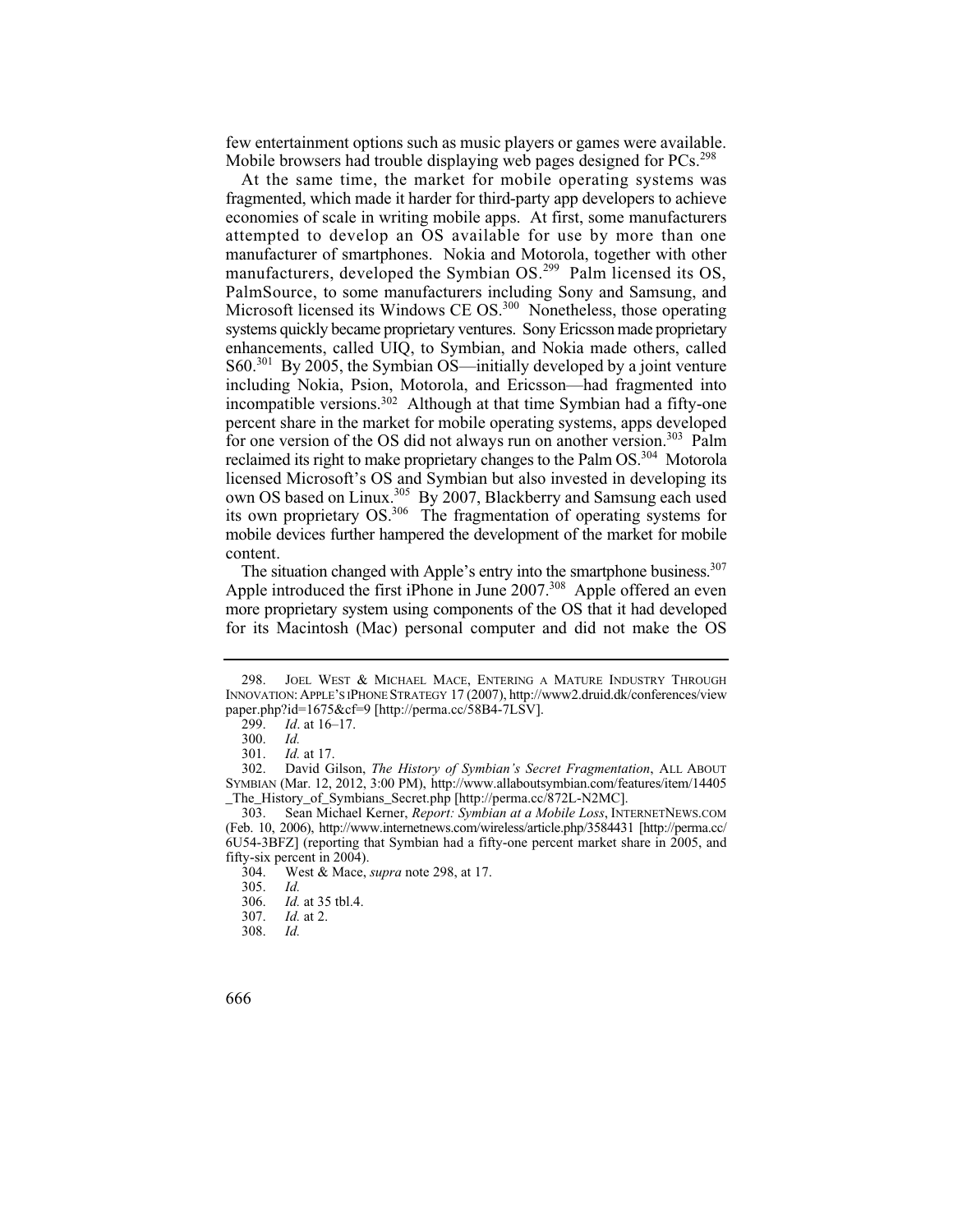or iPod Touch devices.<sup>312</sup> Many third-party developers that sold apps had some assurance that Apple would manage the platform to support their products.<sup>313</sup> After Apple's entry into the mobile market, most carriers tried available for licensing. Apple also used some of its own Mac software, such as the media player and the browser.<sup>309</sup> The result was a smartphone that more resembled an appliance than a personal computer.<sup>310</sup> From the standpoint of app sales, Apple's App Store was a dramatic and unexpected advance.311 One year after Apple's App Store opened in July 2008, 1.5 billion apps had been downloaded from the Apple App Store for iPhone benefited from Apple's platform; because apps attracted users, the developers to offer more apps, but some still restricted the use of apps that would cannibalize their core subscription revenues; some carriers limited developers' access to the OS source code because of fear of malware.<sup>314</sup>

 "[p]articipating in [Apple's] ecosystem requires recognizing Apple's IP Nonetheless, Apple's success with its closed model did not give Google the opportunity it sought to enter the mobile business. Apple's OS was, and as of 2015 still is proprietary, and Apple did not at first allow thirdparty software development for its iPhone—Apple altered this strategy after Google released Android, though Apple kept third-party developers under tight control.<sup>315</sup> As Hazlett, Teece, and Waverman explain, and abiding by Apple's rules—access to the Apple App Store requires application developers to grant Apple editorial control, including the right to disapprove of content."316 By relying on Apple's OS, Google would face the risk that Apple could limit future users' access to Google's apps and services and thereby constrain Google's presence in the mobile ecosystem.

313. *Id.*

314. *Id.*

 315. *See* Rob Pegorano, *Apple Irks iPhone Developers with App Store Restrictions*, WASH. POST (Sept. 29, 2008), http://voices.washingtonpost.com/fasterforward/2008/09/ apple\_irks\_iphone\_developers\_w.html [http://perma.cc/MHU8-3QDE].

316. Hazlett et al., *supra* note 290, at 9.

 309. *Id.* at 2, 35 tbl. 4.

 310. *Id.* at 6.

 311. *Id.* at 8–9.

<sup>312.</sup> *Mobile Applications Reach New Milestone: TechWatch Alert*, ITU NEWS [hereinafter *ITU Milestone*], http://www.itu.int/net/itunews/issues/2009/06/04.aspx [http://perma.cc/ TJY4-VWUZ] (last visited Aug. 11, 2015) (describing new app stores and carrier reluctance to allow apps for instant messaging and voice over Internet protocol (VoIP)).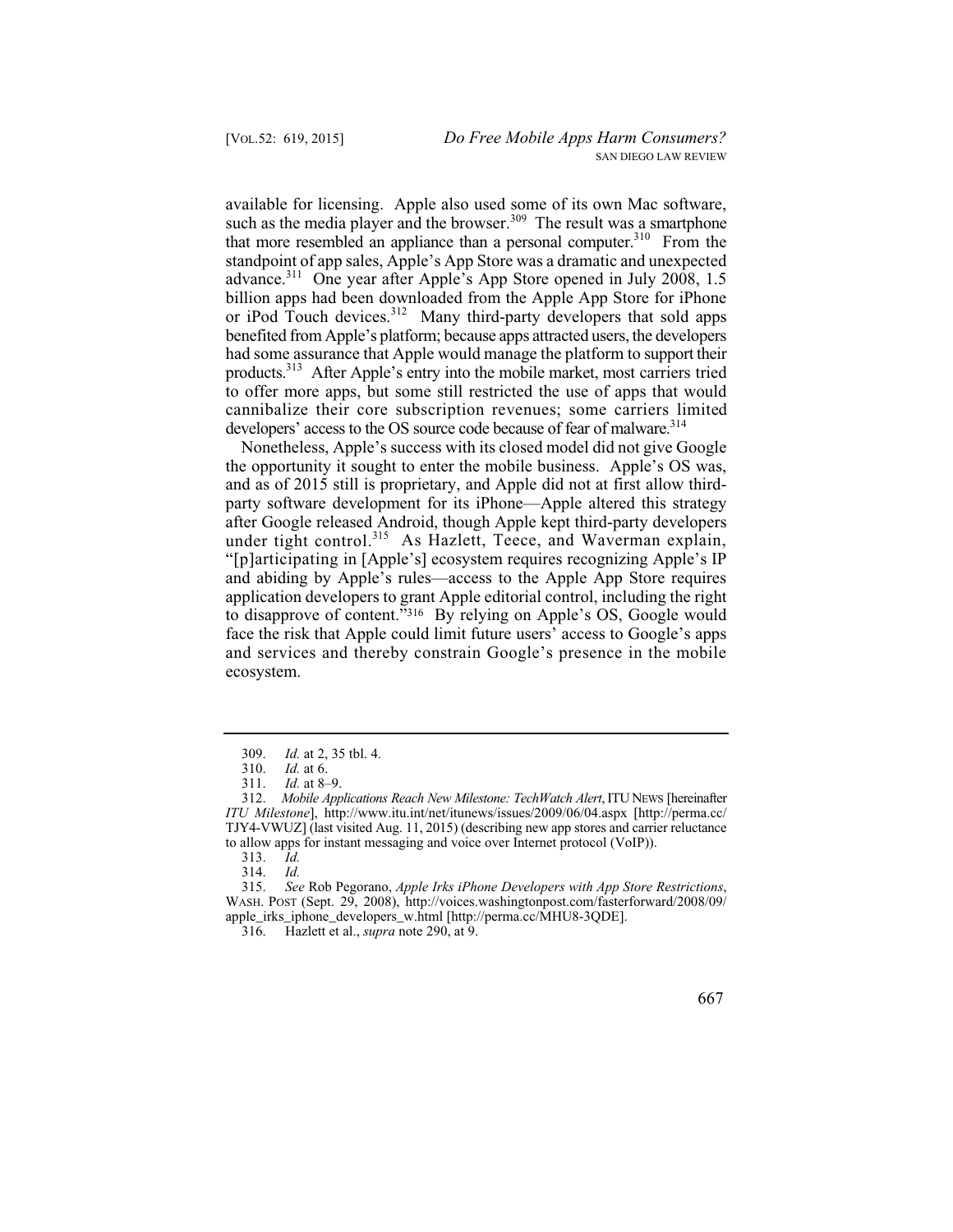mobile phone makers and developers seemed unwilling to depend on Apple's rapid gains in market share for mobile operating systems spurred others in the mobile market to seek an alternative platform.<sup>317</sup> However, other OS platforms remained fragmented after Apple's entry.<sup>318</sup> Nokia struggled to commit to a consistent system for licensing Symbian, and other phone makers were concerned that Nokia would capture most of the value created by Symbian.<sup>319</sup> Palm's OS had never attracted enough followers to support the development of apps.<sup>320</sup> RIM's OS was proprietary and RIM was in large part confined to the enterprise market.<sup>321</sup> Many Microsoft's smartphone OS as a platform owing to Microsoft's history of capturing so much of the value from its Windows platform for personal computers.322 Under these circumstances, it was difficult for Google to improve its position in the mobile device business.

 an open platform that enabled app developers and online service providers, it sought to enter the mobile business. Moreover, it provided app developers, Google's development of Android provided an alternative solution to mobile platforms and preluded fast innovation cycles.<sup>323</sup> Android offered including Google, to distribute their apps and services outside walled gardens or proprietary operating systems. With the availability of Android, Google could focus on developing mobile apps and services, without the concern that users would be cut from accessing Google's services by platform owners. The launch of Android provided Google the opportunity device manufacturers, and end-users with a window for feedback, which resulted in fast innovation cycles for Android OS.

<sup>317.</sup> Brad Stone & Miguel Helft, *Apple's Spat with Google Is Getting Personal*, N.Y. TIMES (Mar. 13, 2010), http://www.nytimes.com/2010/03/14/technology/14brawl.html? pagewanted=all [http://perma.cc/W7GD-8PZW].

 318. *ITU Milestone*, *supra* note 312 ("[A]s more smartphones are sold, the creation of mobile applications to run on them is constrained by the fragmentation of the market between different platforms."); Victoria Ho, *Mobile Interoperability To Remain Pipe Dream*, ZDNET (June 23, 2009, 11:29 AM), http://www.zdnet.com/mobile-interoperability-toremain-pipe-dream-2062055375/ [http://perma.cc/6JZE-4C7W].

 319. *See* Kenney & Pon, *supra* note 281, at 251.

 320. *Id.* at 250–51.

 321. Timothy B. Lee, *What Killed Blackberry? Employees Started Buying Their Own Devices*, WASH. POST (Sept. 20, 2013), http://www.washingtonpost.com/blogs/theswitch/wp/2013/09/20/what-killed-blackberry-employees-started-buying-their-own-devices/ [http://perma.cc/WH3T-TW5X]; *BlackBerry OS*, GSM Arena, http://www.gsmarena.com/ glossary.php3?term=bb-os [http://perma.cc/8ZW6-CR3H] (last visited Aug. 11, 2015).<br>322. Hazlett et al., *supra* note 290, at 11; West & Mace, *supra* note 298, at 16–17

<sup>322.</sup> Hazlett et al., *supra* note 290, at 11; West & Mace, *supra* note 298, at 16–17. 323. Hazlett et al., *supra* note 290, at 10. Google typically releases a new Android OS every six months. In comparison, Apple releases a new OS only once per year. Mike Isacc, *A Deep-Dive Tour of Ice Cream Sandwich with Android's Chief Engineer*, ARS TECHNICA (Oct. 21, 2011, 4:58 AM), http://arstechnica.com/gadgets/2011/10/a-deep-divetour-of-ice-cream-sandwich-with-androids-chief-engineer/ [http://perma.cc/E2N2-WZZB]*.* 

<sup>668</sup>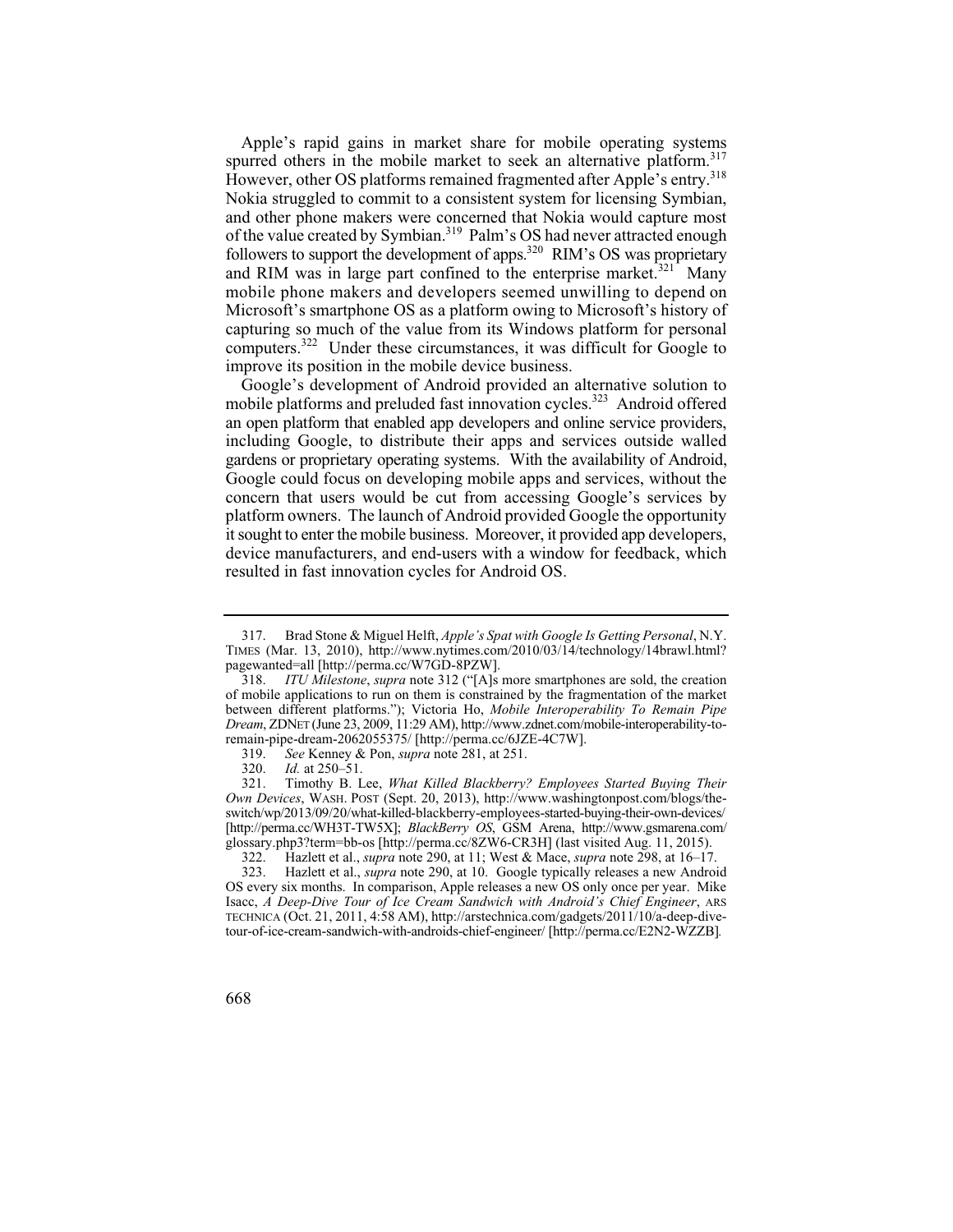# *C. The MADA's Basic Features*

Device manufacturers who adopt the Android OS can separately and optionally choose to obtain a license to preload a suite of proprietary Google apps on their mobile devices. They may preload these apps free of charge, and thus, make them available to consumers at no cost. Mobile carriers ultimately decide which apps to preload on the devices for which the manufacturer has obtained a license at no cost. A manufacturer wishing to preload Google's apps enters into a MADA with Google. Although the MADA is typically confidential, examples of these agreements—the MADAs into which Google entered with HTC and Samsung, respectively—became publicly available during the *Oracle v. Google* litigation and provide a general understanding of the conditions under which Google licenses its proprietary mobile apps.324

optional apps—on to the device.<sup>325</sup> In the contracts with HTC and Samsung, First, the MADAs into which Google entered with HTC and Samsung specify that if the manufacturer chooses to preload GMS on a device, it shall preload the complete GMS suite—with the exception of certain the apps that Google offered together in GMS included Gmail, Google Talk, YouTube, Google Maps, Google Calendar, Contact Sync, Android Market Client (the predecessor of Google Play), Network Location Provider, and Google Phone-top Search—the app that provides access to Google Search engine.<sup>326</sup> In other words, the manufacturer opting to preload Google apps offered in GMS may not cherry-pick whatever Google apps it wishes to preload on to a mobile device. Rather, Google allows the manufacturer to preload Google's apps on the condition that it preloads GMS as defined in the MADA—except for the specified optional apps.

<sup>324.</sup> Oracle Am., Inc. v. Google Inc., 872 F. Supp. 2d 974 (N.D. Cal. 2012); *see, e.g.*, Ina Fried, *A Look at Google's Not-Always-Secret Contracts with Android Phone Makers*, <RE/CODE> (May 3, 2014, 12:25 PM), http://recode.net/2014/05/03/a-look-at-googles-notalways-secret-contracts-with-android-phone-makers/ [http://perma.cc/DQ8Q-Q2ZU] (describing the circumstances under which the MADAs were made public).

 325. *See, e.g.*, Mobile Application Distribution Agreement (Android) Between Google Inc. and HTC Corporation § 2.1 (Jan. 1, 2011) [hereinafter Google-HTC MADA] http://www.benedelman.org/docs/htc-mada.pdf [http://perma.cc/8ND2-FZLQ] (discussing the terms of the license grant); Mobile Application Distribution Agreement (Android) Between Google Inc. and Samsung Electronics Co., Ltd. § 2.1. (Jan. 1, 2011) [hereinafter Google-Samsung MADA] http://www.benedelman.org/docs/samsung-mada.pdf [http://perma. cc/EEH7-N48W]. *See also id.* § 1.15 (listing Orkut, Google Goggles, Google Earth, Finance, News & Weather, Google Buzz, and Google Voice as optional Google applications).

 326. *See, e.g.*, Google-HTC MADA, *supra* note 325, § 1.11.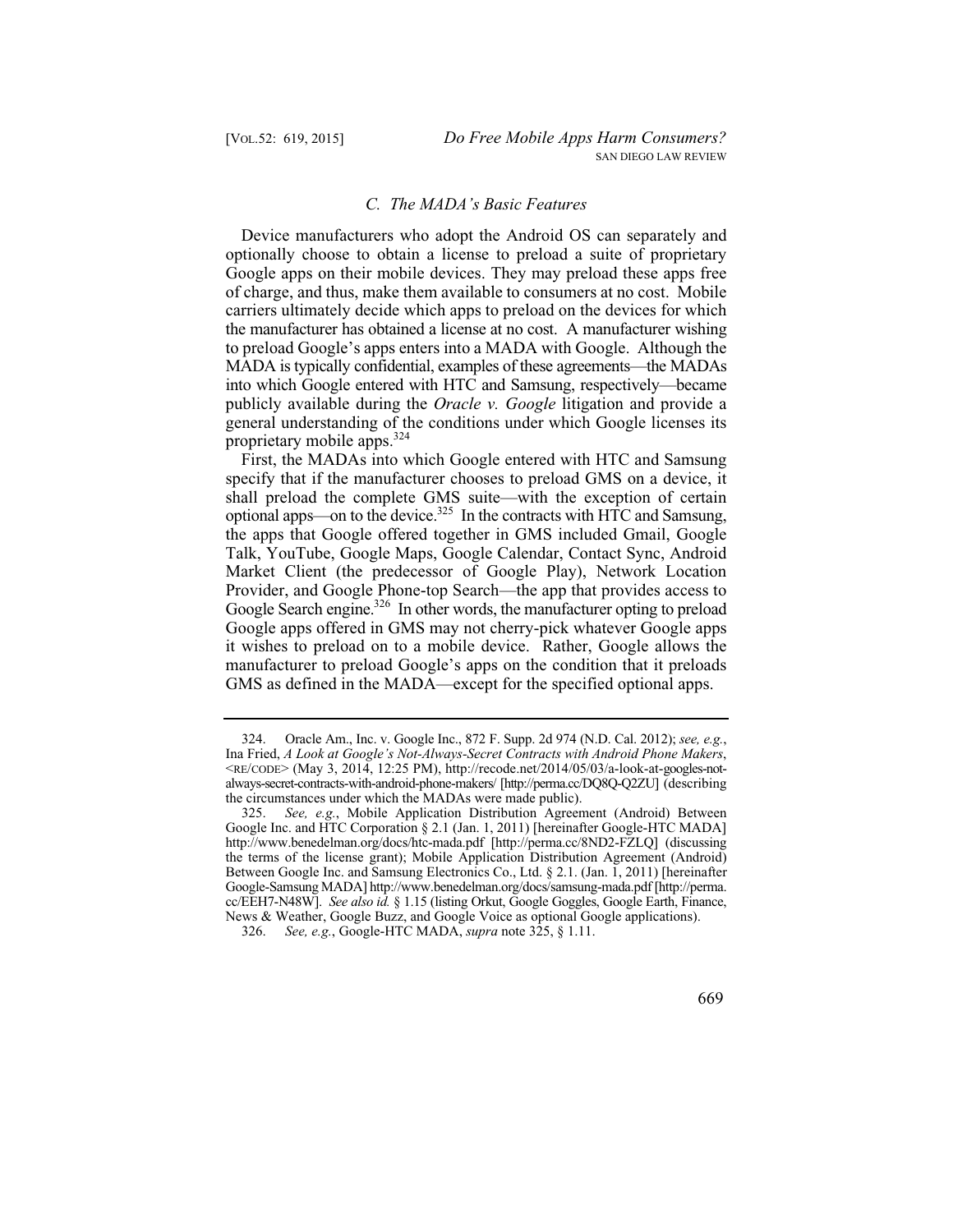Second, the MADAs entered with HTC and Samsung allow the manufacturer to decide on which devices it chooses to preload GMS.<sup>327</sup> That is, the manufacturer has full discretion to install GMS on all, some, or none of its devices, leaving it free to decide the volume of devices that come with or without GMS.328

Third, both MADAs specify the location of GMS apps on the mobile device's screen. In particular, the MADAs with HTC and Samsung specify that Google Phone-top Search and the Android Market Client Icon shall be placed "at least on the panel immediately adjacent to the Default Home Screen<sup>"329</sup>—that is, the screen adjacent to the screen that appears before the user scrolls to the home screen in any direction.<sup>330</sup> All other Google apps of GMS shall appear no more than one level below the "Phone-top,"<sup>331</sup> which is defined to be the top-most level of screen from which the user can launch apps. $332$  In addition, the manufacturer shall set Google Phone-top Search as the default search provider for all web search points on the device.<sup>333</sup>

Fourth, a manufacturer wanting to preinstall GMS on its devices shall make the devices "Android compatible," which requires that the "final software build on Devices must pass the Compatibility Test Suite" before

 327. Google-Samsung MADA, *supra* note 325, § 2.4 ("For the sake of clarity, Company has no obligation to install the Google Applications on all of its devices.").<br>328. The MADAs also do not prevent a manufacturer from preloading on the de

The MADAs also do not prevent a manufacturer from preloading on the device other apps besides GMS. Google-HTC MADA, *supra* note 325, § 2.6 ("Open Devices. The parties will create an open environment for the Devices by making all Android Products and Android Application Programming Interfaces available and open on the Devices and will take no action to limit or restrict the Android platform."). In other words, even if the manufacturer preloads GMS on a device, it remains free to also preload any other competitive apps on that device. *See id.* §§ 2.6, 3.4; Mike Heuer, *Monopoly? Google Says App Deals Spur Market*, COURTHOUSE NEWS SERV. (July 16, 2014, 5:42 AM), http://www.courthousenews.com/2014/07/16/69553.htm [http://perma.cc/TAC7-A3AP] ("Manufacturers are free to load rival search engines and other apps . . . ."). In addition, MADAs do not prevent users from downloading competing apps. To the contrary, the inclusion of Google Play in GMS increases the availability of competing apps. *See* David O'Connor, *Observations on the Economics of Mobile App Suite Bundling*, DISCO (Mar. 3, 2014), http://www.project-disco.org/competition/030314-observations-on-the-economicsof-mobile-app-suite-bundling/ [http://perma.cc/43J8-6HPY].<br>329. See Google-HTC MADA. supra note 325. § 3.4: Go

 329. *See* Google-HTC MADA, *supra* note 325, § 3.4; Google-Samsung MADA, *supra*  note 325, § 3.4.<br>330. Goog

 330. Google-HTC MADA, *supra* note 325, § 1.7; Google-Samsung MADA, *supra*  note 325, § 1.8.<br>331. Goos

 331. Google-HTC MADA, *supra* note 325, § 3.4; Google-Samsung MADA, *supra*  note 325, § 3.4.<br>332. See C

 332. *See* Google-HTC MADA, *supra* note 325, § 1.16.

 333. *Id.* § 3.4.

<sup>670</sup>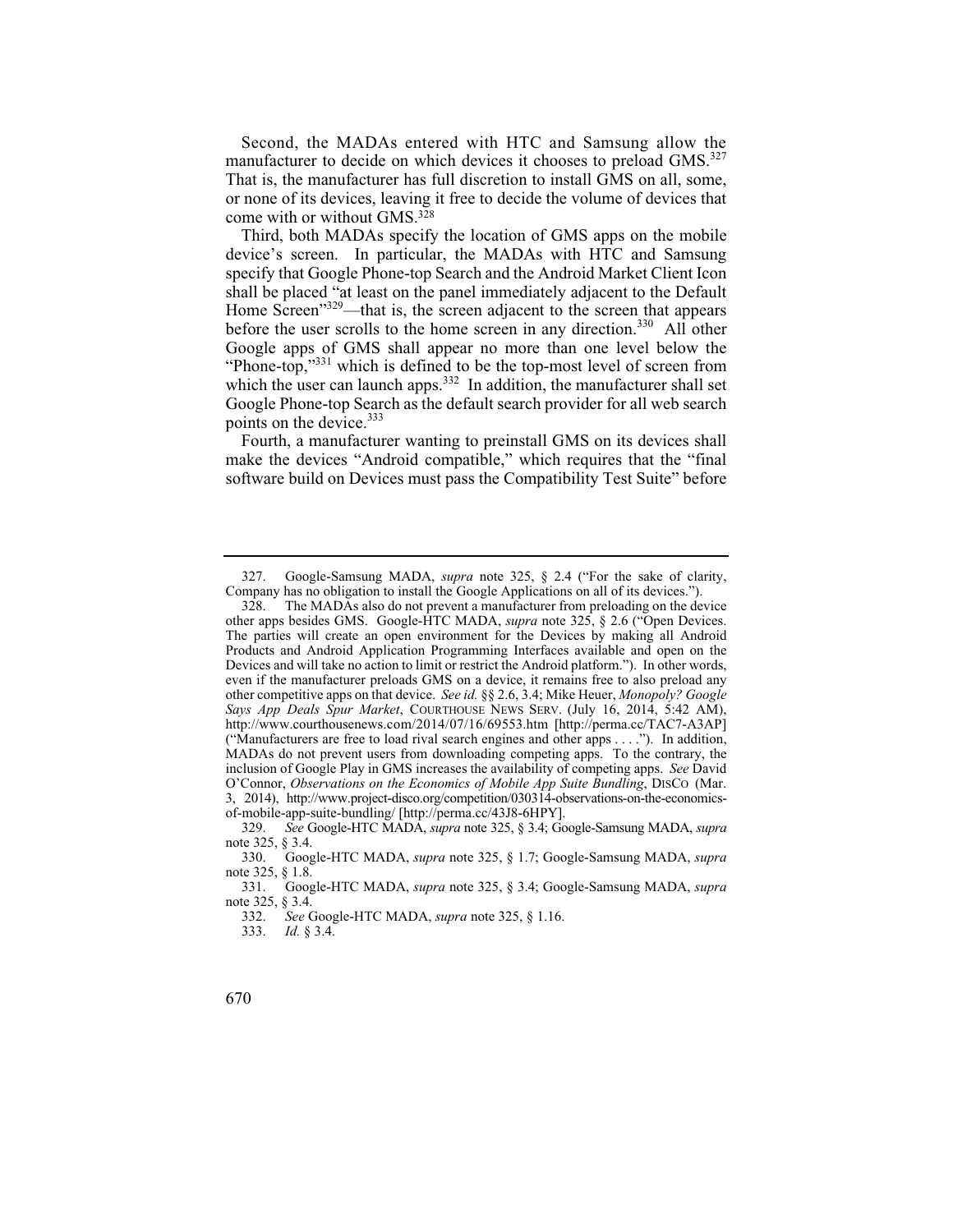the device is launched.<sup>334</sup> As I discuss later, this aspect of the MADA aims to prevent platform fragmentation.

 the MADA acknowledges that such changes are possible, it specifies that Finally, both MADAs recognize that the "Telecom Operator customer" —the carrier, such as AT&T or Verizon Wireless—might impose on a manufacturer different requirements with respect to the location of Google apps on the phone's screen than the one specified in the MADA.<sup>335</sup> Although they may be made only with Google's explicit written approval.<sup>336</sup>

# *D. Google's Reasons for Offering GMS Subject to the MADA's Restrictions*

Google has three compelling business justifications for offering its free apps on the conditions specified in a MADA. First, the MADA encourages manufacturers to prevent Android's fragmentation. Second, the MADA enables Android-operated devices to meet consumer expectations by ensuring an out of the box experience comparable to the experience that other mobile devices offer. Third, the MADA's requirements enable Google to counteract free riding and cherry-picking. Google's achievement of these three goals promotes Android's competitiveness and the availability of an open mobile platform that provides Google, and other app developers, unrestricted access to the mobile industry.

#### *1. Countering Intra-Platform Fragmentation*

The MADA between Google and the mobile manufacturer addresses the risk of Android's fragmentation. Fragmentation occurs when individuals modify a platform's source code to produce multiple versions of the platform.337 As other individuals add compounded modifications to these

 337. *See, e.g.*, Mona Erfani Joorabchi, Ali Mesbah & Philippe Krutchen, Real Challenges in Mobile App Development 3 (2013) (unpublished manuscript), http://www. ece.ubc.ca/~amesbah/docs/mona-esem13.pdf [http://perma.cc/TR3X-MKL7] ("On the same platform, various devices exist with different properties such as memory, CPU speed, and graphical resolution. There is also a fragmentation possible on the [OS] level. A famous example is the fragmentation on Android devices with different screen sizes and resolutions.").



 334. *Id.* § 2.7; Google-Samsung MADA, *supra* note 325, § 2.7.

 335. Google-HTC MADA, *supra* note 325, § 4.8; Google-Samsung MADA, *supra*  note 325, § 4.8.<br>336. Goog

 336. Google-HTC MADA, *supra* note 325, § 4.8; Google-Samsung MADA, *supra*  note 325, § 4.8.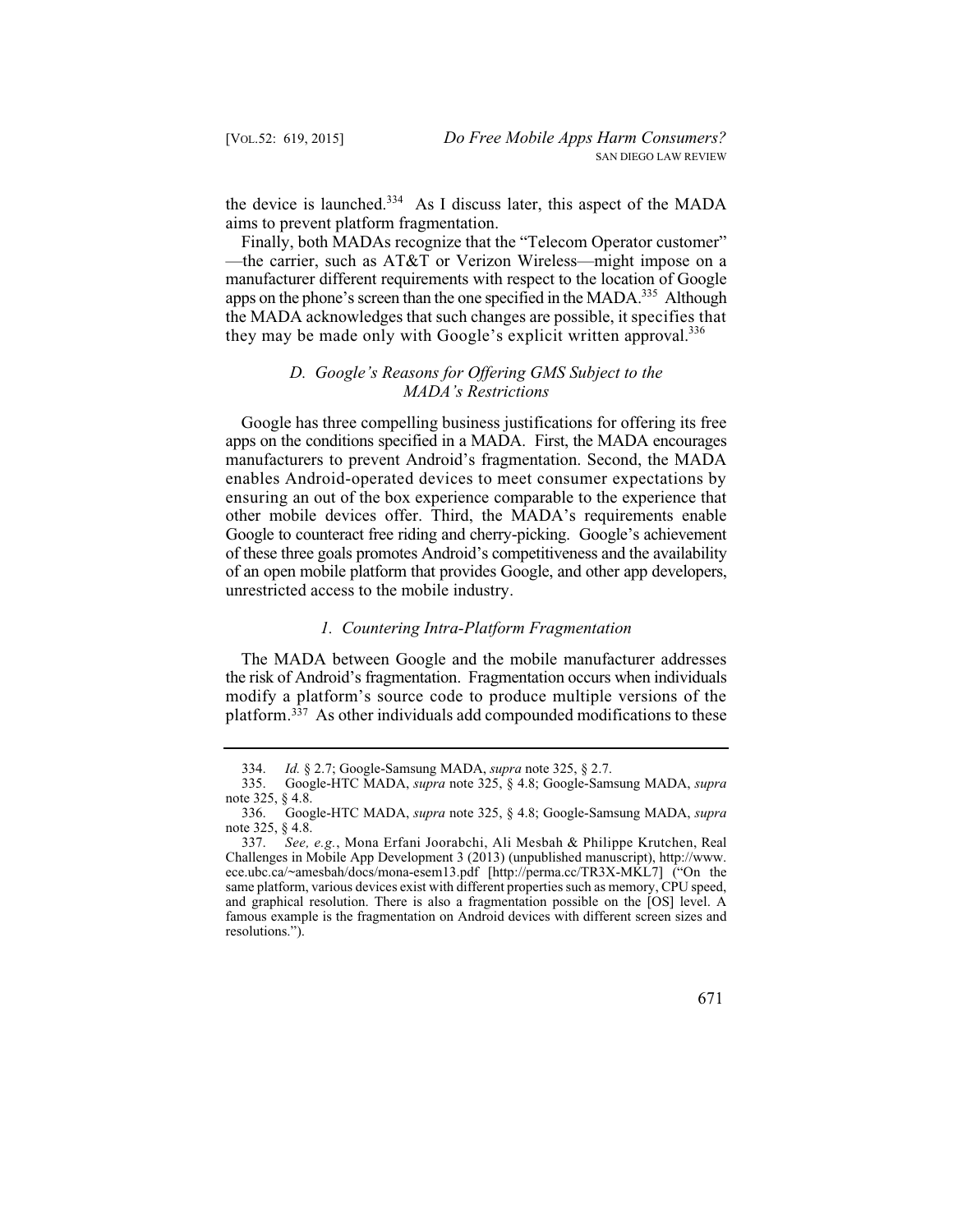different versions of the OS that hinder cross-compatibility between by OEMs so long as they do not cause incompatibility. In other words, already modified versions, the multiple versions of the platform become incompatible.<sup>338</sup> As a result, software and apps designed for one version of a platform can no longer run on another fragment of the same OS platform. Fragmentation is one risk of open-source platforms, such as Android.339 Anyone may freely modify and customize the Android OS, but such modifications and customizations may produce divergences between Android-operated devices.<sup>340</sup> The MADAs do not prohibit customization Google's open-source model permits customization and product differentiation with respect to a device's look and feel, as reflected in the hundreds of different Android devices available today. The MADAs do not bar customization; rather, they seek to encourage compatibility. A closed OS does not face similar risks of fragmentation. Each version of Apple's iOS is practiced only by the iPhone, iPod, and iPad—each of which has more uniform hardware specifications and software modifications compared with a typical mobile device running on an open-source OS.<sup>341</sup> Users and manufacturers may not modify the code of iOS. Consequently, Apple's iOS does not face the same risk of fragmentation as Android.<sup>342</sup>

Android's fragmentation would have several negative consequences. Fragmentation might cause the malfunctioning of mobile apps and thus degrade the quality of the consumer experience. Fragmentation would also harm the development of apps for Android-operated devices. As fragmentation worsens, the cost of developing and maintaining apps for divergent versions of Android rises.<sup>343</sup> If an app could run on only one

 340. *See, e.g.*, *Licenses*, ANDROID, http://source.android.com/source/licenses.html [http://perma.cc/KN8R-AKMG] (last visited July 31, 2015); *The Open Source Definition (Annotated)*, OPEN SOURCE INITIATIVE, http://opensource.org/osd-annotated [http://perma.cc/ 55AF-DU4S] (last visited July 31, 2015).

 338. *See* STEVEN WEBER, THE SUCCESS OF OPEN SOURCE 12 (2004).

 339. *See* Philip Elmer-DeWitt, *Fragmentation Blues: Google's Android vs. Apple's iOS*, FORTUNE (Dec. 13, 2013, 4:18 PM), http://fortune.com/2013/12/12/fragmentationblues-googles-android-vs-apples-ios/ [http://perma.cc/5YUF-5P79]; Martyn Williams, *Google Targets Android Fragmentation with Updated Terms for SDK*, TECHHIVE (Nov. 15, 2012, 10:15 AM), http://www.techhive.com/article/2014089/google-targets-androidfragmentation-with-updated-terms-for-sdk.html [http://perma.cc/A5ZB-KS5D]; *see also*  Fabrizio Capobianco, *Android: Fragmentation Is Innovation, but It Could Kill You*, TV IS SOC., AGAIN (Mar. 29, 2010), http://www.fabcapo.com/2010/03/android-fragmentationis-innovation-bit.html [http://perma.cc/U8RU-WWEM].

 341. *See, e.g.*, Zach Epstein, *Android Fragmentation vs. iOS Fragmentation*, BGR (Dec. 13, 2013, 12:10 PM), http://bgr.com/2013/12/13/android-fragmentation-vs-iosfragmentation [http://perma.cc/335G-6NZG].

 342. *Id.*

 <sup>343.</sup> *See* Philip Elmer-Dewitt, *Android Is a Mess, Say Developers*, FORTUNE (Apr. 4, 2011, 3:51 PM), http://tech.fortune.cnn.com/2011/04/04/android-is-a-mess-say-developers

<sup>672</sup>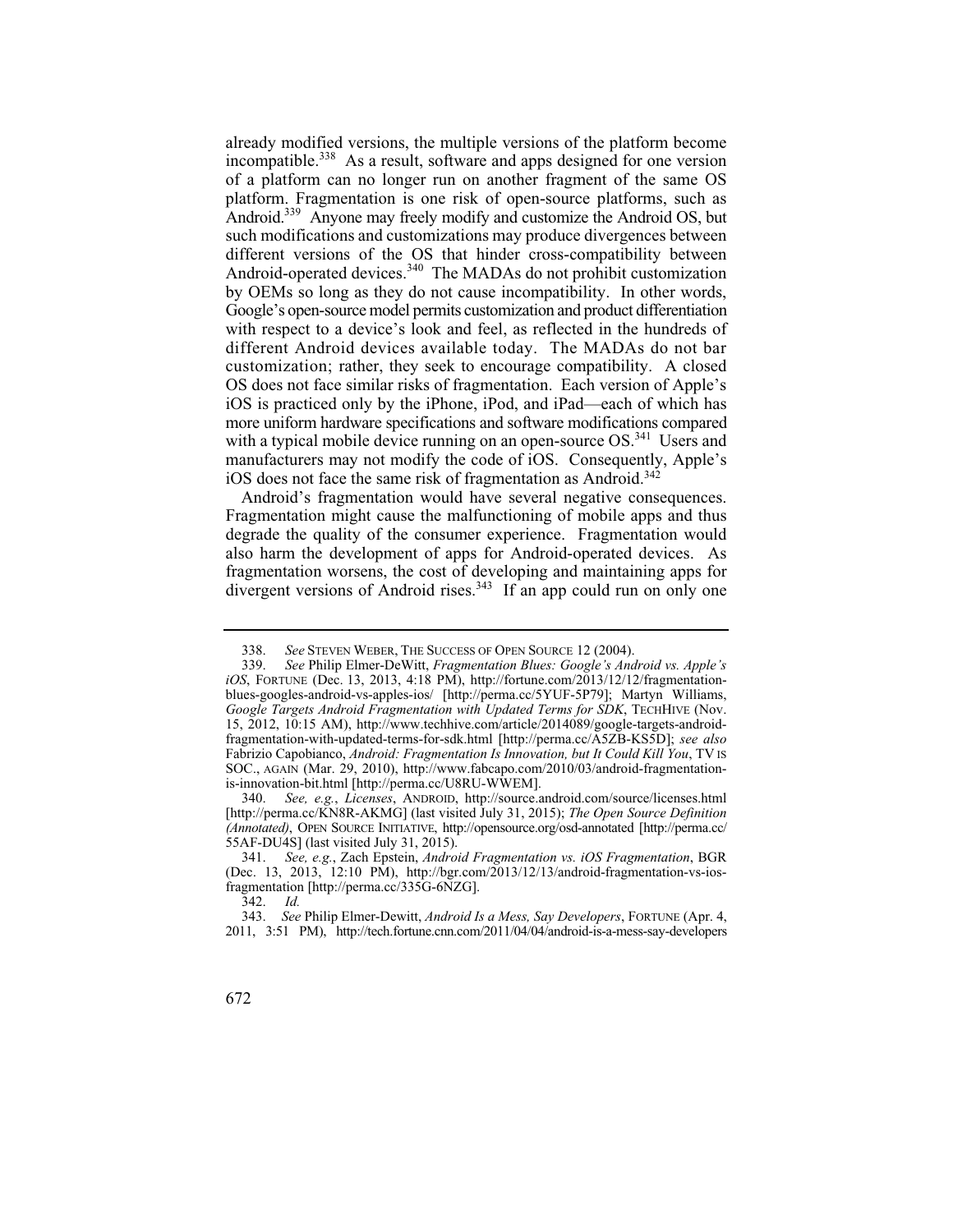version of Android, the potential user base for that app would be limited to the users of that specific version. The limited number of users might not provide sufficient economies of scale to motivate developers to create apps for Android.<sup>344</sup> Consequently, the fragmentation of the Android OS would jeopardize its appeal to app developers. The resulting decline in the creation of Android apps would in turn threaten Android's appeal to consumers, because the availability of a wide variety of apps stimulates consumer demand for a particular mobile device. The demand for Android devices would fall if all other factors remain constant.

Google encourages the continued compatibility of different releases of Android by offering GMS free of charge under the MADA, which in turn requires manufacturers to agree to take steps to reduce the risk of fragmentation.<sup>345</sup> Each mobile device covered by the MADA shall pass a test for Android compatibility—the Compatibility Testing Suite (CTS).<sup>346</sup> The CTS ensures that a device meets basic specifications to ensure crosscompatibility across all Android devices.<sup>347</sup> In addition, the MADA requires the manufacturer to avoid an action that might "cause or result in the fragmentation of Android."348 If a manufacturer agrees to make its devices Android-compatible, Google will allow the manufacturer to preload GMS free of charge. In other words, the MADA provides an incentive for manufacturers to take steps that decrease the risk of Android's fragmentation.

 10/19/android.jobs.response/index.html?\_s=PM:TECH [http://perma.cc/LC7N-NQ8U] (quoting  hundreds of different handsets . . . ."); Poornima Gupta, *Apple's Schiller Blasts Android,*  [http://perma.cc/JX2E-CEDU]; *see also* Priya Ganapati, *Top Android Champions Fire Back at Steve Jobs*, CNN (Oct. 19, 2010, 5:02 PM), http://www.cnn.com/2010/TECH/mobile/ Steve Jobs' explanation of why developers would prefer iOS to Android: "We also think our developers can be more innovative if they can target a singular platform rather than 100 variants. They can put their time into innovative new features rather than testing on *Samsung on Galaxy's Eve*, REUTERS (Mar. 13, 2013, 8:23 PM), http://www.reuters.com/ article/2013/03/14/us-apple-schiller-idUSBRE92C1FQ20130314 [http://perma.cc/FF5U-M2C6] (reporting Apple senior vice president of worldwide marketing Phil Schiller's criticism of Android's fragmentation problem).

 344. *See* Elmer-Dewitt, *supra* note 343.

 345. *See, e.g.*, Google-Samsung MADA, s*upra* note 325, § 2.7.

<sup>346.</sup> *Id.*

 347. *Android Interfaces*, ANDROID, https://source.android.com/devices/ [https://perma. cc/S3GR-692Z] (last visited Feb. 25, 2015.)

<sup>348.</sup> Google-Samsung MADA, s*upra* note 325, § 2.2.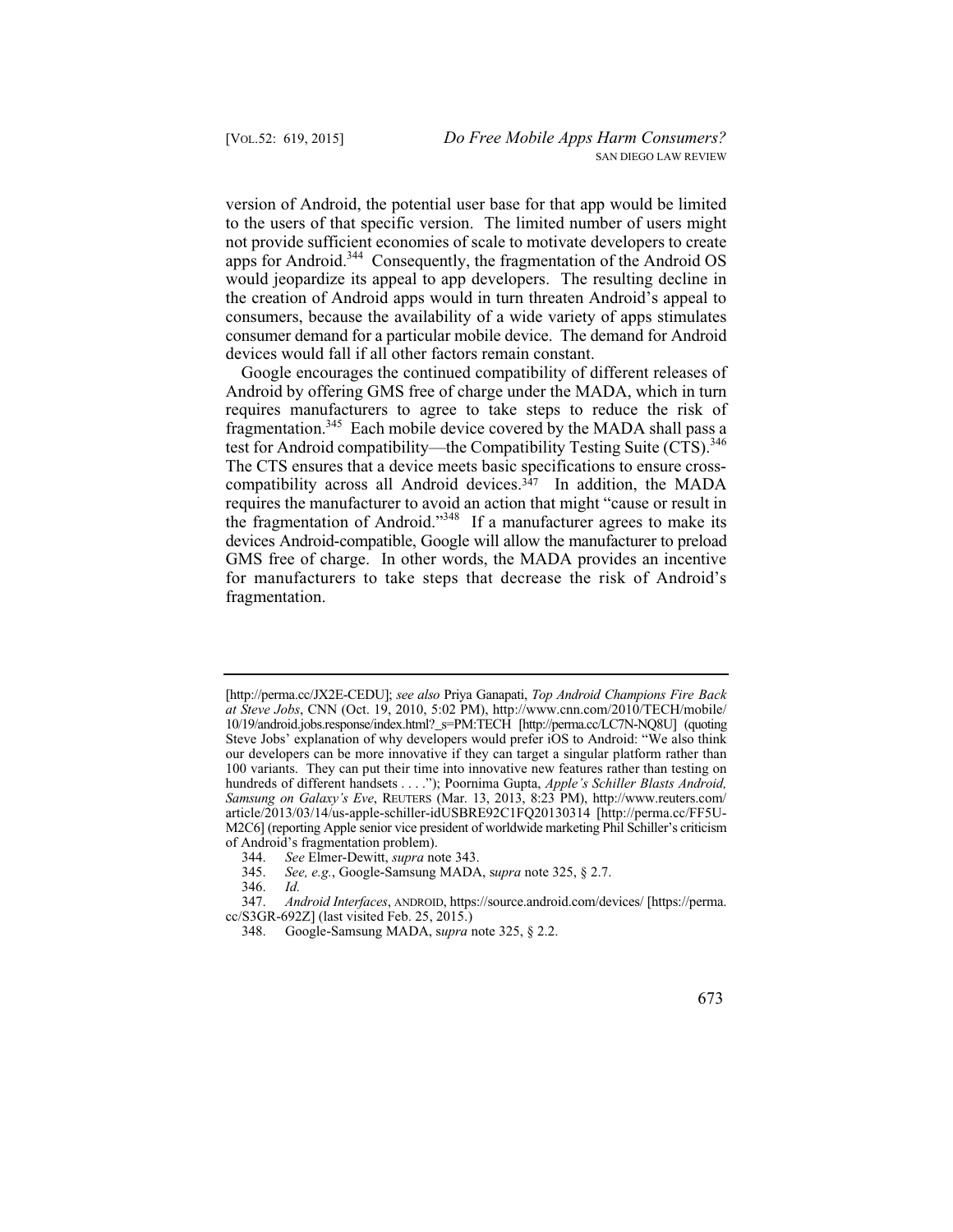In sum, the MADA's requirements help Google to avoid fragmentation and thereby maintain the appeal to end users of Android-operated devices that use GMS.

### *2. Meeting Consumer Expectations*

The MADA's conditions on distribution of GMS enable Androidoperated devices to meet consumer expectations. The vast majority of mobile devices reach the end user with a set of preinstalled apps that offer the consistent out of the box experience that consumers demand.<sup>349</sup> The Windows Phone comes with Office and Bing apps preinstalled on the device at no additional charge.<sup>350</sup> Apple's iPhone and iPad come with free preloaded apps, such as Calendar, Maps, Video, iPhoto, and iTunes.<sup>351</sup> Apple's decision to offer this set of preinstalled apps at no additional charge comports with the perception that consumers value a consistent out of the box experience when purchasing a mobile device. The distinctive set of apps preinstalled on each mobile device contributes to a recognizable out of the box experience that consumers expect when buying the mobile device.

Where a device manufacturer chooses to preload GMS on its Androidoperated device, the MADA's requirement that the manufacturer preload all apps in GMS is intended to meet the consumer's expectation that certain functions will be available out of the box. This requirement enables Android-operated devices with GMS to offer an experience

 351. *iPhone 5s*, APPLE, https://www.apple.com/iphone-5s/built-in-apps/ [https://perma.cc/ 6MXR-T686] (last visited Feb. 25, 2015); *Apple Makes iWork, iPhoto and iMovie Free with New iOS Devices*, APPLE INSIDER (Sept. 10, 2013, 10:25 AM), http://appleinsider. com/articles/13/09/10/apple-makes-iwork-iphoto-and-imovie-free-with-new-ios-devices [http://perma.cc/5PFV-73CT]; *What Apps Come with/Are Pre-Installed on the iPad?*, *supra*  note 349.



 349. *See, e.g.*, *Access Yahoo Mail on Mobile Devices*, YAHOO!, https://help.yahoo. com/kb/mail/access-yahoo-mail-mobile-devices-sln8223.html?impressions=true [https:// perma.cc/5FRX-54Q8] (last visited Feb. 25, 2015); *Manage Apps: BlackBerry Z10*, T-MOBILE, http://support.t-mobile.com/docs/DOC-6103#preinstalled\_apps [http://perma.cc/ CAG8-A3XY] (last visited Feb. 25, 2015); *Common Questions: Getting Started*, HTC, http://www.htc.com/us/support/htc-one-vx-att/faq/1/ (last visited Feb. 25, 2015); *see also*  O'Connor, *supra* note 328 ("Google presumably seeks to offer its customers a consistent, integrated experience available to users 'out of the box' across different Android devices built by different Android manufacturers."); *What Apps Come with / Are Pre-Installed on the iPad?*, IPAD GUIDE, http://www.theipadguide.com/faq/what-apps-come-are-pre-installed -ipad [http://perma.cc/TZR2-4GQL] (last visited Aug. 11, 2015).

<sup>350.</sup> *What's New in Windows Phone 8.1*, WINDOWS PHONE, http://www.windowsphone. com/en-us/how-to/wp8/basics/whats-new-in-windows-phone [http://perma.cc/DNT4-7TK3] (last visited Aug. 11, 2015); Mihaita Bamburic, *10 Reasons why You Should Consider Windows Phone*, BETANEWS, http://betanews.com/2013/10/21/10-reasons-why-you-should-considerwindows-phone/ [http://perma.cc/YQ2C-PNFL] (last visited Aug. 11, 2015).<br>351. *iPhone 5s*, APPLE, https://www.apple.com/iphone-5s/built-in-apps/ [http://www.apple.com/iphone-5s/built-in-apps/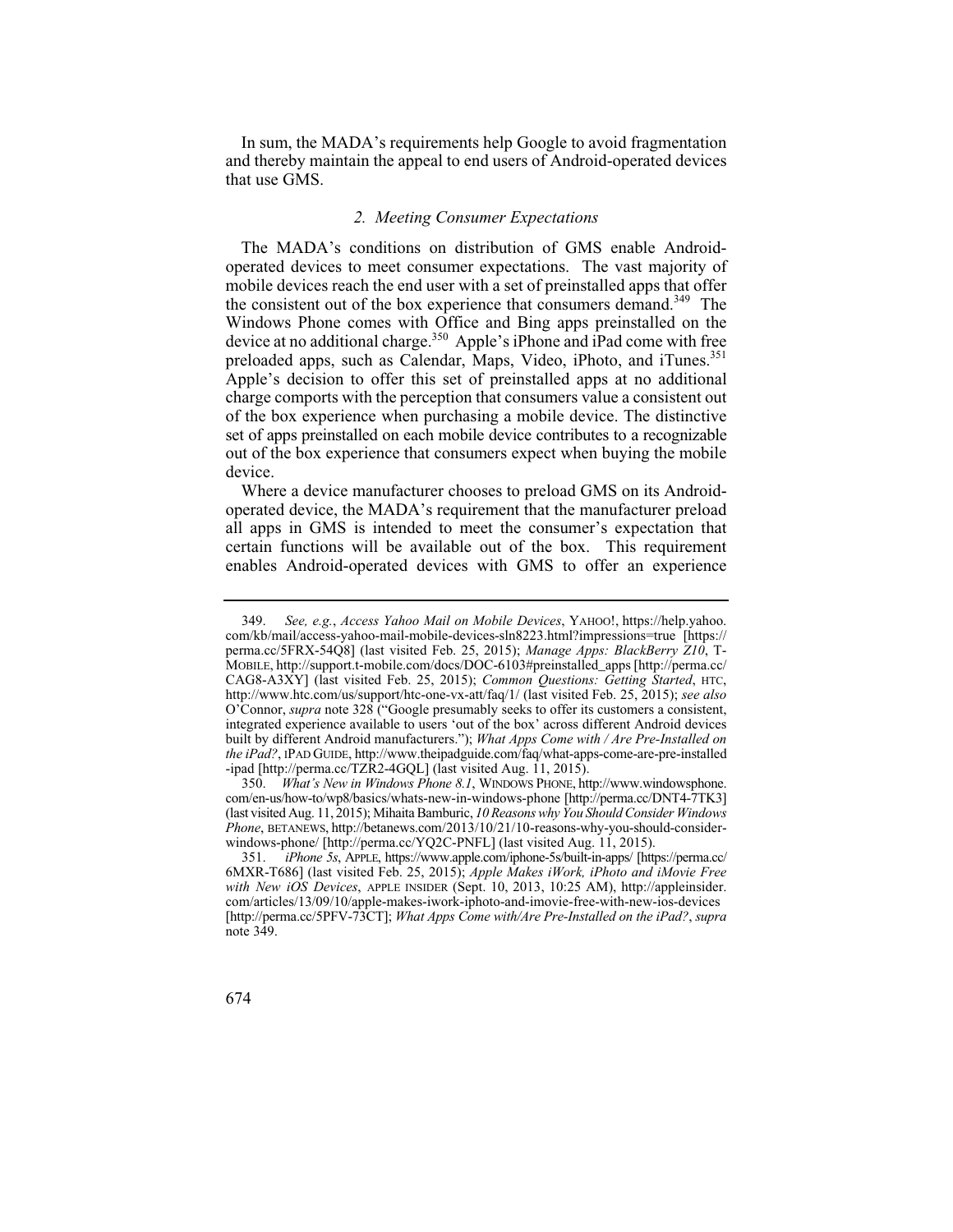comparable to the experience provided by devices that rely on other operating systems. The MADA thus ensures that Android-operated devices, including GMS, will remain competitive and appealing to consumers.

#### *3. Avoiding Free Riding and Cherry-Picking*

The MADA enables Google to prevent free riding by its competitors. Free riding occurs when a firm takes advantage of a product or service produced by another firm without compensating the latter firm for the costs of providing the product or service.<sup>352</sup> When a provider does not obtain adequate compensation for its product or service because of free riding, its incentive to provide that product or service decreases. The Supreme Court has long recognized this principle in its antitrust jurisprudence. $353$  In the economic literature, scholars recognize that the inability to prevent free riding leads to a socially suboptimal level of investment.354

 interested in having its apps preloaded on to mobile devices. If a To generate revenues, Google needs to attract consumers. Google is manufacturer preloads Google's apps, the apps are exposed to a larger number of users. If those apps are attractive, users are more likely to use them, instead of ignoring them, and Google consequently has the potential to earn higher revenues. However, manufacturers will decide to preload GMS only if it includes apps that appeal to consumers. For this reason, Google needs to invest in the development and maintenance of apps that will appeal to consumers.

The development of appealing apps might nonetheless be costly. One example is Google Play, which did not generate significant revenues in its first years. Google incurred the costs of developing and maintaining the store, but the store itself did not initially generate significant revenues for Google. In 2010, Google projected that the sales revenue generated through Google Play would be only \$14.5 million in 2011, \$35.9 million in 2012, and  $$64.8$  million in 2013.<sup>355</sup> This revenue was divided among

 355. *Google's Slides on Android Quarterly Report in the Oracle Patent Case*, THE VERGE (Apr. 25, 2012, 2:40 PM) [hereinafter *Google's Slides*], http://www.theverge. com/2012/4/25/2974772/googles-slides-on-android-quarterly-report-in-the-oracle-patent



 352. *See, e.g.*, HAL R. VARIAN, MICROECONOMIC ANALYSIS 417 (3d ed. 1992).

 353. *See* Continental T.V., Inc. v. GTE Sylvania Inc., 433 U.S. 36, 55 (1977) (discussing the free rider problem).

 354. *See, e.g.*, ROBERT S. PINDYCK & DANIEL L. RUBINFELD, MICROECONOMICS 668 (6th ed. 2005).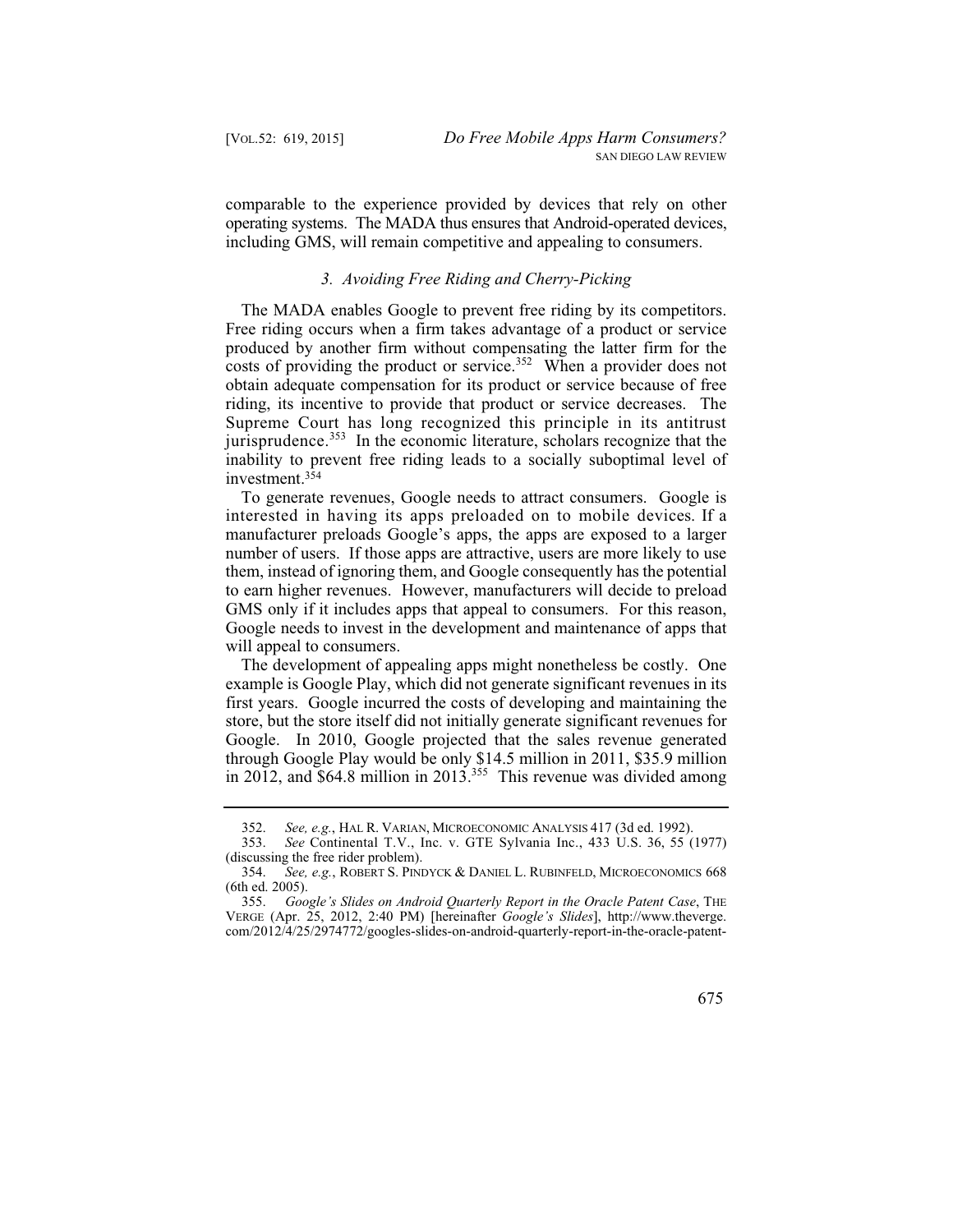economic sense. A reliable and well-maintained app store is essential to the different stakeholders, including app developers and carriers, and Google reportedly retains about five percent of the generated revenue.<sup>356</sup> In comparison, Google's target revenues from the distribution of ads though Android were \$492.8 million in 2011, \$804.3 million in 2012, and \$1.27 billion in 2013.<sup>357</sup> Nonetheless, Google's investments in Google Play made performance of the mobile platform and, consequently, to the appeal of Android-operated devices that use GMS.

Free riding on Google apps would undermine Google's ability to recoup its investments. Permitting mobile device manufacturers to cherry-pick Google apps—by preloading only those apps from GMS that are not monetized and refusing to preload others—would enable the manufacturer to attract a larger user base by free riding on preloaded Google apps that the manufacturer obtained free of charge. A competitor that free rides on Google apps would undermine Google's ability to recoup its investments and would decrease Google's incentives to invest in developing and maintaining free apps. Consequently, Google might invest a suboptimal amount in new product development.358

 strategy to avoid free riding is familiar and conventional. Vertical special services that enhance the appeal of those retailers to consumers. The MADA counteracts the free rider problem. Google's contractual restrictions address free riding by competing producers.<sup>359</sup> Producers rely on retailers for the distribution of goods and provide those retailers with For example, suppose that a producer distributes its product through a franchise network. Besides supplying the franchisee with the product, the franchisor typically gives the franchisee equipment, educates the

357. *Google's Slides*, *supra* note 355*.*

358. 358. *See* Ilya R. Segal & Michael D. Whinston, *Exclusive Contracts and Protection of Investments*, 31 RAND J. ECON. 603, 619, 628 (2000). *See also* Howard P. Marvel, *Exclusive Dealing*, 25 J.L. & ECON. 1, 7–8 (1982) (explaining how a dealer may take advantage of a manufacturer's promotional investment by selling a rival manufacturer's product).

 359. *See, e.g.*, DENNIS W. CARLTON & JEFFREY M. PERLOFF, MODERN INDUSTRIAL integration. Apple, a vertically integrated company, produces an OS, an app store, and ORGANIZATION 424–25 (4th ed. 2005). Another way to remedy free riding is vertical handsets and operates retail outlets for its products. *See, e.g.*, ATKEARNEY, SMARTER PHONES, SMARTER MOVES 3 (2012), http://www.atkearney.com/documents/10192/0f76a 23b-e809-472c-8819-b5676e02d250 [http://perma.cc/4FA8-R54Z].



case [http://perma.cc/8T3G-9CZU] (showing a slide presentation used as trial exhibit in Oracle Am., Inc. v. Google Inc., No. 3:10-cv-03561-WHA (N.D. Cal. July 12, 2010)).

 356. *Id.* According to Peter Oppenheimer, Apple's senior vice president and chief financial officer, even Apple—which, unlike Google, retains thirty percent of its app revenues—runs its App Store "just a little over breakeven." Bryan Chaffin, *Apple: App Store Runs Just Above Break Even*, MAC OBSERVER (Feb. 23, 2011, 7:04 PM), http://www. macobserver.com/tmo/article/apple\_app\_store\_runs\_just\_above\_break\_even [http://perma.cc/ A5TG-6FAY].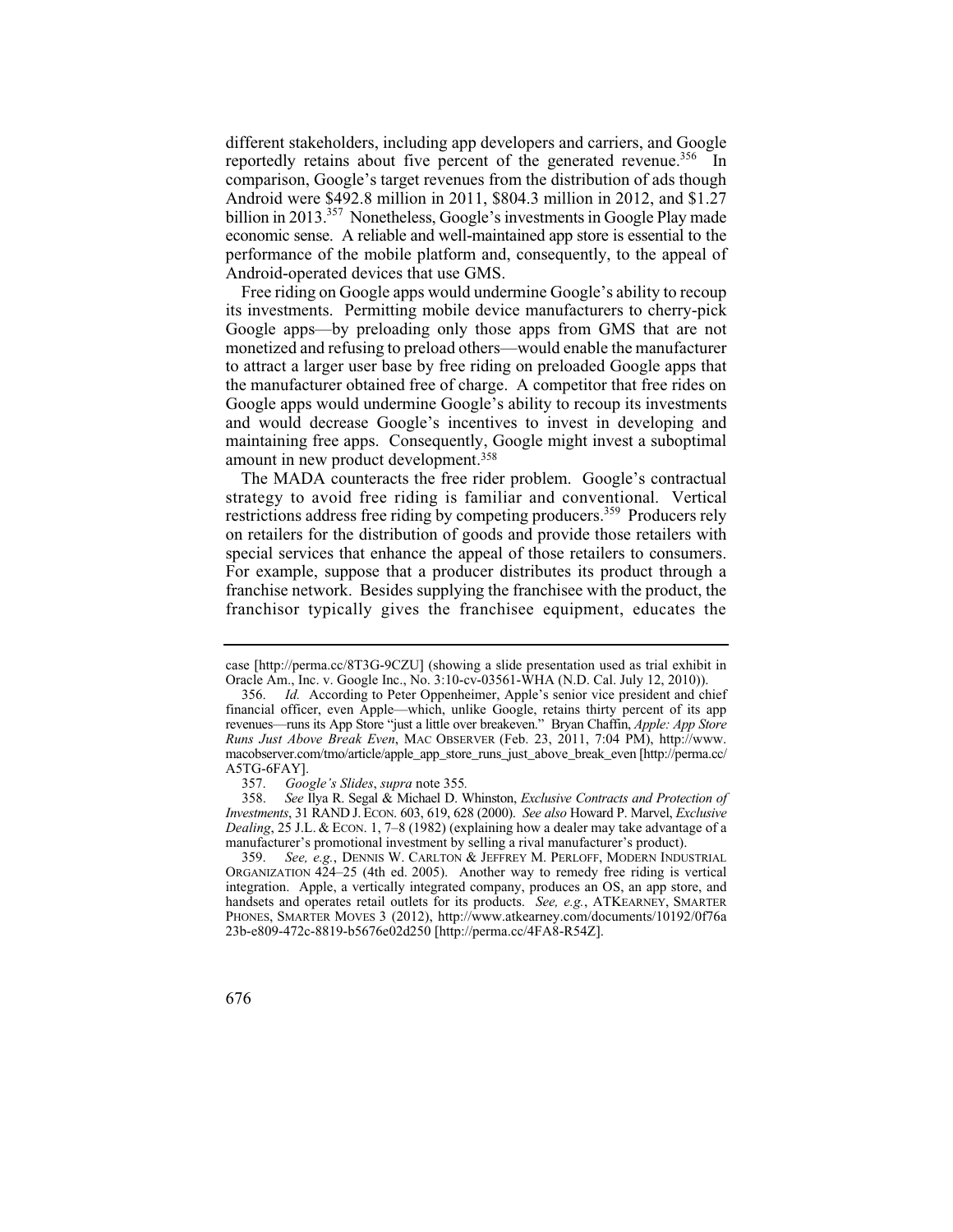franchisee's personnel, or pays (and provides instructions) for advertising. To prevent competing producers from free riding, the franchisor may require exclusive contracts or preferential placement of the franchisor's products. The economic literature recognizes the efficiency of such vertical restrictions, which increase competition for the distribution channels.<sup>360</sup>

Google's MADA achieves a similar solution. Without the MADA's restrictions, competitors could free ride on the user base that Google had attracted by offering free apps. Handset manufacturers, for example, could preload only a select subset of non-monetized GMS apps, allowing Google's competitors to profit freely from Google's investment. The MADA's requirements aim to prevent competitors from free riding on Google's free distribution of its apps.

### VII. DO THE MADA'S REQUIREMENTS UNLAWFULLY RESTRAIN TRADE?

Some allege that the MADA's requirements are unlawful restraints of trade. These allegations are not convincing. The MADA's requirements are lawful under the Supreme Court's precedents on tying and under the D.C. Circuit's rule of reason analysis for software integration. The MADA's requirements benefit consumers. The MADA's requirements do not restrict competition in general and mobile search.

#### *A. Allegations that the MADA's Restrictions Are Unlawful*

In April 2013, FairSearch filed a complaint with the European Commission challenging Google's licensing practice for apps. FairSearch reportedly alleged that Google's practices of offering a bundle of free apps and requiring their premium placements on the mobile device screen harm competition. A press release stated:

Android phone makers who want to include must-have Google apps such as Maps, YouTube or Play are required to pre-load an entire suite of Google mobile services and to give them prominent default placement on the phone, the complaint says. This disadvantages other providers, and puts Google's Android in control of consumer data on a majority of smartphones shipped today.361

<sup>361.</sup> *FairSearch Announces Complaint in EU on Google's Anti-Competitive Mobile Strategy*, *supra* note 12.



 <sup>360.</sup> *See, e.g.*, Benjamin Klein, *Exclusive Dealing as Competition for Distribution "on the Merits*,*"* 12 GEO. MASON L. REV. 119, 161 (2003).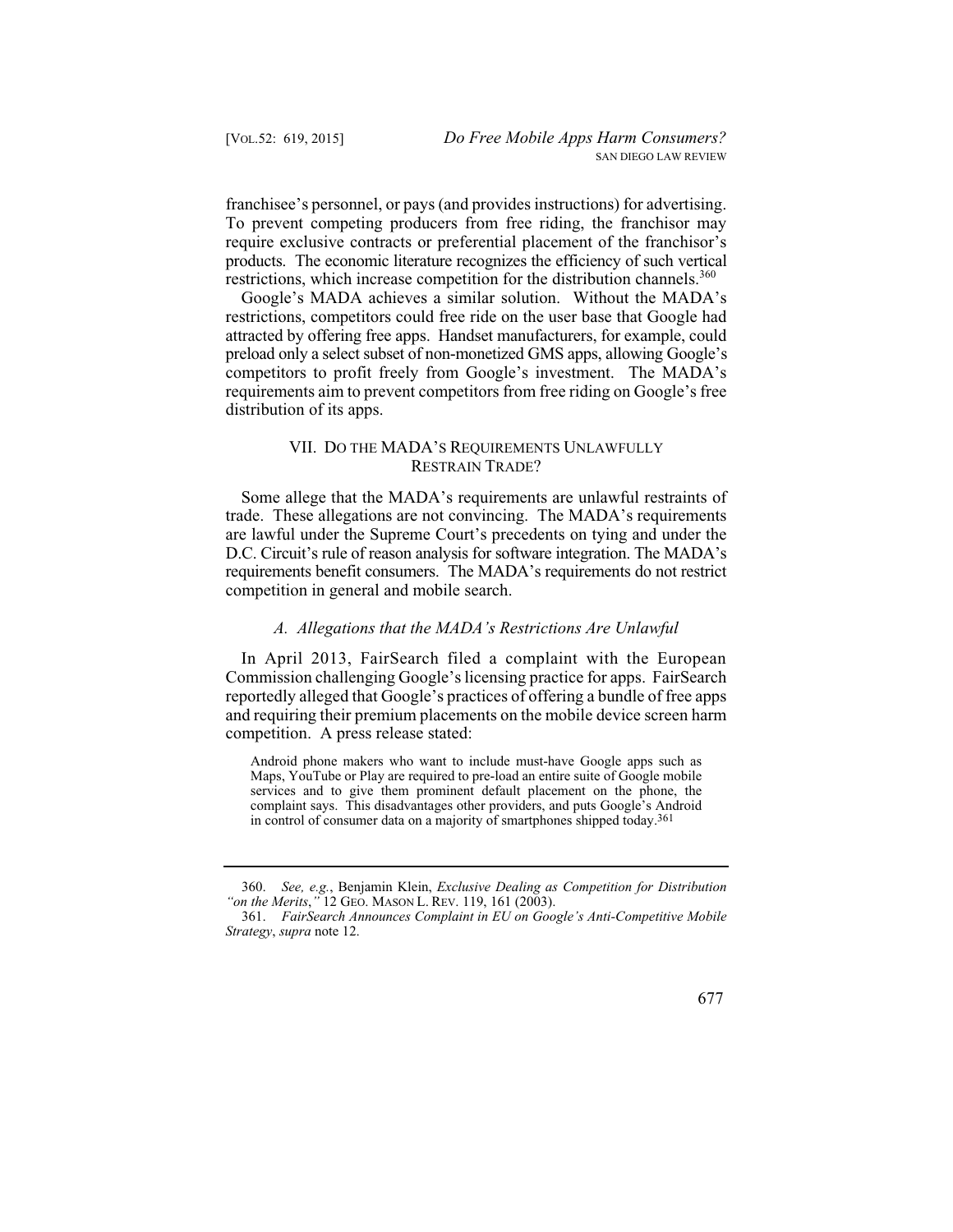On April 15, 2015, the European Commission announced that it has opened formal proceedings against Google to investigate "if the company's conduct in relation to its Android mobile operating system as well as applications and services for smartphones and tablets has breached EU antitrust rules."362

In May 2014, lawyers filed an antitrust class action complaint presenting similar arguments before the U.S. District Court for the Northern District of California.363 The complaint—amended in August 2014—alleged that Google is a monopolist in the "U.S. market for general search" in the United States—described as search "on all devices including laptops, desktops, mobile phones, and tablets"—as well as "a monopolist in the U.S. market for handheld general search."<sup>364</sup> The MADA allegedly allows Google to "maintain and extend" its monopoly in the "general search" and "handheld general search" markets.<sup>365</sup> The plaintiffs voluntarily dismissed the complaint less than one year after they made their initial allegations.<sup>366</sup> The allegations and main arguments in the amended complaint were as follows.

First, some apps within GMS, such as YouTube or Google Play, are allegedly essential to the marketability of an Android-operated device, because "customers expect to see these apps on their Android Devices."367 If a manufacturer wishes to preload one of the popular Google apps, it can preload GMS as a suite of apps under the condition to give specific apps premium placement on the device screen.

Google Phone-top Search the position of default search engine.<sup>368</sup> The Second, "[w]ithout paying Android OS manufacturers for the privilege," Google allegedly uses the MADA to compel manufacturers to confer to MADA requires the manufacturer to set Google Phone-top Search "as the default search provider for all Web search access points."369 Obtaining the default status is allegedly "by far the more cost-efficient and effective way for any search engine company to distribute its product."<sup>370</sup> Although competitors could convince consumers to download the competing search application on their devices and MADAs facilitate such downloading by including Google Play in GMS, the persuasion process would allegedly

<sup>362.</sup> Press Release, Commission Sends Statement of Objections to Google, *supra*  note 5.<br>363.

<sup>363.</sup> Class Action Complaint, *supra* note 13, at 1.

<sup>364.</sup> First Amended Class Action Complaint, *supra* note 14, at 7–8.

 365. *Id.* at 4.

<sup>366.</sup> Plaintiffs' Notice of Voluntary Dismissal, *supra* note 19.

<sup>367.</sup> First Amended Class Action Complaint, *supra* note 14, at 3.

 368. *Id.* at 21.

 369. *Id.* at 3 (quoting Google-HTC MADA, *supra* note 325, § 3.4).

 370. *Id.* at 21.

<sup>678</sup>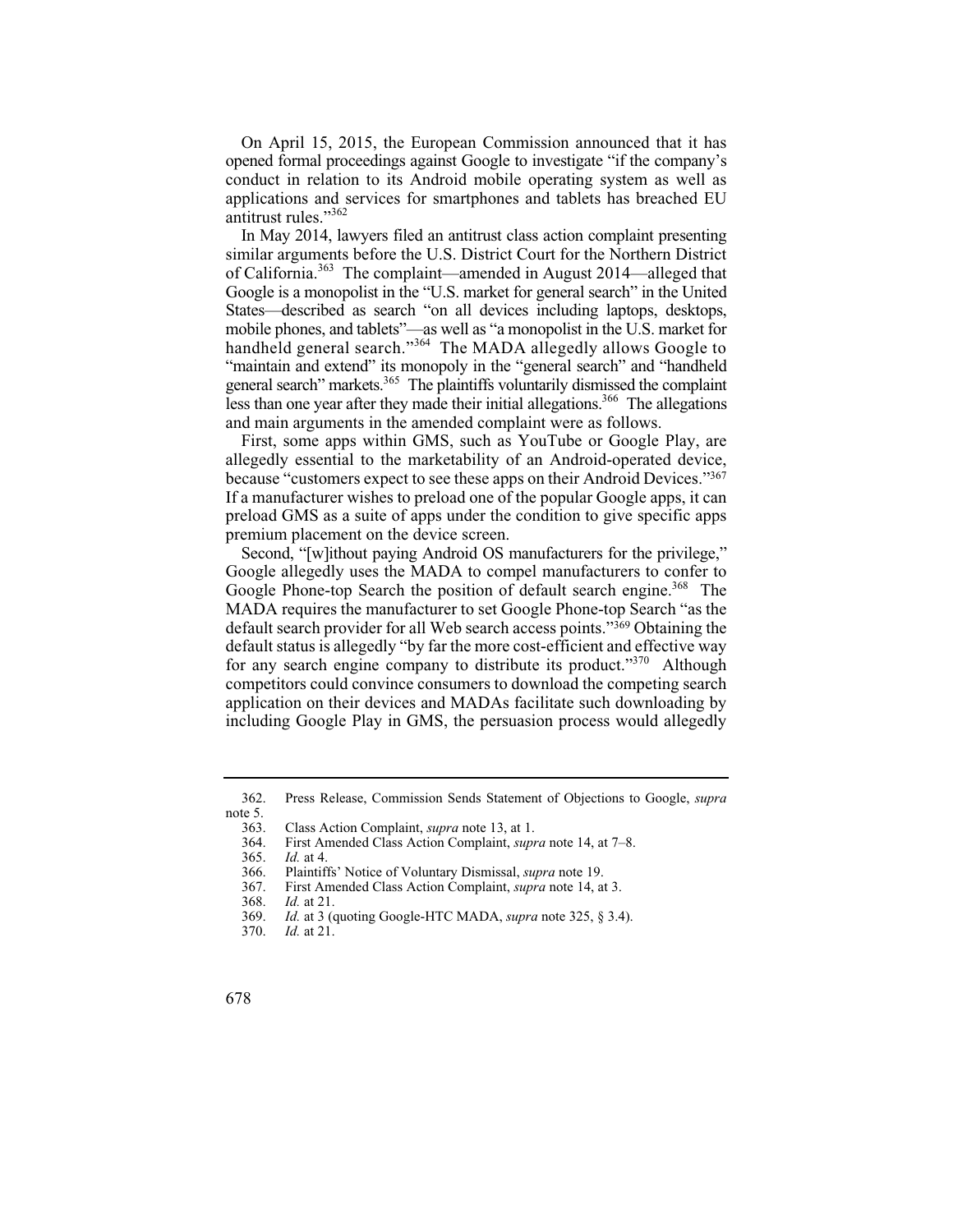in the market for mobile search would thus allegedly need to invest require competitors to "undertake an expensive advertising campaign."371 Further, although competitors could educate consumers how to change the search engine on their devices, this process allegedly "requires significant effort on the part of the consumer," and most users would allegedly not change a device's default search engine.<sup>372</sup> Competitors willing to compete "tremendous resources into marketing and advertising to gain a relatively small number of users."<sup>373</sup>

Third, the amended complaint scrutinized Google's contract with Apple—the "largest non-Android phone manufacturer."374 Under the terms of that allegedly exclusionary agreement, Google pays Apple for Google "to act as the default search engine on Apple iPhones, iPads, and iPods."375 Because the Google Search engine allegedly occupies a key position on every mobile device currently available on the market, Google allegedly has prevented competitors from entering the handheld search market.  $376$ 

its search product the default search engine on covered devices."<sup>378</sup> By By supposedly dictating that the vast majority of mobile device searches will use Google's search engine, the MADAs are allegedly "designed to maintain and extend Google's monopolies in general search and handheld general search."377 There is allegedly "no lawful, pro-competitive reason for Google to condition licenses to pre-load popular Google apps on making imposing this licensing condition, Google allegedly suppresses competition and harms consumers by "robbing" them of choice, reducing innovation, and increasing the prices of mobile devices to a level "[higher] than they would be if Google did not foreclose competition."<sup>379</sup> Google's licensing practices allegedly exclude actual competition and restrain prospective competition in search markets.<sup>380</sup> If a manufacturer could choose a default search engine for its devices, the amended complaint alleged that the quality of Internet search would improve.<sup>381</sup> Further, if manufacturers

- 371. *Id.* at 21–23.
	- 372. *Id.* at 23.
	- 373. *Id.* at 23.
- 374. *Id.* at 20.
- 375. *Id.* at 20.
- 376. *Id.* at 20–21.
- 377. *Id.* at 4.
- 378. *Id.* at 4.
- 379. *Id.* at 29.
- 380. *Id.* at 28.
- 381. *Id.* at 4.
- 679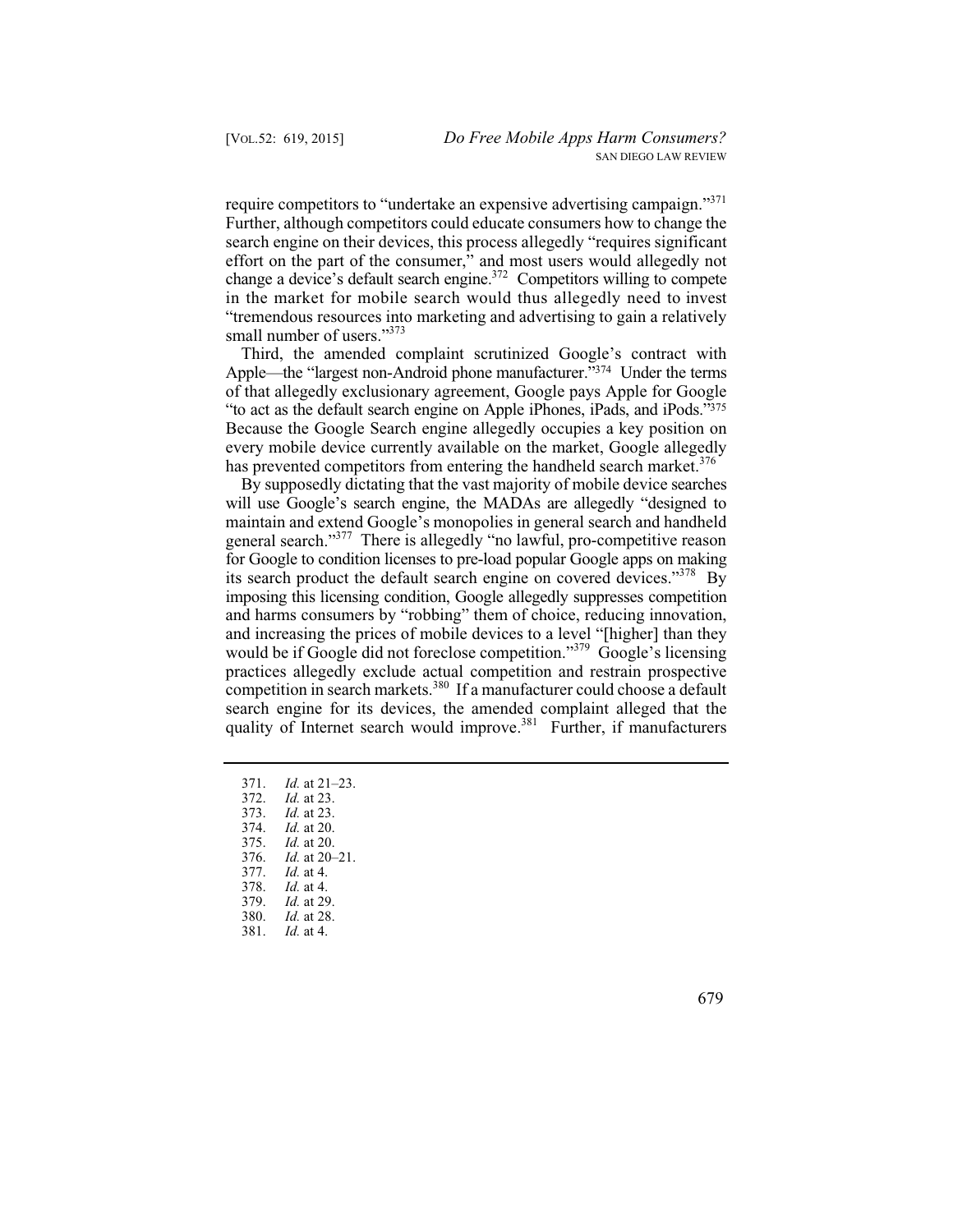were free to choose a default search engine other than Google, Google's rivals would allegedly compete for the default status, by "offering to pay device manufacturers for that status on various Android smartphones and tablets."382 Google's licensing practices thus allegedly harm consumers by inflating prices of mobile devices, which, in the counterfactual world, would supposedly decrease due to increased competition for default engine status.<sup>383</sup>

# *B. The Failure of the Prima Facie Case*

The original antitrust class action complaint against Google alleged that the MADA's requirements establish an unlawful tying arrangement. This allegation simplistically assumed the answer to the central question under the Supreme Court's jurisprudence on tying: is GMS a bundle of separate products or is it a single product? To presume that GMS is an aggregation of separate products is to ignore the dynamic nature of the mobile app market. The complainants in the class action case seem to have implicitly recognized the incredibility of a tying claim, as they abandoned such claim in their amended complaint.

 From a demand-side perspective, it is far from clear that GMS is an aggregation of individual apps rather than a single product. Some an entire suite rather than individual apps may significantly decrease Although Google offers its apps individually to end users, the apps offered together in a mobile suite may be collectively viewed as a distinct, *individual* product. One can evaluate the question whether GMS constitutes an individual product from both demand-side and supply-side perspectives. manufacturers of mobile devices might prefer to acquire and preload a mobile suite, rather than obtain each app individually, given that licensing search and transaction costs.<sup>384</sup> As I explained earlier, Yandex began offering its mobile suite to manufacturers as an alternative to GMS.385 Yandex's offer demonstrates that there is demand for a mobile suite as an individual product, rather than as separate apps. One could reasonably argue that, by offering its apps as part of a suite of apps, Google created an entirely new market in which companies compete by offering alternative mobile app suites. From this perspective, the mobile app suite is not a suite of individual products, but rather a single product.

Id. 382. *Id.*

 383. *Id.* at 30.

 384. *See, e.g.*, 9 AREEDA & HOVENKAMP, *supra* note 45, ¶ 1703g2 ("[S]elling two items together can serve the convenience and thus increase the use by consumers or can reduce their costs or those of the tying defendant . . . . [L]owering costs or raising value tends to move . . . use closer to perfectly competitive levels.").

 385. *See supra* Part VI.A.3.

<sup>680</sup>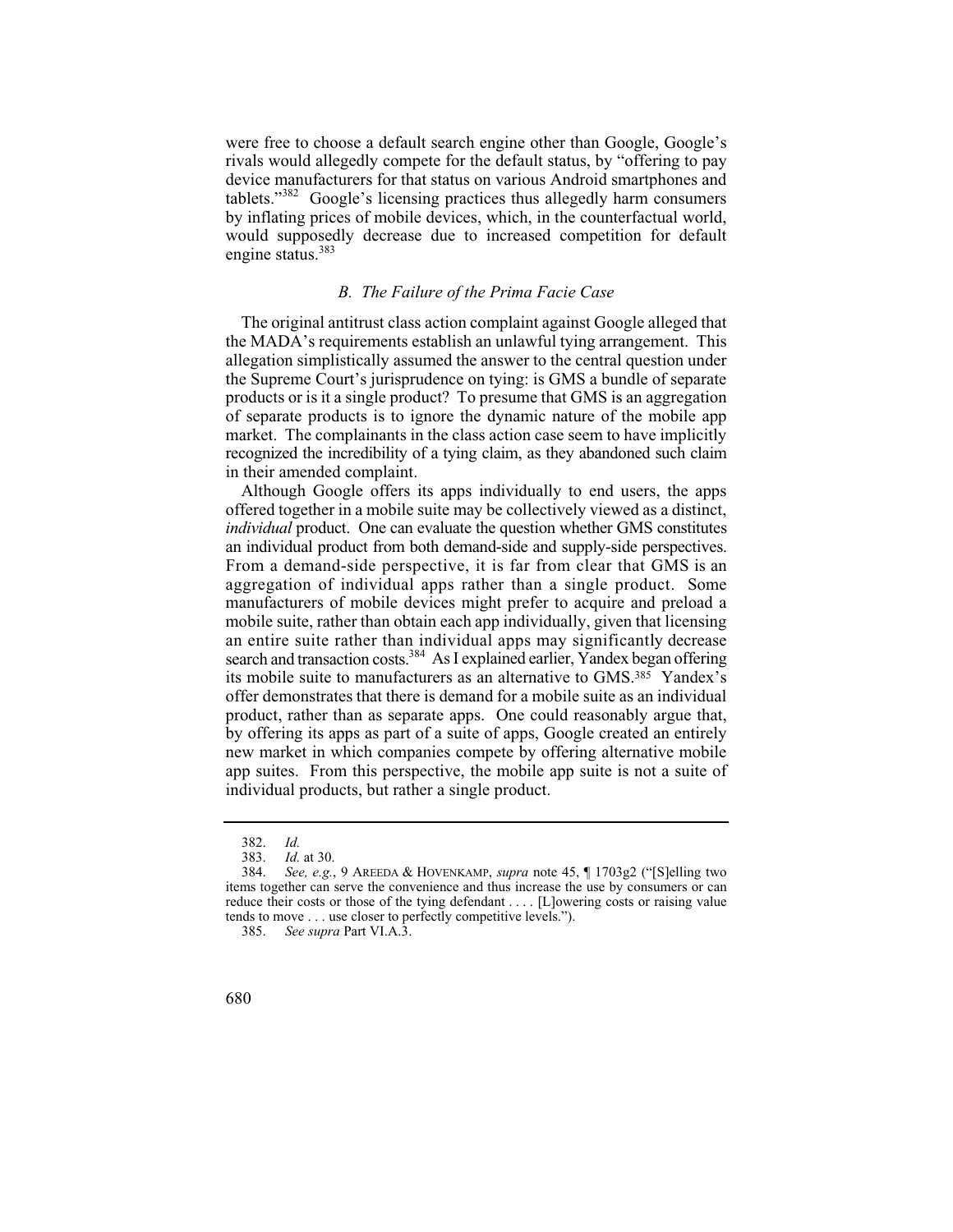incentive and ability to provide certain mobile apps free of charge. GMS might also be considered a single product from a supply-side perspective. A combination of products should be considered a single product if it is economically inefficient to sell the combined products separately.<sup>386</sup> Distributing GMS to manufacturers of mobile devices as a suite of apps is central to Google's business model. If it did not offer its apps as part of a larger whole, Google might not have the economic Development of highly advanced apps such as Google Maps might not be cost-justified for Google if it could not combine those apps in a package for preinstallation by manufacturers. Therefore, for purposes of antitrust analysis, the efficiencies resulting from Google's combined offering of apps in GMS suggest that GMS is a single product rather than a bundle of separate products.

One can reasonably argue that, for antitrust purposes, GMS is an individual product. The absence of two distinct products—an essential element of tying—ends the antitrust inquiry. $387$ 

With respect to the MADA's requirements, another missing element of the prima facie case for per se unlawful tying is the possession of market power over the tying product. This proposition might sound surprising, given that Google has a commanding position in Internet search. But the pleading requirements in an antitrust case are rigorous,388 and the California class action complaint did not clearly define what constitutes either the tying product or the tied product under the MADA. The amended complaint alleged that Google has market power in handheld search and general search, but it does not allege that Google Search is the tying product.<sup>389</sup> Rather, the amended complaint alleged that "Google [is] conditioning access to their applications on making Google the default search engine."390 The amended complaint thus implied that Google ties its search app and other less popular apps to two apps—YouTube and Google Play.391 The amended complaint nonetheless failed to allege, let alone prove, that Google possesses market power with respect to the market in which either

<sup>391.</sup> *Id.* at 13–15.



 386. AREEDA & HOVENKAMP, *supra* note 45, at 168 ("That bundling is required to sell the items at all certainly proves a single product.").<br>387. See Jefferson Par. Hosp. Dist. No. 2 v. Hyde.

 387. *See* Jefferson Par. Hosp. Dist. No. 2 v. Hyde, 466 U.S. 2, 9–18 (1984).

<sup>388.</sup> *See generally* Bell Atlantic Corp. v. Twombly, 550 U.S. 544 (2007) (interpreting the well-pleaded complaint in an antitrust context).

 389. *See* First Amended Class Action Complaint, *supra* note 14, at 7–8.

 390. *Id.* at 19.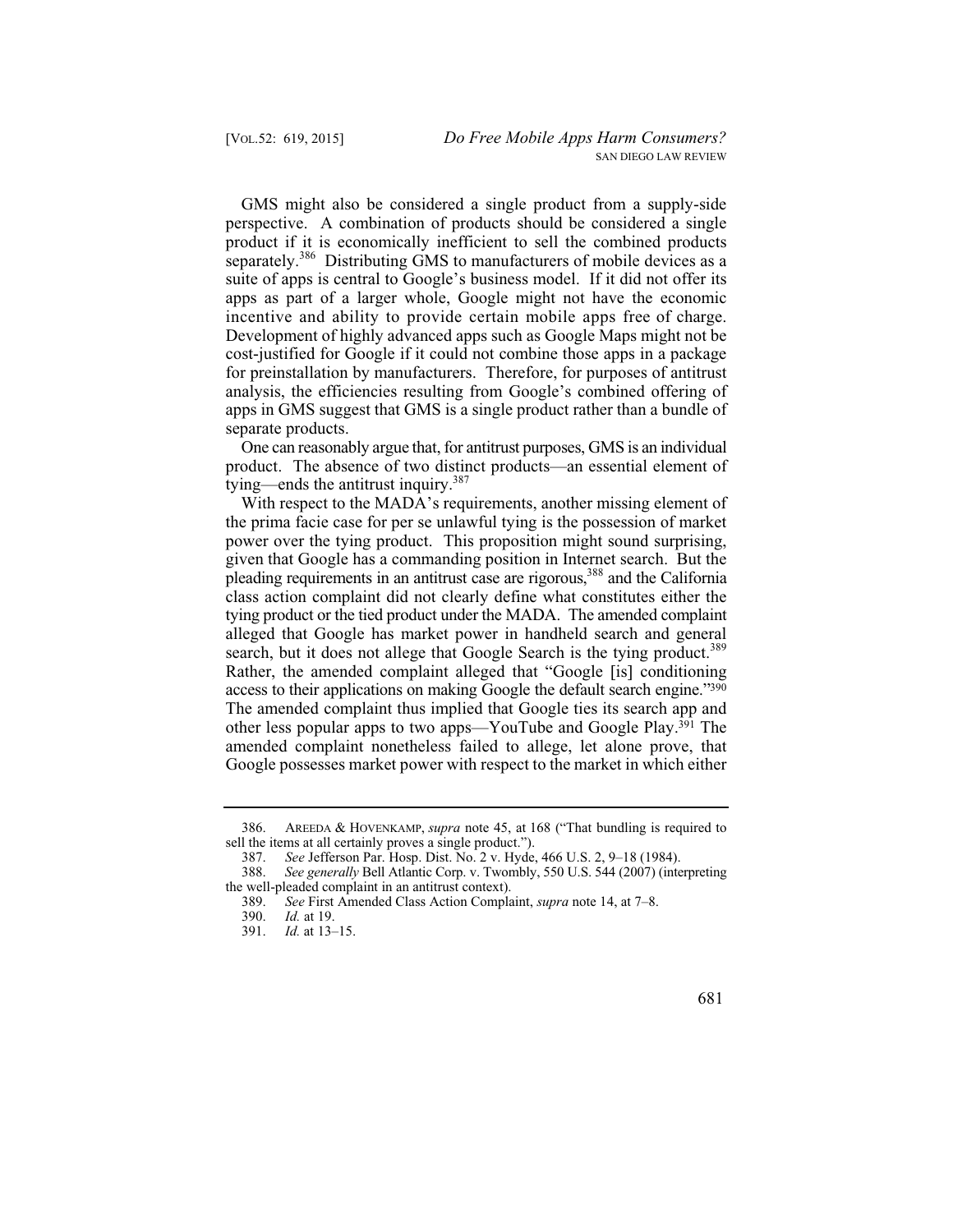YouTube or Google Play competes.<sup>392</sup> The amended complaint merely alleged that YouTube and Google Play are very "popular Google apps,"393 but it does not allege that Google has market power over the services provided by either of the two apps.<sup>394</sup> It is questionable whether Google in fact has significant market power in the market where those apps compete. An article published in August 2014 in *The Wall Street Journal*, summarizing the results of ComScore's annual U.S. Mobile App Report, reported that the apps more frequently used by consumers are Facebook, Pandora Radio, and Instagram. $395$  Therefore, there is no clear evidence that Google has market power in any allegedly tying product market.

More fundamentally, the whole reason that the possession of market power is relevant to the prima facie case for per se unlawful tying is because the defendant is also alleged to have exploited that market power through the specific means of forcing the consumer to pay for some other product that the consumer does not want.<sup>396</sup> How, then, as a matter of antitrust law is it ever meaningful to say that a consumer has been *forced*  to receive for free an extra, convenient feature in a product? Even the consumer who prefers another mobile app is free at all times to take or leave the apps included in GMS, just as the sports fan who subscribes to the Sunday *New York Times* is free to keep or discard the *New York Times Book Review*.

Google's product integration gives the consumer a real option in the precise economic sense of the term, and a real option plainly gives value to its holder, as is widely understood in the theory of finance.<sup>397</sup> Any real option subsumes within it the option to decline the offer.<sup>398</sup> It would be frivolous to say that some tenet of antitrust law requires that a consumer

396. Jefferson Par. Hosp. Dist. No. 2 v. Hyde, 466 U.S. 2, 27 (1984).<br>397. For discussions of real options to use assets that embody st

 Jerry Hausman, *Valuing the Effect of Regulation on New Services in Telecommunications*, 397. For discussions of real options to use assets that embody sunk costs, see AVINASH K. DIXIT & ROBERT S. PINDYCK, INVESTMENT UNDER UNCERTAINTY 8, 11 (1994); *in* BROOKINGS PAPERS ON ECONOMIC ACTIVITY: MICROECONOMICS 1997, at 1, 27 (Martin Neal Baily et al. eds., 1998); Jerry A. Hausman & J. Gregory Sidak, *A Consumer-Welfare Approach to the Mandatory Unbundling of Telecommunications Networks*, 109 YALE L.J. 417, 462–64 (1999).

398. For a general discussion about real options, see Jerry A. Hausman, Gregory K. Leonard & J. Gregory Sidak, *Patent Damages and Real Options: How Judicial Characterization of Noninfringing Alternatives Reduces Incentives to Innovate*, 22 BERKELEY TECH. L.J. 825 (2007).

Id. 392. *Id.*

 <sup>393.</sup> *Id.* at 13.

 394. *See id.* at 3.

 395. Daisuke Wakabayashi, *The App Enigma: Users Love 'Em but They Don't Download New Ones*, WALL ST. J. (Aug. 22, 2014), http://blogs.wsj.com/digits/2014/08/ 22/the-app-enigma-users-love-em-but-they-dont-download-new-ones/?mod=Tech\_newsreel\_3 [http://perma.cc/4UVV-LHRF].

<sup>682</sup>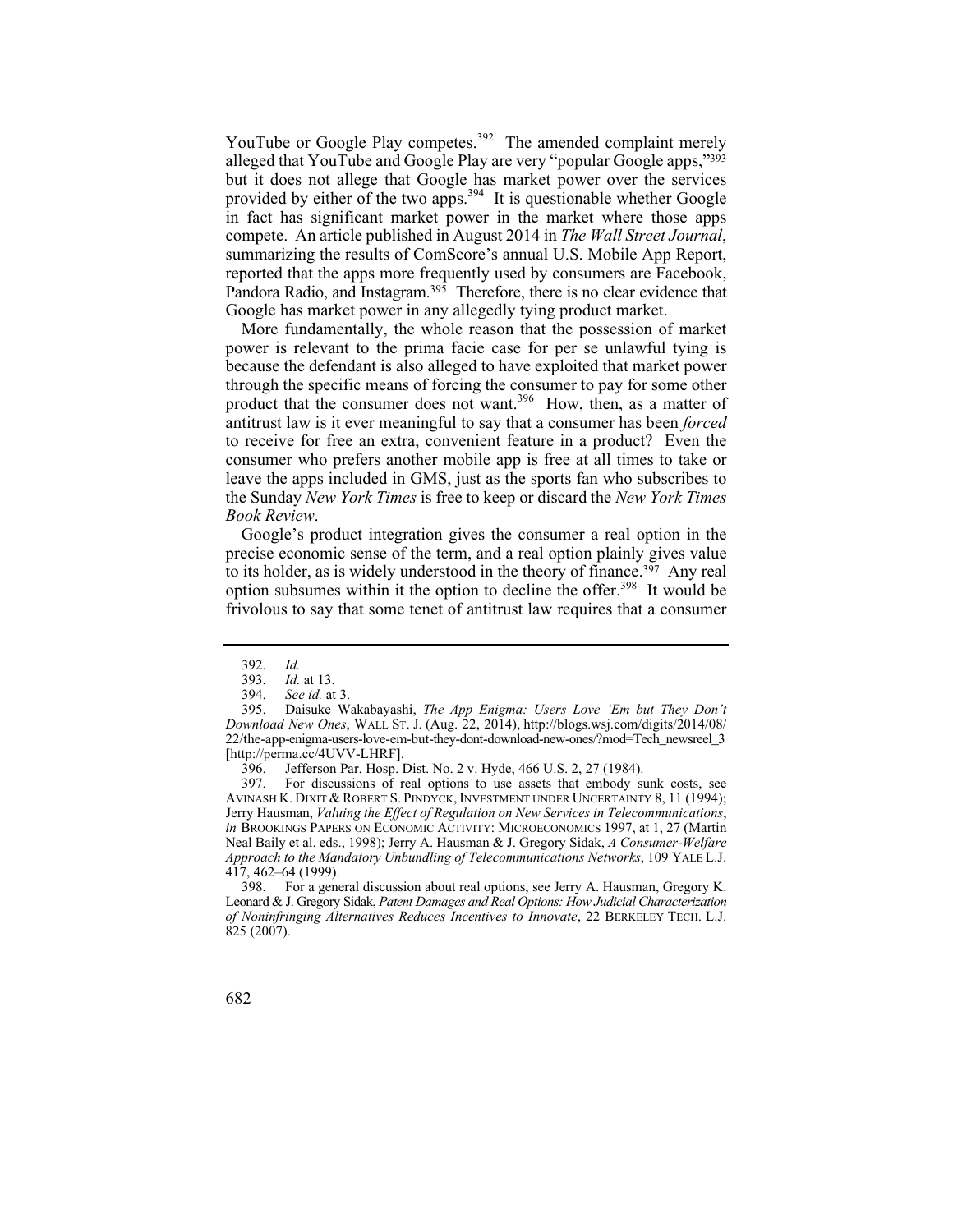have the prerogative to refuse to receive the offer of a free option. As a matter of economic theory, while holding income constant, a consumer's utility cannot be increased by reducing from  $n$  to  $n-1$  the number of goods that she may consume. Moreover, in the case of mobile apps, the cost to the consumer of holding that option is essentially zero because the storage capacity of the consumer's mobile device is vast. There is no infringement of consumer sovereignty here, let alone one that rises to an antitrust concern.

Nonetheless, assume for the sake of argument that GMS constitutes a bundle of separate products and that Google has market power over the tying product, neither of which is self-evident from the allegation in the California class action litigation. The MADA's requirements still would not constitute unlawful tying under the Supreme Court's precedent, because the MADA's requirements do not harm consumers or the competitive process. The amended complaint incorrectly assumed that in the but-for world, Google would offer its apps free of charge. It disregards the fact that Google offers to manufacturers its GMS free of charge as compensation for choosing Google Search as the default search engine at certain access points on the device.<sup>399</sup> In the absence of such selection, Google loses out on a fair chance to monetize its own apps, the development of which requires significant financial resources.

The MADA's requirements do not restrict competition among mobile operating systems, mobile apps, or in the mobile search market. To the contrary, by increasing Android's appeal, the MADA's requirements spur, rather than restrict, competition in the mobile OS market. Therefore, the MADA does not meet the third requirement of a tying practice: harm to competition.

Google's licensing practice yields procompetitive benefits for several stakeholders of the mobile device industry. The MADA's requirements enable Android to compete with other mobile operating systems. The increased competition among mobile platforms benefits consumers, manufacturers of mobile devices, app developers, and advertisers. Consumers benefit from the lower prices and higher quality of mobile devices. Manufacturers benefit from having cheaper and higher quality mobile operating systems. App developers benefit, because mobile platforms compete to attract app developers by offering more appealing conditions.

 399. Google-Samsung MADA, *supra* note 325, §§ 2.1, 3.3, 3.4.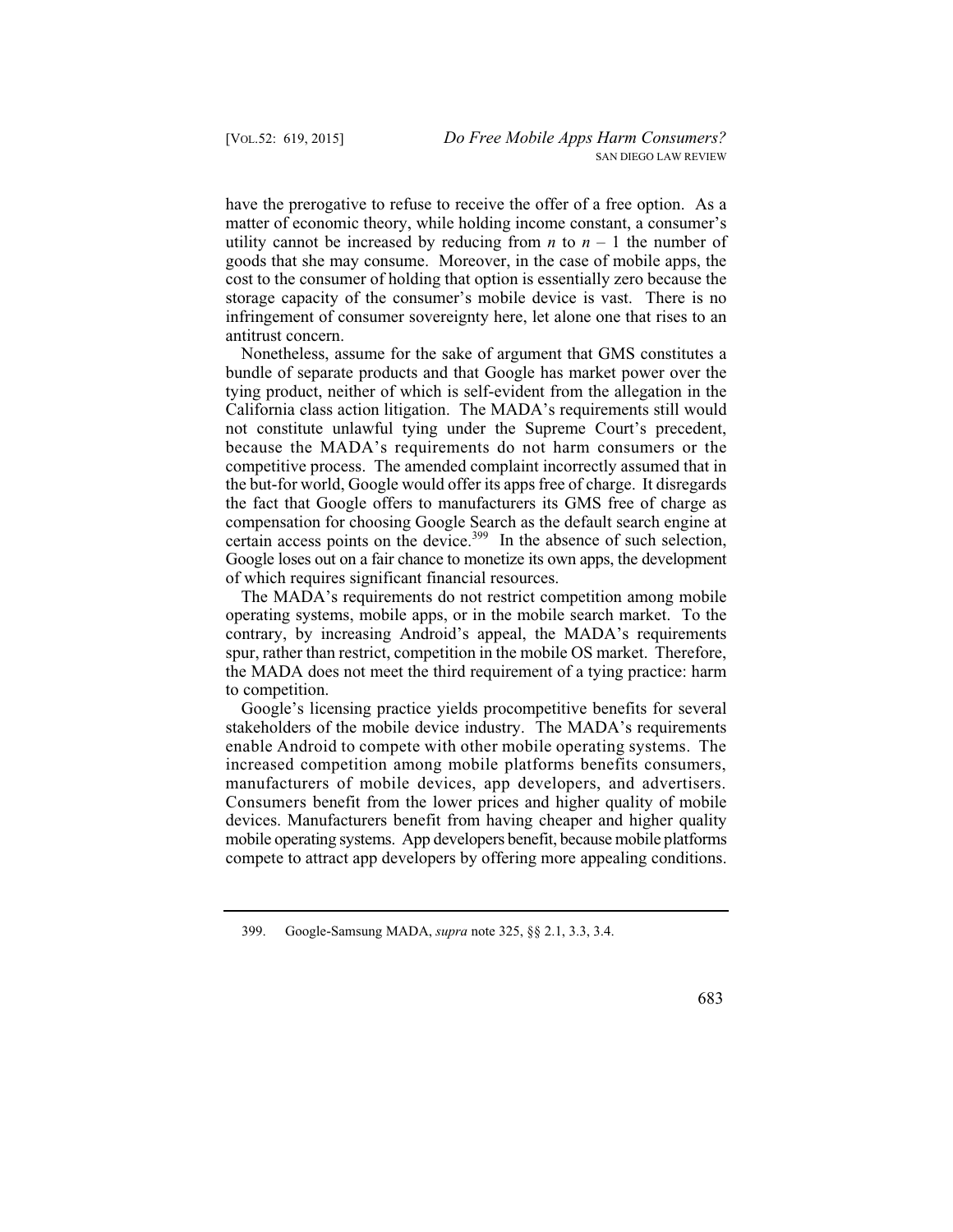Advertisers benefit from the large base of users generated by Android's appeal.

The Supreme Court's tying jurisprudence indicates that the MADA's requirements do not constitute anticompetitive tying. Even if contrary to fact Google's licensing practice were found to reduce competition, the MADA's requirements would still support the affirmative defense of an objective business justification because the MADA (1) creates welfareenhancing efficiencies for all the market participants and consumers, and (2) stimulates competition in the mobile OS market. This conclusion holds *a fortiori* with respect to the rule of reason approach that the D.C. Circuit adopted in *Microsoft III* for software integration. An affirmative defense for software integration applies as much as, or more than, it would under the Supreme Court's traditional four-part rule for tying arrangements. A court applying the D.C. Circuit's rule for software integration would find the MADA lawful under the rule of reason.

# *C. The Benefits to Consumers, Manufacturers of Mobile Devices, and App Developers from the MADA's Requirements*

The MADA's requirements do not benefit Google alone. They also create positive externalities for other stakeholders of the mobile device industry. The MADA's requirements benefit consumers both directly and indirectly by increasing the quality of the experience with Androidoperated devices that use GMS and by increasing competition in the market for mobile devices. $400$  At the same time, by maintaining the competitiveness of Android-operated devices that use GMS, the MADA's requirements benefit manufacturers and app developers.<sup>401</sup>

#### *1. Benefits to Consumers*

The MADA provides indirect benefits to the end user. By maintaining Android's appeal, the MADA stimulates competition in the market for mobile operating systems and, consequently, in the market for mobile devices. When Google introduced Android in 2007, various mobile operating systems were available.402 However, none could effectively

 400. *See infra* text accompanying notes 403–09.

<sup>401.</sup> The MADA also benefits advertisers because Google Search "matches people who want to buy things to those who want to sell things." Varian, *supra* note 278, at 11. The large number of users that Google services can attract enables an advertiser to better target the consumers most likely to buy its product.

 402. *Industry Leaders Announce Open Platform for Mobile Devices*, OPEN HANDSET ALLIANCE (Nov. 5, 2007), http://www.openhandsetalliance.com/press\_110507.html [http://perma. cc/2PB5-ABQ2].

<sup>684</sup>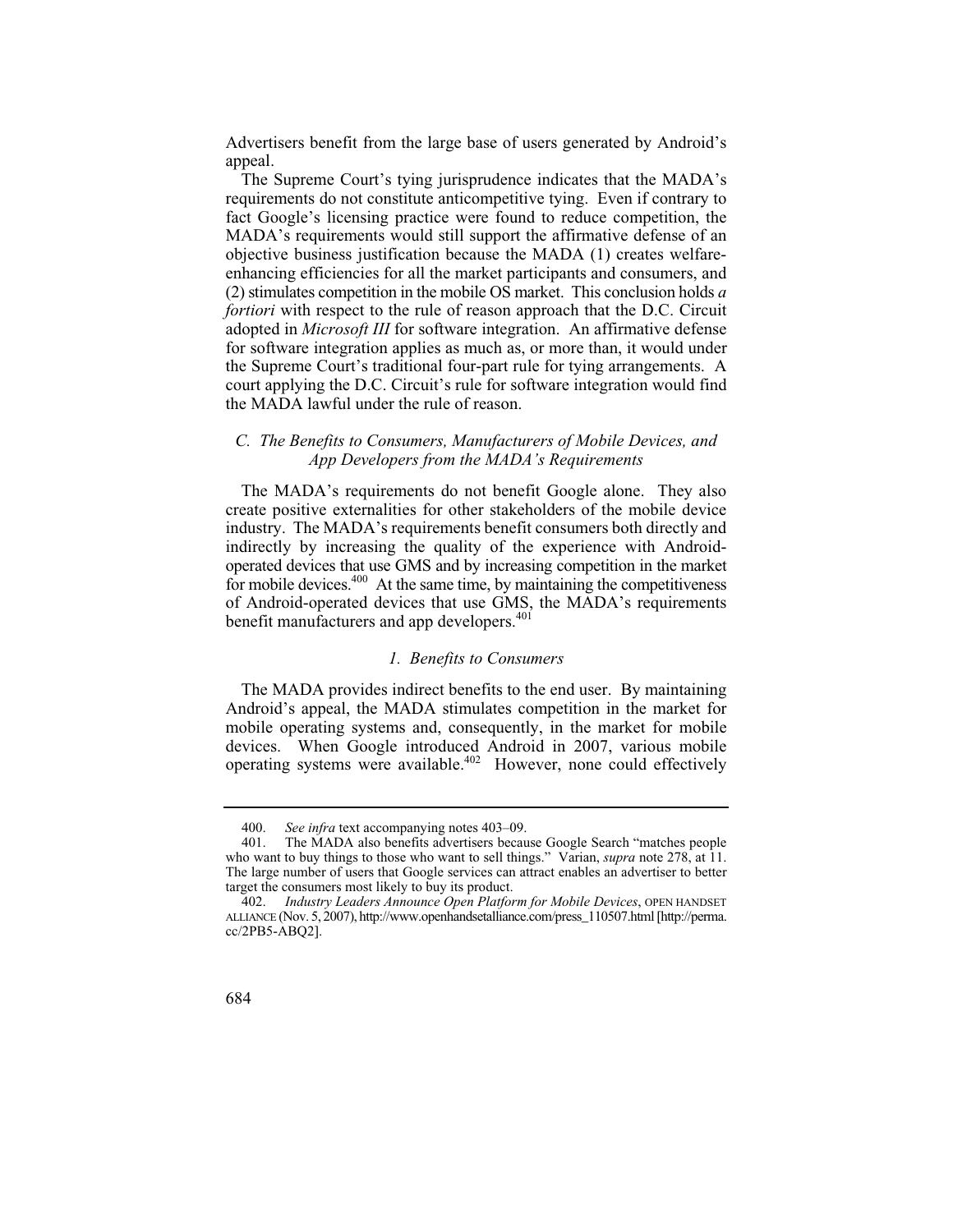lower prices and increase the pace of innovation.<sup>404</sup> By sustaining vigorous compete with Apple's iOS. Google created an alternative—a fresh OS available free of charge—which soon became a commercially viable alternative to iOS. With a free version of the Android OS, the reduced costs of manufacturing mobile devices enabled manufacturers to lower prices on mobile devices and compete effectively against Apple. Android's introduction generated the entry of lower-end smartphones into a market previously occupied solely by feature phones.<sup>403</sup> The resulting competition in the mobile device market induced manufacturers—like Apple—to competition in the market for mobile operating systems, the MADA's requirements have indirectly benefited consumers by delivering lower prices and increased innovation in the market for mobile devices.

Implicit in the California class action complaint was an assumption that consumers tell producers how much integration of software for mobile devices is optimal. More generally, one might ask whether it is consumers or producers who decide, in the first instance, which goods producers shall supply. The class action complaint presumed that consumers make such decisions, and that their evident preference is for less rather than more product integration.<sup>405</sup> There is, however, a strong argument to the contrary about the revelation of consumer demand. In 1921, the great University of Chicago price theorist Frank Knight argued that producers are better able than consumers to anticipate future consumer preferences. Knight posed the problem of revelation of consumer preferences as follows:

The essence of organized economic activity is the production by certain persons of goods which will be used to satisfy the wants of other persons. The first question which arises then is, which of these groups in any particular case,

405. Class Action Complaint, *supra* note 13, at 29.

 403. *Android Pushes Past 80% Market Share While Windows Phone Shipments Leap 156.0% Year over Year in the Third Quarter*, MARKETWATCH (Nov. 12, 2013, 9:00 AM), http://www.marketwatch.com/story/android-pushes-past-80-market-share-while-windowsphone-shipments-leap-1560-year-over-year-in-the-third-quarter-according-to-idc-2013 11-12 [http://perma.cc/H4M6-Y3XN].

 404. *See, e.g.*, Tim Bradshaw, *Apple Seeks To Fend Off Competition with Cheaper 8Gb iPhone 5c*, FIN. TIMES (Mar. 18, 2014, 3:18 PM), http://www.ft.com/intl/cms/s/0/ 82e1f004-aea9-11e3-8e41-00144feab7de.html#axzz3BAmfhbnN [http://perma.cc/3874 EQF9]; David Goldman, *Apple's Profit Problem*, CNN MONEY (Apr. 24, 2013, 12:32 PM), http://money.cnn.com/2013/04/24/technology/apple-profit-margin/ [http://perma.cc/SZA5 QQBY]; Trefis Team, *Android Pressures Apple on iPhone Pricing*, FORBES (Apr. 28, 2011, 3:31 PM), http://www.forbes.com/sites/greatspeculations/2011/04/28/android-pressuresapple-on-iphone-pricing/ [http://perma.cc/JYB7-U4VY].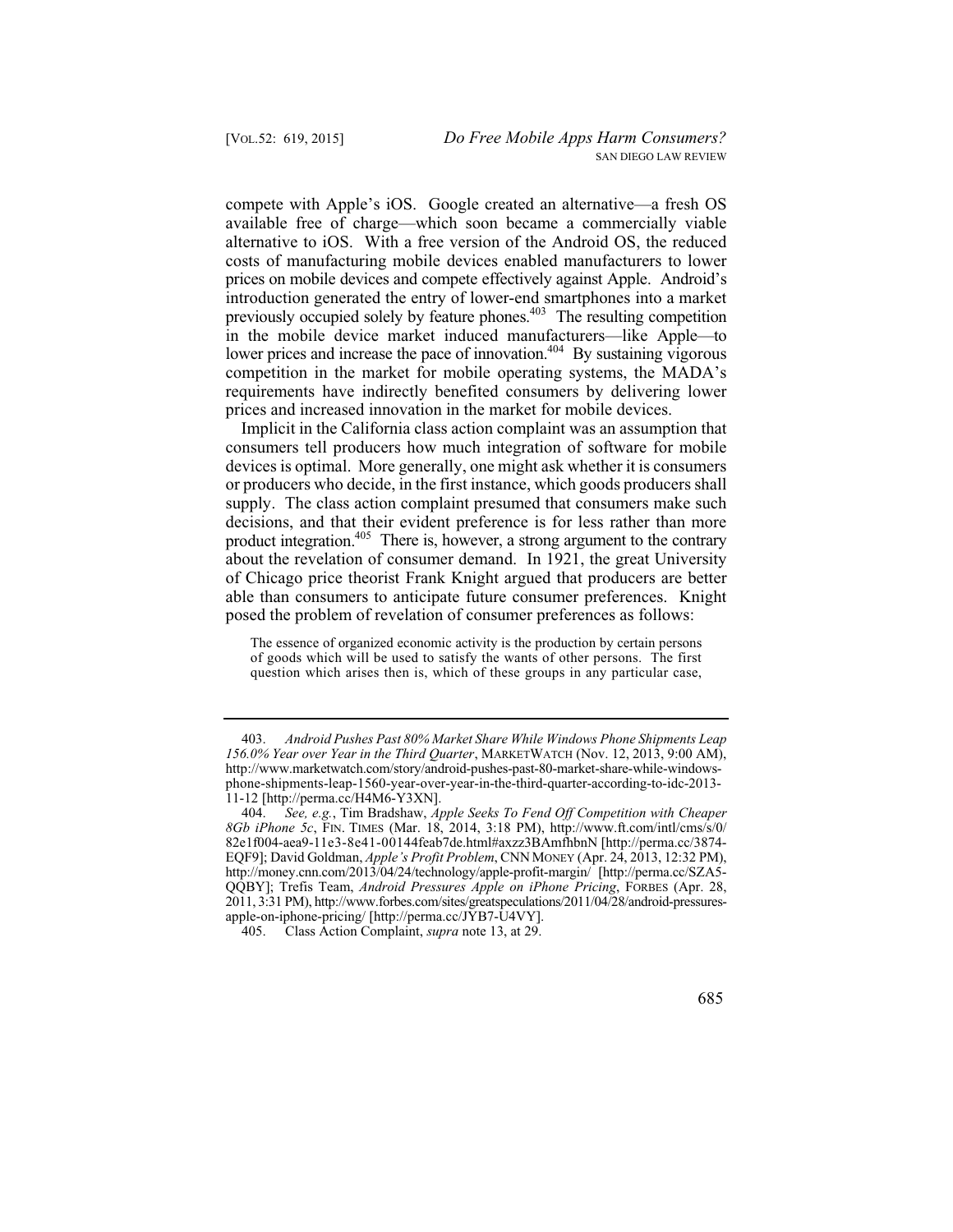producers or co nsumers, shall do the foreseeing as to the future wants to be satisfied.406

Knight did not believe that consumers specify their preferences clearly to producers. Rather, he reasoned:

 At first sight it would appear that the consumer should be in a better position to anticipate his own wants than the producer to anticipate them for him, but we notice at once that this is not what takes place. The primary phase of economic organization is the production of goods for a general market, not upon direct order of the consumer.407

Henry Ford is reputed to have said more simply, "If I had asked people what they wanted, they would have said faster horses."<sup>408</sup>

 To require Google to do so would thwart its role as the party who When one considers Knight's insight in the context of a tying rule for mobile apps, it becomes increasingly clear that it would harm consumer welfare for a court to mandate that Google may offer the free suite of GMS apps only if it allows other firms in the vertical chain of production to disaggregate the suite or select Google mobile apps on an à la carte basis. facilitates the revelation of consumer preferences. It is reasonable to expect that the importance of this revelation of preferences increases with the extent of technological dynamism in a particular product market.

When competition exists for the market in a Schumpeterian sense, consumer welfare will depend to a greater extent on rivalry with respect to nonprice variables, such as quality and innovation.409 Competition for the market is a contest to define entirely new demand curves or to push existing demand curves outward with vastly improved combinations of price and performance. *Jefferson Parish*'s analysis of the "character of demand" is uninformative when consumers face products for which they have newfound and uncertain demand. The revelation of consumer preferences is a genuine innovation or discovery, one whose value courts and antitrust officials can belittle or ignore only at great peril to consumer welfare.

### *2. Benefits to Manufacturers of Mobile Devices*

The MADA's requirements benefit manufacturers of mobile devices. Before Android's release, a mobile device manufacturer needed either to

 406. FRANK KNIGHT, RISK, UNCERTAINTY AND PROFIT 240 (Harper & Row 1965) Id. (1921).

 <sup>407.</sup> *Id.*

 408. *See My Customers Would Have Asked for a Faster Horse*, QUOTE INVESTIGATOR http://quoteinvestigator.com/2011/07/28/ford-faster-horse/ [http://perma.cc/9XP4-DYA9] (last visited Aug. 11, 2015).

 409. *See* Richard Schmalensee, *Antitrust Issues in Schumpeterian Industries*, 90 AM. ECON. REV. (PAPERS & PROC.) 192, 192 (2000).

<sup>686</sup>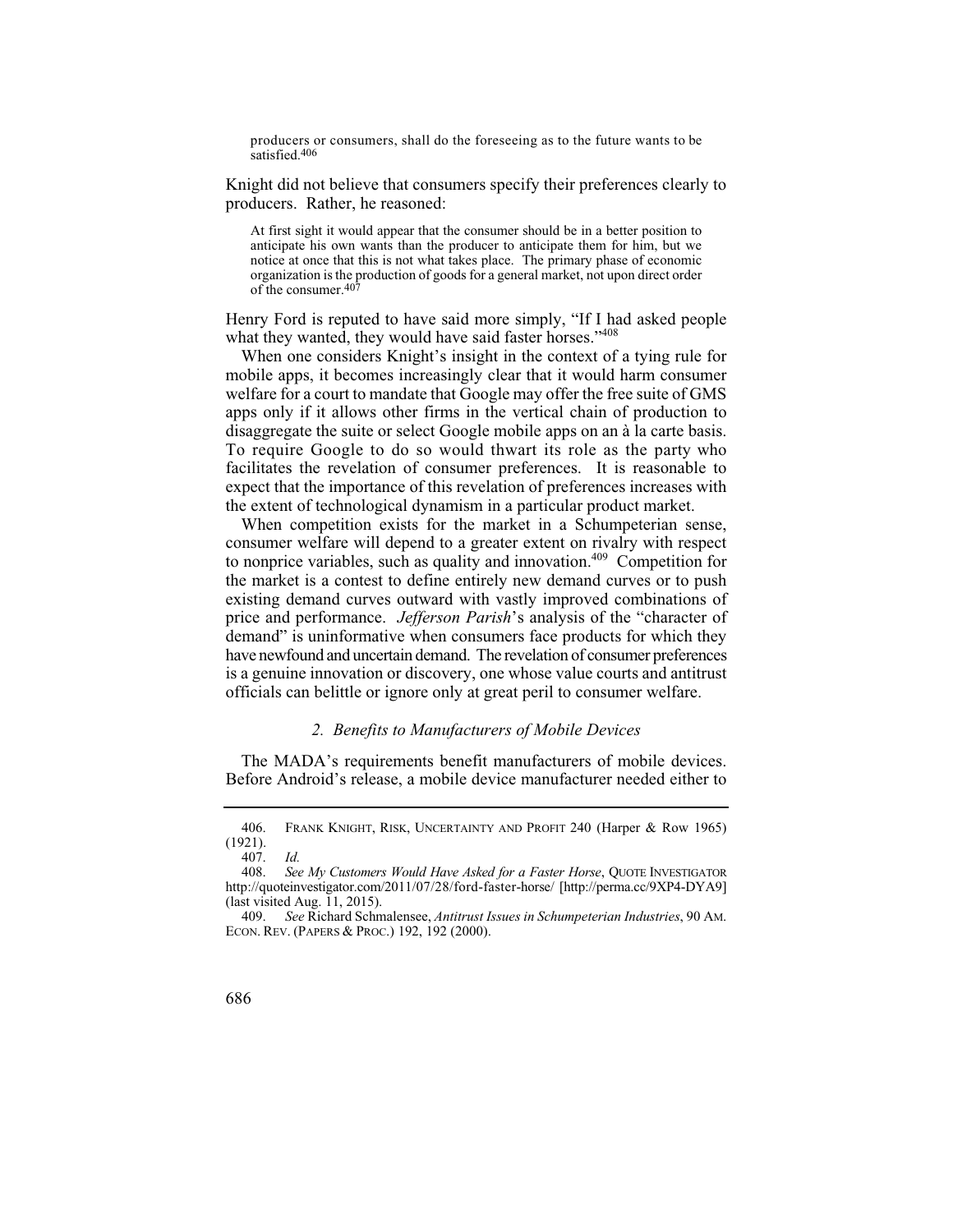pay a license fee or to incur the cost of developing its own OS and a mobile suite of apps. Both options were relatively costly.<sup>410</sup> The MADA provided the manufacturer an alternative option: the ability to obtain both the OS and GMS free of charge in exchange for promoting Google's services.<sup>411</sup> The MADA thus enabled the manufacturer to compete effectively with vertically integrated mobile device manufacturers, like Apple and Blackberry without developing its own OS and mobile suite. Samsung's experience in the market for mobile devices illustrates the positive effects that a MADA can have for a manufacturer. Samsung began producing Android phones—including GMS—in 2009, when its smartphone market share was only 1.8 percent.<sup>412</sup> By June 2013, Samsung's market share had risen to 27.7 percent.<sup>413</sup> Although other factors surely contributed to Samsung's success, its ability to obtain Android and GMS free of charge improved the competitiveness of the company's mobile devices.

The MADA does not restrict a manufacturer's choice of OS or mobile apps.414 As explained, the manufacturer's use of Android is not conditional on its acceptance of the MADA's requirements.<sup>415</sup> A manufacturer is free to use Android OS without GMS preloaded. Furthermore, even when a manufacturer decides to preload GMS, the MADA does not exclude the manufacturer from adopting other operating systems on its other devices, because the MADA applies per device and not per platform or product model.<sup>416</sup> A manufacturer that enters into a MADA can "multi-home" that is, the manufacturer can offer, besides Android-operated devices,

 416. *Id.* § 2.4 ("Company has no obligation to install the Google Applications on all of its devices.").



<sup>410.</sup> For example, as of 2008, Microsoft charged manufacturers \$8 to \$15 per device for its Windows Mobile OS. Dave Rosenberg, *Windows Mobile Licensing Fees To Remain Intact*, CNET (Oct. 1, 2008, 5:18 AM), http://www.cnet.com/news/windows-mobilelicensing-fees-to-remain-intact/ [http://perma.cc/AND9-FC3L].

 411. Google-Samsung MADA, *supra* note 325, § 2.1.

 412. *Gartner Says Worldwide Smartphone Sales Reached Its Lowest Growth Rate with 3.7 Per Cent Increase in Fourth Quarter of 2008*, GARTNER (Mar. 11, 2009), http:// www.gartner.com/newsroom/id/910112 [http://perma.cc/7GZ6-ZGB8]; Sascha Segan, *Samsung Announces First Android Phone*, PCMAG.COM (Apr. 27, 2009, 11:00 AM), http://www.pcmag.com/article2/0,2817,2345968,00.asp [http://perma.cc/3Q4B-ERKB].

 413. Josh Beckerman, *Apple Keeps U.S. Smartphone Market-Share Lead, but Samsung Gains Ground*, WALL ST. J. (June 3, 2014, 5:18 PM), http://online.wsj.com/ articles/apple-maintains-u-s-smartphone-market-share-lead-but-samsung-gains-groundcomscore-reports-1401830291 [http://perma.cc/M6J8-YS97].<br>414. Google-Samsung MADA, *supra* note 325, § 2.4.

 414. Google-Samsung MADA, *supra* note 325, § 2.4.

 415. *Id.* § 2.7.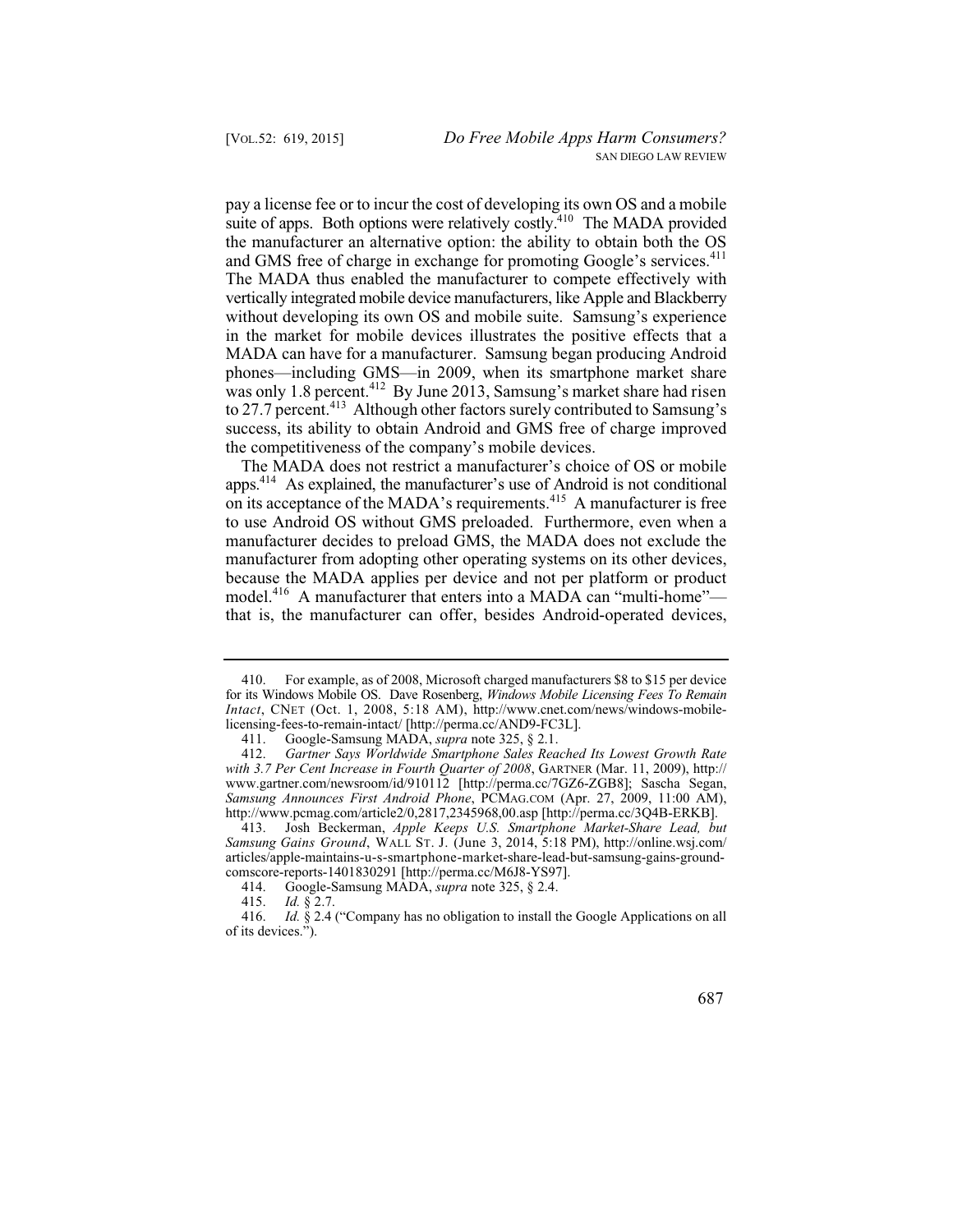phones running on Android and on Windows Phone.<sup>417</sup> Thus, the MADA devices that rely on other operating systems. For example, HTC offers does not prevent a manufacturer that wishes to offer Android-operated devices preloaded with GMS from simultaneously offering devices that run on another OS.

Although the MADA imposes placement requirements on the distribution of GMS, the required configuration does not impair a manufacturer's ability to customize the device by preloading other apps.418 A manufacturer remains free to preload its own apps and third-party apps and place them on the home screen, differentiating its devices from others available in the market.<sup>419</sup> For example, Samsung's out of the box mobile devices come with Samsung's own apps on the default home screen, such as Samsung Apps—Samsung's proprietary mobile app store.<sup> $420$ </sup> A manufacturer might also preload third-party apps. For example, HTC preloads its phones with the Dropbox app.421 The MADA does not prevent the manufacturer from placing those apps in the uppermost location on the mobile device screen. Hence, manufacturers are free to preload non-Google apps on their devices and place those apps next to Google apps.

Moreover, carriers have discretion in selecting the apps that are preloaded on a mobile device.422 Carriers can, and often do, require the manufacturer to preload carrier-specific apps on the mobile device.<sup> $423$ </sup> Carriers can also

 421. *HTC Preloads Dropbox on All New Phones To Trump iCloud*, MACNN (Oct. 24, 2011, 4:20 PM), http://www.macnn.com/articles/11/10/24/htc.goes.beyond.rhyme.with.drop box.plans/ [http://perma.cc/A25U-N9L3].

 422. *See, e.g.*, Tim Kridel, C*racking the Carrier and Vendor Market*, DIGITAL operator may decide to wipe the phone clean of everything except those apps that INNOVATION GAZETTE, http://www.digitalinnovationgazette.com/blog/app\_distribution\_ vendor\_preload/#axzz33nw4YkCX [http://perma.cc/GBQ7-3XPP] (last visited Aug. 11, 2015) ("[H]andset manufacturers don't control what ultimately remains on the phone. An specifically fit their goals . . . ."); Mossberg, *supra* note 292.

 417. *See Smartphones*, HTC, http://www.htc.com/us/smartphones [http://perma.cc/ FYK4-SA4B] (last visited Mar, 16, 2015).<br>418. Google-Samsung MADA, supra

 418. Google-Samsung MADA, *supra* note 325, § 3.4.

 419. *See, e.g.*, *App Install Solutions for the World's Top Device Manufacturers*, SWEETLABS, http://sweetlabs.com/device-manufacturers [http://perma.cc/E6BJ-REFJ] (last visited Aug. 11, 2015); Antone Gonsalves, *Android Smartphone Makers Are Throwing You Under the Bus*, COMPUTERWORLD (Nov. 6, 2013, 10:11 AM), http://www.computer world.com/article/2475389/mobile-security/android-smartphone-makers-are-throwing-youunder-the-bus.html [http://perma.cc/273C-BQ9Z].<br>420. See, e.g., Steve Litchfield, Review: Sam

 420. *See, e.g.*, Steve Litchfield, *Review: Samsung Galaxy S4*, ANDROID BEAT (May 18, 2013), http://www.androidbeat.com/2013/05/review-samsung-galaxy-s4/ [http://perma.cc/ 2N3J-XALE].

 423. *See, e.g.*, *How Verizon Preloaded Apps Make Life More Convenient*, VERIZON, apps-make-life-more-convenient/ [http://perma.cc/8XBW-29YK] (last visited Aug. 11, http://www.verizonwireless.com/insiders-guide/network-and-plans/how-verizon-preloaded-2015).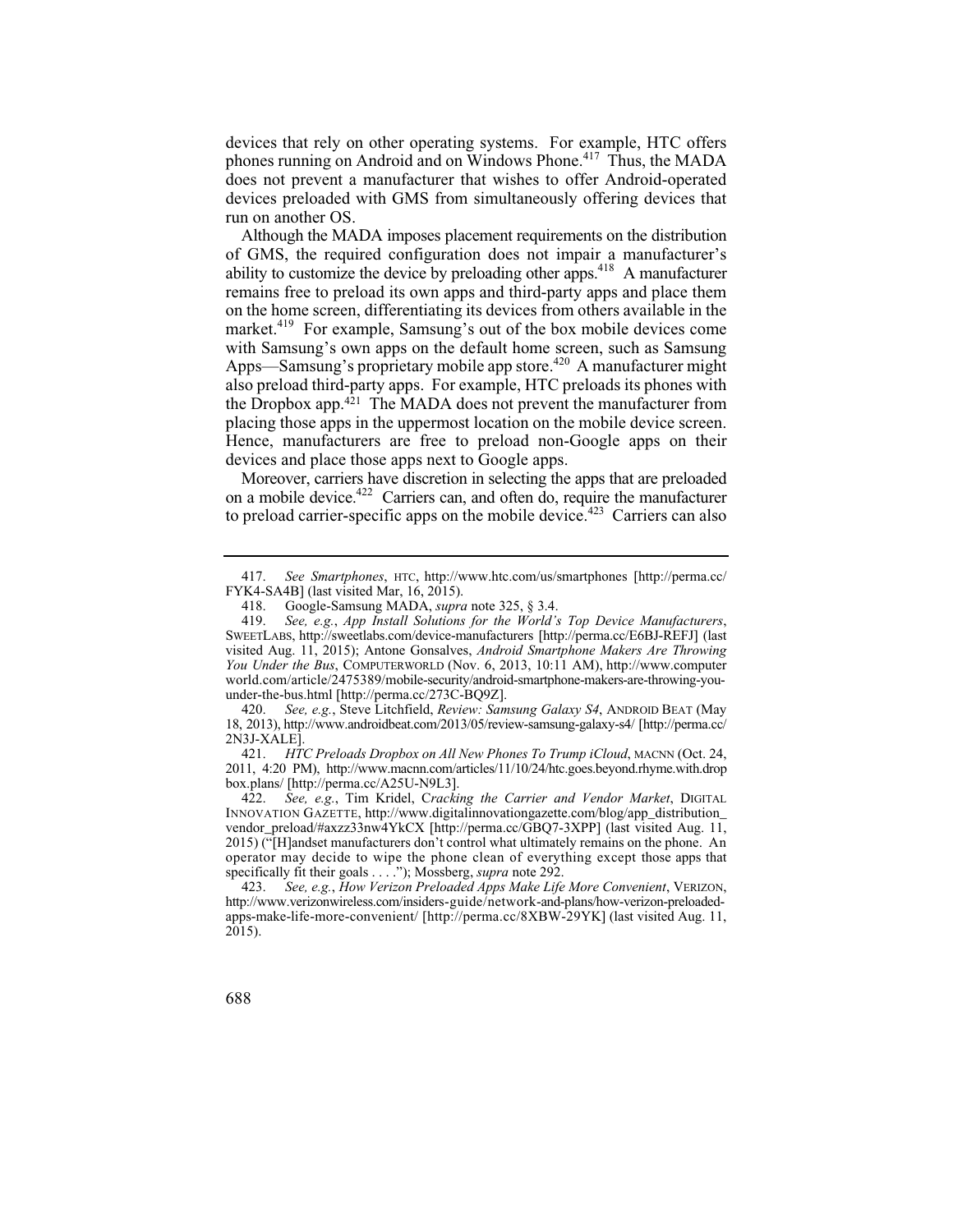require the manufacturer to install third-party apps, along with GMS.<sup>424</sup> Carriers might restrict the location of those apps on the screen of the mobile device.

 In sum, a manufacturer using Android is free to decide whether to preload GMS or not. Even when the manufacturer decides to preload GMS, the MADA does not limit the manufacturer's ability to preload its own apps or third-party apps on the mobile device and place those apps next to Google's apps. Both the manufacturer and the carrier have an important role in determining how mobile apps will ultimately appear on the device.

## *3. Benefits to App Developers*

mobile apps were available.<sup>425</sup> Apple provided third-party developers with apps. As a result, a market for mobile apps has arisen, and apps have become The MADA benefits app developers. By promoting Android's competitiveness, the MADA fosters the viability of an open distribution platform that app developers and online service providers can use as an alternative to proprietary operating systems. Android's success stimulated competition among mobile platforms to attract app developers. As explained in Part III.B, before the introduction of Android-operated devices, few only a limited opportunity to develop mobile apps.426 Similarly, carriers limited the role of third-party developers.<sup>427</sup> However, the success of Androidoperated devices has helped change this situation by providing third parties greater freedom and a better platform for the development of mobile a crucial component of mobile devices.<sup>428</sup> As noted earlier, app developers

 424. *See, e.g.*, Kevin Fitchard, *Uber Gets Cozy with AT&T, Using Its Network and Preloading Its App on Android Phones*, GIGAOM (May 28, 2014, 3:12 PM), https:// gigaom.com/2014/05/28/uber-gets-cozy-with-att-using-its-network-and-preloading-its-appon-android-phones [https://perma.cc/R2F5-QR5M]; Cosmin Vasile, *T-Mobile Android Devices Now Preloaded with Lookout Security App*, SOFTPEDIA (Oct. 25, 2012, 5:01 PM), http://news.softpedia.com/news/T-Mobile-Android-Devices-Now-Preloaded-with-Lookout-Security-App-302194.shtml [http://perma.cc/TKH7-Z6F8].

 425. *See supra* Part III.B.

 426. *See* Chris Ziegler, *Apple's iPhone Lockdown: Apps Must Be Written in One of Three Languages, Adobe in the Hurt Locker*, ENDGADGET (Apr. 8, 2010, 10:59 PM), http://www.engadget.com/2010/04/08/apples-iphone-lockdown-apps-must-be-written-inone-of-three-la/ [http://perma.cc/NYY2-XC85].

 427. *See, e.g.*, *ITU Milestone*, *supra* note 312 (discussing the restrictions that carriers place on app development).

 428. *See, e.g.*, Danny Crichton, *As Mobile Roars Ahead, It's Time to Finally Admit the Web Is Dying*, TECHCRUNCH (May 9, 2014), http://techcrunch.com/2014/05/09/as-mobileroars-ahead-its-time-to-finally-admit-the-world-wide-web-is-dying/ http://perma.cc/8QXV-

 <sup>689</sup>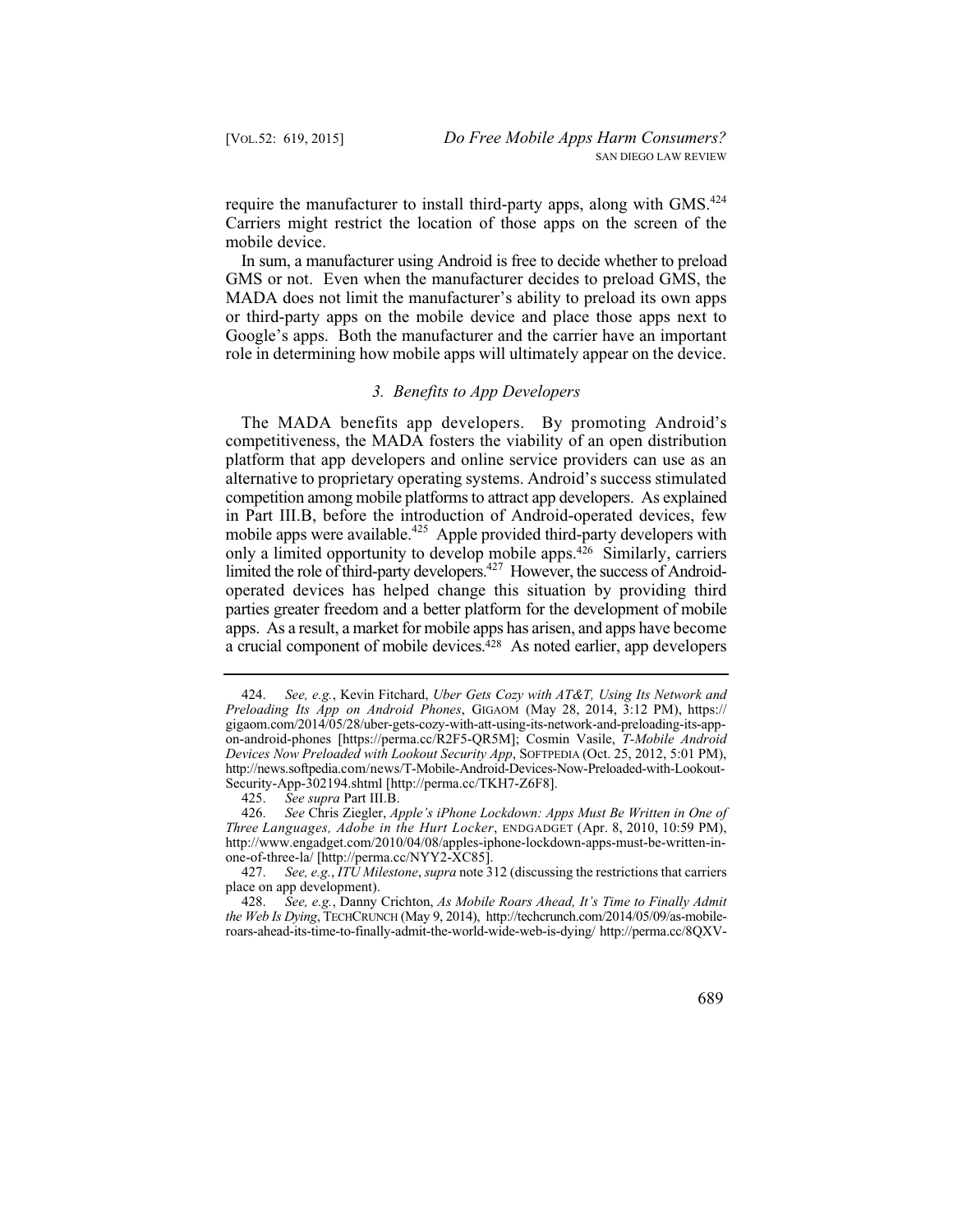company strives to make its app development kits more powerful and have an incentive to invest resources to develop apps for a platform when there is some assurance of compatibility across devices. The MADA creates incentives for OEMs to develop compatible devices. There is now robust competition among providers of operating systems, such as Apple and Google, to attract app developers to their respective platforms. Each accessible to app developers.429 The result is greater competition among providers of mobile operating systems *for* app developers. Competition *among*  app developers also increases the quality of apps and thus enhances the consumer experience.

 The MADA's requirements do not foreclose competing apps. to challenge Google's apps. This argument is not persuasive for two reasons. Manufacturers and carriers are free to preload other apps on mobile devices.430 However, one might argue that preferential placement for Google apps and the bundling of apps within GMS limit the ability of competitors

First, Google does not have an incentive to harm competition in the market for mobile apps. Google offers products to consumers at a price of zero because those consumers will generate revenue for Google through the use of these apps. $431$  Use of Google apps by consumers is necessary for Google to remain profitable. Popular mobile apps have positive externalities; the availability of mobile apps will often enhance the attractiveness of a mobile device to consumers. The more attractive the apps available on a mobile device, the higher the expected demand for that particular device. In other words, Google has a clear interest in allowing third parties to develop and offer apps that attract a large number of users to Android-operated devices. Google consequently has no incentive to foreclose competitors from the app market. $432$ 

<sup>2</sup>NXN]; Ralf-Godron Jahns, *6 Reasons why Mobile Apps Will Become as Important for Companies as Corporate Websites*, RESEARCH2GUIDANCE (May 17, 2010), http://research2 guidance.com/corporate-app-will-become-as-important-for-companies-as-having-acorporate-website-a-look-at-the-german-market/ [http://perma.cc/3U78-VXMA].

<sup>429.</sup> For example, in June 2014, Apple introduced Swift, a new programming language for iOS applications, which makes it easier to develop applications for iOS devices. *Apple Opens iOS to Third-Party Dev Tools, Reveals Approval Guidelines*, APPLEINSIDER (Sept. 9, 2010, 5:35 AM), http://appleinsider.com/articles/10/09/09/apple\_no\_longer\_ banning\_third\_party\_ios\_development\_tools [http://perma.cc/YEC7-Y7KN]; Sascha Segan, *Apple's Swift Language: A Really Big Deal*, PCMAG.COM (June 3, 2014, 6:28 PM), http:// www.pcmag.com/article2/0,2817,2458939,00.asp [http://perma.cc/K2J8-K22Q].

 430. *See supra* Part VII.C.2.

<sup>431.</sup> Kenney & Pon, *supra* note 281, at 253.<br>432. The importance of a robust mobile apps

 cc/JU2B-ADHP] (reporting that thirty-four percent of mobile internet users go online The importance of a robust mobile apps market increases as a larger portion of the population turns toward mobile access to the internet. *See* MAEVE DUGGAN & AARON SMITH, PEW RESEARCH CTR., CELL INTERNET USE 2013, at 2 (2013), http://www.pew internet.org/files/old-media//Files/Reports/2013/PIP\_CellInternetUse2013.pdf [http://perma.

<sup>690</sup>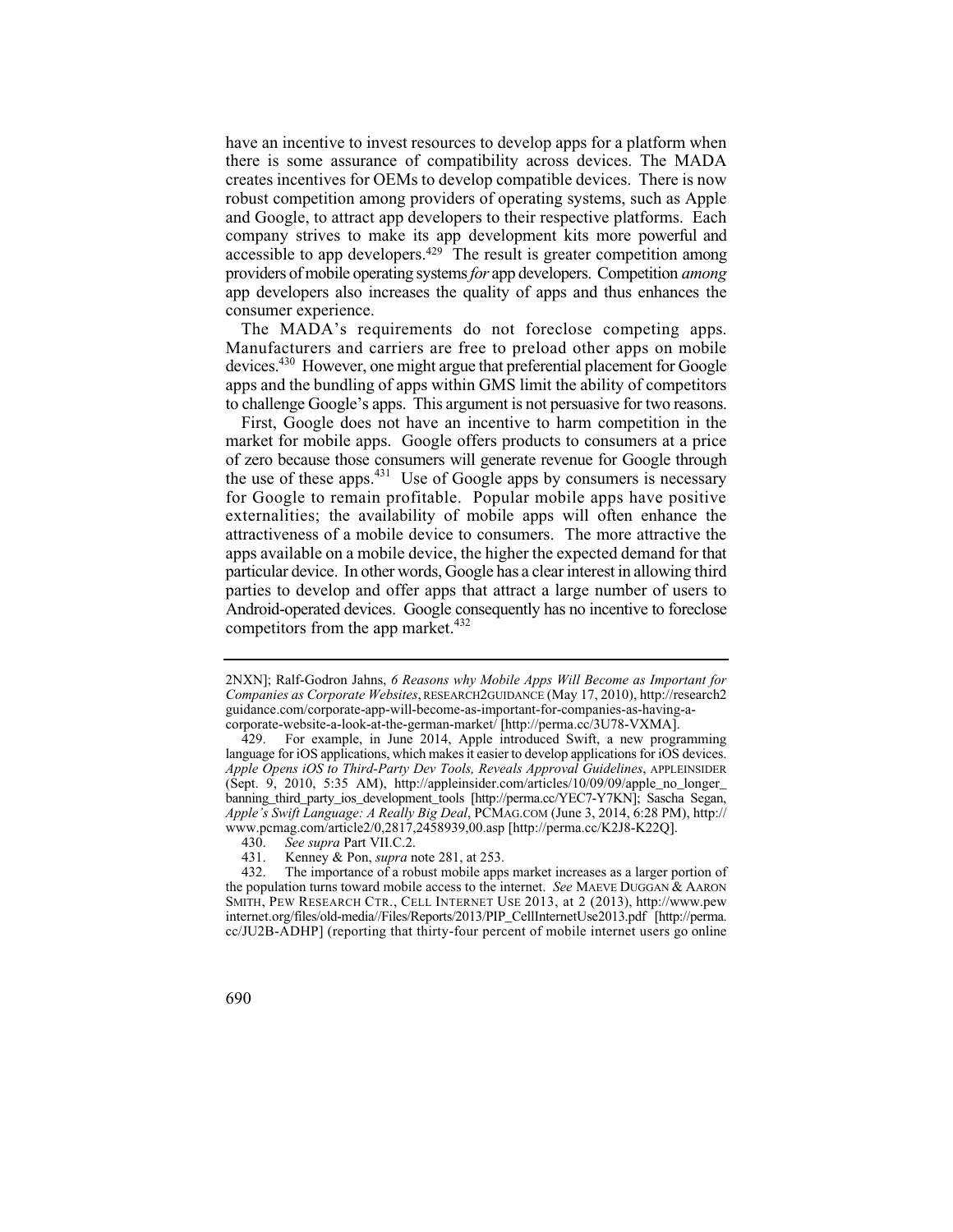Second, even if one assumed, contrary to fact, that Google wanted to harm competition in the app market, the MADA's requirements would not enable Google to do so. The primary criticisms of Google's MADA with respect to the app market are, first, that it offers its apps combined in a suite, and, second, that it requires that certain apps be placed on or near the home screen. Neither practice harms competition.

 apps per device, which confirms that consumers are familiar with the On an Android-operated device preloaded with GMS, a user can easily download additional apps besides those that are part of GMS. Google itself informs a consumer how to download apps and digital content to the consumer's device using the Google Play Store app or the consumer's computer.<sup>433</sup> The average smartphone user downloads about twenty-five process of downloading apps.434 Further, a mobile device has enough storage capacity for additional apps, even if it comes with preloaded apps. The available storage on a mobile device out of the box ultimately depends on its customization by the manufacturer or carrier, which may preload other apps and features. For example, the Google Nexus 5 16 GB, an Android phone, has 12.28 GB of usable storage space, and the HTC Mini 16 GB has 10.44 GB of usable storage space.<sup>435</sup> If one assumes that the average size of each individual Google app is 20 MB—which significantly exceeds the average app size—then GMS consumes only 0.18 GB of storage.436 Moreover, a consumer can purchase a device with

mostly using their cellphones); KATHRYN ZICKUHR & AARON SMITH, PEW RESEARCH CTR., HOME BROADBAND 2013, at 4 (2013), http://www.pewinternet.org/2013/08/26/homebroadband-2013/ [http://perma.cc/LKZ8-HDRZ] (reporting that ten percent of Americans indicate that they do not have a broadband connection at home but that they do own a smartphone).<br>433. See

 433. *See Install or Purchase Apps & Digital Content*, GOOGLE, https://support.google. com/googleplay/answer/113409?hl=en&ref\_topic=3365058 [https://perma.cc/NL3B-2DER] (last visited Aug. 11, 2015).

 434. Zoe Fox, *The Average Smartphone User Downloads 25 Apps*, MASHABLE (Sept. 5, 2013), http://mashable.com/2013/09/05/most-apps-download-countries/ [http://perma.cc/ CXJ9-5UCY]; Michael H., *The Average Global Smartphone User Has Downloaded 26 Apps*, PHONEARENA.COM (Sept. 6, 2013, 12:28 AM), http://www.phonearena.com/news/ The-average-global-smartphone-user-has-downloaded-26-apps\_id47160 [http://perma.cc/ L96L-26KG].

 435. Jon Barrow, *Phone Storage Compared—Samsung S4 Still in Last Place*, WHICH? (Jan. 22, 2014), http://blogs.which.co.uk/technology/phones-3/phone-storage-comparedsamsung-s4-still-in-last-place/ [http://perma.cc/2QAQ-J3MN].

 436. *See, e.g.*, *Android Applications: What Is the Size of an Average Android App?*, QUORA (Aug. 5, 2013), http://www.quora.com/Android-Applications/What-is-the-sizeof-an-average-Android-app [http://perma.cc/B7XJ-GUD9].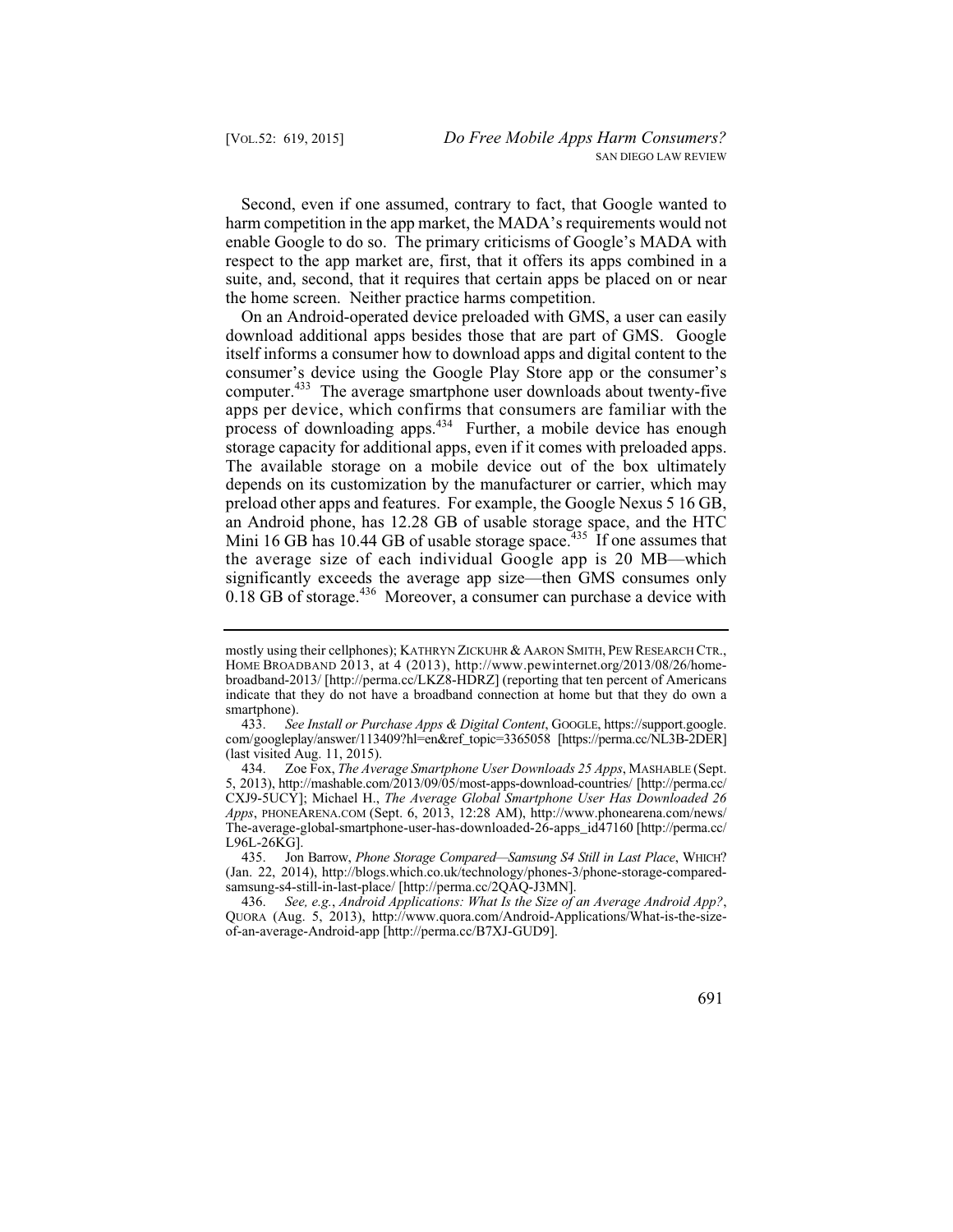small fraction of the device's storage capacity, leaving ample storage space a higher or lower storage capacity depending on how many apps the user plans to store on the device. Therefore, the preloaded GMS takes only a for the download of other apps.

Moreover, like Google, third-party app developers can negotiate with a manufacturer for the preferential placement of their apps on the screen of the mobile device.<sup>437</sup> Third-party app developers can achieve a comparable agreement with the manufacturer or carrier. Furthermore, a third-party app developer can educate consumers. For example, an app developer can instruct a user during installation on how best to access the app from the home screen, or the app developer can highlight the app's main features to indicate its usefulness over the preinstalled apps in GMS.438 In short, a MADA does not prevent third-party apps from obtaining a screen placement comparable to the one that Google has negotiated.

position of its mobile app on several devices.<sup>439</sup> The MADA's requirements Contrary to the argument that the preload of GMS discourages competitors from paying for the preinstallment of their apps, evidence shows that third parties can negotiate with manufacturers or carriers to secure a prominent position for their apps. For example, Facebook has negotiated a primary do not prevent third-party app developers from negotiating conditions similar to those that Google negotiates within the MADA.

Finally, a third-party app developer can also offer its apps through high quality HTML5, the fifth generation of HyperText Markup Language.440 HTML5 web apps are directly accessible to users through the Internet browser, as opposed to native apps that are written for a specific OS to run

 437. *See supra* Part VII.C.2.

 438. *See, e.g.*, Matt, *Add Us to Your Homescreen on Your iOS Device*, ARCADE ON (May 13, 2013), http://arcade-on.com/news/add-us-to-your-homescreen-on-your-ios-device/ [http://perma.cc/MG7G-REPT].<br>439. Josh Constine, ISA 20

 439. Josh Constine, *ISA 2011: Sony Ericsson To Preload Its Android Devices with Facebook Login at Startup*, SOCIALTIMES (Jan. 25, 2011, 3:59 PM), http://www.adweek. com/socialtimes/sony-ericsson-preload-facebook/255759?red=if [http://perma.cc/J5AH-PDA3]; Bogdan Petrovan, *Facebook Wants to Take Over the Android Homescreen; More Manufacturers Incoming*, ANDROID AUTHORITY (Mar. 29, 2013), http://www.android authority.com/facebook-phone-homescreen-181268/ [http://perma.cc/92G2-UF4P] Chris Velazco, *Meet the HTC First, The First Android Phone To Come Preloaded with Facebook Home*, TECHCRUNCH (Apr. 4, 2013), http://techcrunch.com/2013/04/04/meet-the-htc-firstthe-first-android-smartphone-to-come-preloaded-with-facebook-home/ [http://perma.cc/PGR8- 77PE].

 440. *See* Steve Lohr, *In a New Web World, No Application Is an Island*, N.Y. TIMES (Mar. 26, 2011), http://www.nytimes.com/2011/03/27/business/27unboxed.html?  $r=2&$ [http://perma.cc/93J4-4WFU]; Matt Marshall, *How HTML5 Will Kill the Native App*, VENTURE BEAT (Apr. 7, 2011, 11:52 AM), http://venturebeat.com/2011/04/07/how-html5 will-kill-the-native-app/ [http://perma.cc/S78A-4LCW].

<sup>692</sup>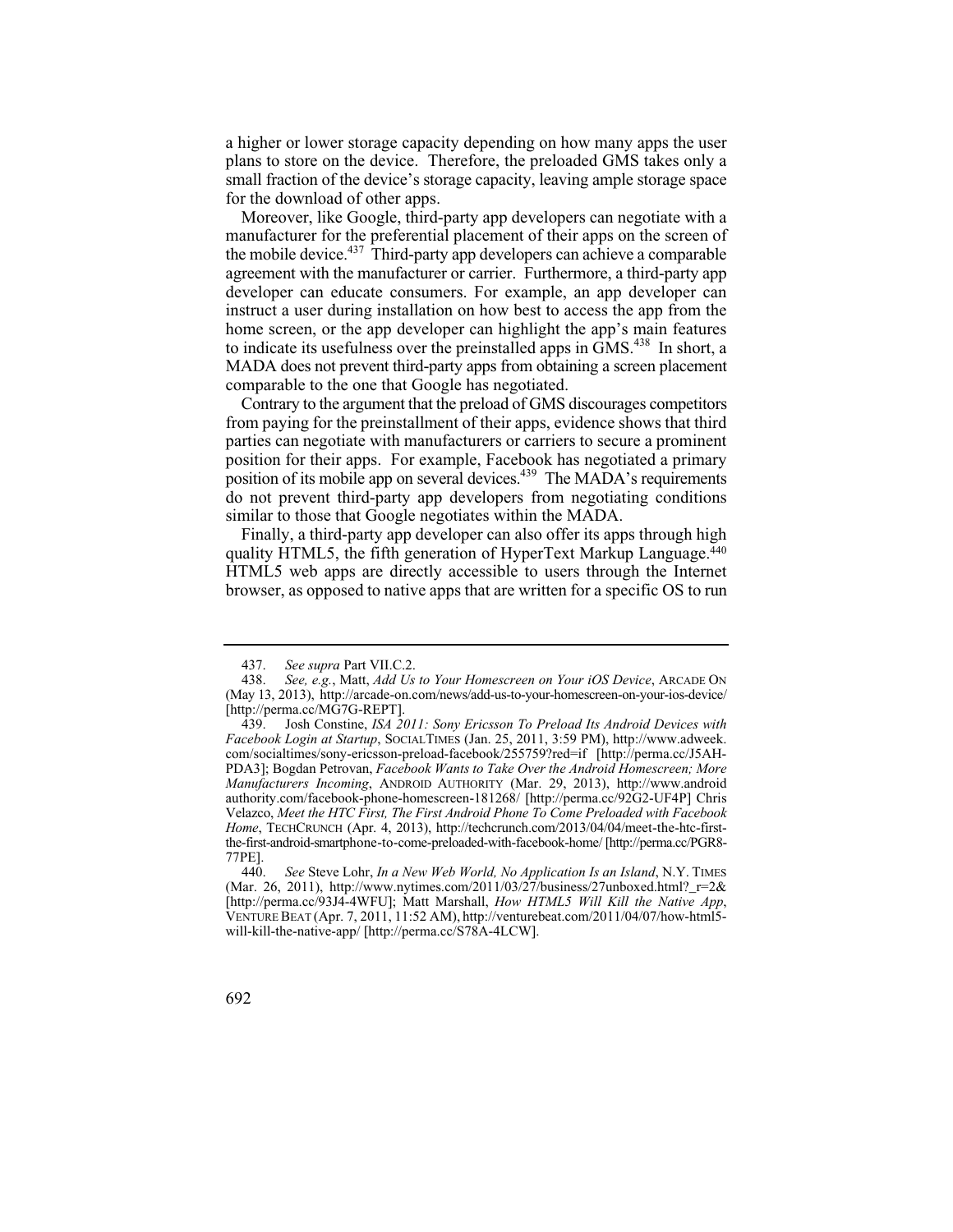on a device.<sup>441</sup> Some expect that, with "constantly improving integration with built-in mobile features" and the option of creating a "hybrid app" that can be used across operating systems,  $442$  HTML5 web apps—and newer versions of web apps—will displace native apps.<sup>443</sup> Additionally, a consumer can place a shortcut icon on her home screen to easily access these web-based apps.<sup>444</sup> Thus, a third-party developer can also offer a user the ability to access apps through his Internet browser, instead of downloading the app on to his device.

In sum, a manufacturer's decision to preload GMS does not plausibly harm app developers. Consumers can easily download third-party apps and manage their placement on the device's screen as they prefer. At the same time, if a third-party app developer believes that the placement of its app on the device's screen is essential to attracting the end user's attention, the app developer can negotiate with the manufacturer for premium placement of its apps on the device's screen.

## VIII. CONCLUSION

In 2008, the first Android-operated device came to market.<sup>445</sup> Google's strategy has been to offer its mobile OS and mobile apps free of charge so as to attract a large user base.<sup>446</sup> Economic analysis of Google's business model and the characteristics of the mobile device industry confirm that Google has valid business justifications for offering GMS under the conditions specified in the MADA. Until the launch of Android, carriers and platform owners controlled access to the mobile device business. With Android, Google provided an alternative mobile distribution platform, which enabled app developers and online service providers—including Google—to distribute their apps and services outside the walled gardens

<sup>441.</sup> Lohr, *supra* note 440.

 442. *See* Ryan Matzner, *Why Web Apps Will Crush Native Apps*, MASHABLE (Sept. 12, 2012, 4:52 PM), http://mashable.com/2012/09/12/web-vs-native-apps/ [http://perma.cc/ BSS4-634E].

 443. Aidan Quilligan, *HTML5 vs. Native Mobile Apps: Myths and Misconceptions*, FORBES (Jan. 23, 2013, 7:55 PM), http://www.forbes.com/sites/ciocentral/2013/01/23/html5 -vs-native-mobile-apps-myths-and-misconceptions/ [http://perma.cc/AT4C-2V2J]; Matzner, *supra* note 442.

 444. Brian Williams, *Add a Web Shortcut to Android Home Screen*, ASK YOUR ANDROID (Nov. 29, 2011, 7:13 AM), http://www.askyourandroid.com/android-news/adda-web-shortcut-to-android-home-screen/ [http://perma.cc/9LDW-NWHL].<br>445. See supra p. 620.

 445. *See supra* p. 620.

 446. *See supra* Part VI.B.1.